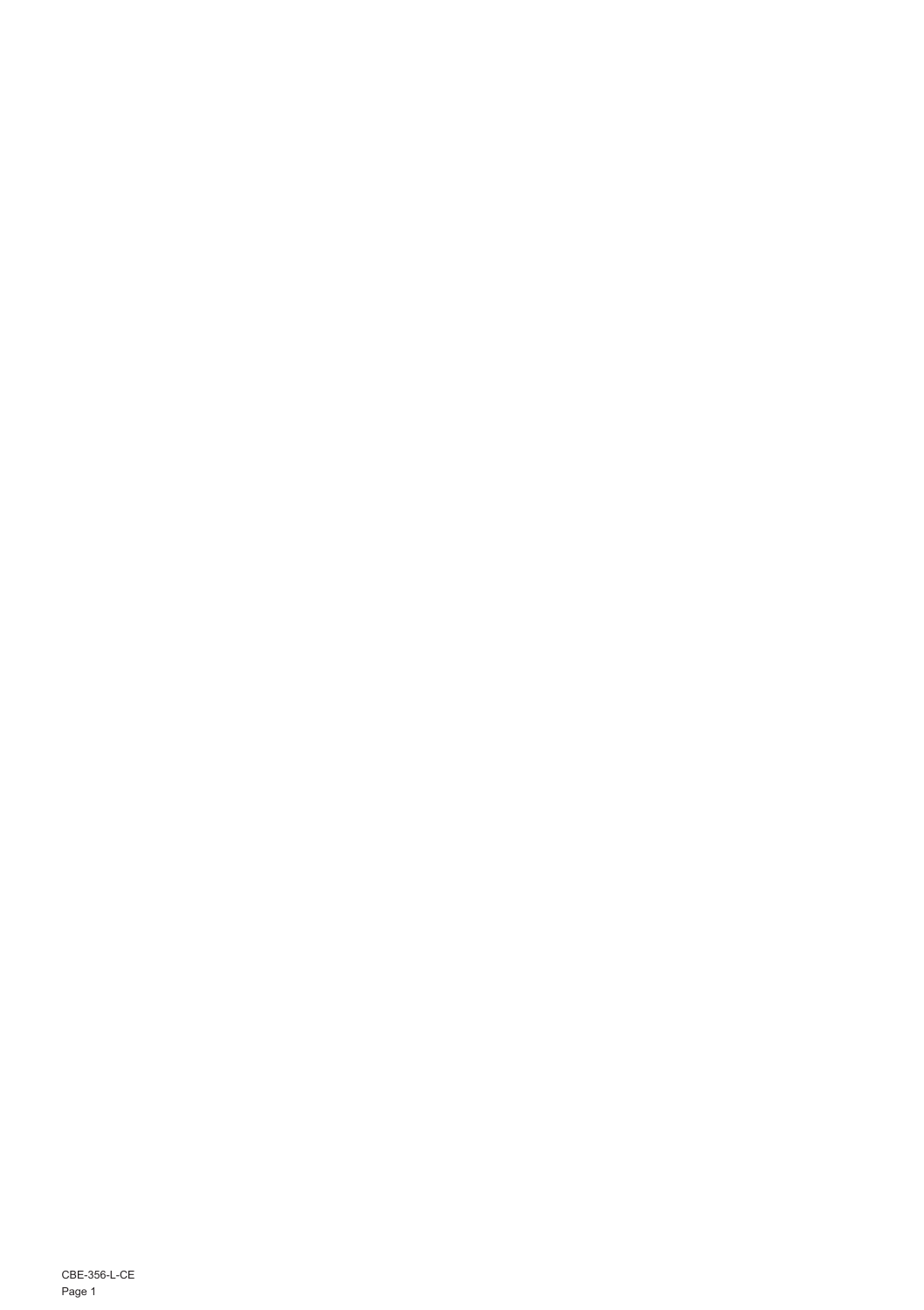## <span id="page-2-0"></span>**NovocastraTM Liquid Mouse Monoclonal Antibody c-erbB-2 Oncoprotein Product Code: NCL-L-CBE-356**

## **Intended Use**

#### *For in vitro diagnostic use.*

NCL-L-CBE-356 is intended for the qualitative identification by light microscopy of c-erbB-2 Oncoprotein molecules in paraffin sections. The clinical interpretation of any staining or its absence should be complemented by morphological studies using proper controls and should be evaluated within the context of the patient's clinical history and other diagnostic tests by a qualified pathologist.

### **Principle of Procedure**

Immunohistochemical (IHC) staining techniques allow for the visualization of antigens via the sequential application of a specific antibody to the antigen (primary antibody), a secondary antibody to the primary antibody and an enzyme complex with a chromogenic substrate with interposed washing steps. The enzymatic activation of the chromogen results in a visible reaction product at the antigen site. The specimen may then be counterstained and coverslipped. Results are interpreted using a light microscope and aid in the differential diagnosis of pathophysiological processes, which may or may not be associated with a particular antigen.

#### **Clone**

10A7

### **Immunogen**

Prokaryotic recombinant protein corresponding to a portion of the external domain of the human c-erbB-2 oncoprotein molecule.

#### **Specificity**

Human c-erbB-2 oncoprotein (external domain).

## **Reagent Composition**

NCL-L-CBE-356 is a liquid tissue culture supernatant containing sodium azide as a preservative.

#### **Ig Class**

IgG1

## **Total Protein Concentration Total Protein**

Refer to vial label for lot specific total protein concentration.

### **Antibody Concentration**

Greater than or equal to 17.5 mg/L as determined by ELISA. Refer to vial label for batch specific Ig concentration.

## **Recommendations On Use**

Immunohistochemistry on paraffin sections.

**Heat Induced Epitope Retrieval (HIER):** Not recommended.

**Suggested dilution:** 1:80 for 30 minutes at 25 °C. This is provided as a guide and users should determine their own optimal working dilutions.

**Visualization:** Please follow the instructions for use in the Novolink™ Polymer Detection Systems. For further product information or support, contact your local distributor or regional office of Leica Biosystems, or alternatively, visit the Leica Biosystems Web site, www.LeicaBiosystems.com

The performance of this antibody should be validated when utilized with other manual staining systems or automated platforms.

#### **Storage and Stability**

Store at 2–8 ℃. Do not freeze. Return to 2–8 ℃ immediately after use. Do not use after expiration date indicated on the vial label. Storage conditions other than those specified above must be verified by the user.

#### **Specimen Preparation**

The recommended fixative is 10% neutral-buffered formalin for paraffin-embedded tissue sections.

#### **Warnings and Precautions**

This reagent has been prepared from the supernatant of cell culture. As it is a biological product, reasonable care should be taken when handling it.

This reagent contains sodium azide. A Material Safety Data Sheet is available upon request or available from www.LeicaBiosystems.com Consult federal, state or local regulations for disposal of any potentially toxic components.

Specimens, before and after fixation, and all materials exposed to them, should be handled as if capable of transmitting infection and disposed of with proper precautions.1 Never pipette reagents by mouth and avoid contacting the skin and mucous membranes with reagents and specimens. If reagents or specimens come in contact with sensitive areas, wash with copious amounts of water. Seek medical advice.

Minimize microbial contamination of reagents or an increase in non-specific staining may occur.

Incubation times or temperatures, other than those specified, may give erroneous results. Any such changes must be validated by the user.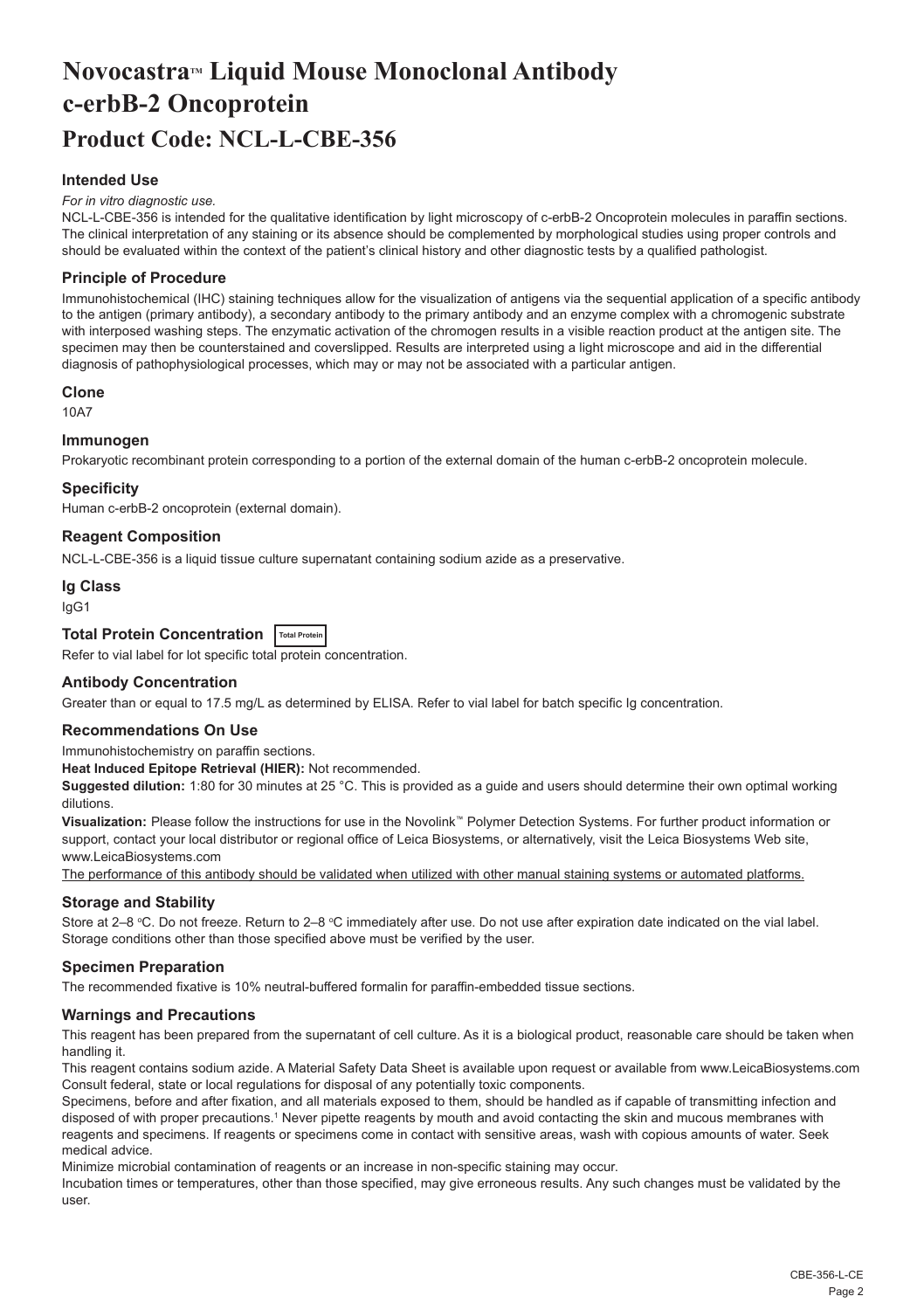## **Quality Control**

Differences in tissue processing and technical procedures in the user's laboratory may produce significant variability in results, necessitating regular performance of in-house controls in addition to the following procedures.

Controls should be fresh autopsy/biopsy/surgical specimens, formalin-fixed, processed and paraffin wax-embedded as soon as possible in the same manner as the patient sample(s).

## **Positive Tissue Control**

Used to indicate correctly prepared tissues and proper staining techniques.

One positive tissue control should be included for each set of test conditions in each staining run.

A tissue with weak positive staining is more suitable than a tissue with strong positive staining for optimal quality control and to detect minor levels of reagent degradation.<sup>2</sup>

Recommended positive control tissue is the SKBR3 cell line.

If the positive tissue control fails to demonstrate positive staining, results with the test specimens should be considered invalid.

## **Negative Tissue Control**

Should be examined after the positive tissue control to verify the specificity of the labeling of the target antigen by the primary antibody. Recommended negative control tissue is cerebellum.

Alternatively, the variety of different cell types present in most tissue sections frequently offers negative control sites, but this should be verified by the user.

Non-specific staining, if present, usually has a diffuse appearance. Sporadic staining of connective tissue may also be observed in sections from excessively formalin-fixed tissues. Use intact cells for interpretation of staining results. Necrotic or degenerated cells often stain non-specifically.<sup>3</sup> False-positive results may be seen due to non-immunological binding of proteins or substrate reaction products. They may also be caused by endogenous enzymes such as pseudoperoxidase (erythrocytes), endogenous peroxidase

(cytochrome C), or endogenous biotin (eg. liver, breast, brain, kidney) depending on the type of immunostain used. To differentiate endogenous enzyme activity or non-specific binding of enzymes from specific immunoreactivity, additional patient tissues may be stained exclusively with substrate chromogen or enzyme complexes (avidin-biotin, streptavidin, labeled polymer) and substrate-chromogen, respectively. If specific staining occurs in the negative tissue control, results with the patient specimens should be considered invalid.

## **Negative Reagent Control**

Use a non-specific negative reagent control in place of the primary antibody with a section of each patient specimen to evaluate non-specific staining and allow better interpretation of specific staining at the antigen site.

## **Patient Tissue**

Examine patient specimens stained with NCL-L-CBE-356 last. Positive staining intensity should be assessed within the context of any non-specific background staining of the negative reagent control. As with any immunohistochemical test, a negative result means that the antigen was not detected, not that the antigen was absent in the cells/tissue assayed. If necessary, use a panel of antibodies to identify false-negative reactions.

## **Results Expected**

#### Normal Tissues

c-erbB-2 antigen was not detected in the membrane of normal tissues evaluated. Some weak staining was observed in myocytes (Total number of normal cases evaluated=99).

### Abnormal Tissues

Clone 10A7 stained 67/153 invasive ductal carcinomas of the breast, 2/3 squamous cell carcinomas of the esophagus and 1/3 transitional cell carcinomas of the bladder. No staining was seen in 0/3 astrocytomas, 0/3 adenocarcinomas of the stomach, 0/3 adenocarcinomas of the colon, 0/3 adenocarcinomas of the lung, 0/3 adenocarcinomas of the pancreas, 0/3 renal clear cell carcinomas, 0/2 papillary carcinomas of the thyroid, 0/3 squamous cell carcinomas of the cervix, 0/2 adenocarcinomas of the prostate and 0/5 adenocarcinomas of the gallbladder (Total number of abnormal tissues evaluated= 189).

#### **NCL-L-CBE-356 is recommended for the detection of human c-erbB-2 protein in normal and neoplastic tissues, as an adjunct to conventional histopathology using non-immunologic histochemical stains.**

## **General Limitations**

Immunohistochemistry is a multistep diagnostic process that consists of specialized training in the selection of the appropriate reagents; tissue selection, fixation, and processing; preparation of the IHC slide; and interpretation of the staining results.

Tissue staining is dependent on the handling and processing of the tissue prior to staining. Improper fixation, freezing, thawing, washing, drying, heating, sectioning or contamination with other tissues or fluids may produce artifacts, antibody trapping, or false negative results. Inconsistent results may be due to variations in fixation and embedding methods, or to inherent irregularities within the tissue.<sup>4</sup> Excessive or incomplete counterstaining may compromise proper interpretation of results.

The clinical interpretation of any staining or its absence should be complemented by morphological studies using proper controls and should be evaluated within the context of the patient's clinical history and other diagnostic tests by a qualified pathologist. Antibodies from Leica Biosystems Newcastle Ltd are for use, as indicated, on either frozen or paraffin-embedded sections with specific fixation requirements. Unexpected antigen expression may occur, especially in neoplasms. The clinical interpretation of any stained tissue section must include morphological analysis and the evaluation of appropriate controls.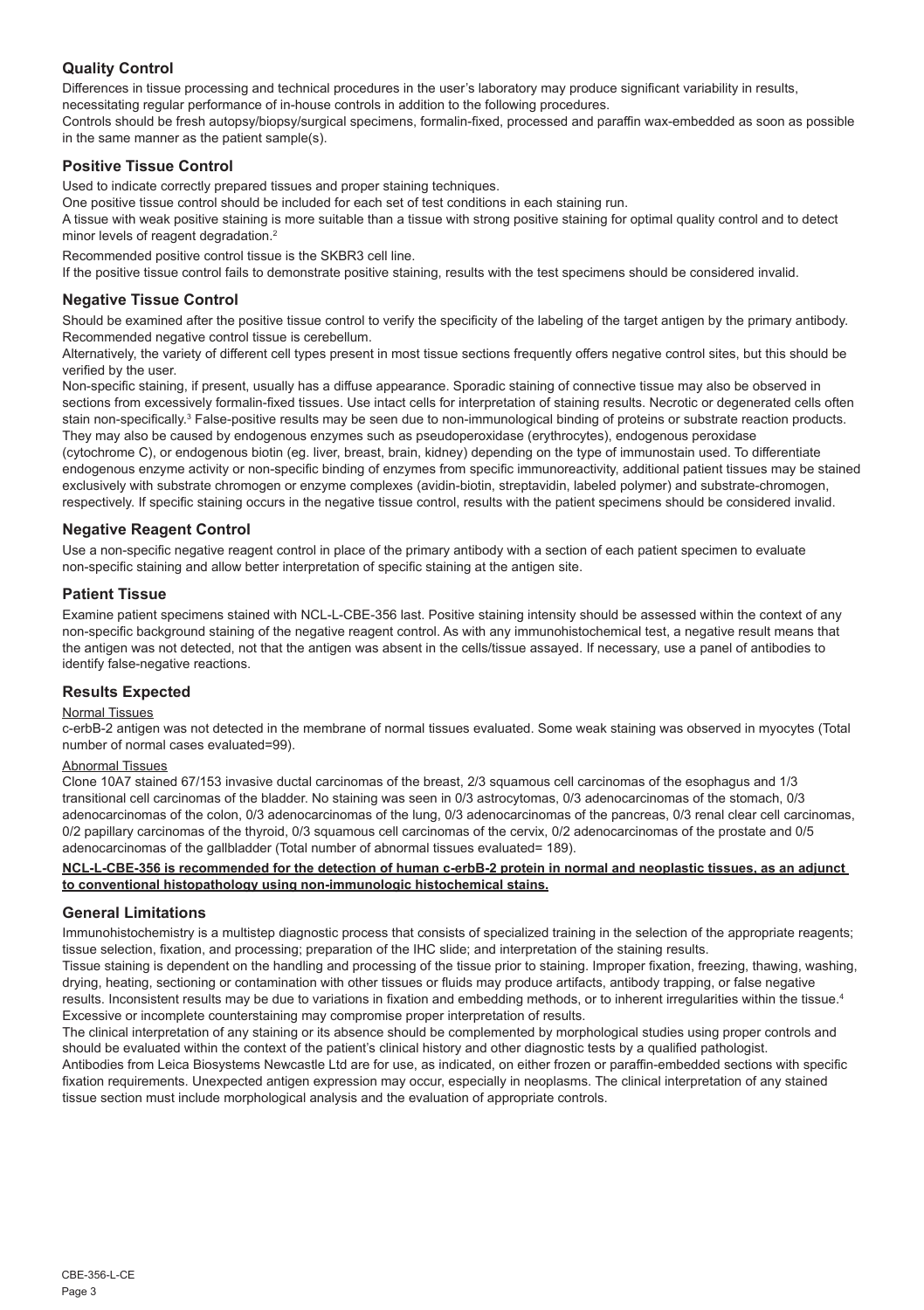## **Bibliography - General**

- 1. National Committee for Clinical Laboratory Standards (NCCLS). Protection of laboratory workers from infectious diseases transmitted by blood and tissue; proposed guideline. Villanova, P.A. 1991; 7(9). Order code M29-P.
- 2. Battifora H. Diagnostic uses of antibodies to keratins: a review and immunohistochemical comparison of seven monoclonal and three polyclonal antibodies. Progress in Surgical Pathology. 6:1–15. eds. Fenoglio-Preiser C, Wolff CM, Rilke F. Field & Wood, Inc., Philadelphia.
- 3. Nadji M, Morales AR. Immunoperoxidase, part I: the techniques and pitfalls. Laboratory Medicine. 1983; 14:767.
- 4. Omata M, Liew CT, Ashcavai M, Peters RL. Nonimmunologic binding of horseradish peroxidase to hepatitis B surface antigen: a possible source of error in immunohistochemistry. American Journal of Clinical Pathology. 1980; 73:626.
- 5. Ainsworth R, Bartlett J, Going JJ, et al. Comparison of IHC with CBE356 and Herceptest against FISH for detection of Her2 expression in breast carcinoma. Journal of Pathology. 2003; 201(Suppl):32A.
- 6. Rhodes A, Jasani B, Couturier J, et al. A formalin-fixed, paraffin-processed cell line standard for quality control of immunohistochemical assay of HER-2/neu expression in breast cancer. American Journal of Clinical Pathology. 2002; 117(1):81–89.
- 7. Hermanová M, Nenutil R, Kroupová ,I et al. Amplification and overexpression of HER-2/neu in invasive breast carcinomas: comparative analysis of immunohistochemical methods and fluorescence in situ hybridisation. Klinická Onkologie. 2001; 14:157.

## **Amendments to Previous Issue**

Reagent Composition, Total Protein Concentration, Antibody Concentration, Recommendations on Use, Warnings and Precautions, Results Expected.

## **Date of Issue**

15 April 2019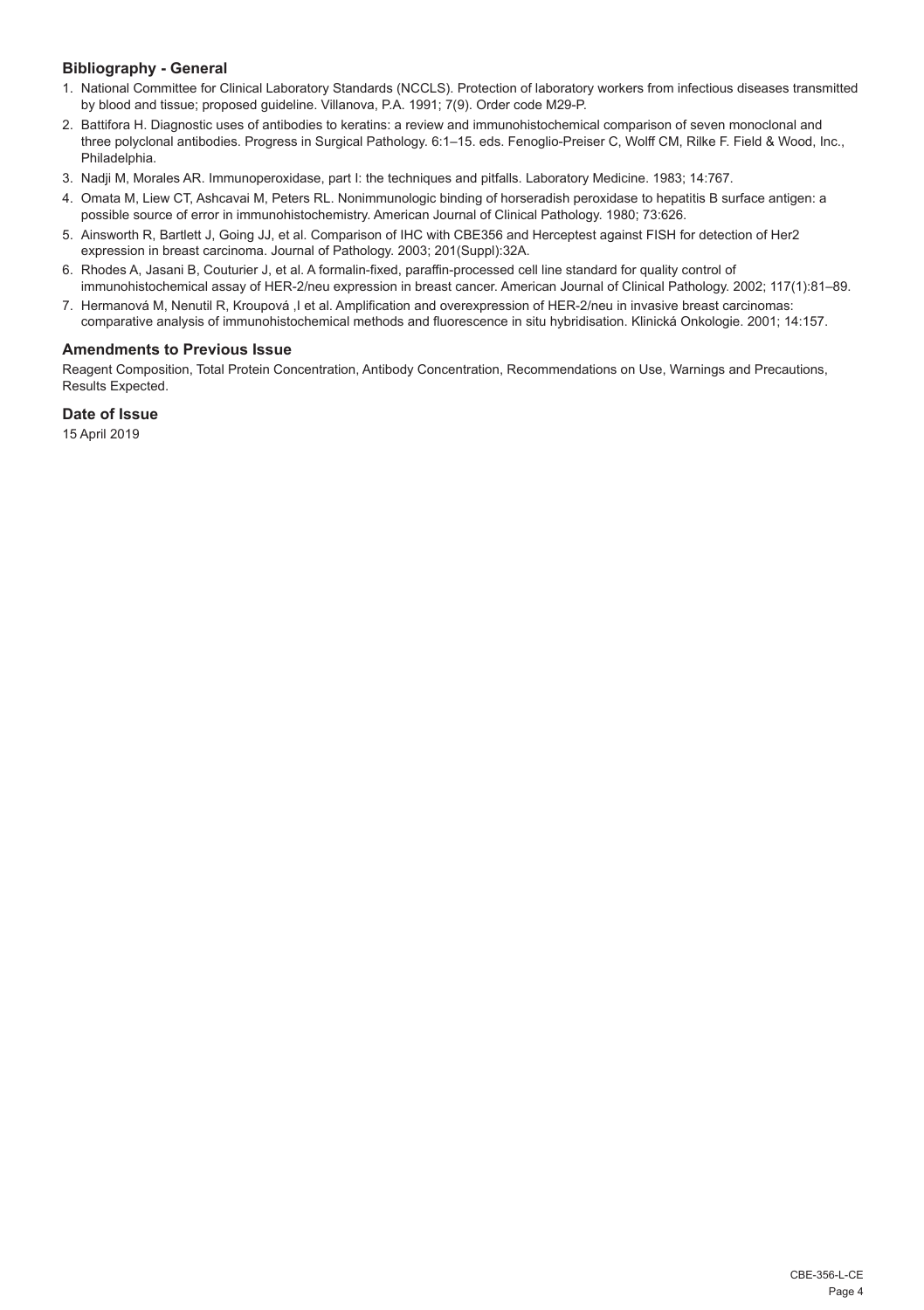## <span id="page-5-0"></span>**NovocastraTM Anticorps Monoclonal liquide de Souris c-erbB-2 Oncoprotein Référence du Produit: NCL-L-CBE-356**

## **Utilisation Prévue**

#### *Diagnostic in vitro*.

Le NCL-L-CBE-356 est destiné à l'identification qualitative par microscopie optique de la molécules c-erbB-2 Oncoprotein sur des coupes en paraffine. L'interprétation clinique de tout marquage, ou absence de marquage, doit être complétée par des études morphologiques utilisant des contrôles appropriés et doit être évaluée par un pathologiste qualifié à la lumière des antécédents cliniques du patient et d'autres analyses diagnostiques.

## **Principe de la Procédure**

Les techniques de marquage immunohistochimique (IHC) permettent la visualisation des antigènes via l'application séquentielle d'un anticorps spécifique sur un antigène (anticorps primaire), d'un anticorps secondaire sur l'anticorps primaire et d'un complexe enzymatique comportant un substrat chromogène, avec des étapes de lavage intercalées. L'activation enzymatique du chromogène se traduit par la présence d'un produit de réaction visible au niveau du site de l'antigène. Le spécimen peut ensuite faire l'objet d'une coloration de contraste et être placé sous une lamelle. Les résultats sont interprétés à l'aide d'un microscope optique et participent au diagnostic différentiel des processus physiopathologiques, susceptibles, ou non, d'être associés à un antigène particulier.

#### **Clone**

10A7

#### **Immunogène**

Protéine procaryote recombinante correspondant à une partie du domaine externe de la molécule d'oncoprotéine c-erbB-2 humaine.

#### **Spécificité**

Oncoprotéine c-erbB-2 humaine (domaine externe).

#### **Composition du Réactif**

Le NCL-L-CBE-356 est un surnageant de culture tissulaire liquide contenant une solution azoture de sodium comme conservateur.

## **Classe d'Ig**

IgG1

## **Concentration Totale en Protéines Total Protein**

La concentration totale en protéines, spécifique au lot, figure sur l'étiquette du flacon.

## **Concentration en Anticorps**

Supérieure ou égale à 17,5 mg/L, déterminée par la méthode ELISA. La concentration totale en Ig, spécifique du lot, figure sur l'étiquette du flacon.

## **Recommandations d'utilisation**

Immunohistochimie sur coupes en paraffine.

**Récupération d'épitopes induites par la chaleur (HIER) :** non recommandée.

**Dilution préconisée :** 1:80 durant 30 minutes à 25 °C. Ceci n'est donné qu'à titre indicatif et les utilisateurs doivent déterminer leurs propres dilutions de travail optimales.

**Visualisation :** Veuillez respecter le mode d'emploi des Novolink™ Polymer Detection Systems. Pour obtenir davantage d'informations sur le produit ou une assistance, veuillez contacter votre distributeur local ou le bureau régional de Leica Biosystems. Vous pouvez également consulter le site Internet de Leica Biosystems, www.LeicaBiosystems.com

Les performances de cet anticorps doivent être validées lorsqu'il est utilisé avec d'autres systèmes de coloration manuels ou plateformes automatisées.

### **Conservation et Stabilité**

Conserver à 2–8 °C. Ne pas congeler. Remettre immédiatement à 2–8 °C après utilisation. Ne pas utiliser après la date de péremption indiquée sur l'étiquette du récipient. Les conditions de conservation autres que celles qui sont spécifiées ci-dessus doivent faire l'objet d'une vérification par l'utilisateur.

## **Préparation des Spécimens**

Le fixateur recommandé est le formol à 10%, tamponné, neutre, pour coupes tissulaires incluses en paraffine.

#### **Mises en Garde et Précautions**

Ce réactif a été préparé à partir du surnageant d'une culture cellulaire. Du fait de sa nature de produit biologique, sa manipulation doit faire l'obiet du plus grand soin.

Ce réactif contient de l'azoture de sodium. Une Fiche de données de sécurité est disponible sur demande ou sur le site www.LeicaBiosystems.com

Consulter les réglementations nationales, régionales ou locales en vigueur relatives à l'élimination de tous les éléments potentiellement toxiques.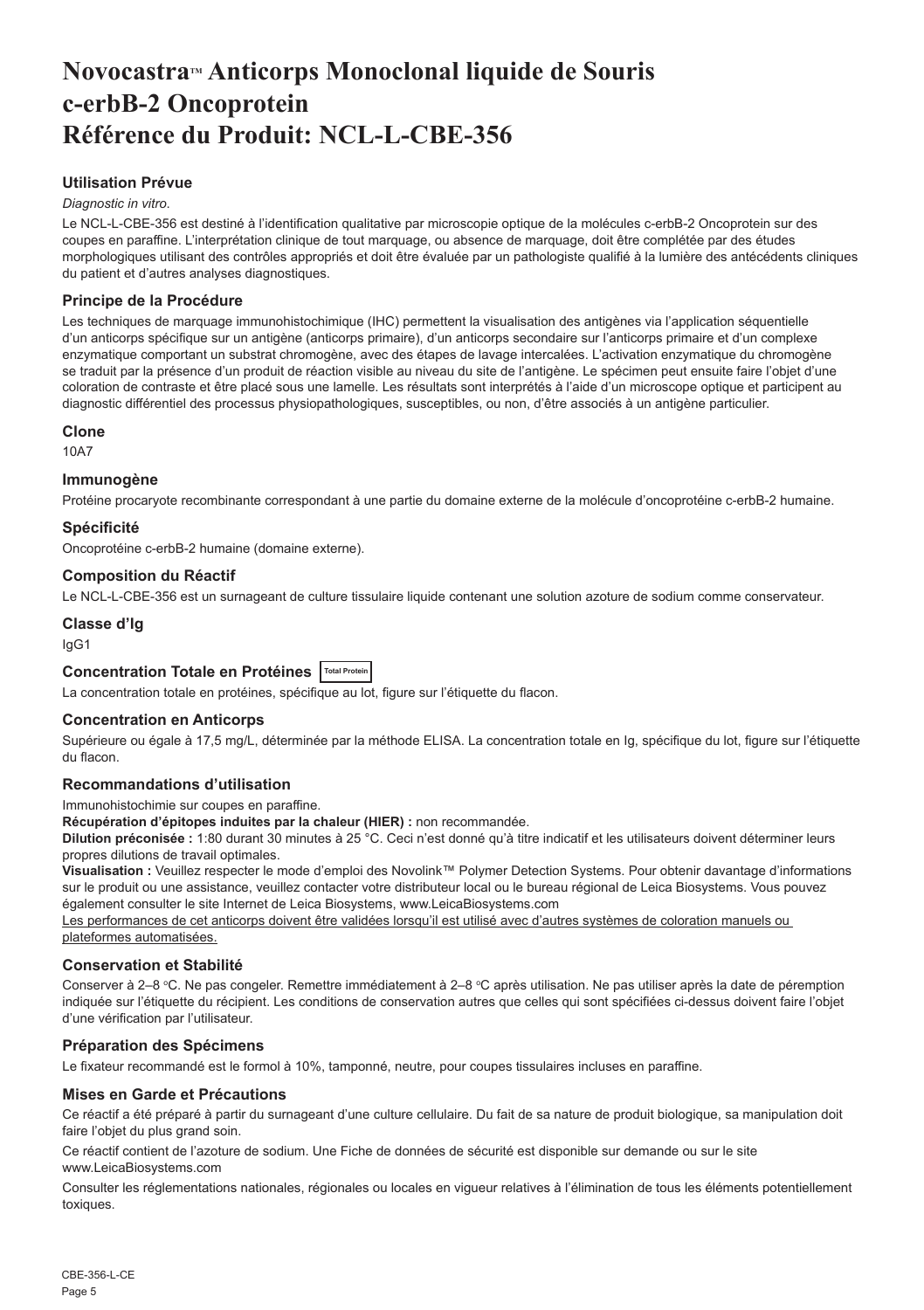Les spécimens, avant et après fixation, ainsi que toutes les matières ayant été en contact avec eux, doivent être manipulés comme s'ils étaient susceptibles de transmettre une infection et être éliminés en respectant les précautions appropriées<sup>1</sup>. Ne jamais pipeter les réactifs avec la bouche et éviter tout contact des réactifs et des spécimens avec la peau et les membranes muqueuses. Rincer avec de grandes quantités d'eau en cas de contact des réactifs ou des spécimens avec des zones sensibles. Consulter un médecin.

Minimiser la contamination microbienne des réactifs sinon un accroissement du marquage non spécifique est susceptible de se produire. Des durées et des températures d'incubation différentes de celles qui ont été spécifiées sont susceptibles de conduire à des résultats erronés. Toutes les modifications doivent être validées par l'utilisateur.

## **Contrôle de Qualité**

Des différences de traitement des tissus et de procédures techniques du laboratoire de l'utilisateur sont susceptibles de conduire à une variabilité significative des résultats, ce qui rend nécessaire la mise en œuvre de contrôles en interne en plus des procédures suivantes.

Les contrôles doivent être des spécimens frais provenant d'autopsies, de biopsies ou d'interventions chirurgicales, fixés au formol, traités et inclus en cire de paraffine dès que possible, de la même façon que le(s) échantillon(s) de patient.

## **Tissu de Contrôle Positif**

Il est utilisé pour indiquer que les tissus ont été préparés correctement et que les techniques de marquage étaient appropriées. Un contrôle tissulaire positif doit être inclus dans toute opération de marquage pour chaque ensemble de conditions d'analyse. Un tissu présentant un marquage faiblement positif est plus adapté à un contrôle de qualité optimal qu'un tissu présentant un marquage fortement positif et il permet de détecter de moindres niveaux de dégradation du réactif.<sup>2</sup>

Le tissu de contrôle positif recommandé est la lignée cellulaire SKBR3.

Si le tissu de contrôle positif ne présente pas de marquage positif, les résultats des spécimens analysés doivent être considérés comme invalides.

#### **Tissu de Contrôle Négatif**

Il doit être examiné après le tissu de contrôle positif afin de vérifier la spécificité du marquage de l'antigène cible par l'anticorps primaire. La cervelet constitue le tissu de contrôle négatif recommandé.

Sinon, la diversité des types cellulaires présents dans la plupart des tissus permet de disposer fréquemment de sites de contrôle négatif, mais ils doivent être vérifiés par l'utilisateur.

S'il est présent, le marquage non spécifique prend habituellement une apparence diffuse. Un marquage sporadique du tissu conjonctif peut également être observé sur des coupes de tissus qui ont été fixées par un excès de formol. Utiliser des cellules intactes pour l'interprétation des résultats du marquage. Les cellules nécrotiques ou dégénérées sont souvent marquées de façon non spécifique.<sup>3</sup> Des résultats faussement positifs peuvent être observés en raison d'une liaison non immunologique à des protéines ou à des produits de réaction du substrat. Ils peuvent également être provoqués par des enzymes endogènes comme la pseudoperoxydase (érythrocytes), la peroxydase endogène (cytochrome C), ou la biotine endogène (foie, sein, cerveau, rein, par exemple) selon le type d'immunomarquage utilisé. Pour différencier l'activité des enzymes endogènes ou la liaison non spécifique d'enzymes de l'immunoréactivité spécifique, des tissus supplémentaires du patient peuvent être marqués exclusivement avec le substrat chromogène ou par des complexes enzymatiques (avidine-biotine, streptavidine, polymère marqué) et le substrat chromogène respectivement. Si un marquage spécifique se produit dans le tissu de contrôle négatif, les résultats des spécimens du patient doivent être considérés comme invalides.

## **Réactif de Contrôle Négatif**

Utiliser un réactif de contrôle négatif non spécifique à la place de l'anticorps primaire avec une coupe de chaque spécimen du patient afin d'évaluer le marquage non spécifique et de permettre une meilleure interprétation du marquage spécifique au niveau du site antigénique.

### **Tissu du Patient**

Examiner les échantillons du patient marqués au NCL-L-CBE-356 en dernier lieu. L'intensité du marquage positif doit être évaluée à la lumière du bruit de fond du marquage non spécifique du réactif de contrôle négatif. Comme pour toutes les analyses immunohistochimiques, un résultat négatif signifie que l'antigène n'a pas été détecté mais ne signifie pas qu'il est absent des cellules/ tissus testés. Si nécessaire, employer un panel d'anticorps pour identifier les réactions faussement négatives.

## **Résultats Attendus**

#### Tissus normaux

L'antigène c-erbB-2 n'a pas été détecté dans la membrane des tissus normaux évalués. Une coloration faible a été observée dans les myocytes (nombre total de cas normaux évalués = 99).

#### Tissus tumoraux

Le clone 10A7 a coloré 67/153 carcinomes canalaires invasifs du sein, 2/3 carcinomes à cellules squameuses de l'œsophage et 1/3 carcinomes à cellules transitionnelles de la vessie. Aucune coloration n'a été observée dans 0/3 astrocytomes, 0/3 adénocarcinomes de l'estomac, 0/3 adénocarcinomes du poumon, 0/3 adénocarcinomes du pancréas, 0/3 carcinomes du rein à cellules claires, 0/2 carcinomes papillaires de la thyroïde, 0/3 adénocarcinomes à cellules squameuses du col de l'utérus, 0/2 adénocarcinomes de la prostate et 0/5 adénocarcinomes de la vésicule biliaire (nombre total de cas anormaux = 189).

**NCL-L-CBE-356 est recommandé pour la détection de la protéine c-erbB-2 humaine dans les tissus normaux et néoplasiques, en complément de l'histopathologie conventionnelle à base de colorations histochimiques non-immunologiques.**

#### **Limites Générales**

L'immunohistochimie est un processus diagnostique constitué de plusieurs étapes qui nécessite une formation spécialisée relative au choix des réactifs appropriés ; au choix, à la fixation et au traitement des tissus ; à la préparation des lames IHC ; et à l'interprétation des résultats du marquage.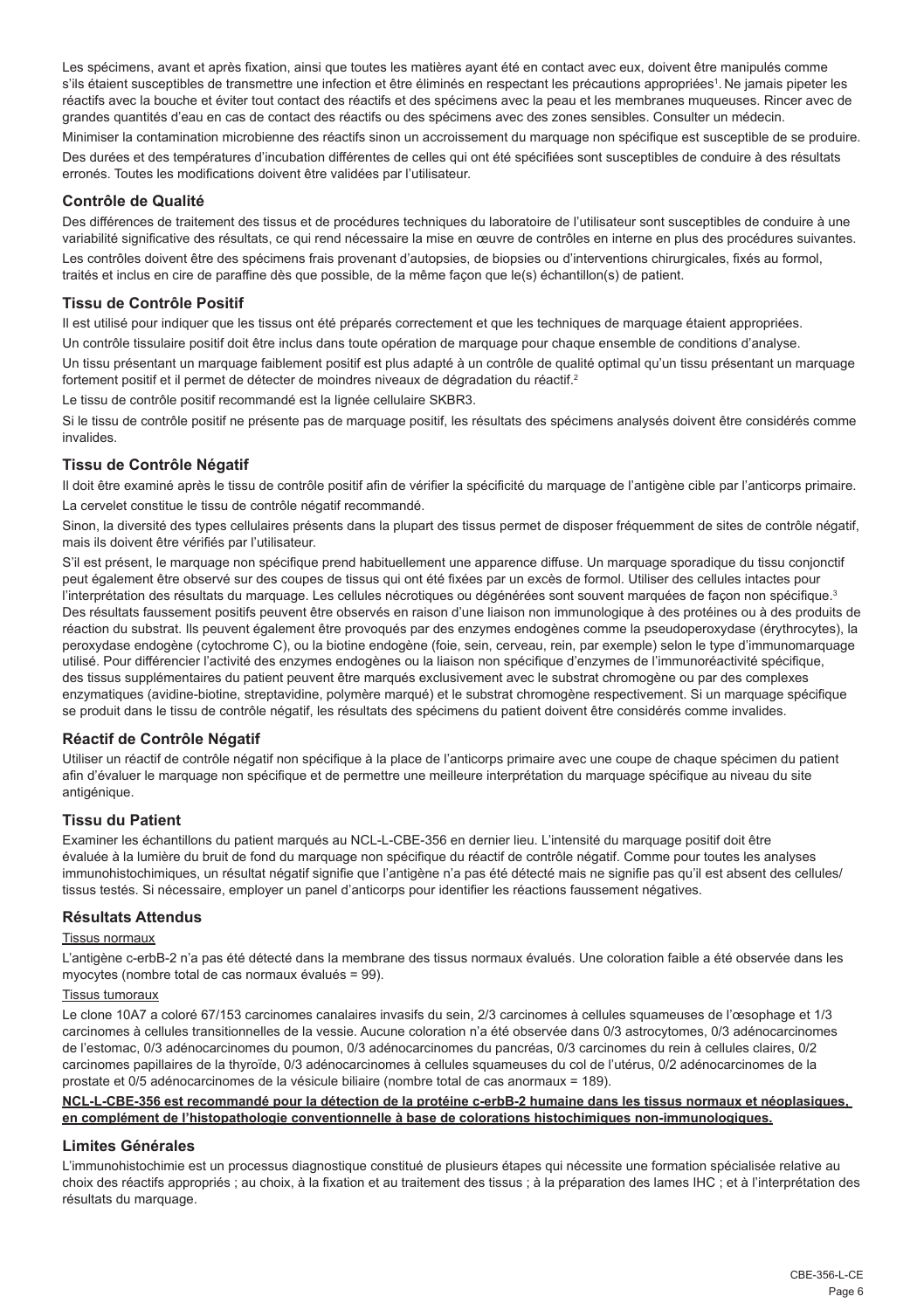Le marquage des tissus dépend de leur manipulation et de leur traitement avant le marquage. Une fixation, une congélation, une décongélation, un lavage, un séchage, un chauffage, une coupe, incorrects ou une contamination par d'autres tissus ou d'autres liquides sont susceptibles de conduire à la production d'artefacts, au piégeage de l'anticorps ou à des résultats faussement négatifs. Des variations dans les méthodes de fixation et d'inclusion, ainsi que des irrégularités propres au tissu, peuvent conduire à des résultats incohérents.<sup>4</sup>

Une coloration de contraste excessive ou incomplète peut gêner l'interprétation correcte des résultats.

L'interprétation clinique de tout marquage, ou absence de marquage, doit être complétée par des études morphologiques utilisant des contrôles appropriés et doit être évaluée par un pathologiste qualifié à la lumière des antécédents cliniques du patient et d'autres analyses diagnostiques.

Les anticorps de Leica Biosystems Newcastle Ltd sont destinés, selon les besoins, à être utilisés sur des coupes incluses en paraffine ou des coupes congelées, et conformément à des exigences particulières en matière de fixation. Une expression antigénique inattendue est susceptible de se produire, en particulier au niveau des néoplasmes. L'interprétation clinique de toute coupe tissulaire marquée doit comporter une analyse morphologique et l'évaluation des contrôles appropriés.

## **Bibliographie Générale**

- 1. National Committee for Clinical Laboratory Standards (NCCLS). Protection of laboratory workers from infectious diseases transmitted by blood and tissue; proposed guideline. Villanova, P.A. 1991; 7(9). Order code M29-P.
- 2. Battifora H. Diagnostic uses of antibodies to keratins: a review and immunohistochemical comparison of seven monoclonal and three polyclonal antibodies. Progress in Surgical Pathology. 6:1–15. eds. Fenoglio-Preiser C, Wolff CM, Rilke F. Field & Wood, Inc., Philadelphia.
- 3. Nadji M, Morales AR. Immunoperoxidase, part I: the techniques and pitfalls. Laboratory Medicine. 1983; 14:767.
- 4. Omata M, Liew CT, Ashcavai M, Peters RL. Nonimmunologic binding of horseradish peroxidase to hepatitis B surface antigen: a possible source of error in immunohistochemistry. American Journal of Clinical Pathology. 1980; 73:626.
- 5. Ainsworth R, Bartlett J, Going JJ, et al. Comparison of IHC with CBE356 and Herceptest against FISH for detection of Her2 expression in breast carcinoma. Journal of Pathology. 2003; 201(Suppl):32A.
- 6. Rhodes A, Jasani B, Couturier J, et al. A formalin-fixed, paraffin-processed cell line standard for quality control of immunohistochemical assay of HER-2/neu expression in breast cancer. American Journal of Clinical Pathology. 2002; 117(1):81–89.
- 7. Hermanová M, Nenutil R, Kroupová ,I et al. Amplification and overexpression of HER-2/neu in invasive breast carcinomas: comparative analysis of immunohistochemical methods and fluorescence in situ hybridisation. Klinická Onkologie. 2001; 14:157.

## **Amendements Apportés à la Version Précédente**

Composition du réactif, Concentration totale en protéines, Concentration en anticorps, Recommandations d'usage, Avertissements et Précautions, Résultats attendus.

## **Date de Publication**

15 avril 2019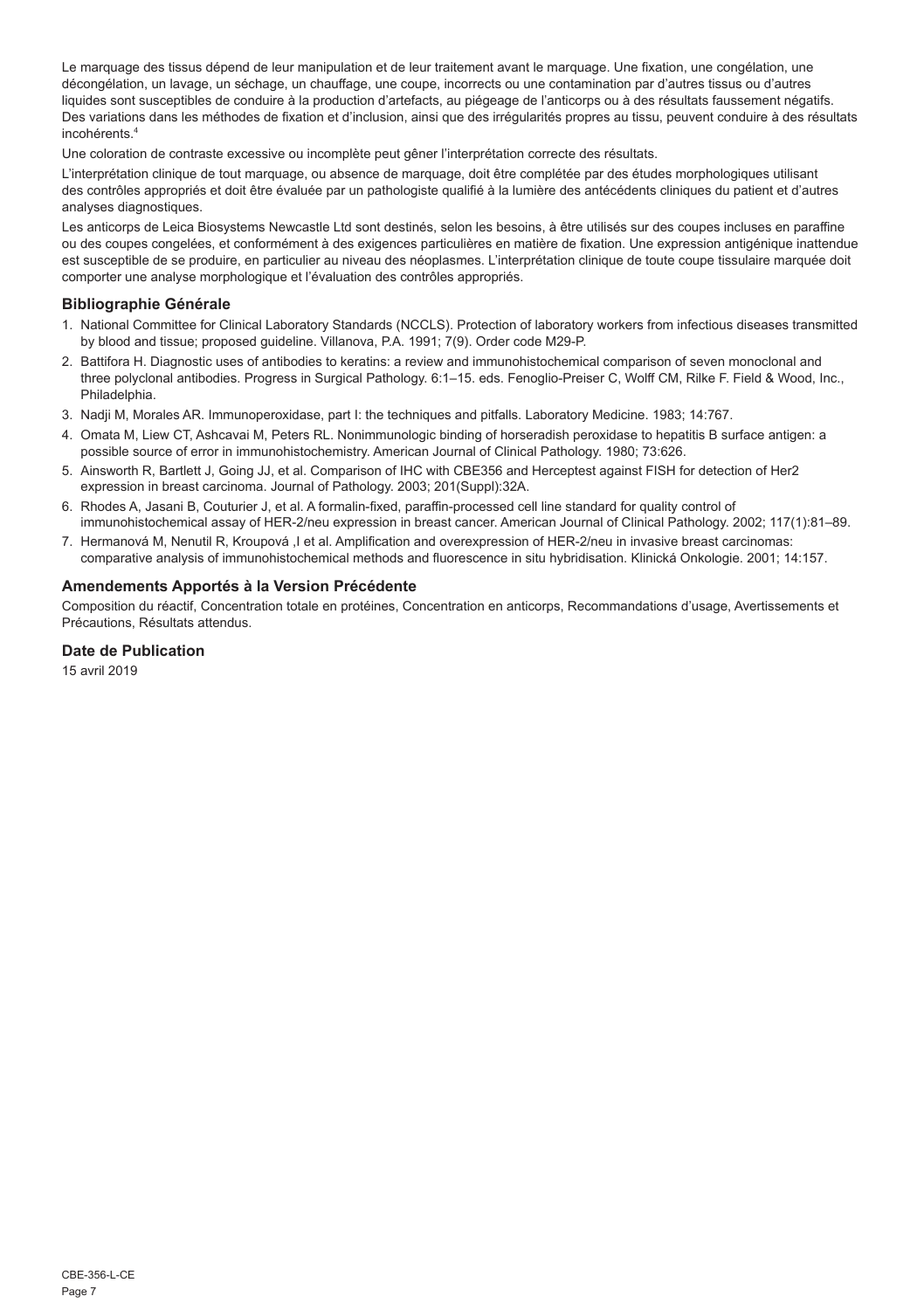## <span id="page-8-0"></span>**NovocastraTM Anticorpo Monoclonal Murino Liquido c-erbB-2 Oncoprotein Codice Del Prodotto: NCL-L-CBE-356**

## **Uso Previsto**

*Per uso diagnostico in vitro*.

NCL-L-CBE-356 è destinato all'identificazione qualitativa in microscopia ottica della molecole c-erbB-2 Oncoprotein, in sezioni incluse in paraffina. L'interpretazione clinica di ogni colorazione o della sua assenza va integrata da studi morfologici che utilizzino i controlli appropriati e deve essere valutata da un patologo qualificato, nel contesto della storia clinica del paziente e delle altre metodiche diagnostiche adoperate.

## **Principio Della Procedura**

Le tecniche di colorazione immunoistochimica (IHC) consentono la visualizzazione degli antigeni mediante l'applicazione sequenziale di un anticorpo specifico per l'antigene (anticorpo primario), di un anticorpo secondario che lega l'anticorpo primario e di un complesso enzimatico con un substrato cromogeno; l'applicazione dei tre reagenti è intervallata da fasi di lavaggio. L'attivazione enzimatica del cromogeno produce una reazione visibile in corrispondenza del sito antigenico. Il campione biologico può, quindi, essere controcolorato e montato. I risultati vengono interpretati mediante un microscopio ottico e sono utili nella diagnosi differenziale di processi fisiopatologici, che possono essere più o meno associati ad un particolare antigene.

#### **Clone**

10A7

## **Immunogeno**

Proteina ricombinante procariotica, corrispondente a una porzione del dominio esterno della molecola dell'oncoproteina c-erbB-2 umana.

## **Specificità**

Oncoproteina umana c-erbB-2 (dominio esterno).

#### **Composizione Del Reagente**

NCL-L-CBE-356 è un supernatante liquido di coltura tissutale, contenente sodio azide come conservante.

**Classe Ig** IgG1

## **Concentrazione Proteica Totale Total Protein**

Consultare l'etichetta del flaconcino per la concentrazione proteica totale specifica del lotto.

## **Concentrazione Anticorpale**

Superiore o uguale a 17,5 mg/L, come determinato mediante test ELISA. Consultare l'etichetta del flacone per la concentrazione di Ig specifica del lotto.

## **Raccomandazioni Per L'uso**

Immunoistochimica su sezioni in paraffina.

**Smascheramento termoindotto dell'epitopo (HIER):** non raccomandato.

**Diluizione consigliata:** 1:80 per 30 minuti a 25 °C. Queste raccomandazioni costituiscono delle semplici linee guida; spetta al singolo utilizzatore stabilire le diluizioni di lavoro ottimali.

**Visualizzazione:** seguire le istruzioni per l'uso nei Novolink™ Polymer Detection Systems. Per ulteriori informazioni sul prodotto o supporto, rivolgersi al distributore di zona o all'ufficio regionale di Leica Biosystems. In alternativa, visitare il sito Web di Leica Biosystems, www.LeicaBiosystems.com

Quando questo anticorpo viene utilizzato con altri sistemi di colorazione manuale o piattaforme automatizzate, le prestazioni dell'anticorpo devono essere verificate.

### **Conservazione E Stabilità**

Conservare a 2–8 °C. Non congelare. Immediatamente dopo l'uso, raffreddare di nuovo a 2–8 °C. Non usare dopo la data di scadenza, indicata sull'etichetta del flacone. Condizioni di conservazione diverse da quelle sopra specificate vanno verificate dall'utente.

## **Preparazione Del Campione Biologico**

Il fissativo raccomandato è la formalina tamponata neutra al 10% per sezioni tissutali incluse in paraffina.

## **Avvertenze E Precauzioni**

Questo reagente è stato preparato dal supernatante di coltura cellulare. Trattandosi di un prodotto biologico, va maneggiato con cautela.

Questo reagente contiene azoturo di sodio. È disponibile su richiesta una scheda di sicurezza oppure sul sito www.LeicaBiosystems.com Fare riferimento alla normativa federale, statale o locale per lo smaltimento dei componenti potenzialmente tossici.

Prima e dopo la fissazione, i campioni biologici e tutti i materiali ad essi esposti vanno trattati come potenzialmente infettanti e smaltiti con le appropriate precauzioni.<sup>1</sup>Non pipettare i reagenti con la bocca ed evitare il contatto dei reagenti e dei campioni biologici con la pelle e con le mucose. Se i reagenti o i campioni biologici vengono a contatto con zone sensibili, sciacquare abbondantemente le parti interessate. Consultare il medico.

Ridurre al minimo la contaminazione microbica dei reagenti, allo scopo di evitare un aumento di colorazione aspecifica.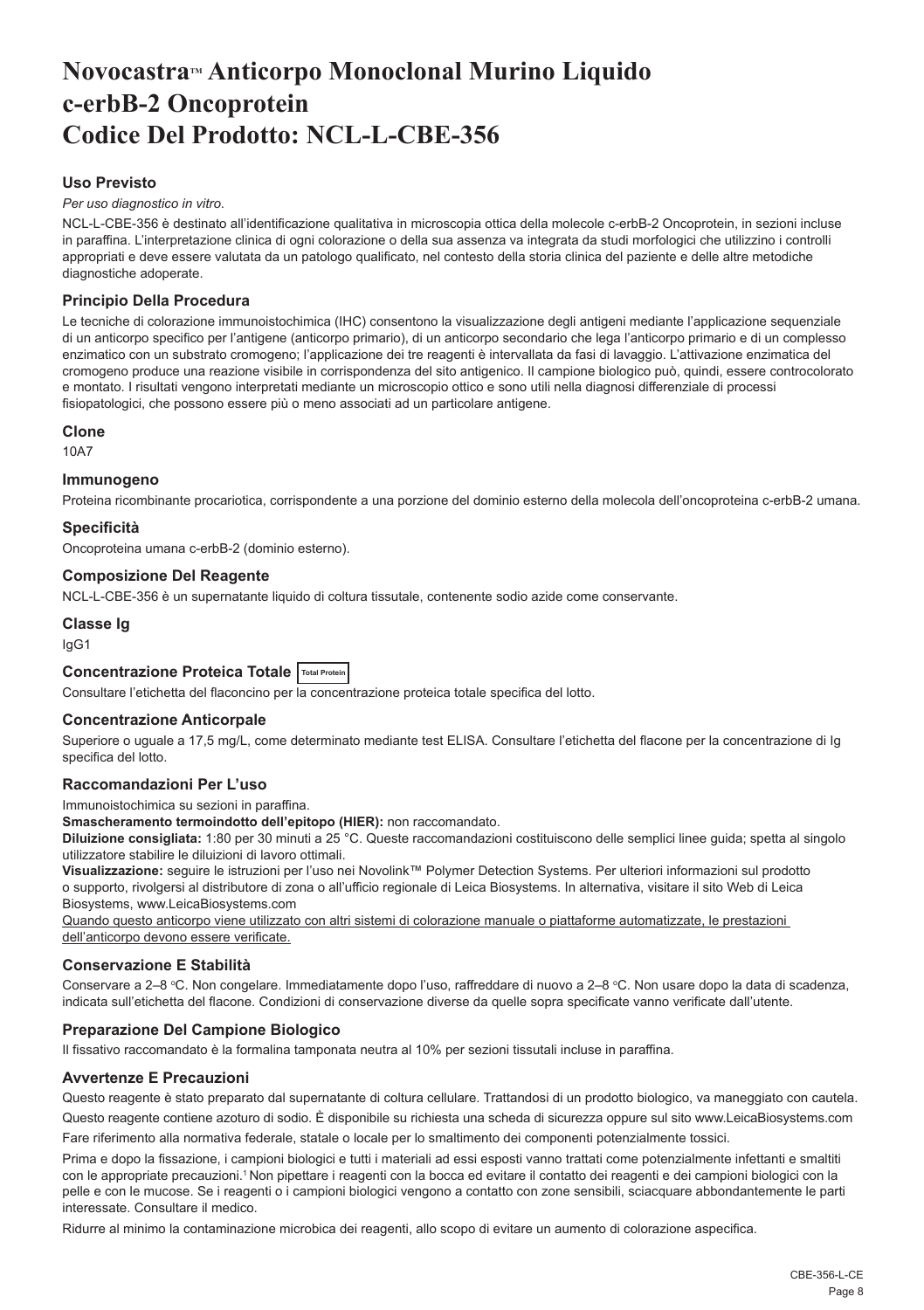Tempi o temperature d'incubazione diversi da quelli specificati possono condurre a risultati non veritieri. Tali variazioni devono essere convalidate dall'utente.

## **Controllo Qualità**

Differenze nella processazione del tessuto e nelle tecniche in uso presso il laboratorio dell'utente possono produrre una discrepanza significativa nei risultati, rendendo necessaria la regolare esecuzione di controlli interni, in aggiunta alle procedure descritte di seguito. I controlli devono essere costituiti da campioni biologici freschi autoptici/bioptici/chirurgici e devono essere il più rapidamente possibile fissati in formalina, processati ed inclusi in paraffina, allo stesso modo dei campioni biologici ottenuti dal paziente.

## **Controllo Positivo Del Tessuto**

È usato per indicare tessuti correttamente preparati e tecniche di colorazione appropriate.

Per ogni gruppo di condizioni del test e ogni volta che viene eseguita la colorazione, deve essere incluso un controllo positivo del tessuto.

Un tessuto a debole colorazione positiva è più adatto di uno a colorazione positiva intensa per un ottimale controllo qualità e per mettere in evidenza anche minimi livelli di degradazione del reagente.<sup>2</sup>

Il tessuto raccomandato per il controllo positivo è con la linea cellulare SKBR3.

Se il controllo positivo del tessuto non dimostra colorazione positiva, i risultati con i campioni biologici del test vanno considerati non validi.

## **Controllo Negativo Del Tessuto**

Va esaminato dopo il controllo positivo, per verificare la specificità nei confronti dell'antigene bersaglio da parte dell'anticorpo primario.

Il tessuto raccomandato per il controllo negativo è il cervelletto.

In alternativa, la varietà dei tipi cellulari presenti nella maggior parte delle sezioni tissutali offre spesso siti di controllo negativo, ma questo va verificato dall'utente.

La colorazione aspecifica, se presente, assume di solito aspetto diffuso. La colorazione sporadica del tessuto connettivo può anche manifestarsi in seguito ad iperfissazione di sezioni di tessuto in formalina. Per l'interpretazione dei risultati della colorazione, usare cellule intatte. Le cellule necrotiche o degenerate si colorano spesso in maniera aspecifica<sup>3</sup>. Si possono osservare risultati falsamente positivi, dovuti a legame non immunologico delle proteine o a prodotti di reazione del substrato. Tali falsi positivi possono essere anche causati da enzimi endogeni quali la pseudoperossidasi (eritrociti), la perossidasi endogena (citocromo C) o la biotina endogena (es. fegato, mammella, cervello, rene), a seconda del tipo di immunocolorazione usato. Per differenziare l'attività enzimatica endogena o il legame enzimatico aspecifico dall'immunoreattività specifica, possono essere colorati ulteriori tessuti del paziente esclusivamente con substrato cromogeno o con complessi enzimatici (avidina-biotina, streptavidina, polimero marcato) e substrato cromogeno. Se nel controllo negativo del tessuto compare una colorazione specifica, i risultati sui campioni biologici ottenuti dal paziente devono essere considerati non validi.

## **Controllo Negativo Del Reagente**

Usare un controllo negativo aspecifico del reagente in luogo dell'anticorpo primario, con una sezione di ogni campione biologico del paziente, per valutare la colorazione aspecifica e per consentire una migliore interpretazione della colorazione specifica in corrispondenza del sito antigenico.

## **Tessuto Del Paziente**

Successivamente, esaminare i campioni biologici del paziente colorati con NCL-L-CBE-356. L'intensità della colorazione positiva va analizzata nel contesto di qualsiasi colorazione aspecifica di fondo del controllo negativo del reagente. Come per tutti gli altri test immunoistochimici, un risultato negativo significa che l'antigene non è stato determinato, ma non necessariamente che fosse assente dalle cellule o dal tessuto esaminato. Se necessario, usare un pannello di anticorpi per identificare reazioni falsamente negative.

## **Risultati Attesi**

## Tessuti normali

L'antigene c-erbB-2 non è stato rilevato nella membrana del tessuto normale valutato. Colorazione debole è stata osservata nei miociti (numero totale di casi normali esaminati = 99).

## Tessuti tumorali

Il clone 10A7 ha colorato 67 di 153 carcinomi duttali invasivi della mammella, 2 di 3 carcinomi uroteliali a cellule squamose dell'esofago e 1 di 3 carcinomi a cellule transizionali della vescica. Nessuna colorazione è stata osservata in 0 di 3 astrocitomi, 0 di 3 adenocarcinomi dello stomaco, 0 di 3 adenocarcinomi del colon, 0 di 3 adenocarcinomi del polmone, 0 di 3 adenocarcinomi del pancreas, 0 di 3 carcinomi a cellule chiare del rene, 0 di 2 carcinomi papillari della tiroide, 0 di 3 carcinomi a cellule squamose della cervice, 0 di 2 adenocarcinomi della prostata e 0 di 5 adenocarcinomi della cistifellea (numero totale di tessuti anomali esaminati = 189).

### **L'uso di NCL-L-CBE-356 è consigliato per il rilevamento della proteina umana c-erbB-2 nei tessuti normali e neoplastici, in aggiunta all'istopatologia convenzionale che si avvale di colorazioni istochimiche non immunologiche.**

## **Limitazioni Generali**

L'immunoistochimica è un procedimento diagnostico a più passi (multistep) che richiede un'esperienza specifica nella selezione dei reagenti appropriati, nella selezione, fissazione e processazione dei tessuti, nella preparazione di vetrini IHC e nell'interpretazione dei risultati della colorazione.

La colorazione del tessuto dipende dalle modalità di manipolazione e di processazione del tessuto stesso, adottate prima della colorazione. La fissazione, il congelamento, lo scongelamento, il lavaggio, l'asciugatura, il riscaldamento o la sezione condotti in modo non corretto, o la contaminazione con altri tessuti o liquidi, possono produrre artefatti, intrappolamento (trapping) anticorpale o risultati falsi negativi. Risultati incompatibili possono essere dovuti a modifiche dei metodi di fissazione e di inclusione o ad irregolarità intrinseche al tessuto.<sup>4</sup>

Una controcolorazione eccessiva o incompleta può compromettere la corretta interpretazione dei risultati.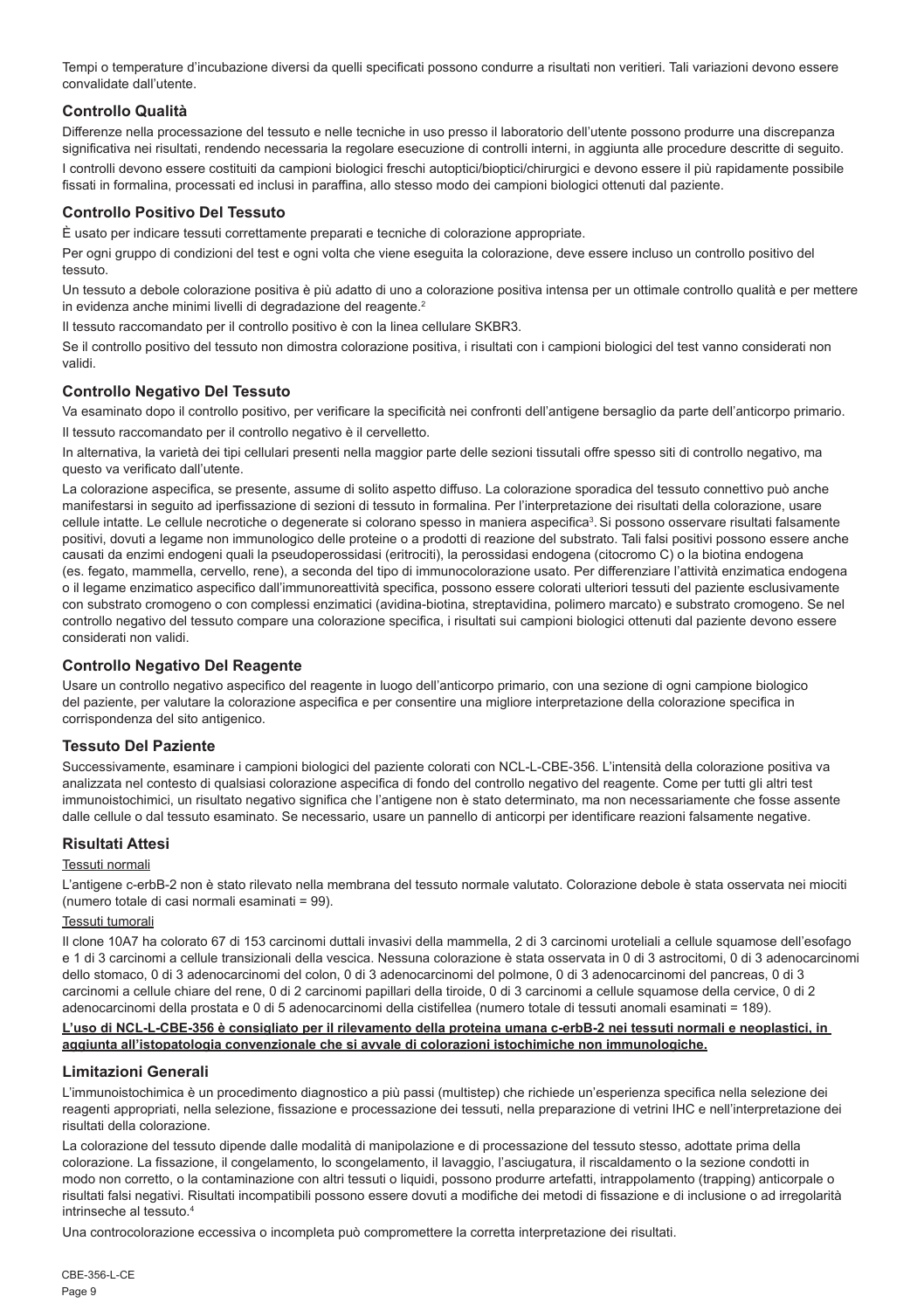L'interpretazione clinica di ogni colorazione o della sua assenza va integrata da studi morfologici che utilizzino i controlli appropriati e deve essere valutata da un patologo qualificato, nel contesto della storia clinica del paziente e delle altre metodiche diagnostiche adoperate.

Gli anticorpi di Leica Biosystems Newcastle Ltd. sono destinati all'uso, quando indicato, su sezioni congelate o incluse in paraffina, con specifici requisiti di fissazione. Un'espressione antigenica inattesa può manifestarsi in particolare nelle neoplasie. L'interpretazione clinica di ogni sezione tissutale colorata deve includere l'analisi morfologica e la valutazione dei controlli appropriati.

## **Riferimenti Bibliografici Di Base**

- 1. National Committee for Clinical Laboratory Standards (NCCLS). Protection of laboratory workers from infectious diseases transmitted by blood and tissue; proposed guideline. Villanova, P.A. 1991; 7(9). Order code M29-P.
- 2. Battifora H. Diagnostic uses of antibodies to keratins: a review and immunohistochemical comparison of seven monoclonal and three polyclonal antibodies. Progress in Surgical Pathology. 6:1–15. eds. Fenoglio-Preiser C, Wolff CM, Rilke F. Field & Wood, Inc., Philadelphia.
- 3. Nadji M, Morales AR. Immunoperoxidase, part I: the techniques and pitfalls. Laboratory Medicine. 1983; 14:767.
- 4. Omata M, Liew CT, Ashcavai M, Peters RL. Nonimmunologic binding of horseradish peroxidase to hepatitis B surface antigen: a possible source of error in immunohistochemistry. American Journal of Clinical Pathology. 1980; 73:626.
- 5. Ainsworth R, Bartlett J, Going JJ, et al. Comparison of IHC with CBE356 and Herceptest against FISH for detection of Her2 expression in breast carcinoma. Journal of Pathology. 2003; 201(Suppl):32A.
- 6. Rhodes A, Jasani B, Couturier J, et al. A formalin-fixed, paraffin-processed cell line standard for quality control of immunohistochemical assay of HER-2/neu expression in breast cancer. American Journal of Clinical Pathology. 2002; 117(1):81–89.
- 7. Hermanová M, Nenutil R, Kroupová ,I et al. Amplification and overexpression of HER-2/neu in invasive breast carcinomas: comparative analysis of immunohistochemical methods and fluorescence in situ hybridisation. Klinická Onkologie. 2001; 14:157.

#### **Modifiche Alla Pubblicazione Precedente**

Composizione del reagente, Concentrazione proteica totale, Concentrazione anticorpale, Raccomandazioni per l'uso, Avvertenze e precauzioni, Risultati attesi.

#### **Data Di Pubblicazione**

15 aprile 2019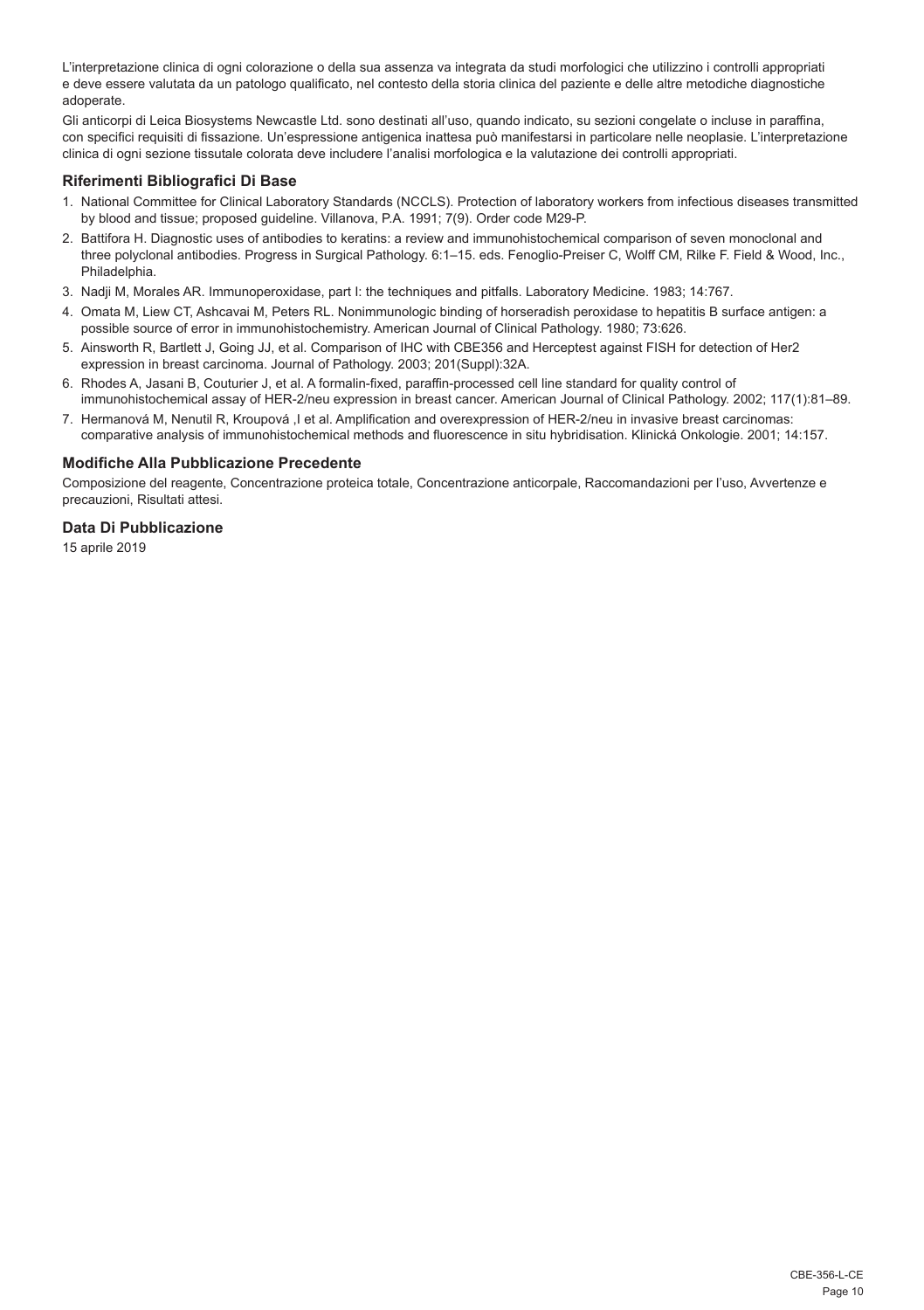## <span id="page-11-0"></span>Novocastra™ Flüssiger Monoklonaler Maus-Antikörper **c-erbB-2 Oncoprotein Produkt-Nr.: NCL-L-CBE-356**

### **Verwendungszweck**

#### *Für in-vitro-Diagnostik*.

NCL-L-CBE-356 ist für den qualitativen Nachweis der c-erbB-2-Oncoprotein-Moleküle in Paraffinschnitten mittels Lichtmikroskopie gedacht. Die klinische Bewertung einer vorliegenden bzw. fehlenden Färbung sollte durch morphologische Studien mit entsprechenden Kontrollen ergänzt und im Kontext der Krankengeschichte des Patienten und anderer diagnostischer Tests von einem qualifizierten Pathologen vorgenommen werden.

#### **Verfahrensgrundlage**

Immunhistochemische (IHC) Färbetechniken gestatten die optische Darstellung von Antigenen mittels sequentieller Anwendung eines spezifischen Antikörpers zum Antigen (primärer Antikörper), eines sekundären Antikörpers zum primären Antikörper und eines Enzymkomplexes mit einem chromogenen Substrat, jeweils getrennt durch dazwischen liegende Waschschritte. Die enzymatische Aktivierung des Chromogens führt zu einem sichtbaren Reaktionsprodukt am Ort des Antigens. Die Probe kann dann gegengefärbt und mit einem Deckglas versehen werden. Die Ergebnisse werden mithilfe eines Lichtmikroskops interpretiert und unterstützen die Differentialdiagnose pathophysiologischer Prozesse, die mit einem bestimmten Antigen assoziiert sein könnten.

#### **Klon**

10A7

## **Immunogen**

Prokaryotisches rekombinantes Protein, das einem Teil der externen Domäne des humanen c-erbB-2-Onkoprotein-Moleküls entspricht.

#### **Spezifität**

Humanes c-erbB-2-Onkoprotein (externe Domäne).

#### **Reagenzzusammensetzung**

NCL-L-CBE-356 ist ein flüssiger Gewebekulturüberstand, der Natriumazid als Konservierungsmittel enthält.

**Ig-Klasse**

IgG1

## **Gesamtproteinkonzentration Total Protein**

Chargenspezifische Gesamtproteinkonzentration siehe Angaben auf dem Produktetikett.

## **Antikörperkonzentration**

Größer als oder gleich 17,5 mg/L laut ELISA-Bestimmung. Hinsichtlich der chargenspezifischen Ig-Konzentration siehe Angaben auf dem Produktetikett.

## **Gebrauchsempfehlungen**

Immunhistochemie bei Paraffinschnitten.

**Hitzeinduzierte Epitopdemaskierung (Heat Induced Epitope Retrieval – HIER):** Nicht empfohlen.

**Empfohlene Verdünnung:** 1:80 über einen Zeitraum von 30 Minuten bei 25 °C. Dies ist nur eine Empfehlung, und die Benutzer sollten ihre eigenen optimalen Arbeitsverdünnungen bestimmen.

**Visualisierung:** Bitte Gebrauchsanweisung in den Novolink™ Polymer Detection Systems befolgen. Weitere Produktinformationen oder Support erhalten Sie von Ihrem lokalen Vertriebspartner oder der regionalen Niederlassung von Leica Biosystems oder alternativ auf der Leica Biosystems Website: www.LeicaBiosystems.com

Die Leistung dieses Antikörpers sollte unter Verwendung anderer manueller Färbesysteme oder automatischer Plattformen validiert werden.

## **Lagerung und Stabilität**

Bei 2–8 °C lagern. Nicht einfrieren. Nach Gebrauch sofort wieder bei 2–8 °C lagern. Nach Ablauf des Verfallsdatums (auf dem Behälteretikett) darf das Produkt nicht mehr verwendet werden. Lagerbedingungen, die von den oben genannten Bedingungen abweichen, müssen vom Benutzer verifiziert werden.

## **Probenvorbereitung**

Für paraffineingebettete Gewebeschnitte ist das empfohlene Fixativ 10% neutral gepuffertes Formalin.

#### **Warnhinweise und Sicherheitsmaßnahmen**

Dieses Reagenz wurde aus Zellkulturüberstand zubereitet. Das Reagenz ist ein biologisches Produkt und sollte mit entsprechender Vorsicht gehandhabt werden.

Dieses Reagenz enthält Natriumazid. Ein Materialsicherheits-Datenblatt steht auf Anfrage oder unter folgender Adresse zur Verfügung: www.LeicaBiosystems.com

Die entsprechenden nationalen und lokalen Bestimmungen und Vorschriften zur Entsorgung potentiell giftiger Komponenten sind einzuhalten.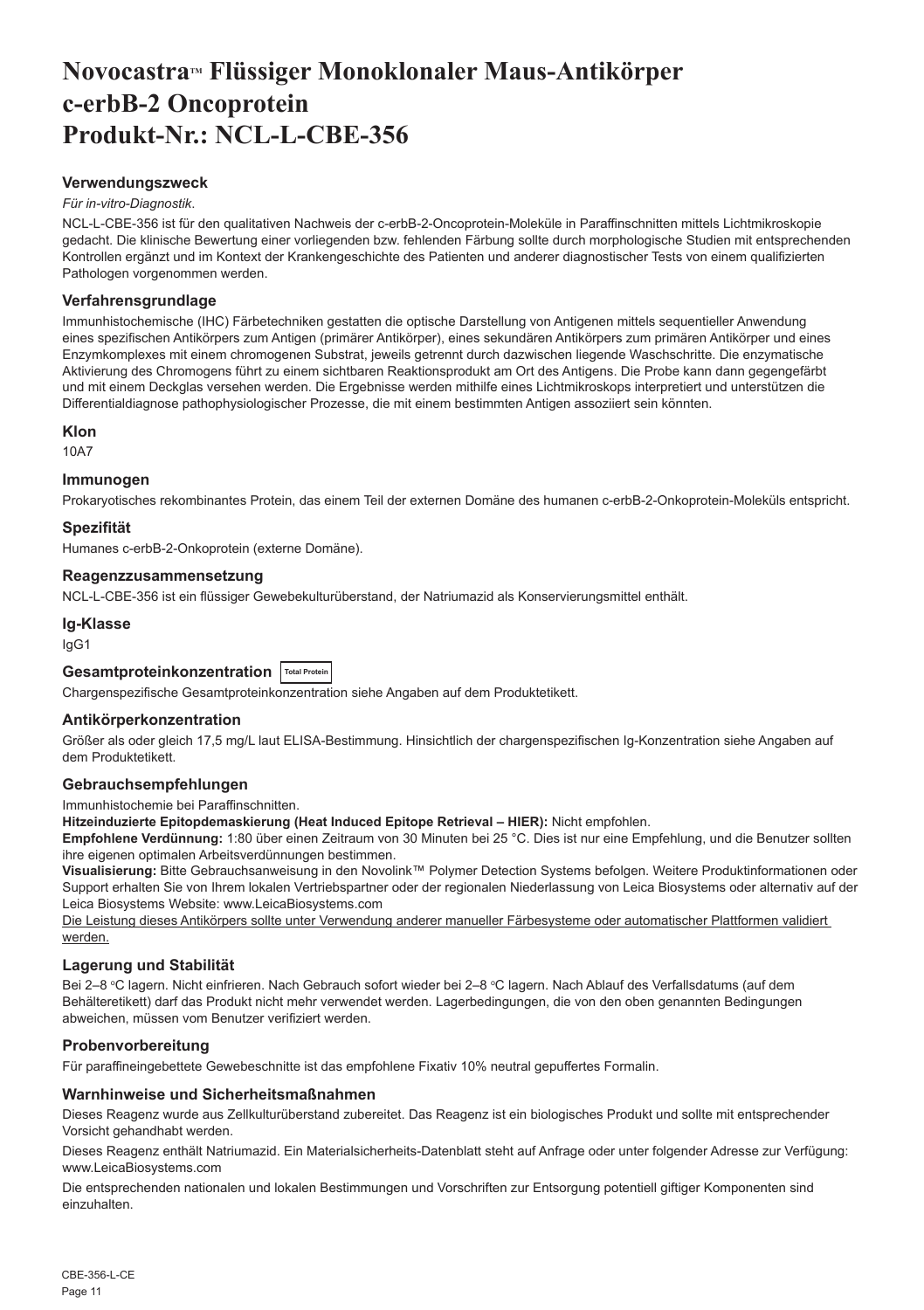Vor und nach der Fixierung sind die Proben sowie alle Materialien, die mit ihnen in Kontakt gekommen sind, als potentiell infektiös zu behandeln und daher mit entsprechender Vorsicht zu entsorgen.<sup>1</sup> Reagenzien dürfen niemals mit dem Mund pipettiert werden, und jeglicher Kontakt der Reagenzien und Proben mit Haut und Schleimhäuten ist zu vermeiden. Falls Reagenzien oder Proben mit empfindlichen Bereichen in Kontakt gekommen sind, müssen diese mit reichlich Wasser gespült werden. Ärztlichen Rat einholen.

Die mikrobielle Verunreinigung von Reagenzien ist zu minimieren, da ansonsten eine erhöhte unspezifische Färbung auftreten kann. Falls die spezifizierten Inkubationszeiten oder –temperaturen nicht eingehalten werden, kann es zu fehlerhaften Ergebnissen kommen. Jegliche Abweichungen von den angegebenen Werten müssen vom Benutzer verifiziert werden.

## **Qualitätskontrolle**

Unterschiede bei der Gewebebearbeitung und den technischen Verfahren im Labor des Benutzers können zu signifikanten Schwankungen bei den Ergebnissen führen. Daher ist es wichtig, zusätzlich zu den folgenden Verfahren regelmäßige laborinterne Kontrollen durchzuführen.

Die Kontrollen sollten mit frischen Autopsie-/Biopsie-/chirurgischen Proben vorgenommen werden, die so bald wie möglich und auf dieselbe Weise wie die Patientenprobe(n) in Formalin fixiert, behandelt und in Paraffin eingebettet worden sind.

## **Positive Gewebekontrolle**

Zeigt korrekt vorbereitete Gewebe und korrekte Färbetechniken an.

In jedem Färbelauf sollte für jeden Satz Testbedingungen eine positive Gewebekontrolle durchgeführt werden.

Gewebe mit schwach positiver Färbung ist für die optimale Qualitätskontrolle und den Nachweis kleiner Minderungen in der Reagenzleistung besser geeignet als ein Gewebe mit stark positiver Färbung.<sup>2</sup>

Für die positive Gewebekontrolle wird die SKBR3-Zelllinie empfohlen.

Falls das positive Kontrollgewebe keine positive Färbung nachweisen kann, sollten die mit den Testproben erzielten Ergebnisse als ungültig betrachtet werden.

## **Negative Gewebekontrolle**

Die negative Gewebekontrolle sollte nach der positiven Gewebekontrolle erfolgen, um die Spezifität der Zielantigenmarkierung durch den primären Antikörper zu verifizieren.

Für die negative Gewebekontrolle wird Kleinhirngewebe empfohlen.

Alternativ bietet die Vielfalt unterschiedlicher Zelltypen, die in den meisten Gewebeschnitten vorliegen, häufig Stellen für eine negative Kontrolle. Jedoch sollte dies vom Benutzer verifiziert werden.

Liegt eine unspezifische Färbung vor, hat diese gewöhnlich ein diffuses Erscheinungsbild. Eine sporadische Färbung des Bindegewebes kann ebenfalls in Schnitten von übermäßig formalinfixierten Geweben beobachtet werden. Zur Bewertung der Färbeergebnisse intakte Zellen verwenden. Nekrotische oder degenerierte Zellen werden oft unspezifisch gefärbt.<sup>3</sup> Falsch-positive Ergebnisse können aufgrund einer nichtimmunologischen Bindung von Proteinen oder Substratreaktionsprodukten beobachtet werden. In Abhängigkeit von der Art der verwendeten Immunfärbung können solche Ergebnisse auch durch endogene Enzyme wie Pseudoperoxidase (Erythrozyten), endogene Peroxidase (Zytochrom C) oder endogenes Biotin (beispielsweise Leber, Mamma, Gehirn, Niere) hervorgerufen werden. Um eine endogene Enzymaktivität bzw. eine unspezifische Enzymbindung von einer spezifischen Immunreaktivität zu unterscheiden, können zusätzliche Patientengewebe ausschließlich mit Substratchromogen bzw. mit Enzymkomplexen (Avidin-Biotin, Streptavidin, markiertes Polymer) plus Substratchromogen gefärbt werden. Falls im negativen Kontrollgewebe eine spezifische Färbung auftritt, sollten die Ergebnisse mit den Patientenproben als ungültig betrachtet werden.

## **Negative Reagenzkontrolle**

Zur Beurteilung einer unspezifischen Färbung und zur besseren Bewertung einer spezifischen Färbung an der Antigenstelle ist mit einem Schnitt jedes Patientenpräparates anstelle des primären Antikörpers eine unspezifische negative Reagenzkontrolle zu verwenden.

## **Patientengewebe**

Die mit NCL-L-CBE-356 gefärbten Patientenproben müssen zuletzt untersucht werden. Eine positive Färbeintensität ist im Kontext einer unspezifischen Hintergrundfärbung der negativen Reagenzkontrolle zu bewerten. Wie bei jedem immunhistochemischen Test bedeutet ein negatives Ergebnis, dass das Antigen nicht nachgewiesen wurde. Ein negatives Ergebnis bedeutet jedoch nicht notwendigerweise, dass das Antigen in den getesteten Zellen / im getesteten Gewebe nicht vorlag. Bei Bedarf sollte zur Identifizierung falsch-negativer Reaktionen eine Gruppe von Antikörpern verwendet werden.

## **Erwartete Ergebnisse**

Normale Gewebe

Das c-erbB-2-Antigen wurde nicht in der Membran der untersuchten normalen Gewebeproben festgestellt. Eine schwache Färbung wurde in Myozyten festgestellt (Anzahl der insgesamt untersuchten normalen Gewebeproben = 99).

## Tumorgewebe

Der Klon 10A7 führte zu einer Verfärbung bei 67/153 invasiven Duktalkarzinomen der Brust, 2/3 Plattenepithelkarzinomen der Speiseröhre und 1/3 Übergangsepithelkarzinomen der Blase. Es wurde keine Verfärbung bei 0/3 Astrozytomen, 0/3 Adenokarzinomen des Magens, 0/3 Adenokarzinomen des Darms, 0/3 Adenokarzinomen der Lunge, 0/3 Adenokarzinomen der Bauspeicheldrüse, 0/3 klarzelligen Nierenkarzinomen, 0/2 papillären Karzinomen der Schilddrüse, 0/3 Plattenepithelkarzinomen des Gebärmutterhalses, 0/2 Adenokarzinomen der Prostata und 0/5 Adenokarzinomen der Gallenblase festgestellt (Anzahl der insgesamt untersuchten abnormalen Gewebeproben = 189).

**NCL-L-CBE-356 wird für den Nachweis von humanem c-erbB-2-Protein in normalem und neoplastischem Gewebe als zusätzliches Hilfsmittel zur herkömmlichen Histopathologie unter Verwendung nicht-immunologischer histochemischer Färbemittel empfohlen.**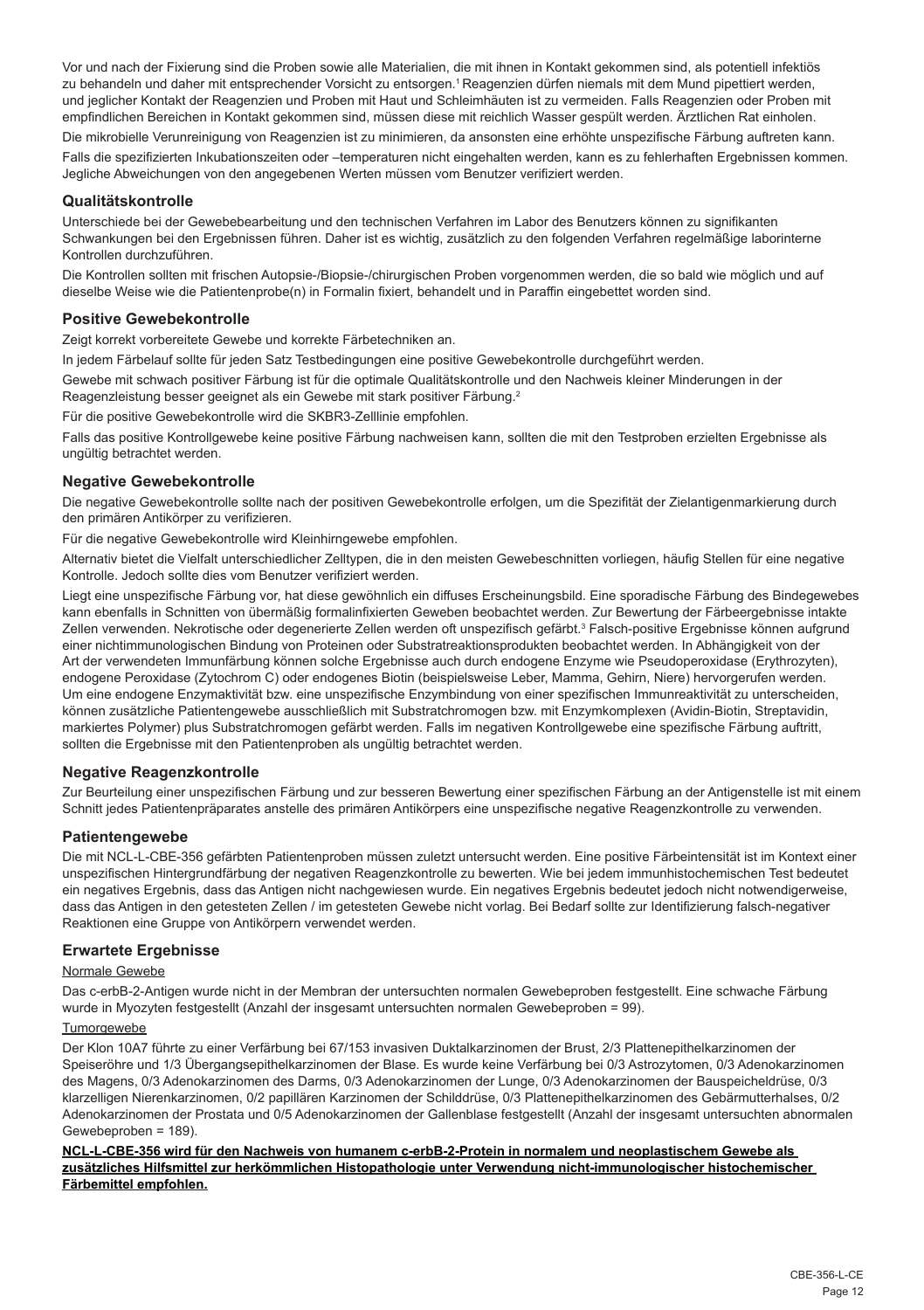## **Allgemeine Beschränkungen**

Die Immunhistochemie ist ein mehrstufiger diagnostischer Prozess, der eine spezialisierte Ausbildung auf den folgenden Gebieten erfordert: Auswahl der entsprechenden Reagenzien; Gewebeauswahl, -fixierung und -verarbeitung; Vorbereitung des IHC-Objektträgers sowie Bewertung der Färbeergebnisse.

Die Gewebefärbung hängt von der Handhabung und Verarbeitung des Gewebes vor dem Färben ab. Unsachgemäßes Fixieren, Einfrieren, Auftauen, Waschen, Trocknen, Erwärmen, Schneiden oder eine Kontamination mit anderen Geweben oder Flüssigkeiten kann zu Artefakten, Antikörper-Trapping oder falsch-negativen Ergebnissen führen. Abweichende Ergebnisse können aufgrund von Unterschieden bei der Fixierung und Einbettung oder intrinsischen Unregelmäßigkeiten im Gewebe selbst entstehen.<sup>4</sup>

Eine exzessive oder unvollständige Gegenfärbung kann die korrekte Bewertung von Ergebnissen gefährden.

Die klinische Bewertung einer vorliegenden bzw. fehlenden Färbung sollte durch morphologische Studien mit entsprechenden Kontrollen ergänzt und im Kontext der Krankengeschichte des Patienten und anderer diagnostischer Tests von einem qualifizierten Pathologen vorgenommen werden.

Antikörper von Leica Biosystems Newcastle Ltd sind wo angezeigt für die Verwendung entweder auf gefrorenen oder in Paraffin eingebetteten Schnitten mit spezifischen Fixierungsanforderungen bestimmt. Es kann insbesondere bei Neoplasmen zu einer unerwarteten Antigenexpression kommen. Die klinische Bewertung eines gefärbten Gewebeschnitts muss eine morphologische Analyse und die Auswertung der entsprechenden Kontrollen einschließen.

#### **Literatur - Allgemein**

- 1. National Committee for Clinical Laboratory Standards (NCCLS). Protection of laboratory workers from infectious diseases transmitted by blood and tissue; proposed guideline. Villanova, P.A. 1991;7(9). Order code M29-P.
- 2. Battifora H. Diagnostic uses of antibodies to keratins: a review and immunohistochemical comparison of seven monoclonal and three polyclonal antibodies. Progress in Surgical Pathology. 6:1–15. eds. Fenoglio-Preiser C, Wolff CM, Rilke F. Field & Wood, Inc., Philadelphia.
- 3. Nadji M, Morales AR. Immunoperoxidase, part I: the techniques and pitfalls. Laboratory Medicine. 1983; 14:767.
- 4. Omata M, Liew CT, Ashcavai M, Peters RL. Nonimmunologic binding of horseradish peroxidase to hepatitis B surface antigen: a possible source of error in immunohistochemistry. American Journal of Clinical Pathology. 1980; 73:626.
- 5. Ainsworth R, Bartlett J, Going JJ, et al. Comparison of IHC with CBE356 and Herceptest against FISH for detection of Her2 expression in breast carcinoma. Journal of Pathology. 2003; 201(Suppl):32A.
- 6. Rhodes A, Jasani B, Couturier J, et al. A formalin-fixed, paraffin-processed cell line standard for quality control of immunohistochemical assay of HER-2/neu expression in breast cancer. American Journal of Clinical Pathology. 2002; 117(1):81–89.
- 7. Hermanová M, Nenutil R, Kroupová ,I et al. Amplification and overexpression of HER-2/neu in invasive breast carcinomas: comparative analysis of immunohistochemical methods and fluorescence in situ hybridisation. Klinická Onkologie. 2001; 14:157.

#### **Änderungen zur vorhergehenden Ausgabe**

Reagenzzusammensetzung, Gesamtproteinkonzentration, Antikörperkonzentration, Anwendungsempfehlungen, Warnungen und Vorsichtsmaßnahmen, erwartete Ergebnisse.

## **Ausgabedatum**

15 April 2019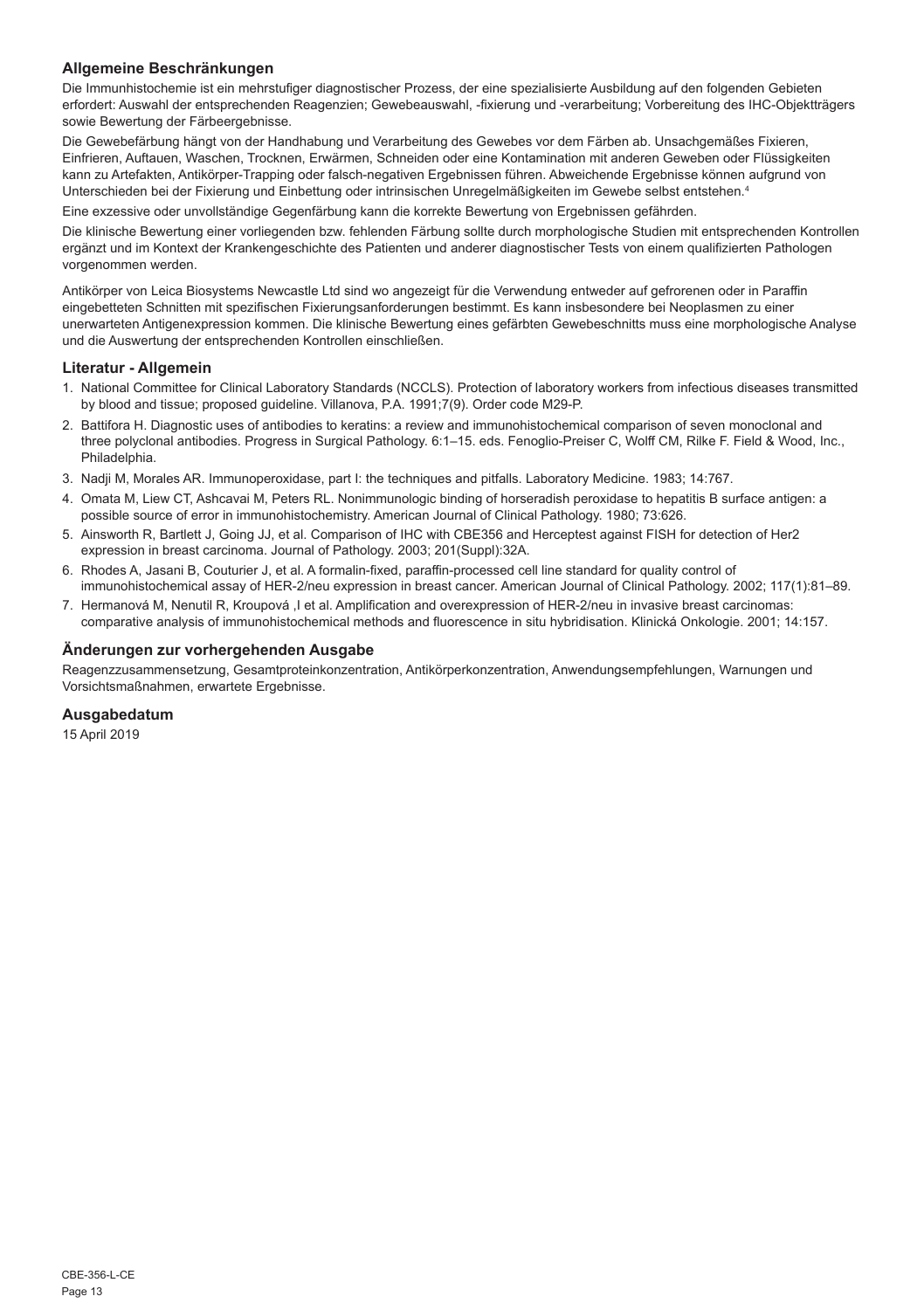## <span id="page-14-0"></span>**NovocastraTM Anticuerpos Monoclonal de Ratón líquidos c-erbB-2 Oncoprotein Código De Producto: NCL-L-CBE-356**

## **Indicaciones De Uso**

#### *Para uso diagnóstico in vitro*.

NCL-L-CBE-356 está indicado para la identificación cualitativa en secciones de parafina, mediante microscopía óptica, de moléculas de c-erbB-2 Oncoprotein. La interpretación clínica de cualquier tinción o de su ausencia debe complementarse con estudios morfológicos, con el uso de los controles adecuados, y un anatomopatólogo cualificado debe evaluarla en el contexto del historial clínico del paciente y de otras pruebas diagnósticas.

## **Principio Del Procedimiento**

Las técnicas de tinción inmunohistocitoquímica (IHQ) permiten la visualización de antígenos mediante la aplicación secuencial de un anticuerpo específico dirigido contra el antígeno (anticuerpo primario), un anticuerpo secundario dirigido contra el anticuerpo primario y un complejo enzimático con un sustrato cromogénico, con pasos de lavado intercalados. La activación enzimática del cromógeno produce una reacción visible en el lugar en que se encuentra el antígeno. Luego se puede contrateñir la muestra y cubrirla con un cubreobjeto. Los resultados se interpretan utilizando un microscopio óptico y son de ayuda en el diagnóstico diferencial de los procesos fisiopatológicos, que pueden estar o no vinculados a un determinado antígeno.

#### **Clon**

10A7

#### **Inmunógeno**

Proteína recombinante procariótica correspondiente a una porción del dominio externo de la molécula de oncoproteína c-erbB-2 humana.

## **Especificidad**

Oncoproteína c-erbB-2 humana (dominio externo).

## **Composición Del Reactivo**

NCL-L-CBE-356 es un sobrenadante de cultivo tisular líquido que contiene azida sódica como conservante.

### **Clase de Ig**

IgG1

## **Concentración Total De Proteína Total Protein**

Consulte en la etiqueta del vial la concentración total específica de proteína total del Iote.

#### **Concentración De Anticuerpo**

Igual o superior a 17,5 mg/L según se ha determinado mediante ELISA. Consulte en la etiqueta del vial la concentración de Ig específica del lote.

## **Recomendaciones De Uso**

Cortes de parafina o inmunohistocitoquímica.

**HIER (por sus siglas, Recuperación del epítopo inducido por calor):** No recomendado.

**Dilución sugerida:** 1:80 durante 30 minutos a 25 °C. Esta es tan solo una pauta, y cada usuario debe determinar sus propias diluciones de trabajo óptimas.

**Visualización:** Por favor, siga las instrucciones de uso de los Novolink™ Polymer Detection System. Para obtener más información sobre el producto o recibir ayuda, póngase en contacto con su distribuidor local o con la sucursal regional de Leica Biosystems; también puede visitar el sitio web de Leica Biosystems, www.LeicaBiosystems.com

#### **El rendimiento de este anticuerpo se debe validar cuando se utiliza con otros sistemas manuales de tinción o plataformas automatizadas.**

## **Almacenamiento Y Estabilidad**

Almacénelo a una temperatura de 2–8 °C. No lo congele. Devuélvalo a 2–8 °C inmediatamente después de su uso. No lo utilice después de la fecha de caducidad indicada en la etiqueta del vial. Cualesquiera condiciones de almacenamiento que no sean las arriba especificadas deben ser verificadas por el usuario.

#### **Preparación De Las Muestras**

El fijador recomendado para secciones de tejido incluidos en parafina es formol tamponado neutro al 10%.

## **Advertencias Y Precauciones**

Este reactivo se ha preparado a partir del sobrenadante de un cultivo celular. Como se trata de un producto de origen biológico, debe manipularse con precaución.

Este reactivo contiene azida sódica. Está disponible una Ficha de información sobre la seguridad del material, previa petición, o en www.LeicaBiosystems.com.

Consulte las normativas nacionales, estatales, provinciales o municipales acerca de cómo desechar cualquier componente potencialmente tóxico.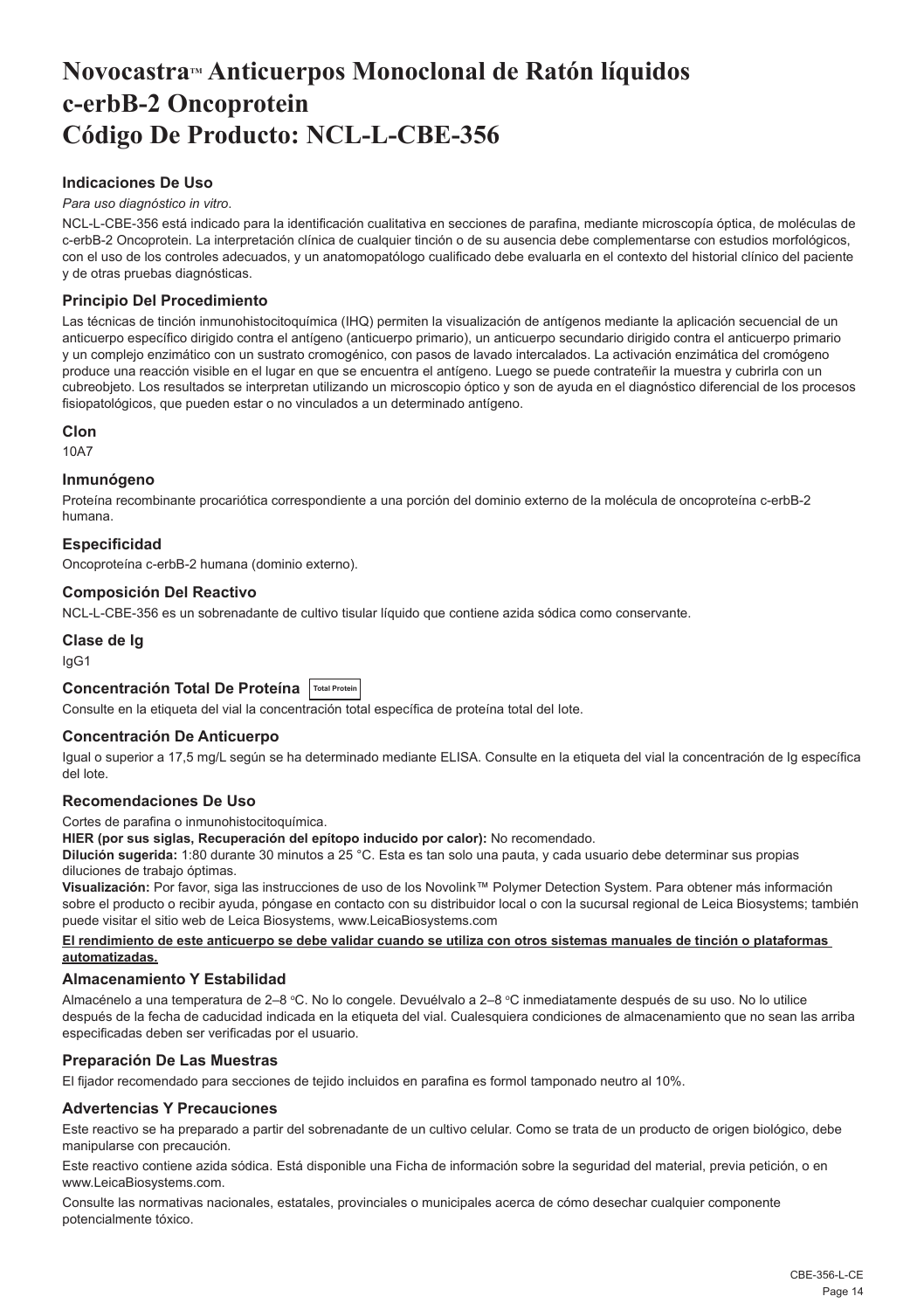Las muestras, antes y después de ser fijadas, así como todos los materiales expuestos a ellas, deben manipularse como susceptibles de transmitir una infección, y se deben desechar tomando las precauciones adecuadas.<sup>1</sup> No pipetee nunca los reactivos con la boca, y evite el contacto de la piel y de las membranas mucosas con los reactivos y las muestras. Si los reactivos o las muestras entran en contacto con zonas delicadas, lave éstas con abundante agua. Acuda inmediatamente al médico.

Reduzca al mínimo la contaminación microbiana de los reactivos; de lo contrario, podría producirse un aumento de la tinción no específica.

Cualquier tiempo o temperatura de incubación que no sean los aquí especificados pueden conducir a resultados erróneos. Cualquier cambio de tal naturaleza debe ser validado por el usuario.

#### **Control De Calidad**

Las diferencias en el procesamiento de los tejidos y en los procedimientos técnicos del laboratorio del usuario pueden producir una variabilidad significativa en los resultados; por ello, es necesario que éste lleve a cabo regularmente los controles de su propio laboratorio, además de los siguientes procedimientos.

Los controles deben ser muestras frescas de autopsia, biopsia o quirúrgicas fijadas en formol, procesadas e incluidas en parafina, lo antes posible, de manera idéntica a la utilizada para la muestra o muestras del paciente o pacientes.

## **Control Tisular Positivo**

Se utiliza para indicar la preparación correcta de los tejidos y las técnicas de tinción adecuadas.

Debe incluirse un control tisular positivo por cada conjunto de condiciones de ensayo en cada tinción o serie de tinciones realizada. Un tejido con una tinción positiva débil es más adecuado que un tejido con una tinción positiva intensa para lograr un control de calidad óptimo y para detectar niveles bajos de degradación del reactivo.<sup>2</sup>

El tejido de control positivo recomendado es la línea celular SKBR3.

Si el tejido de control positivo no muestra tinción positiva, los resultados de las muestras analizadas deben considerarse no válidos.

## **Control Tisular Negativo**

Debe examinarse después del control de tejido positivo, a fin de verificar la especificidad del marcado del antígeno diana por el anticuerpo primario.

El tejido de control negativo recomendado es cerebelo.

O bien, la variedad de diferentes tipos de células presentes en la mayoría de los cortes de tejido ofrece con frecuencia lugares de control negativo, pero esto debe ser verificado por el usuario.

Si aparece una tinción no específica, ésta tiene generalmente aspecto difuso. En cortes de tejido fijados excesivamente con formol puede observarse también una tinción esporádica del tejido conectivo. Utilice células intactas para la interpretación de los resultados de la tinción. A menudo, las células necróticas o degeneradas quedan teñidas de forma no específica.<sup>3</sup> También pueden observarse falsos positivos causados por la unión no inmunológica a proteínas o a productos de reacción del sustrato. Estos falsos positivos pueden estar causados también por enzimas endógenas tales como la pseudoperoxidasa (eritrocitos), la peroxidasa endógena (citocromo C), o la biotina endógena (por ejemplo, de hígado, mama, cerebro, riñón), en función del tipo de inmunotinción utilizada. Para diferenciar la actividad de las enzimas endógenas o los enlaces no específicos de las enzimas de la inmunorreactividad específica, pueden teñirse otros tejidos del paciente exclusivamente con cromógeno sustrato o con complejos enzimáticos (avidina-biotina, estreptavidina, polímeros marcados) y cromógeno sustrato respectivamente. Si se produce una tinción específica del control tisular negativo, los resultados de las muestras de los pacientes deben considerarse no válidos.

#### **Control De Reactivo Negativo**

Utilice un control de reactivo negativo no específico en lugar del anticuerpo primario con un corte de cada muestra del paciente a fin de evaluar la tinción no específica y obtener una mejor interpretación de la tinción específica en el lugar en que se encuentra el antígeno.

## **Tejido Del Paciente**

Examine las muestras del paciente o pacientes teñidas con NCL-L-CBE-356 al final. La intensidad de la tinción positiva debe valorarse en el contexto de cualquier tinción de fondo no específica del control de reactivo negativo. Como con cualquier prueba inmunohistocitoquímica, un resultado negativo significa que no se ha detectado antígeno, y no que el antígeno esté ausente en las células o tejido probados. Si es necesario, use un panel de anticuerpos para identificar falsas reacciones negativas.

#### **Resultados esperados**

#### Teiidos normales

El antígeno c-erbB-2 no se detectó en la membrana de los tejidos normales evaluados. Se observó una tinción débil en los miocitos (número total de casos sanos evaluados = 99).

#### Tejidos tumorales

El clon 10A7 produjo tinción en 67/153 carcinomas ductales invasivos de la mama, 2/3 carcinomas de células escamosas del esófago y 2/3 carcinomas de células de transición vesiculares. No se observó tinción en 0/3 astrocitomas, 0/3 adenocarcinomas estomacales, 0/3 adenocarcinomas del colon, 0/3 adenocarcinomas pulmonares, 0/3 adenocarcinomas pancreáticos, 0/3 carcinomas renales de célula clara, 0/2 carcinomas papilares tiroideos, 0/3 carcinomas de células escamosas del cuello uterino, 0/2 adenocarcinomas de la próstata y 0/5 adenocarcinomas de la vesícula biliar (número total de casos anómalos evaluados = 189).

#### **NCL-L-CBE-356 se recomienda para la detección de proteína c-erbB-2 humana en tejidos normales y neoplásicos, como complemento de la histopatología tradicional con tinciones histoquímicas no inmunológicas.**

#### **Limitaciones Generales**

La inmunohistocitoquímica es un proceso de diagnóstico en varias fases que abarca: la formación especializada en la selección de los reactivos apropiados, la selección, fijación y procesamiento de tejidos, la preparación del portaobjeto para IHQ, y la interpretación de los resultados de la tinción.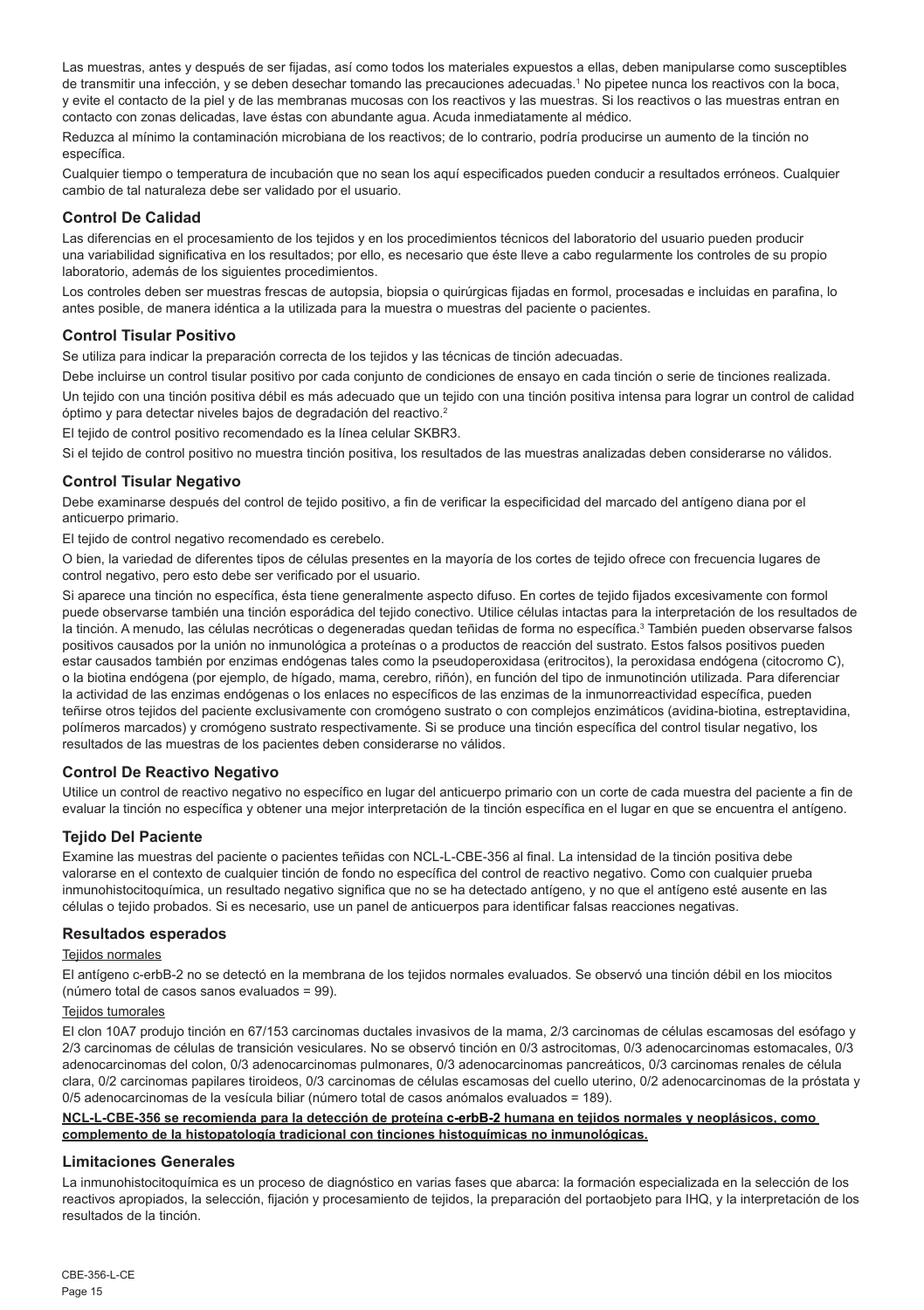La tinción de los tejidos depende de la manipulación y el procesamiento del tejido previos a la tinción. Una fijación, congelación, descongelación, lavado, secado, calentamiento o seccionamiento incorrectos, o la contaminación con otros tejidos o líquidos pueden generar artefactos, atrapamiento del anticuerpo o falsos negativos. La aparición de resultados incoherentes puede deberse a variaciones en los métodos de fijación y de inclusión, o a irregularidades inherentes al tejido.<sup>4</sup>

Una contratinción excesiva o incompleta puede poner en peligro la interpretación correcta de los resultados.

La interpretación clínica de cualquier tinción o de su ausencia debe complementarse con estudios morfológicos, con el uso de los controles adecuados, y un anatomopatólogo cualificado debe evaluarla en el contexto del historial clínico del paciente y de otras pruebas diagnósticas.

Los anticuerpos de Leica Biosystems Newcastle Ltd son para utilizarlos, según se indique, con secciones congeladas o incluidas en parafina, con requisitos de fijación específicos. Puede producirse una expresión inesperada del antígeno, especialmente en las neoplasias. La interpretación clínica de cualquier sección de tejido teñida debe incluir un análisis morfológico y la evaluación de los controles apropiados.

## **Bibliografía - General**

- 1. National Committee for Clinical Laboratory Standards (NCCLS). Protection of laboratory workers from infectious diseases transmitted by blood and tissue; proposed guideline. Villanova, P.A. 1991; 7(9). Order code M29-P.
- 2. Battifora H. Diagnostic uses of antibodies to keratins: a review and immunohistochemical comparison of seven monoclonal and three polyclonal antibodies. Progress in Surgical Pathology. 6:1–15. eds. Fenoglio-Preiser C, Wolff CM, Rilke F. Field & Wood, Inc., Philadelphia.
- 3. Nadji M, Morales AR. Immunoperoxidase, part I: the techniques and pitfalls. Laboratory Medicine. 1983; 14:767.
- 4. Omata M, Liew CT, Ashcavai M, Peters RL. Nonimmunologic binding of horseradish peroxidase to hepatitis B surface antigen: a possible source of error in immunohistochemistry. American Journal of Clinical Pathology. 1980; 73:626.
- 5. Ainsworth R, Bartlett J, Going JJ, et al. Comparison of IHC with CBE356 and Herceptest against FISH for detection of Her2 expression in breast carcinoma. Journal of Pathology. 2003; 201(Suppl):32A.
- 6. Rhodes A, Jasani B, Couturier J, et al. A formalin-fixed, paraffin-processed cell line standard for quality control of immunohistochemical assay of HER-2/neu expression in breast cancer. American Journal of Clinical Pathology. 2002; 117(1):81–89.
- 7. Hermanová M, Nenutil R, Kroupová ,I et al. Amplification and overexpression of HER-2/neu in invasive breast carcinomas: comparative analysis of immunohistochemical methods and fluorescence in situ hybridisation. Klinická Onkologie. 2001; 14:157.

#### **Correcciones A La Publicación Anterior**

Composición del reactivo, concentración total de proteína, concentración de anticuerpo, recomendaciones de uso, advertencias y precauciones, resultados esperados.

## **Fecha De Publicación**

15 de abril de 2019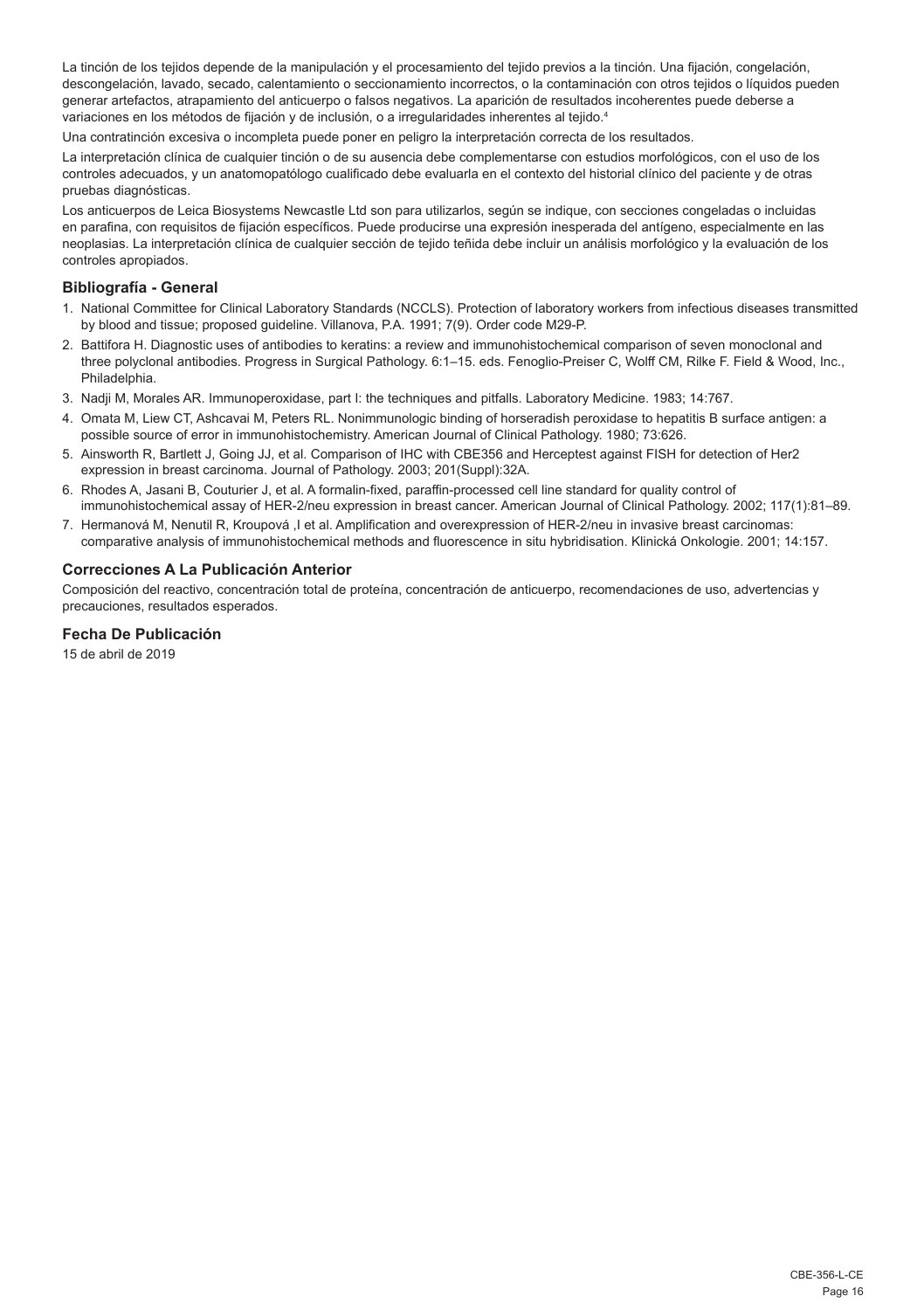## <span id="page-17-0"></span>**NovocastraTM Anticorpo Monoclonal líquido de Ratinho c-erbB-2 Oncoprotein Código Do Produto: NCL-L-CBE-356**

## **Utilização prevista**

#### *Para utilização em diagnósticos in vitro*.

NCL-L-CBE-356 foi concebido para efectuar a identificação qualitativa da moléculas de c-erbB-2 Oncoprotein por microscopia óptica, em secções parafinizadas. A interpretação clínica de qualquer coloração ou da sua ausência deve ser complementada por estudos morfológicos empregando os devidos controlos e deve ser avaliada por um patologista qualificado, dentro do contexto do historial clínico do doente e de outros testes de diagnóstico.

## **Princípio Do Procedimento**

As técnicas de coloração imunohistoquímica (IHQ) permitem que se faça a visualização de antígenos por meio da aplicação sequencial de um anticorpo específico do antígeno (o anticorpo primário), de um anticorpo secundário ao anticorpo primário, e de um complexo enzimático com um substrato cromogénico e etapas de lavagem de permeio. A activação enzimática do cromogénio resulta num produto de reacção visível no local do antígeno. A amostra pode então ser contrastada e coberta com uma lamela. Os resultados são interpretados por meio de um microscópio óptico, e ajudam a formular o diagnóstico diferencial dos processos fisiopatológicos, os quais podem ou não estar associados a antígenos específicos.

#### **Clone**

10A7

#### **Imunogénio**

Proteína de fusão recombinante procariótica correspondendo a uma parte do domínio externo da molécula da oncoproteína c-erbB-2 humana.

## **Especificidade**

Oncoproteína c-erbB-2 humana (domínio externo).

## **Composição Do Reagente**

NCL-L-CBE-356 é um sobrenadante líquido da cultura de um tecido contendo azida de sódio como produto conservante.

#### **Classe De Ig**

IgG1

## **Concentração Total De Proteína Total Protein**

Consultar a etiqueta da ampola para determinar a concentração total de proteína do lote específico.

#### **Concentração De Anticorpo**

Maior que ou igual a 17,5 mg/L, conforme determinado por ELISA. Consultar a etiqueta da ampola para determinar a concentração de Ig do lote específico.

## **Recomendações Sobre A Utilização**

Imunohistoquímica em cortes de parafina.

**Recuperação de epítopo induzida por calor (Heat Induced Epitope Retrieval, HIER):** Não recomendada.

**Diluição sugerida:** 1:80 durante 30 minutos a 25°C. Esta recomendação serve apenas de orientação, e os utilizadores devem determinar as suas diluições ótimas de trabalho.

**Visualização:** Siga as instruções de utilização de Novolink™ Polymer Detection Systems. Para obter mais informações do produto ou apoio, contacte o seu distribuidor local ou o gabinete regional da Leica Biosystems ou, em alternativa, visite o site da Leica Biosystems, www.LeicaBiosystems.com/pt/

O desempenho deste anticorpo deve ser validado quando utilizado com outros sistemas de coloração manual ou plataformas automatizadas.

#### **Armazenamento E Estabilidade**

Armazenar a 2–8 °C. Não congelar. Retornar à temperatura de 2–8 °C imediatamente após a utilização. Não utilizar após o prazo de validade indicado no rótulo do recipiente. As condições de armazenamento que diferirem das que se encontram especificadas acima devem ser verificadas pelo utilizador.

#### **Preparação Das Amostras**

O fixador recomendado é formol tamponado neutro a 10% para secções de tecido envolvidas em parafina.

#### **Avisos E Precauções**

Este reagente foi preparado a partir do sobrenadante de cultura celular. Visto ser um produto biológico, deve ser manuseado com o devido cuidado.

Este reagente contém azida de sódio. Encontra-se disponível uma Ficha de Dados de Segurança do Material, mediante pedido ou através do site www.LeicaBiosystems.com/pt/

Consultar a legislação aplicável em relação ao descarte de quaisquer componentes potencialmente tóxicos.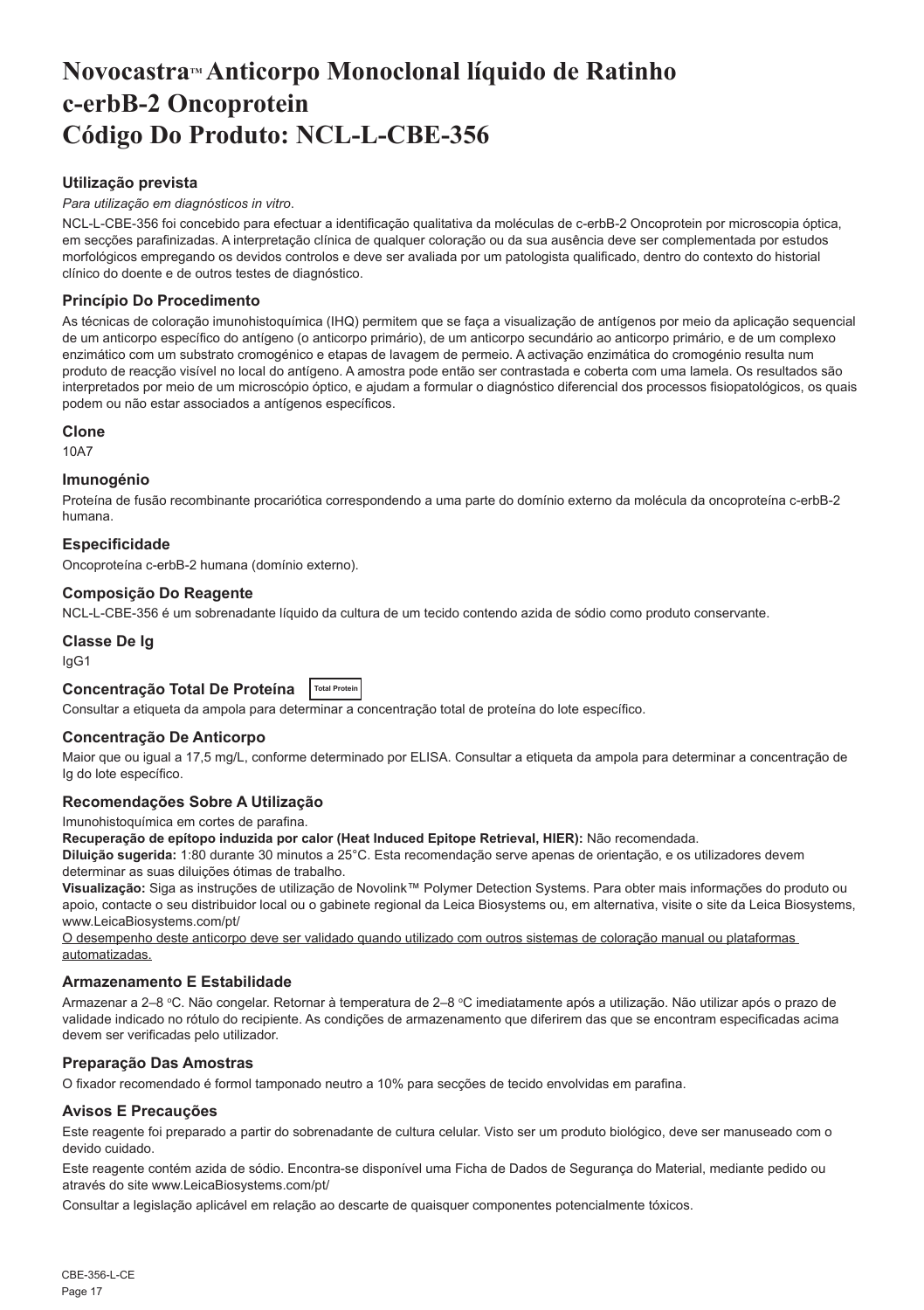As amostras, antes e depois da sua fixação, bem como todos os materiais expostos às mesmas, devem ser manipulados como se tivessem a capacidade de transmitir infecções e devem ser descartados com as devidas precauções.<sup>1</sup> Não pipetar nunca os reagentes com a boca e evitar o contacto entre a pele e membranas mucosas e os reagentes e amostras. Caso os reagentes ou amostras entrem em contacto com áreas sensíveis, lavar com grandes quantidades de água. Consultar um médico.

Minimizar a contaminação microbiana dos reagentes para evitar a possibilidade do aumento da coloração não específica.

Os períodos de incubação ou temperaturas diferentes dos que foram especificados poderão dar azo a resultados errados. Todas as alterações desse tipo devem ser validadas pelo utilizador.

## **Controlo Da Qualidade**

As diferenças entre os diferentes métodos e técnicas de processamento de tecidos no laboratório do utilizador podem causar uma grande variabilidade de resultados, requerendo a realização frequente de controlos internos suplementares aos procedimentos que se seguem.

Os controlos devem ser amostras de autópsia/biopsia/cirurgia frescas, fixadas em formol, processadas e envolvidas em cera parafínica logo que possível, da mesma maneira que a(s) amostra(s) do(s) doente(s).

## **Controlo De Tecido Positivo**

Usado para assinalar os tecidos correctamente preparados e as técnicas de coloração indicadas.

Cada conjunto de condições de testes, em cada processo de coloração, deve incluir um controlo de tecido positivo.

Os tecidos com uma coloração positiva fraca são mais indicados do que os têm uma coloração positiva forte para proporcionarem um controlo de qualidade óptimo, bem como para detectar níveis reduzidos de degradação dos reagentes.<sup>2</sup>

O tecido de controlo positivo recomendado é a linha celular SKBR3.

Se o controlo de tecido positivo não demonstrar uma coloração positiva, os resultados obtidos com as amostras de testes devem ser considerados inválidos.

## **Controlo De Tecido Negativo**

Este deve ser examinado depois do controlo de tecido positivo para verificar a especificidade da marcação do antígeno objectivado pelo anticorpo primário.

O controlo de tecido negativo recomendado é o cerebelo.

Alternativamente, a variedade de diferentes tipos de células presentes na maioria das secções de tecidos oferece muitas vezes locais de controlo negativo, mas isto deve ser verificado pelo utilizador.

A coloração não específica, caso ocorra, tem geralmente um aspecto difuso. A coloração esporádica do tecido conjuntivo pode também ter lugar em secções de tecido excessivamente fixado em formol. Devem utilizar-se células intactas para a interpretação dos resultados da coloração. As células necróticas ou degeneradas causam muitas vezes uma coloração não específica.<sup>3</sup> Podem

verificar-se resultados positivos falsos devido à ligação não imunológica de proteínas ou de produtos da reacção do substrato. Esses resultados podem também ser causados por enzimas endógenas tais como a pseudoperoxidase (eritrócitos), a peroxidase endógena (citocromo C), ou a biotina endógena (ex. no fígado, mama, cérebro ou rim) dependendo do tipo de imunocoloração utilizado. Para diferenciar entre a actividade das enzimas endógenas e as ligações não específicas de enzimas de imunoreactividade específica, podem colorir-se tecidos adicionais dos doentes exclusivamente com substrato cromogénio ou com complexos de enzimas (avidina-biotina, estreptavidina, polímero marcado) e substrato-cromogénio, respectivamente. Se ocorrer a coloração específica no controlo de tecido negativo, os resultados dos testes feitos com as amostras do doente devem ser considerados inválidos.

## **Controlo De Reagente Negativo**

Utilizar um controlo de reagente negativo não específico em vez do anticorpo primário com uma secção de cada amostra de doente para avaliar a coloração não específica e permitir uma melhor interpretação da coloração específica no local do antígeno.

## **Tecido Do Doente**

Examinar as amostras do doente coloridas com NCL-L-CBE-356 em último lugar. A intensidade da coloração positiva deve ser avaliada dentro do contexto de qualquer coloração não específica de fundo do controlo de reagente negativo. Tal como com qualquer teste imunohistoquímico, um resultado negativo significa que o antígeno não foi detectado, e não que o antígeno se encontrava ausente das células ou tecido analisados. Se necessário, deve utilizar-se um painel de anticorpos para identificar reacções falso-negativas.

#### **Resultados Previstos**

#### Tecidos normais

Não se detetou o antígeno c-erbB-2 na membrana de tecidos normais avaliados. Observou-se alguma coloração fraca em miócitos (número total de casos normais avaliados = 99).

#### Tecidos tumorais

O clone 10A7 corou 67/153 carcinomas ductais invasivos da mama, 2/3 carcinomas de células escamosas do esófago e 1/3 carcinomas de células de transição da bexiga. Não se observou coloração em 0/3 astrocitomas, 0/3 adenocarcinomas do estômago, 0/3 adenocarcinomas do cólon, 0/3 adenocarcinomas do pulmão, 0/3 adenocarcinomas do pâncreas, 0/3 carcinomas de células claras renais, 0/2 carcinomas papilares da tiroide, 0/3 carcinomas das células escamosas do colo do útero, 0/2 adenocarcinomas da próstata e 0/5 adenocarcinomas da vesícula biliar (número total de tecidos anormais avaliados = 189).

#### **NCL-L-CBE-356 é recomendado para a deteção da proteína humana c-erbB-2 em tecidos normais e neoplásicos, como auxiliar da histopatologia convencional, através da utilização de corantes histoquímicos não imunológicos.**

## **Limitações Gerais**

A imunohistoquímica é um processo diagnóstico em múltiplas etapas que consta de: uma formação especializada na selecção dos reagentes apropriados, selecção, fixação e processamento de tecidos, preparação das lâminas de IHQ e interpretação dos resultados das colorações.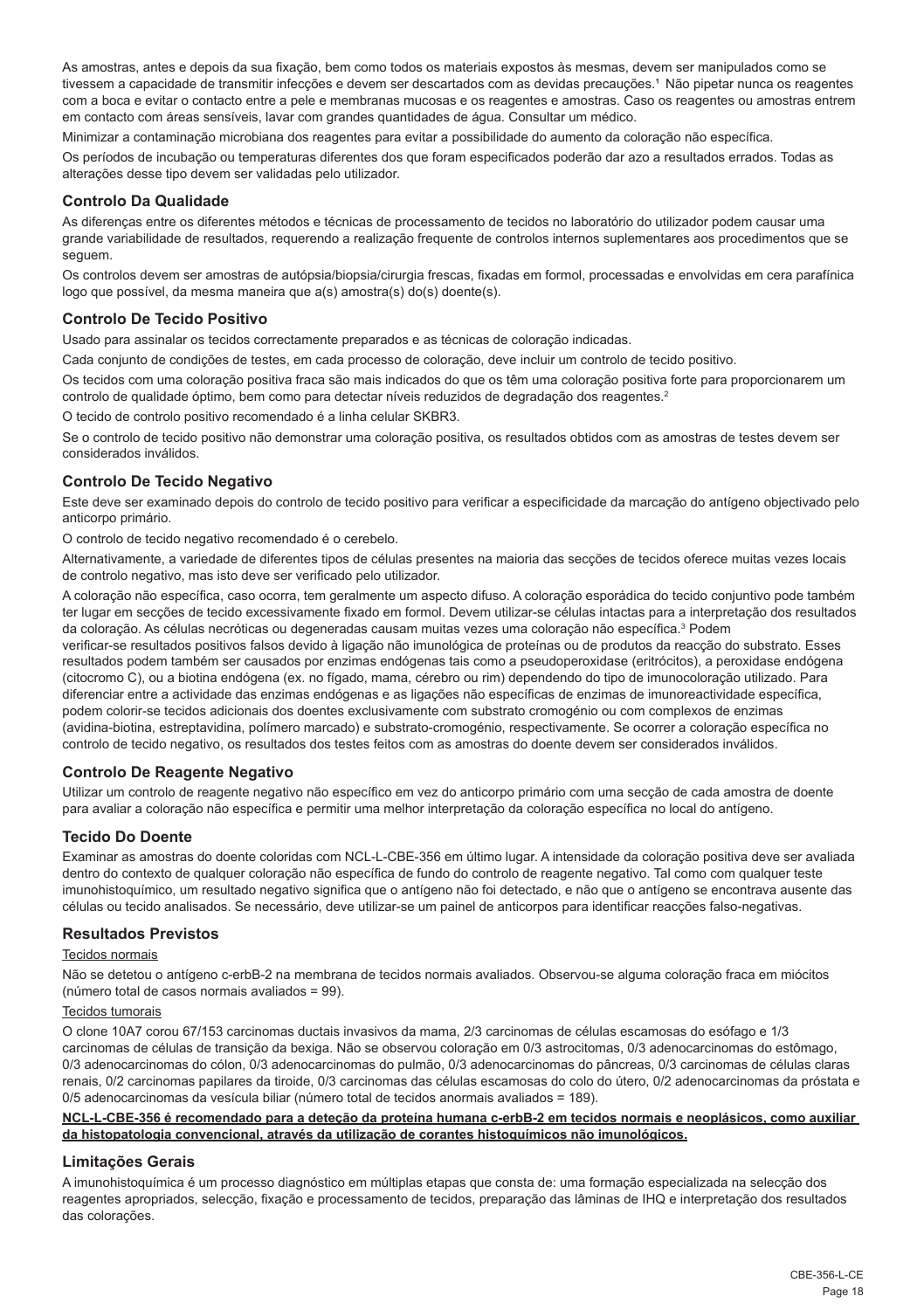A coloração de tecidos depende do seu manuseamento e processamento antes da sua coloração. A fixação, congelação, descongelação, lavagem, secagem, aquecimento ou corte incorrectos das amostras, ou a sua contaminação com outros tecidos ou fluidos, podem produzir artefactos, retenção de anticorpos, ou resultados falso-negativos. Os resultados inconsistentes podem dever-se a variações nos métodos de fixação e envolvimento ou a irregularidades inerentes ao tecido.<sup>4</sup>

Uma contrastação excessiva ou incompleta pode comprometer a correcta interpretação dos resultados.

A interpretação clínica de qualquer coloração ou da sua ausência deve ser complementada por estudos morfológicos empregando os devidos controlos e deve ser avaliada por um patologista qualificado, dentro do contexto do historial clínico do doente e de outros testes de diagnóstico.

Os anticorpos da Leica Biosystems Newcastle Ltd destinam-se a serem utilizados, conforme indicado, em secções de tecido ou congeladas ou envolvidas em parafina, com requisitos de fixação específicos. Pode ocorrer uma expressão inesperada de antígeno, especialmente em neoplasmas. A interpretação clínica de qualquer secção de tecido colorido deverá incluir a análise morfológica e a avaliação de controlos apropriados.

## **Bibliografia - Geral**

- 1. National Committee for Clinical Laboratory Standards (NCCLS). Protection of laboratory workers from infectious diseases transmitted by blood and tissue; proposed guideline. Villanova, P.A. 1991; 7(9). Order code M29-P.
- 2. Battifora H. Diagnostic uses of antibodies to keratins: a review and immunohistochemical comparison of seven monoclonal and three polyclonal antibodies. Progress in Surgical Pathology. 6:1–15. eds. Fenoglio-Preiser C, Wolff CM, Rilke F. Field & Wood, Inc., Philadelphia.
- 3. Nadji M, Morales AR. Immunoperoxidase, part I: the techniques and pitfalls. Laboratory Medicine. 1983; 14:767.
- 4. Omata M, Liew CT, Ashcavai M, Peters RL. Nonimmunologic binding of horseradish peroxidase to hepatitis B surface antigen: a possible source of error in immunohistochemistry. American Journal of Clinical Pathology. 1980; 73:626.
- 5. Ainsworth R, Bartlett J, Going JJ, et al. Comparison of IHC with CBE356 and Herceptest against FISH for detection of Her2 expression in breast carcinoma. Journal of Pathology. 2003; 201(Suppl):32A.
- 6. Rhodes A, Jasani B, Couturier J, et al. A formalin-fixed, paraffin-processed cell line standard for quality control of immunohistochemical assay of HER-2/neu expression in breast cancer. American Journal of Clinical Pathology. 2002; 117(1):81–89.
- 7. Hermanová M, Nenutil R, Kroupová ,I et al. Amplification and overexpression of HER-2/neu in invasive breast carcinomas: comparative analysis of immunohistochemical methods and fluorescence in situ hybridisation. Klinická Onkologie. 2001; 14:157.

## **Emendas Da Edição Anterior**

Composição do Reagente, Concentração Total de Proteína, Concentração de Anticorpos, Recomendações Sobre a Utilização, Avisos e Precauções, Resultados Previstos.

**Data De Emissão**

15 de Abril de 2019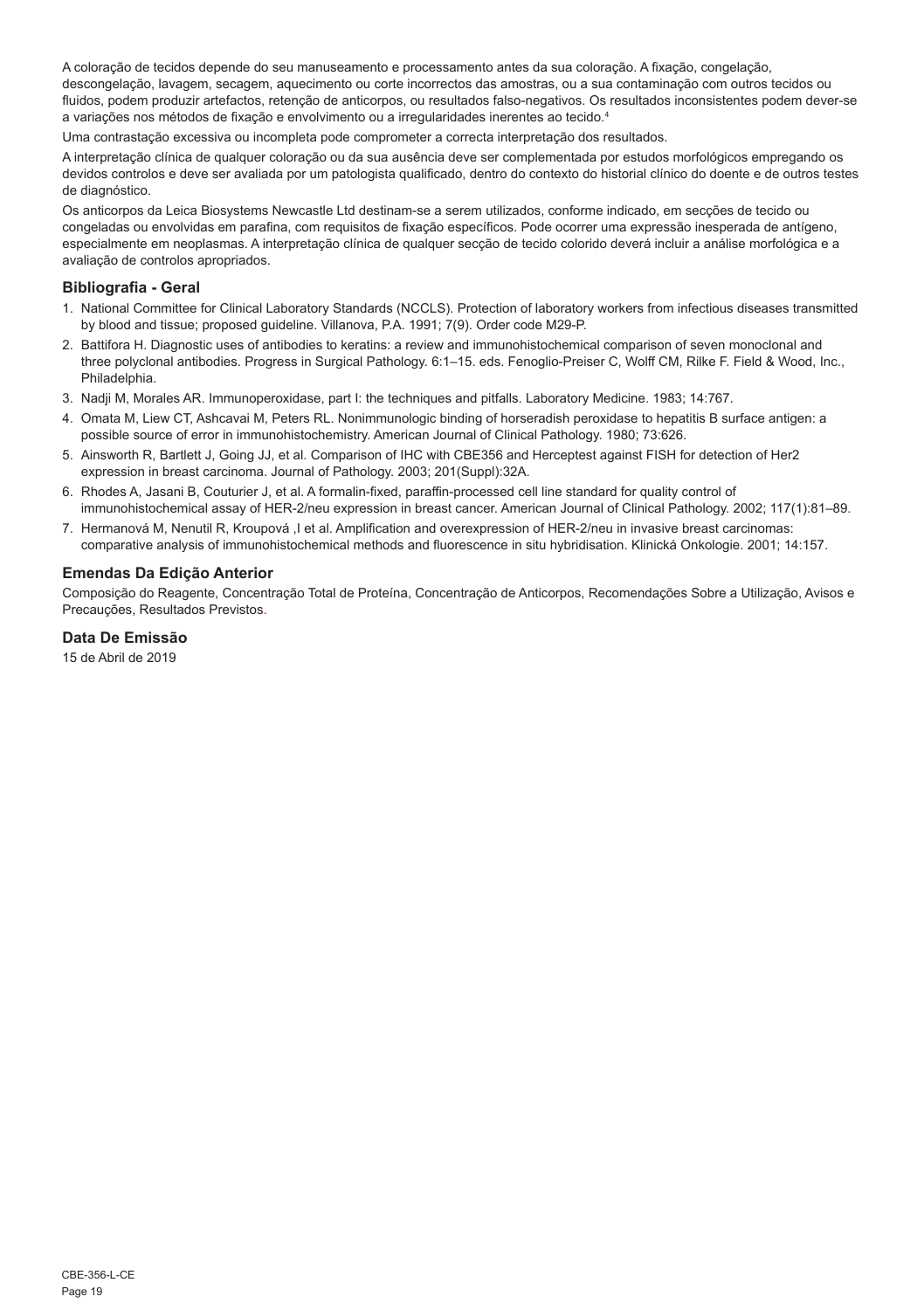## <span id="page-20-0"></span>Novocastra™ Flytande Monoklonal Musantikrop **c-erbB-2 Oncoprotein Produktkod: NCL-L-CBE-356**

## **Avsedd Användning**

## *För in vitro diagnostisk användning*.

NCL-L-CBE-356 är avsedd för kvalitativ identifiering med ljusmikroskopi av c-erbB-2 Oncoprotein-molekyler i paraffinsnitt. Den kliniska tolkningen av all färgning eller dess frånvaro bör kompletteras med morfologiska undersökningar som använder korrekta kontroller och utvärderas av kvalificerad patolog inom ramen för patientens kliniska anamnes och andra diagnostiska tester.

## **Metodens Princip**

Immunhistokemiska (IHC) färgningstekniker tillåter visualisering av antigener genom sekvenstillämpning av en specifik antikropp till antigenet (primär antikropp), en sekundär antikropp till den primära antikroppen och ett enzymkomplex med ett kromogent substrat med inlagda tvättsteg. Den enzymatiska aktiveringen av kromogenet resulterar i en synlig reaktionsprodukt på antigenområdet. Proverna kan då kontrastfärgas och förses med täckglas. Resultaten tolkas med ljusmikroskop och bidrar till differentialdiagnosen av patofysiologiska processer som eventuellt kan associeras till ett särskilt antigen.

#### **Klon**

10A7

## **Immunogen**

Prokaryotiskt rekombinant protein motsvarande en portion av den externa domänen av human c-erbB-2 onkoproteinmolekyl.

## **Specificitet**

Humant c-erbB-2 onkoprotein (extern domän).

## **Reagensinnehåll**

NCL-L-CBE-356 är en flytande vävnadskultursupernatant som innehåller natriumazid som konserveringsmedel.

#### **Ig-klass**

IgG1

## **Total Proteinkoncentration Total Protein**

Se flaskans etikett för specifik, total proteinkoncentration.

#### **Antikroppskoncentration**

Större än eller lika med 17,5 mg/L fastställt genom ELISA. Se flaskans etikett för specifik Ig-koncentration för satsen.

#### **Rekommendationer Vid Användning**

Immunohistokemi på paraffinsnitt.

**Värmeinducerad epitopåtervinning (Heat Induced Epitope Retrieval, HIER):** Rekommenderas inte.

**Föreslagen spädning:** 1:80 i 30 minuter vid 25 °C. Detta tillhandahålls som en guide och användare bör bestämma sina egna optimala arbetsspädningar.

**Visualisering:** Följ bruksanvisningen i Novolink™ Polymer Detection Systems. Du kan få en kopia av materialsäkerhetsdatabladet genom att kontakta en lokal distributör eller Leica Biosystems regionkontor eller också på Leica Biosystems webbplats, www.LeicaBiosystems.com

Denna antikropps prestanda ska valideras när den används tillsammans med andra manuella färgningssystem eller automatiska plattformar.

## **Förvaring Och Stabilitet**

Förvara vid 2–8 °C. Frys ej. Atergå till 2–8 °C direkt efter användning. Använd ej efter det utgångsdatum som anges på flaskans etikett. Förvaringsförhållanden som skiljer sig från de ovannämnda måste kontrolleras av användaren.

## **Preparation Av Prov**

Rekommenderat fixeringsmedel för paraffininbäddade vävnadssnitt är 10% neutralbuffrat formalin.

## **Varningar Och Försiktighetsåtgärder**

Reagenset har förberetts från supernatanten av vävnadsodlingar. Eftersom det är en biologisk produkt bör skälig försiktighet iakttas vid hantering.

Detta reagens innehåller natriumazid. Ett datablad för materialsäkerhet finns tillgängligt på begäran eller från www.LeicaBiosystems.com För kassering av potentiellt toxiska komponenter hänvisas till nationella eller lokala bestämmelser.

Före och efter fixering bör prover och alla material som har varit utsatta för dem hanteras som om det finns risk för att de kan överföra infektioner och kasseras med iakttagande av försiktighet.<sup>1</sup> Pipettera aldrig reagenser med munnen och se till att huden och slemhinnorna inte kommer i kontakt med reagens och prover. Om reagens eller prover kommer i kontakt med känsliga områden, tvätta med rikliga mängder vatten. Rådgör med läkare.

Minimera mikrobisk kontaminering av reagens annars kan en ökning av ospecifik färgning ske.

Inkubationstider eller temperaturer som skiljer sig från dem som specificeras kan ge felaktiga resultat. Alla sådana förändringar måste kontrolleras av användaren.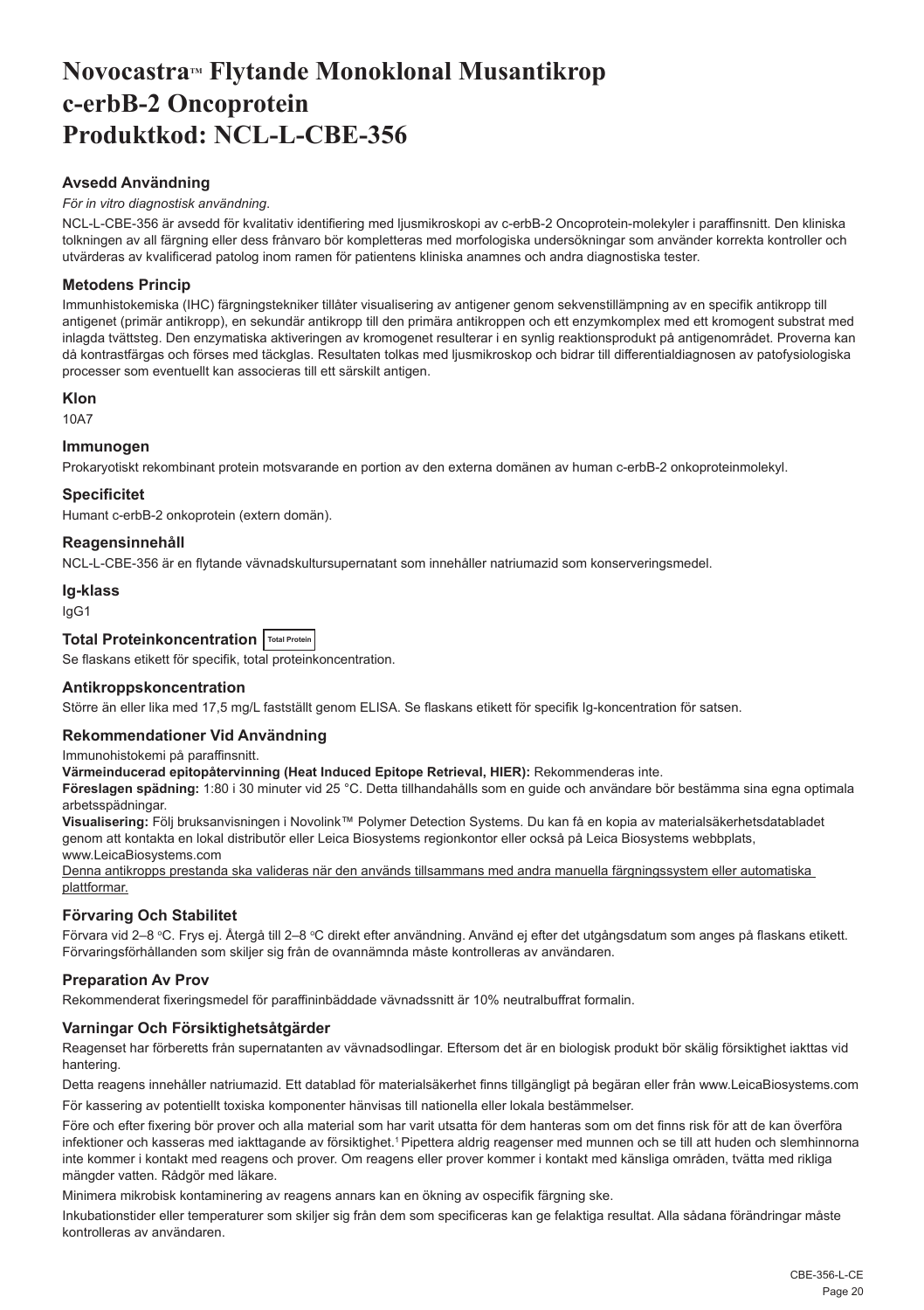## **Kvalitetskontroll**

Skillnader i vävnadsbehandling och tekniska metoder i användarens laboratorium kan ge stor variation i resultaten vilket kan göra det nödvändigt att genomföra regelbundna interna kontroller utöver följande metoder.

Kontroller bör vara färska obduktions-/biopsi-/kirurgiprover som snarast möjligt formalinfixeras, bearbetas och paraffininbäddas på samma sätt som patientprover.

### **Positiv Vävnadskontroll**

Används för att ange korrekt förberedda vävnader och rätt färgningstekniker.

En positiv vävnadskontroll bör ingå i varje uppsättning av testförhållanden vid varje färgningskörning.

En vävnad med svag positiv färgning är mer lämplig för optimal kvalitetskontroll och för att upptäcka låga nivåer av reagensdegradering än en vävnad med stark positiv färgning.<sup>2</sup>

SKBR3-cellinjen rekommenderas som positiv kontrollvävnad.

Om den positiva vävnadskontrollen inte uppvisar positiv färgning bör resultat med testproverna anses vara ogiltiga.

### **Negativ Vävnadskontroll**

Bör undersökas efter den positiva vävnadskontrollen för att fastställa specificiteten för märkningen av målantigenet med den primära antikroppen.

Lillhjärnan rekommenderades som negativ kontrollvävnad.

Alternativt ger ofta en mängd olika celltyper som finns i de flesta vävnadssnitt negativa kontrollområden men detta bör kontrolleras av användaren.

Ospecifik färgning, om det förekommer, har ofta ett diffust utseende. Sporadisk färgning av bindväv kan också observeras i snitt från överflödigt formalinfixerade vävnader. Använd intakta celler för tolkning av färgningsresultat. Nekrotiska eller degenererade celler färgar ofta ospecifikt.<sup>3</sup> Falskt positiva resultat kan uppstå p.g.a. icke-immunologisk bindning av proteiner eller substratreaktionsprodukter. De kan också orsakas av endogena enzymer som pseudoperoxidas (erytrocyter), endogent peroxidas (cytokrom C) eller endogent biotin (t.ex. lever, bröst, hjärna, njure) beroende på typ av immunfärgning som används. För att skilja endogen enzymaktivitet eller ospecifik enzymbindning från specifik immunreaktivitet kan ytterligare patientvävnader färgas exklusivt med respektive substratkromogen eller enzymkomplex (avidin-biotin, streptavidin, märkt polymer) och substrat-kromogen. Om specifik färgning sker i den negativa vävnadskontrollen bör resultat med patientprover anses vara ogiltiga.

## **Negativ Reagenskontroll**

Använd en ospecifik negativ reagenskontroll istället för den primära antikroppen med ett snitt från varje patientprov för att utvärdera ospecifik färgning och tillåta bättre tolkning av specifik färgning på antigenområdet.

#### **Patientvävnad**

Undersök patientprover färgade med NCL-L-CBE-356 sist. Positiv färgningsintensitet bör utvärderas inom ramen för all ospecifik bakgrundsfärgning av den negativa reagenskontrollen. Som vid alla immunhistokemiska tester betyder ett negativt resultat att antigenet inte upptäcktes och inte att det inte förekom i de analyserade cellerna/vävnaderna. Använd vid behov en antikroppspanel för att identifiera falskt negativa reaktioner.

#### **Förväntade Resultat**

#### Normal vävnad

c-erbB-2-antigen detekterades inte i membranet hos normala vävnader som utvärderades. Viss svag färgning iakttogs i myocyter (totalt antal normala fall som utvärderades = 99).

## Tumörvävnader

Klon 10A7 färgade 67/153 invasiva, duktala carcinom i bröst, 2/3 skivepitelcarcinom i matstrupen och 1/3 övergångscellcarcinom i urinblåsan. Ingen färgning sågs i 0/3 astrocytom, 0/3 adenocarcinom i magen, 0/3 adenocarcinom i kolon, 0/3 adenocarcinom i lunga, 0/3 adenocarcinom i lunga, 0/3 adenocarcinom i pankreas, 0/3 klarcellscarcinom i njurarna, 0/2 papillära carcinom i sköldkörteln, 0/3 skivepitelcarcinom i cervix, 0/2 adenocarcinom i prostatate och 0/5 adenocarcinom i gallblåsen (totalt antal onormala vävnader som utvärderades = 189).

#### **NCL-L-CBE-356 rekommenderas för detektion av humant c-erbB-2-protein i normala och neoplastiska vävnader, som tillägg till konventionell histopatologi med användning av icke-immunologiska histokemiska färger.**

#### **Allmänna Begränsningar**

Immunhistokemi är en diagnostisk process i flera steg som kräver specialiserad utbildning i urvalet av lämpliga reagens, val av vävnad, fixering och bearbetning, förberedelse av IHC-objektglaset samt tolkning av färgningsresultaten.

Vävnadsfärgning påverkas av hantering och bearbetning av vävnaden före färgningen. Felaktig fixering, nedfrysning, upptining, tvättning, torkning, uppvärmning, snittning eller kontaminering av andra vävnader eller vätskor kan framställa artefakter, infångande av antikroppar eller falskt negativa resultat. Motsägelsefulla resultat kan bero på variationer av fixerings- och inbäddningsmetoder eller på naturliga oregelbundenheter i vävnaden.<sup>4</sup>

Överflödig eller ofullständig kontrastfägning kan försvåra en korrekt tolkning av resultatet.

Den kliniska tolkningen av all färgning eller dess frånvaro bör kompletteras med morfologiska undersökningar som använder korrekta kontroller och utvärderas av kvalificerad patolog inom ramen för patientens kliniska anamnes och andra diagnostiska tester.

Antikroppar från Leica Biosystems Newcastle Ltd är till för användning så som anges på antingen frysta eller paraffininbäddade snitt med specifika fixeringskrav. Oväntat antigenuttryck kan ske, speciellt i neoplasmer. Morfologisk analys och utvärdering av lämpliga kontroller måste ingå i den kliniska tolkningen av alla färgade vävnadssnitt.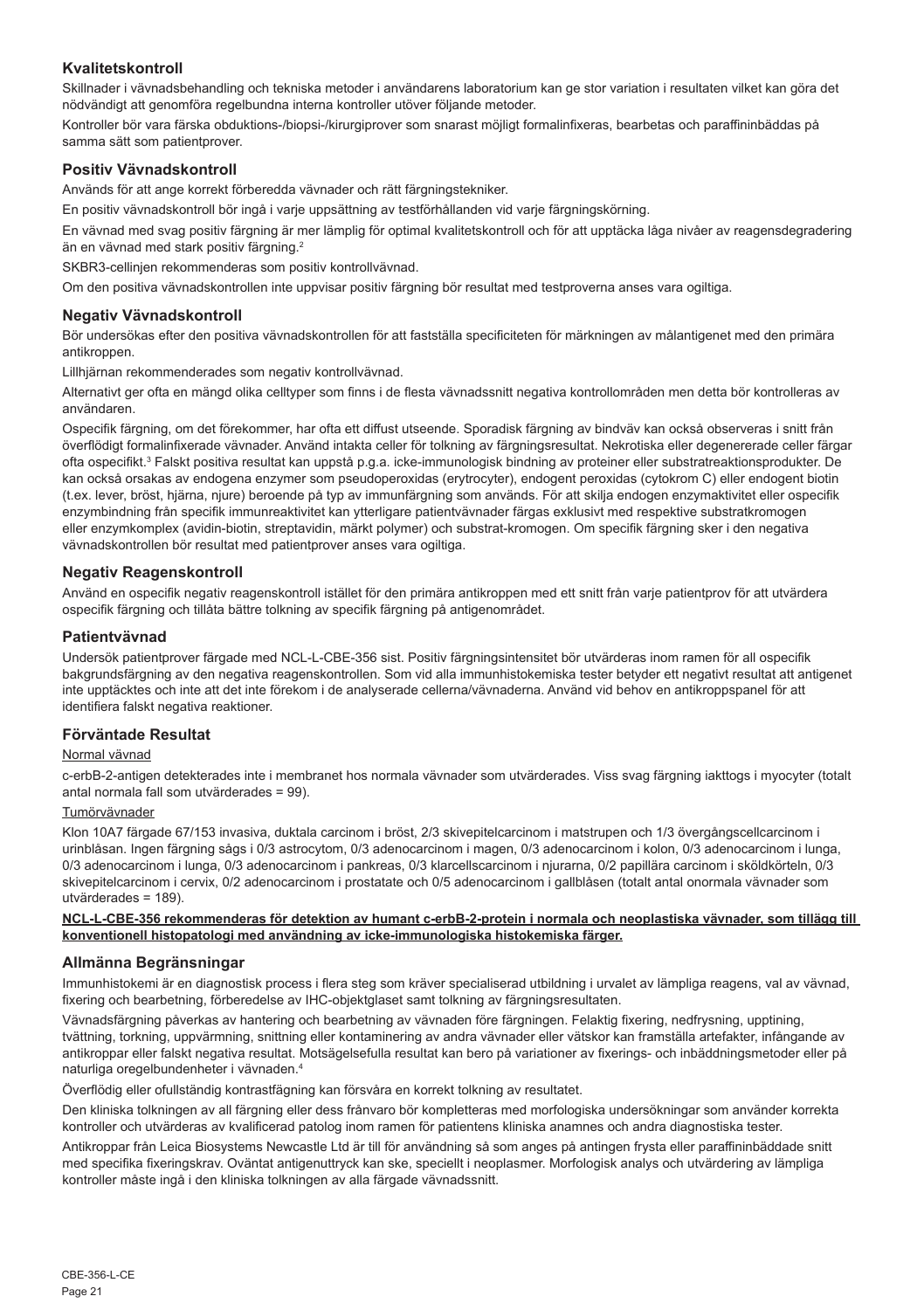## **Bibliografi - Allmän**

- 1. National Committee for Clinical Laboratory Standards (NCCLS). Protection of laboratory workers from infectious diseases transmitted by blood and tissue; proposed guideline. Villanova, P.A. 1991; 7(9). Order code M29-P.
- 2. Battifora H. Diagnostic uses of antibodies to keratins: a review and immunohistochemical comparison of seven monoclonal and three polyclonal antibodies. Progress in Surgical Pathology. 6:1–15. eds. Fenoglio-Preiser C, Wolff CM, Rilke F. Field & Wood, Inc., Philadelphia.
- 3. Nadji M, Morales AR. Immunoperoxidase, part I: the techniques and its pitfalls. Laboratory Medicine. 1983; 14:767.
- 4. Omata M, Liew CT, Ashcavai M, Peters RL. Nonimmunologic binding of horseradish peroxidase to hepatitis B surface antigen: a possible source of error in immunohistochemistry. American Journal of Clinical Pathology. 1980; 73:626.
- 5. Ainsworth R, Bartlett J, Going JJ, et al. Comparison of IHC with CBE356 and Herceptest against FISH for detection of Her2 expression in breast carcinoma. Journal of Pathology. 2003; 201(Suppl):32A.
- 6. Rhodes A, Jasani B, Couturier J, et al. A formalin-fixed, paraffin-processed cell line standard for quality control of immunohistochemical assay of HER-2/neu expression in breast cancer. American Journal of Clinical Pathology. 2002; 117(1):81–89.
- 7. Hermanová M, Nenutil R, Kroupová ,I et al. Amplification and overexpression of HER-2/neu in invasive breast carcinomas: comparative analysis of immunohistochemical methods and fluorescence in situ hybridisation. Klinická Onkologie. 2001; 14:157.

## **Rättelser Av Tidigare Utgivning**

Reagenskomposition, total proteinkoncentration, antikroppskoncentration, rekommendationer om användning, varningar och försiktighetsåtgärder, förväntade resultat.

## **Utgivningsdatum**

15 april 2019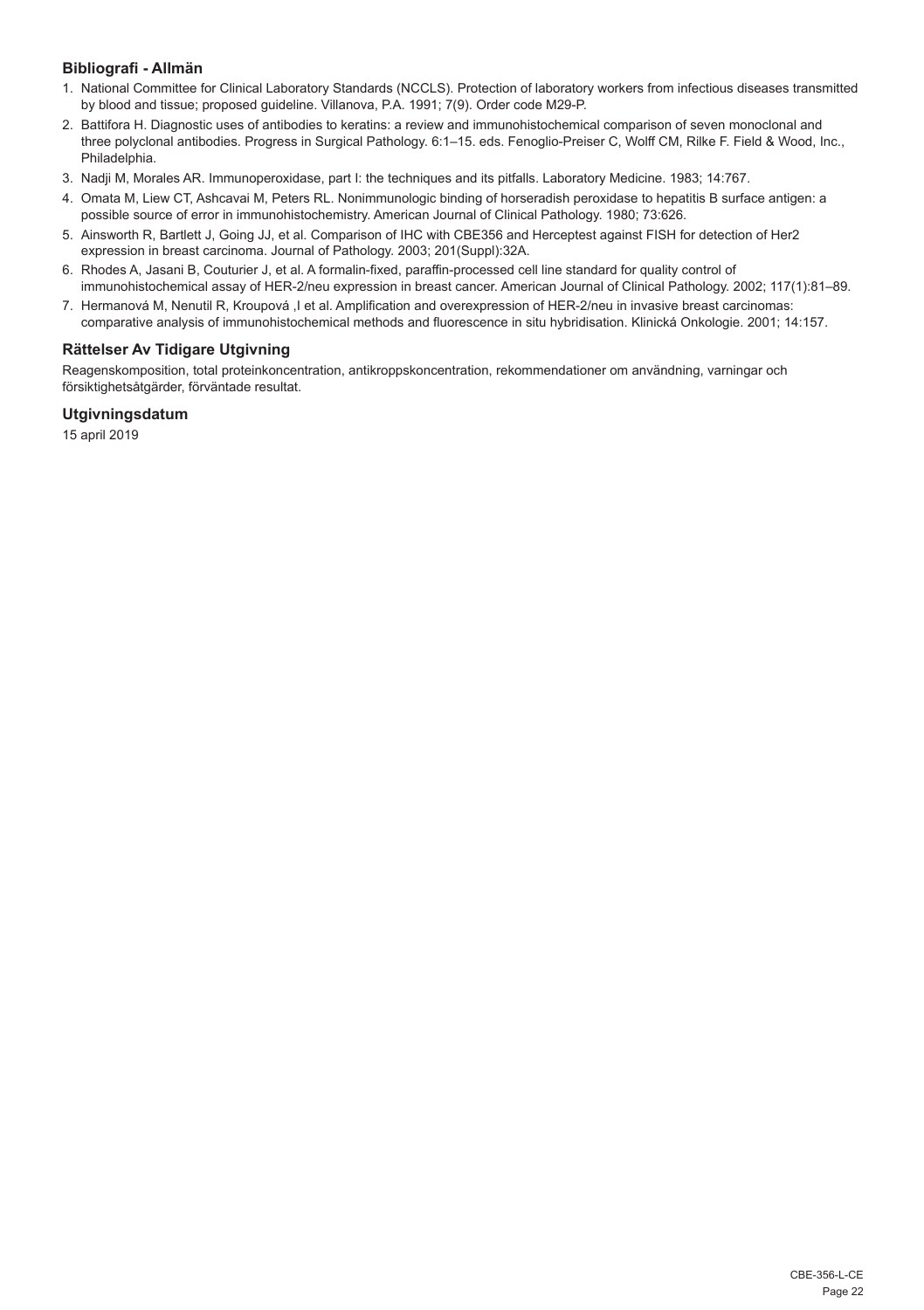## <span id="page-23-0"></span>**NovocastraTM Υγρό μονοκλωνικό αντίσωμα ποντικού c-erbB-2 Oncoprotein Κωδικός είδους: NCL-L-CBE-356**

## **Χρήση Για Την Οποία Προορίζεται**

## *Για in vitro διαγνωστική χρήση*.

Το NCL-L-CBE-356 προορίζεται για την ποιοτική ταυτοποίηση με μικροσκοπία φωτός της ανθρώπινης Μόρια c-erbB-2 Oncoprotein σε τομές παραφίνης. Η κλινική ερμηνεία οποιασδήποτε χρώσης ή της απουσίας της θα πρέπει να συμπληρώνεται με μορφολογικές μελέτες που χρησιμοποιούν σωστούς μάρτυρες και θα πρέπει να αξιολογείται στα πλαίσια του κλινικού ιστορικού του ασθενούς και άλλων διαγνωστικών εξετάσεων από ειδικευμένο παθολογοανατόμο.

## **Αρχή Της Διαδικασίας**

Οι τεχνικές ανοσοϊστοχημικής (IHC) χρώσης επιτρέπουν την οπτικοποίηση των αντιγόνων μέσω της διαδοχικής εφαρμογής ενός ειδικού αντισώματος στο αντιγόνο (πρωτοταγές αντίσωμα), ενός δευτεροταγούς αντισώματος στο πρωτοταγές αντίσωμα και ενός ενζυμικού συμπλόκου με χρωμογόνο υπόστρωμα με παρεμβαλλόμενα βήματα πλύσης. Η ενζυμική ενεργοποίηση του χρωμογόνου έχει ως αποτέλεσμα το σχηματισμό ενός ορατού προϊόντος αντίδρασης στη θέση του αντιγόνου. Το δείγμα μπορεί κατόπιν να υποβληθεί σε αντίχρωση και να καλυφθεί με καλυπτρίδα. Τα αποτελέσματα ερμηνεύονται με χρήση μικροσκοπίου φωτός και βοηθούν στη διαφορική διάγνωση παθοφυσιολογικών εξεργασιών, οι οποίες ενδέχεται ή όχι να σχετίζονται με ένα συγκεκριμένο αντιγόνο.

## **Κλώνος**

10A7

## **Ανοσογόνο**

Προκαρυωτική ανασυνδυασμένη πρωτεΐνη που αντιστοιχεί σε ένα τμήμα της εξωτερικής περιοχής του μορίου της ανθρώπινης ογκοπρωτεΐνης c-erbB-2.

## **Ειδικότητα**

Ανθρώπινη ογκοπρωτεΐνη c-erbB-2 (εξωτερική περιοχή).

## **Σύνθεση Αντιδραστηρίου**

Το NCL-L-CBE-356 είναι ένα υγρό υπερκείμενο ιστοκαλλιέργειας που περιέχει αζίδιο του νατρίου ως συντηρητικό.

## **Τάξη Ig**

IgG1

## **Ολική Συγκέντρωση Πρωτεΐνης Total Protein**

Για την ολική συγκέντρωση πρωτεΐνης που είναι ειδική για την εκάστοτε παρτίδα, ανατρέξτε στην ετικέτα του φιαλιδίου.

## **Συγκέντρωση Αντισώματος**

Μεγαλύτερη ή ίση με 17,5 mg/L, όπως προσδιορίζεται με ELISA. Για τη συγκέντρωση Ig που είναι ειδική για την εκάστοτε παρτίδα, ανατρέξτε στην ετικέτα του φιαλιδίου.

## **Συστάσεις Για Τη Χρήση**

Ανοσοϊστοχημεία σε τομές παραφίνης.

**Ανάκτηση επιτόπων επαγόμενη με θερμότητα (Heat Induced Epitope Retrieval, HIER):** Δεν συνιστάται.

**Προτεινόμενη αραίωση:** 1:80 για 30 λεπτά στους 25 °C. Αυτό προτείνεται ενδεικτικά και οι χρήστες θα πρέπει να ορίσουν τις δικές τους βέλτιστες αραιώσεις.

**Οπτικοποίηση:** Παρακαλούμε ακολουθήστε τις οδηγίες χρήσης των Novolink™ Polymer Detection Systems. Για περισσότερες πληροφορίες για το προϊόν ή για υποστήριξη, επικοινωνήστε με τον τοπικό διανομέα σας ή το περιφερειακό γραφείο της Leica Biosystems ή εναλλακτικά, επισκεφθείτε τον ιστότοπο της Leica Biosystems, www.LeicaBiosystems.com Η απόδοση του συγκεκριμένου αντισώματος θα πρέπει να επικυρωθεί όταν χρησιμοποιηθεί μαζί με άλλα μη αυτόματα συστήματα χρώσης ή αυτοματοποιημένες πλατφόρμες.

## **Φύλαξη Και Σταθερότητα**

Φυλάσσετε στους 2–8 °C. Μην καταψύχετε. Επαναφέρετε στους 2–8 °C αμέσως μετά τη χρήση. Μη χρησιμοποιείτε μετά την ημερομηνία λήξης που αναγράφεται στην ετικέτα του φιαλιδίου. Τυχόν συνθήκες φύλαξης διαφορετικές από εκείνες που καθορίζονται παραπάνω πρέπει να επαληθεύονται από το χρήστη.

## **Παρασκευή Δείγματος**

Το συνιστώμενο μονιμοποιητικό είναι ουδέτερο ρυθμιστικό διάλυμα φορμόλης 10% για τομές ιστού εγκλεισμένες σε παραφίνη.

## **Προειδοποιήσεις Και Προφυλάξεις**

Το αντιδραστήριο αυτό έχει παρασκευαστεί από το υπερκείμενο κυτταροκαλλιέργειας. Επειδή είναι βιολογικό προϊόν, θα πρέπει να δίνεται εύλογη προσοχή κατά το χειρισμό του.

Αυτό το αντιδραστήριο περιέχει αζίδιο του νατρίου. Το Δελτίο Δεδομένων Ασφαλείας Υλικού διατίθεται κατόπιν αιτήματος ή από τη διεύθυνση www.LeicaBiosystems.com

Συμβουλευτείτε τους ομοσπονδιακούς, πολιτειακούς ή τοπικούς κανονισμούς για απόρριψη τυχόν δυνητικώς τοξικών συστατικών.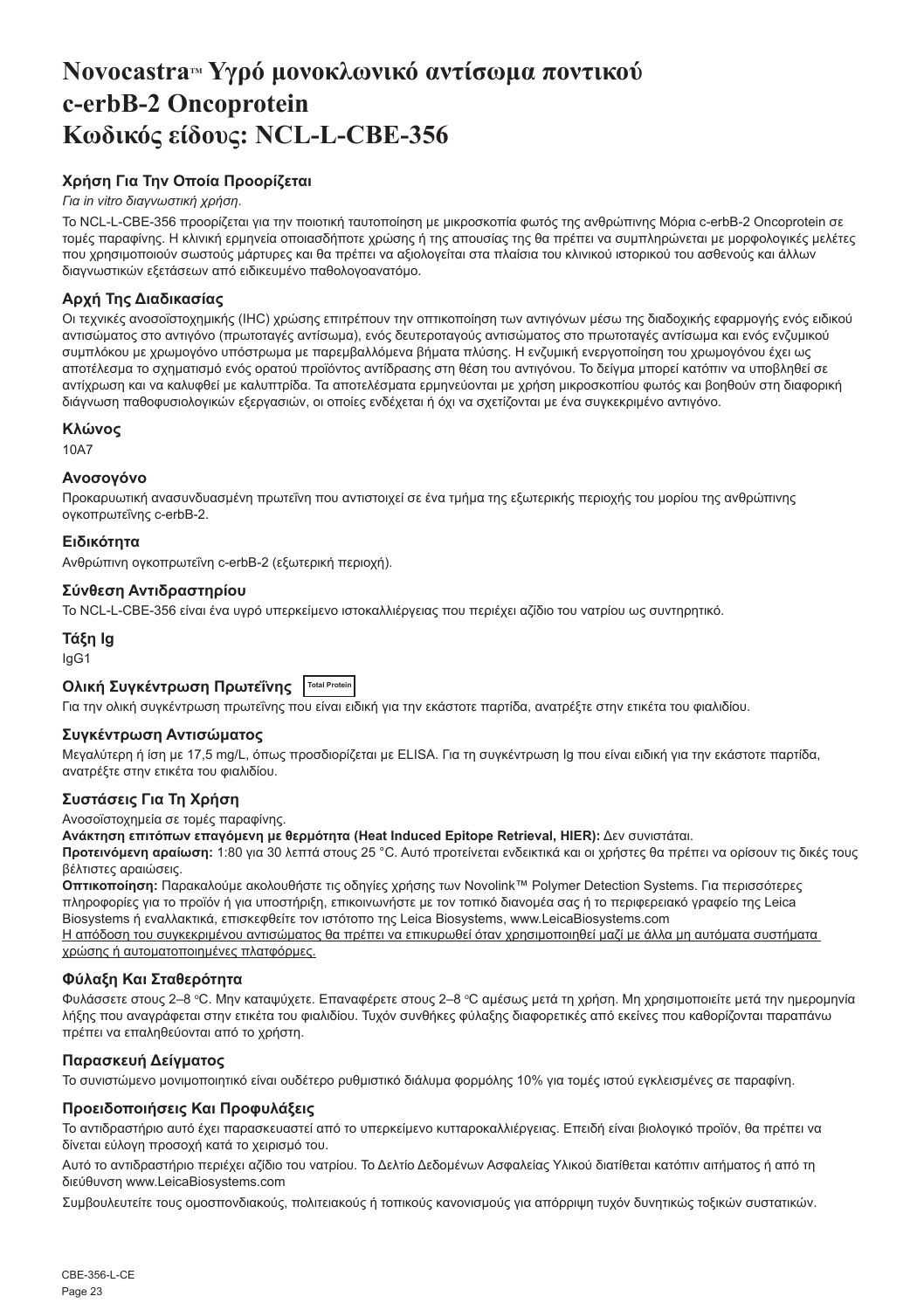Ο χειρισμός δειγμάτων, πριν και μετά τη μονιμοποίηση, καθώς και όλων των υλικών που έχουν εκτεθεί σε αυτά, θα πρέπει να γίνεται ως εάν ήταν δυνητικά μετάδοσης λοίμωξης και η απόρριψή τους να πραγματοποιείται λαμβάνοντας τις σωστές προφυλάξεις.<sup>1</sup>Μην αναρροφάτε ποτέ με πιπέτα αντιδραστήρια με το στόμα και αποφύγετε την επαφή του δέρματος και των βλεννογόνων με αντιδραστήρια και δείγματα. Εάν τα αντιδραστήρια ή τα δείγματα έλθουν σε επαφή με ευαίσθητες περιοχές, πλύνετε με άφθονες ποσότητες νερού. Ζητήστε τη συμβουλή ιατρού.

Ελαχιστοποιήστε τη μικροβιακή μόλυνση των αντιδραστηρίων, διότι ενδέχεται να συμβεί αύξηση μη ειδικής χρώσης. Χρόνοι ή θερμοκρασίες επώασης διαφορετικές από εκείνες που καθορίζονται ενδέχεται να δώσουν εσφαλμένα αποτελέσματα. Τυχόν τέτοιες μεταβολές πρέπει να επικυρώνονται από το χρήστη.

## **Ποιοτικός Έλεγχος**

Τυχόν διαφορές στην επεξεργασία των ιστών και τις τεχνικές διαδικασίες στο εργαστήριο του χρήστη ενδέχεται να προκαλέσουν σημαντική μεταβλητότητα στα αποτελέσματα, καθιστώντας αναγκαία την τακτική εκτέλεση εσωτερικών ελέγχων επιπλέον των ακόλουθων διαδικασιών.

Οι μάρτυρες θα πρέπει να είναι φρέσκα δείγματα νεκροψίας/βιοψίας/χειρουργικά δείγματα, τα οποία είναι μονιμοποιημένα σε φορμόλη, επεξεργασμένα και εγκλεισμένα σε κηρό παραφίνης, το συντομότερο δυνατό με τον ίδιο τρόπο με το(α) δείγμα(τα) του ασθενούς.

## **Θετικός Μάρτυρας Ιστού**

Χρησιμοποιείται για να υποδεικνύει σωστά παρασκευασμένους ιστούς και σωστές τεχνικές χρώσης.

Θα πρέπει να περιλαμβάνεται ένας θετικός μάρτυρας ιστού για κάθε σύνολο συνθηκών εξέτασης σε κάθε εκτέλεση χρώσης.

Ένας ιστός με ασθενή θετική χρώση είναι πιο κατάλληλος από έναν ιστό με ισχυρή θετική χρώση για βέλτιστο έλεγχο ποιότητας και για την ανίχνευση πολύ μικρών επιπέδων τυχόν αποδόμησης των αντιδραστηρίων.<sup>2</sup>

Συνιστώμενος ιστός θετικού μάρτυρα είναι η κυτταρική σειρά SKBR3.

Εάν ο θετικός μάρτυρας ιστού δεν παρουσιάζει θετική χρώση, τα αποτελέσματα με τα δείγματα της εξέτασης θα πρέπει να θεωρούνται άκυρα.

## **Αρνητικός Μάρτυρας Ιστού**

Θα πρέπει να εξετάζεται μετά τον θετικό μάρτυρα ιστού για την επαλήθευση της ειδικότητας της επισήμανσης του αντιγόνου-στόχου από το πρωτοταγές αντίσωμα.

Συνιστώμενος ιστός αρνητικού μάρτυρα είναι η παρεγκεφαλίδα.

Εναλλακτικά, η ποικιλία διαφόρων κυτταρικών τύπων που υπάρχουν στις περισσότερες τομές ιστών παρέχει συχνά θέσεις αρνητικού μάρτυρα, αλλά αυτό πρέπει να επαληθεύεται από το χρήστη.

Μη ειδική χρώση, εάν υπάρχει, έχει συνήθως διάχυτη εμφάνιση. Ενδέχεται επίσης να παρατηρηθεί σποραδική χρώση του συνδετικού ιστού σε τομές από ιστούς που έχουν μονιμοποιηθεί με υπερβολική ποσότητα φορμόλης. Χρησιμοποιείτε άθικτα κύτταρα για την ερμηνεία των αποτελεσμάτων της χρώσης. Νεκρωτικά ή εκφυλισμένα κύτταρα παρουσιάζουν συχνά μη ειδική χρώση.<sup>3</sup> Ενδέχεται να παρατηρηθούν ψευδώς θετικά αποτελέσματα λόγω μη ανοσολογικής δέσμευσης των πρωτεϊνών ή των προϊόντων αντίδρασης του υποστρώματος. Ενδέχεται επίσης να προκληθούν από ενδογενή ένζυμα, όπως η ψευδοϋπεροξειδάση (ερυθροκύτταρα), η ενδογενής υπεροξειδάση (κυτόχρωμα C) ή η ενδογενής βιοτίνη (π.χ. ήπαρ, μαστός, εγκέφαλος, νεφρός) ανάλογα με τον τύπο ανοσοχρώσης που χρησιμοποιείται. Για τη διαφοροποίηση της ενδογενούς ενζυμικής δραστικότητας ή της μη ειδικής δέσμευσης των ενζύμων από ειδική ανοσοαντιδραστικότητα, είναι δυνατό να χρωματιστούν αποκλειστικά επιπλέον ιστοί ασθενών με χρωμογόνο υποστρώματος ή ενζυμικά σύμπλοκα (αβιδίνη-βιοτίνη, στρεπταβιδίνη, σημασμένο πολυμερές) και υπόστρωμα-χρωμογόνο, αντίστοιχα. Εάν παρουσιαστεί ειδική χρώση στον αρνητικό μάρτυρα ιστού, τα αποτελέσματα με τα δείγματα ασθενούς θα πρέπει να θεωρούνται άκυρα.

#### **Αρνητικός Μάρτυρας Αντιδραστηρίου**

Χρησιμοποιείτε έναν μη ειδικό αρνητικό μάρτυρα αντιδραστηρίου αντί του πρωτοταγούς αντισώματος με μια τομή κάθε δείγματος ασθενούς για την αξιολόγηση μη ειδικής χρώσης και για να επιτρέπεται καλύτερη ερμηνεία της ειδικής χρώσης στη θέση του αντιγόνου.

## **Ιστός Ασθενούς**

Εξετάστε τελευταία τα δείγματα ασθενούς που έχουν χρωματιστεί με το NCL-L-CBE-356. Η ένταση της θετικής χρώσης θα πρέπει να εκτιμάται στα πλαίσια τυχόν μη ειδικής χρώσης υποβάθρου του αρνητικού μάρτυρα αντιδραστηρίου. Όπως συμβαίνει με οποιαδήποτε ανοσοϊστοχημική εξέταση, ένα αρνητικό αποτέλεσμα σημαίνει ότι το αντιγόνο δεν ανιχνεύτηκε, όχι ότι το αντιγόνο δεν υπήρχε στα κύτταρα/στον ιστό που εξετάστηκε. Εάν είναι απαραίτητο, χρησιμοποιήστε μια σειρά αντισωμάτων για την αναγνώριση ψευδώς αρνητικών αντιδράσεων.

#### **Αναμενόμενα Αποτελέσματα**

#### Φυσιολογικοί ιστοί

Το c-erbB-2 αντιγόνο δεν ανιχνεύτηκε στη μεμβράνη των αξιολογηθέντων φυσιολογικών ιστών. Ορισμένη ασθενής χρώση παρατηρήθηκε σε μυοκύτταρα (Συνολικός αριθμός φυσιολογικών αξιολογηθέντων περιπτώσεων=99).

#### Καρκινικοί ιστοί

Ο κλώνος 10Α7 χρωμάτισε 67/153 των διηθητικών πορογενών καρκινωμάτων του μαστού, 2/3 των πλακωδών καρκινωμάτων του οισοφάγου και 1/3 των μεταστατικών καρκινωμάτων της ουροδόχου κύστεως. Δεν παρατηρήθηκε χρώση σε 0/3 αστροκυττωμάτων, 0/3 αδενοκαρκινωμάτων του στομάχου, 0/3 αδενοκαρκινωμάτων του ορθού, 0/3 αδενοκαρκινωμάτων του πνεύμονα, 0/3 αδενοκαρκινωμάτων του παγκρέατος, 0/3 διαυγοκυτταρικών νεφρικών καρκινωμάτων, 0/2 θηλοειδών καρκινωμάτων του θυρεοειδούς, 0/3 πλακωδών καρκινωμάτων του τραχήλου της μήτρας, 0/2 αδενοκαρκινωμάτων του προστάτη και 0/5 αδενοκαρκινωμάτων της χοληδόχου κύστεως (Συνολικός αριθμός αξιολογηθέντων μη φυσιολογικών περιπτώσεων= 189).

#### **Το NCL-L-CBE-356 συνιστάται για την ανίχνευση της ανθρώπινης πρωτεΐνης c-erbB-2 σε φυσιολογικούς και νεοπλασματικούς ιστούς, ως συμπλήρωμα της συμβατικής ιστοπαθολογίας χρησιμοποιώντας μη ανοσολογικές ιστοχημικές χρώσεις.**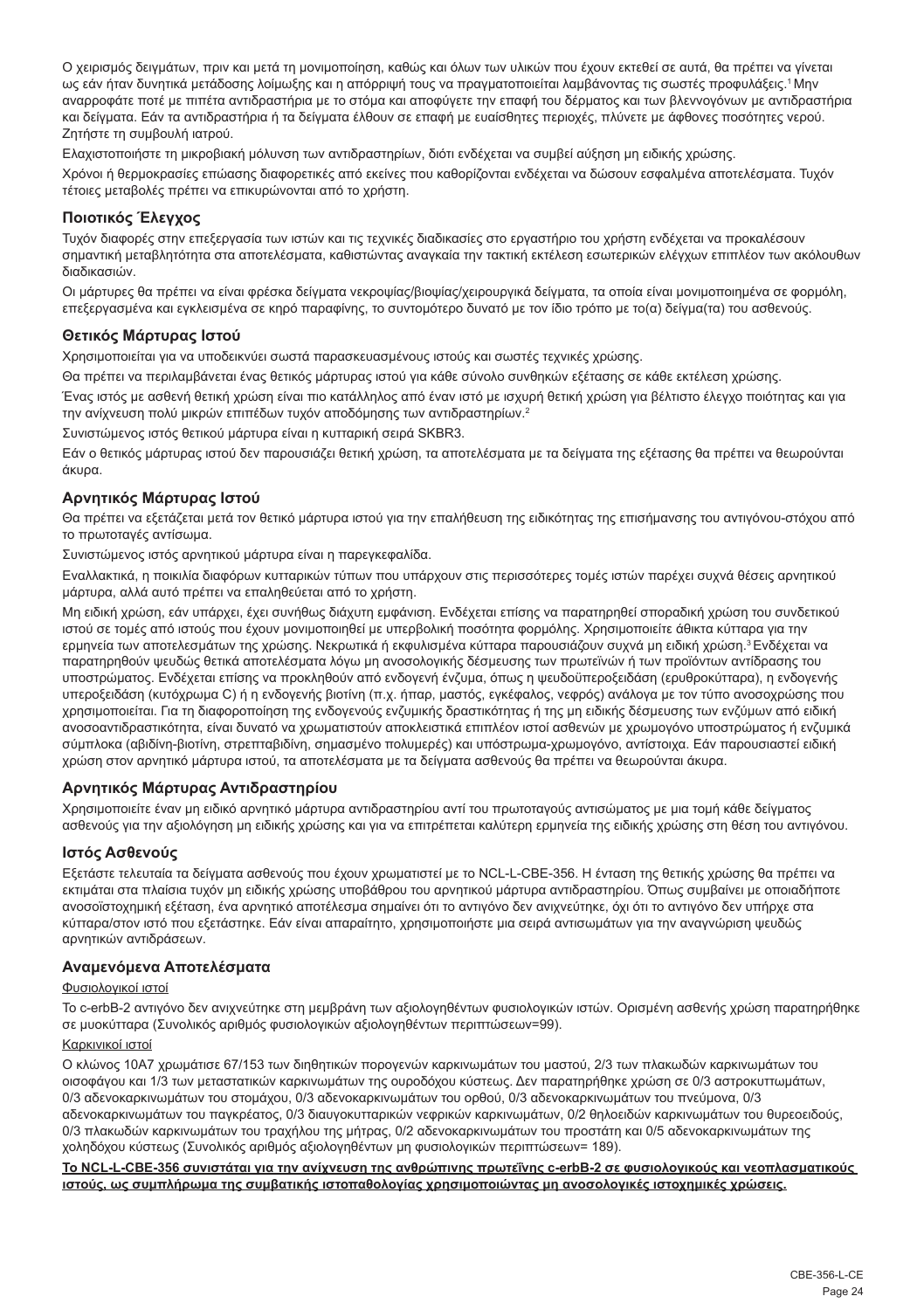## **Γενικοί Περιορισμοί**

Η ανοσοϊστοχημεία είναι μια διαγνωστική διεργασία πολλαπλών βημάτων, η οποία αποτελείται από ειδικευμένη εκπαίδευση στην επιλογή των κατάλληλων αντιδραστηρίων, επιλογή ιστού, μονιμοποίηση και επεξεργασία, προετοιμασία της πλάκας IHC και ερμηνεία των αποτελεσμάτων της χρώσης.

Η χρώση του ιστού εξαρτάται από το χειρισμό και την επεξεργασία του ιστού πριν από τη χρώση. Τυχόν εσφαλμένη μονιμοποίηση, κατάψυξη, απόψυξη, πλύση, στέγνωμα, θέρμανση, τομή ή μόλυνση με άλλους ιστούς ή υγρά ενδέχεται να παράγει μορφώματα, παγίδευση αντισώματος ή ψευδώς αρνητικά αποτελέσματα. Τυχόν ασυνεπή αποτελέσματα ενδέχεται να οφείλονται σε παραλλαγές των μεθόδων μονιμοποίησης και εγκλεισμού ή σε εγγενείς ανωμαλίες εντός του ιστού.<sup>4</sup>

Τυχόν υπερβολική ή ατελής αντίχρωση ενδέχεται να διακυβεύσει τη σωστή ερμηνεία των αποτελεσμάτων.

Η κλινική ερμηνεία οποιασδήποτε χρώσης ή της απουσίας της θα πρέπει να συμπληρώνεται με μορφολογικές μελέτες που χρησιμοποιούν σωστούς μάρτυρες και θα πρέπει να αξιολογείται στα πλαίσια του κλινικού ιστορικού του ασθενούς και άλλων διαγνωστικών εξετάσεων από ειδικευμένο παθολογοανατόμο.

Τα αντισώματα που παρέχονται από την Leica Biosystems Newcastle Ltd προορίζονται για χρήση, όπως υποδεικνύεται, είτε σε κατεψυγμένες είτε σε εγκλεισμένες σε παραφίνη τομές, με ειδικές απαιτήσεις μονιμοποίησης. Ενδέχεται να παρουσιαστεί μη αναμενόμενη έκφραση αντιγόνου, ειδικά σε νεοπλάσματα. Η κλινική ερμηνεία οποιασδήποτε χρωματισμένης τομής ιστού πρέπει να περιλαμβάνει μορφολογική ανάλυση και την αξιολόγηση των κατάλληλων μαρτύρων.

## **Βιβλιογραφία - Γενική**

- 1. National Committee for Clinical Laboratory Standards (NCCLS). Protection of laboratory workers from infectious diseases transmitted by blood and tissue; proposed guideline. Villanova, P.A. 1991; 7(9). Order code M29-P.
- 2. Battifora H. Diagnostic uses of antibodies to keratins: a review and immunohistochemical comparison of seven monoclonal and three polyclonal antibodies. Progress in Surgical Pathology. 6:1–15. eds. Fenoglio-Preiser C, Wolff CM, Rilke F. Field & Wood, Inc., Philadelphia.
- 3. Nadji M, Morales AR. Immunoperoxidase, part I: the techniques and pitfalls. Laboratory Medicine. 1983; 14:767.
- 4. Omata M, Liew CT, Ashcavai M, Peters RL. Nonimmunologic binding of horseradish peroxidase to hepatitis B surface antigen: a possible source of error in immunohistochemistry. American Journal of Clinical Pathology. 1980; 73:626.
- 5. Ainsworth R, Bartlett J, Going JJ, et al. Comparison of IHC with CBE356 and Herceptest against FISH for detection of Her2 expression in breast carcinoma. Journal of Pathology. 2003; 201(Suppl):32A.
- 6. Rhodes A, Jasani B, Couturier J, et al. A formalin-fixed, paraffin-processed cell line standard for quality control of immunohistochemical assay of HER-2/neu expression in breast cancer. American Journal of Clinical Pathology. 2002; 117(1):81–89.
- 7. Hermanová M, Nenutil R, Kroupová ,I et al. Amplification and overexpression of HER-2/neu in invasive breast carcinomas: comparative analysis of immunohistochemical methods and fluorescence in situ hybridisation. Klinická Onkologie. 2001; 14:157.

## **Τροποποιήσεις Στην Προηγούμενη Έκδοση**

Σύνθεση Αντιδραστηρίου, Ολική Συγκέντρωση Πρωτεΐνης, Συστάσεις Για Τη Χρήση, Προειδοποιήσεις Και Προφυλάξεις, Αναμενόμενα Αποτελέσματα.

## **Ημερομηνία Έκδοσης**

15 Απριλίου 2019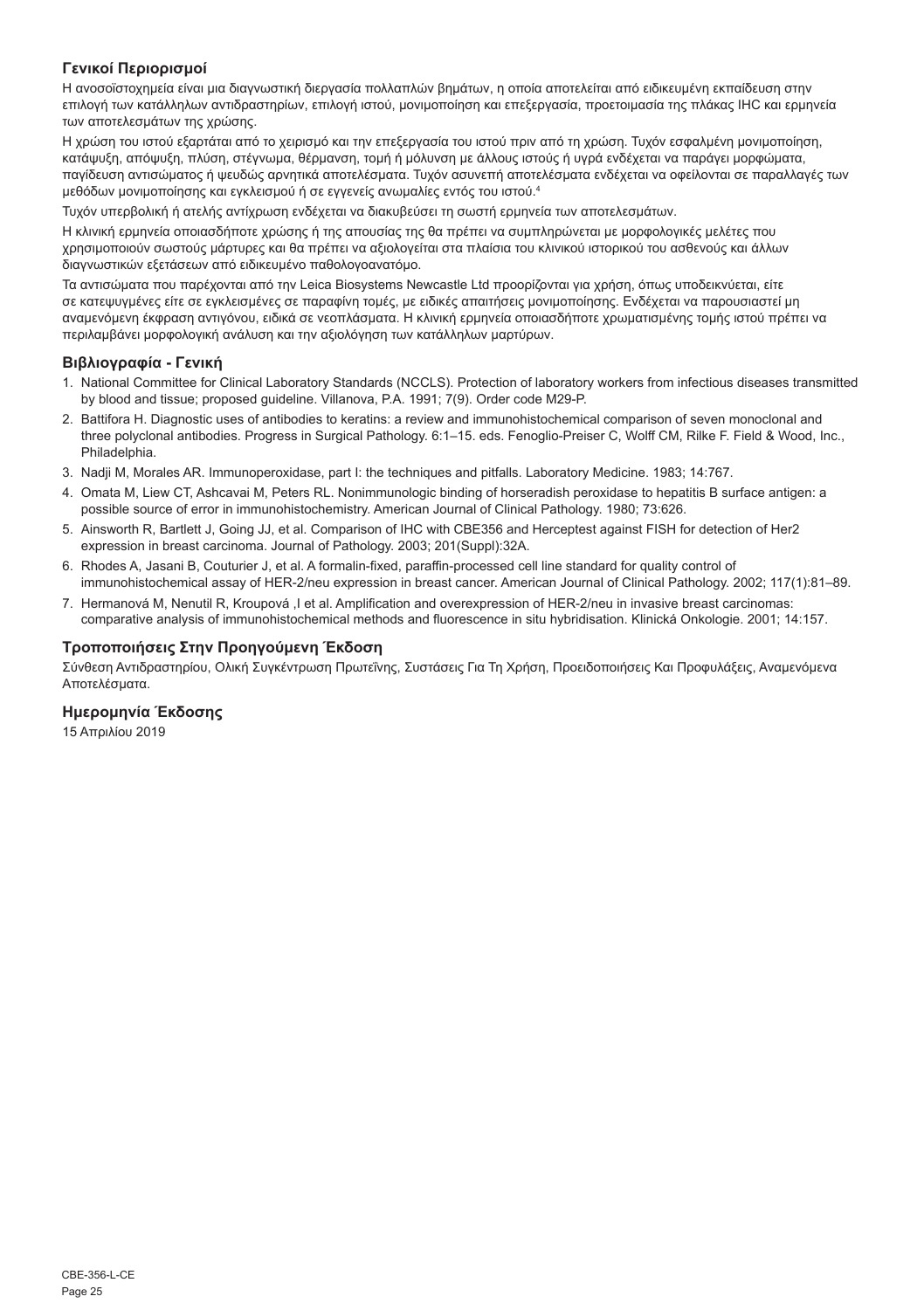## <span id="page-26-0"></span>**NovocastraTM Væskeformigt Monoklonalt Museantistof c-erbB-2 Oncoprotein Produktkode: NCL-L-CBE-356**

## **Tilsigtet Anvendelse**

#### *Til in vitro diagnostisk anvendelse*.

NCL-L-CBE-356 er beregnet til kvalitativ identifikation af c-erbB-2 Oncoprotein-molekyler i paraffinsnit ved lysmikroskopi. Klinisk fortolkning af farvning eller mangel derpå skal suppleres med morfologiske undersøgelser under anvendelse af passende kontroller og bør evalueres i sammenhæng med patientens kliniske historie og andre diagnostiske tests af en kvalificeret patolog.

## **Procedureprincip**

Immunhistokemiske (IHC) farvningsteknikker muliggør visualisering af antigener via sekventiel tilsætning af et specifikt antistof mod antigenet (primært antistof), et sekundært antistof mod det primære antistof og et enzym kompleksbundet til et kromogent substrat med indskudte vasketrin. Den enzymatiske aktivering af kromogenet resulterer i et synligt reaktionsprodukt på antigenstedet. Prøven kan derefter kontrastfarves og dækkes med et dækglas. Resultaterne fortolkes ved anvendelse af et lysmikroskop og medvirker til differentiel diagnose af patofysiologiske processer, som muligvis kan være associeret med et bestemt antigen.

#### **Klon**

10A7

## **Immunogen**

Prokaryot rekombinant protein svarende til en del af det eksterne domæne af det humane c-erbB-2-oncoproteinmolekyle.

#### **Specificitet**

Humant c-erbB-2-oncoprotein (eksternt domæne).

## **Reagenssammensætning**

NCL-L-CBE-356 er en flydende vævskultursupernatant indeholdende natriumazid som konserveringsmiddel.

#### **Ig-klasse**

IgG1

## **Totalproteinkoncentration Total Protein**

Den partispecifikke totale proteinkoncentration kan findes på hætteglassets etiket.

## **Antistofkoncentration**

Større end eller lig med 17,5 mg/L som bestemt ved ELISA. Se etiketten på hætteflasken for lotspecifik Ig-koncentration.

## **Anbefalinger Vedrørende Anvendelse**

Immunhistokemi på paraffinsnit.

#### **Varmeinduceret epitopgenfinding (HIER):** Anbefales ikke.

**Foreslået fortynding:** 1:80 i 30 minutter ved 25 °C. Dette er kun vejledende, og brugerne skal bestemme deres egne optimale arbejdsopløsninger.

**Visualisering:** Følg brugsanvisningen til Novolink™ Polymer Detection Systems. For yderligere produktinformation eller support kan du kontakte din lokale forhandler eller regionskontoret til Leica Biosystems, eller du kan besøge Leica Biosystems' hjemmeside på www.LeicaBiosystems.com

Udførelsen af dette antistof bør valideres, når den anvendes sammen med andre manuelle farvningssystemer eller automatiserede platforme.

## **Opbevaring Og Holdbarhed**

Opbevares ved 2–8 °C. Må ikke fryses. Sættes tilbage til 2–8 °C umiddelbart efter brug. Må ikke anvendes efter udløbsdatoen angivet på hætteflaskens etikette. Andre opbevaringsbetingelser end de ovenfor angivne skal verificeres af brugeren.

## **Prøveklargøring**

Det anbefalede fiksativ er 10% neutralbufferjusteret formalin til paraffinindstøbte vævssnit.

## **Advarsler Og Forholdsregler**

Dette reagens er fremstillet ud fra supernatanten af en cellekultur. Da det er et biologisk produkt, skal der tages fornuftige sikkerhedsforanstaltninger ved dets håndtering.

Reagenset indeholder natriumazid. Et sikkerhedsdatablad er tilgængeligt efter forespørgsel eller tilgængeligt fra www.LeicaBiosystems.com Konsulter landsdækkende og lokale love og regler vedrørende bortskaffelse af alle potentielt toksiske komponenter.

Prøver skal før og efter fiksering, lige som alle materialer eksponeret mod prøverne, håndteres som potentielt smittefarlige og bortskaffes under iagttagelse af passende forholdsregler<sup>1</sup>. Pipetter aldrig reagenser med munden og undgå, at reagenser og prøver kommer i kontakt med huden eller slimhinder. Hvis reagenser eller prøver kommer i kontakt med følsomme områder, skal der skylles efter med rigelige mængder vand. Søg læge.

Minimer mikrobiel kontaminering af reagenserne, da der ellers kan forekomme øget uspecifik farvning.

Inkubationstider eller -temperaturer andre end de specificerede kan give fejlagtige resultater. Alle sådanne ændringer skal valideres af brugeren.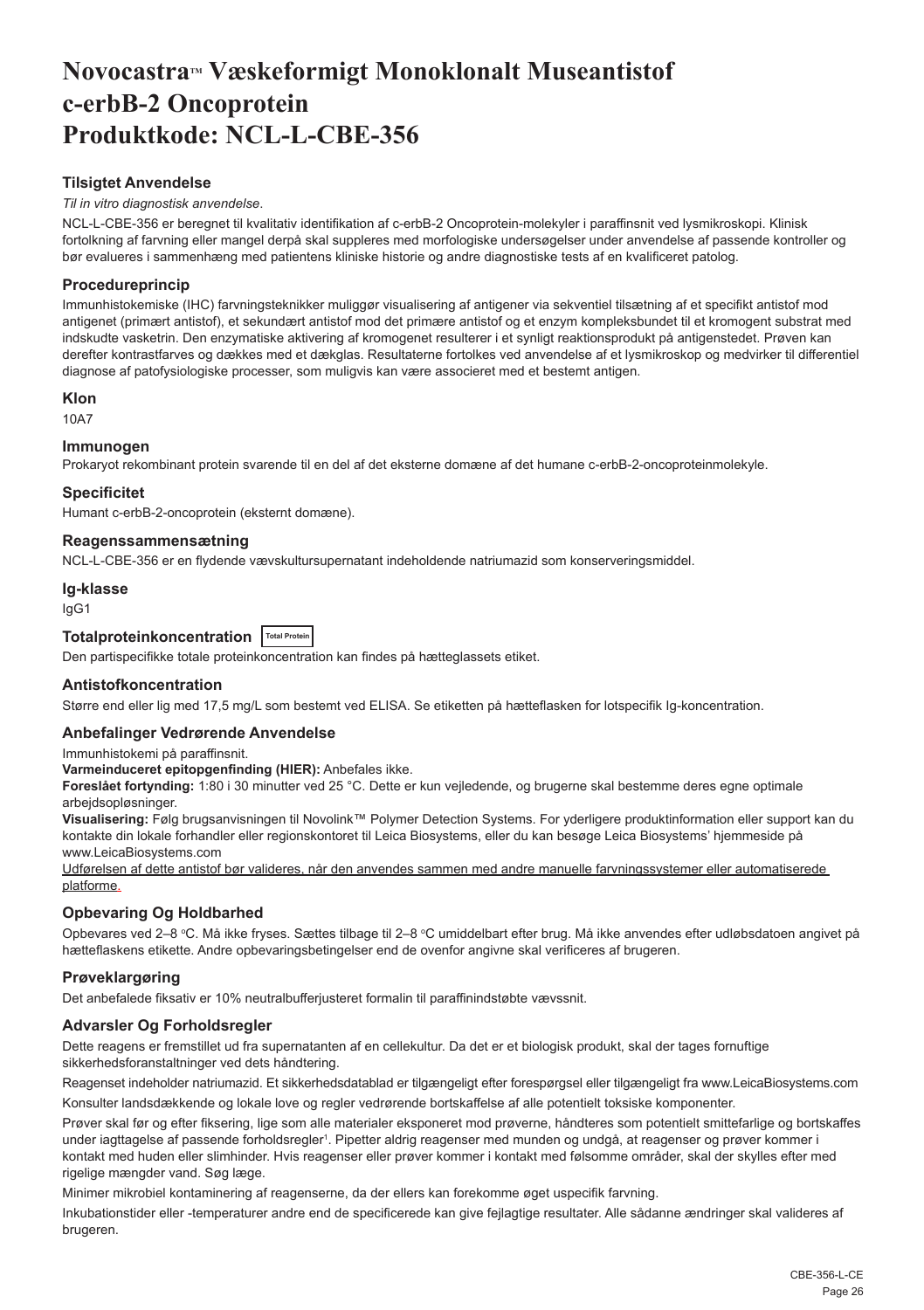## **Kvalitetskontrol**

Forskelle i behandlingen af væv og forskelle i tekniske procedurer i brugerens laboratorium kan frembringe betydeligt varierende resultater og nødvendiggøre regelmæssig udførelse af kontroller på stedet ud over nedenstående procedurer. Kontrollerne skal være friske autopsier/biopsier/kirurgiske prøver fikseret i formalin og behandlet og indstøbt i paraffin så hurtigt som muligt på samme måde som patientprøver.

## **Positiv Vævskontrol**

Anvendes til påvisning af, at vævet er fremstillet korrekt, og at der er anvendt korrekte farvningsteknikker.

Der bør inkluderes en positiv vævskontrol for hvert sæt testbetingelser i hver farvekørsel.

Svagt positivt farvet væv er mere egnet end kraftigt positivt farvet væv til optimal kvalitetskontrol og påvisning af små niveauer af reagensnedbrydning.<sup>2</sup>

Anbefalet positivt kontrolvæv er SKBR3-cellelinien.

Hvis den positive vævskontrol ikke udviser positiv farvning, skal resultater af testprøverne kasseres.

## **Negativ Vævskontrol**

Skal undersøges efter den positive vævskontrol for at sikre, at det primære antistof mærker målantigenet specifikt.

Det anbefalede negative kontrolvæv er lillehjerne.

Alternativt frembyder de mange forskellige celletyper, der er til stede i de fleste vævssnit, ofte negative kontrolsteder, men dette skal verificeres af brugeren.

Uspecifik farvning har, hvis til stede, ofte et diffust udseende. Sporadisk farvning af bindevæv kan ligeledes observeres i vævssnit af væv, der er fikseret for kraftigt i formalin. Anvend intakte celler til fortolkning af farvningsresultaterne. Nekrotiske eller degenererede celler farves ofte mere uspecifikt.<sup>3</sup>Der kan eventuelt ses falske positive resultater, der skyldes non-immunologisk binding af proteiner eller substratreaktionsprodukter. Dette kan ligeledes skyldes endogene enzymer, såsom pseudoperoxidase (erytrocytter), endogen peroxidase (cytochrom C) eller endogent biotin (f.eks. lever, bryst, hjerne, nyre) afhængigt af den anvendte type immunfarve. For at differentiere mellem endogen enzymaktivitet eller uspecifik enzymbinding og specifik immunreaktivitet kan yderligere patientvæv eventuelt farves udelukkende med henholdsvis substratkromogen eller enzymkomplekser (avidin-biotin, streptavidin, mærket polymer) og substratkromogen. Hvis der optræder specifik farvning i den negative vævskontrol, skal resultaterne af patientprøverne kasseres.

## **Negativ Reagenskontrol**

Anvend en uspecifik negativ reagenskontrol i stedet for det primære antistof på et vævssnit af hver patientprøve for at vurdere uspecifik farvning og muliggøre bedre fortolkning af specifik farvning på antigenstedet.

## **Patientvæv**

Eksaminer patientprøver farvet med NCL-L-CBE-356 sidst. Intensiteten af positiv farvning bør vurderes i sammenhæng med eventuel uspecifik baggrundsfarvning af den negative reagenskontrol. Som med alle immunhistokemiske tests betyder et negativt resultat, at antigenet ikke blev påvist. Ikke at antigenet var fraværende i de analyserede celler eller det analyserede væv. Om nødvendigt anvendes et panel af antistoffer til identifikation af falske negative reaktioner.

## **Forventede Resultater**

## Normalt væv

c-erbB-2 antigen blev ikke detekteret i membranen af evaluerede normale væv. Nogle svage farvninger blev observeret i myocytter (samlet antal normale tilfælde, der blev evalueret = 99).

## Tumorvæv

Klon 10A7 farvede 67/153 invasive ductale carcinomer i brystet, 2/3 pladecellecarcinomer i spiserøret og 1/3 overgangscellekarcinomer i blæren. Der blev ikke observeret farvning i 0/3 astrocytomer, 0/3 adenocarcinomer i maven, 0/3 adenocarcinomer i tyktarmen, 0/3 adenocarcinomer i lungen, 0/3 adenocarcinomer i bugspytkirtlen, 0/3 renalcellecarcinomer, 0/2 papillære karcinomer i skjoldbruskkirtlen, 0/3 pladecellecarcinomer i livmoderhalsen, 0/2 adenocarcinomer i prostata og 0/5 adenocarcinomer i galdeblæren (samlet antal evaluerede, abnorme væv = 189).

#### **NCL-L-CBE-356 anbefales til detektion af humant c-erbB-2 protein i normale og neoplastiske væv som et hjælpemiddel til traditionel histopatologi ved brug af ikke-immunologiske histokemiske farver.**

## **Generelle Begrænsninger**

Immunhistokemi er en diagnostisk proces bestående af mange trin, der omfatter specialiseret uddannelse i valg af passende reagenser, vævsselektion, -fiksering og -behandling samt fremstilling af IHC-objektglas og fortolkning af farvningsresultaterne.

Vævsfarvning er afhængig af håndteringen og behandlingen af vævet inden farvning. Forkert fiksering, frysning, optøning, vask, tørring, opvarmning, sektionering eller kontaminering med andet væv eller andre væsker kan frembringe artefakter, indfangning af antistof eller falske negative resultater. Inkonsistente resultater kan skyldes variationer i fikserings- og indstøbningsmetoder eller irregulariteter indeholdt i vævet.<sup>4</sup>

For kraftig eller ukomplet kontrastfarvning kan gøre korrekt fortolkning af resultaterne vanskelig.

Klinisk fortolkning af farvning eller mangel derpå skal suppleres med morfologiske undersøgelser under anvendelse af passende kontroller og bør evalueres i sammenhæng med patientens kliniske historie og andre diagnostiske tests af en kvalificeret patolog.

Antistoffer fra Leica Biosystems Newcastle Ltd er som angivet beregnet til anvendelse på enten frosne eller paraffinindstøbte vævssnit med specifikke krav til fiksering. Der kan forekomme uventet antigenekspression, navnlig i neoplasmer. Den kliniske fortolkning af alle farvede vævssnit skal indbefatte morfologisk analyse og evaluering af passende kontroller.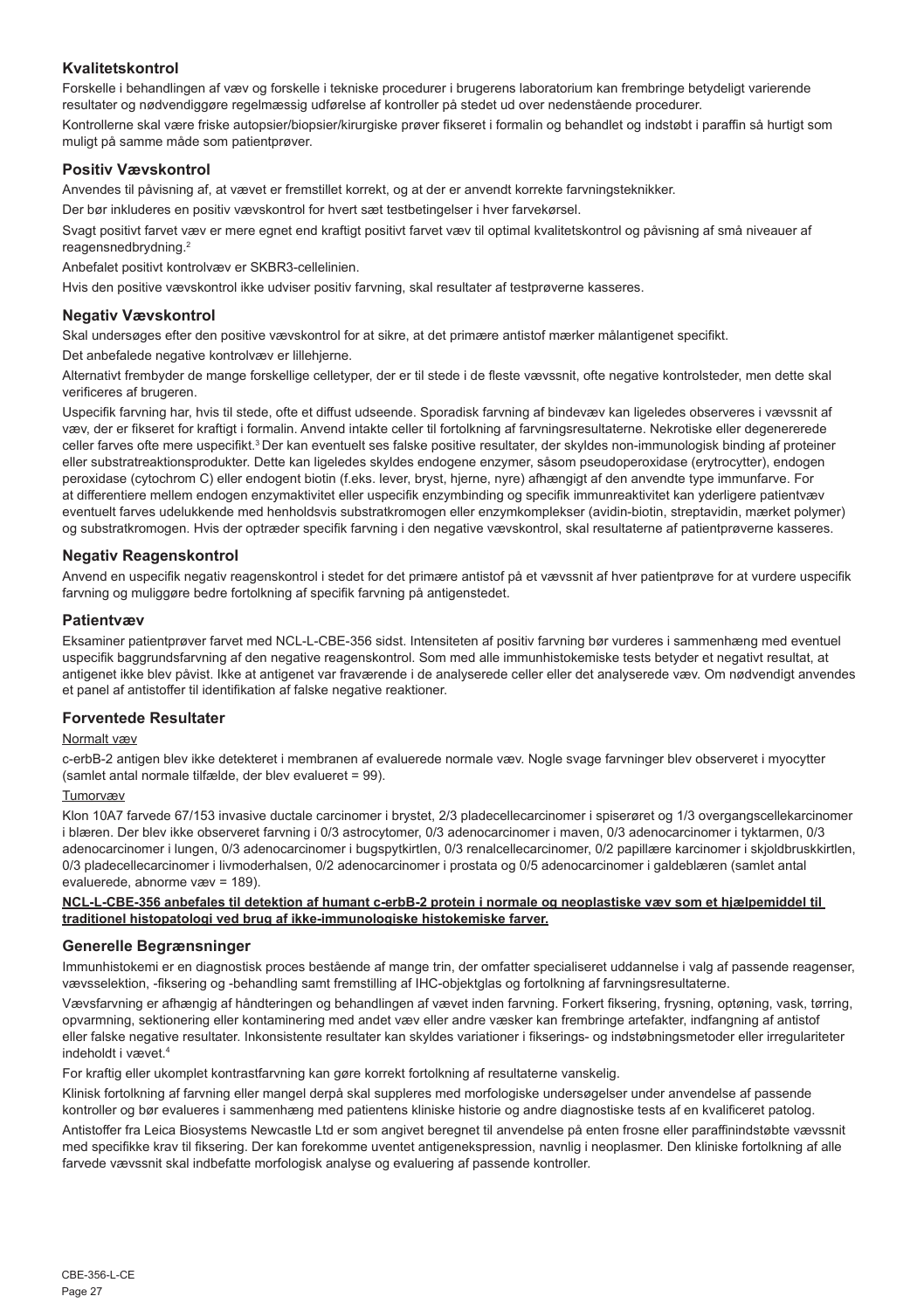## **Bibliografi - Generelt**

- 1. National Committee for Clinical Laboratory Standards (NCCLS). Protection of laboratory workers from infectious diseases transmitted by blood and tissue; proposed guideline. Villanova, P.A. 1991;7(9). Order code M29-P.
- 2. Battifora H. Diagnostic uses of antibodies to keratins: a review and immunohistochemical comparison of seven monoclonal and three polyclonal antibodies. Progress in Surgical Pathology. 6:1–15. eds. Fenoglio-Preiser C, Wolff CM, Rilke F. Field & Wood, Inc., Philadelphia.
- 3. Nadji M, Morales AR. Immunoperoxidase, part I: the techniques and pitfalls. Laboratory Medicine. 1983; 14:767.
- 4. Omata M, Liew CT, Ashcavai M, Peters RL. Nonimmunologic binding of horseradish peroxidase to hepatitis B surface antigen: a possible source of error in immunohistochemistry. American Journal of Clinical Pathology. 1980; 73:626.
- 5. Ainsworth R, Bartlett J, Going JJ, et al. Comparison of IHC with CBE356 and Herceptest against FISH for detection of Her2 expression in breast carcinoma. Journal of Pathology. 2003; 201(Suppl):32A.
- 6. Rhodes A, Jasani B, Couturier J, et al. A formalin-fixed, paraffin-processed cell line standard for quality control of immunohistochemical assay of HER-2/neu expression in breast cancer. American Journal of Clinical Pathology. 2002; 117(1):81–89.
- 7. Hermanová M, Nenutil R, Kroupová ,I et al. Amplification and overexpression of HER-2/neu in invasive breast carcinomas: comparative analysis of immunohistochemical methods and fluorescence in situ hybridisation. Klinická Onkologie. 2001; 14:157.

## **Rettelser Til Tidligere Udgave**

Reagenssammensætning, total proteinkoncentration, antistofkoncentration, anbefalinger vedrørende anvendelse, advarsler og forholdsregler, forventede resultater.

## **Udgivelsesdato**

15 april 2019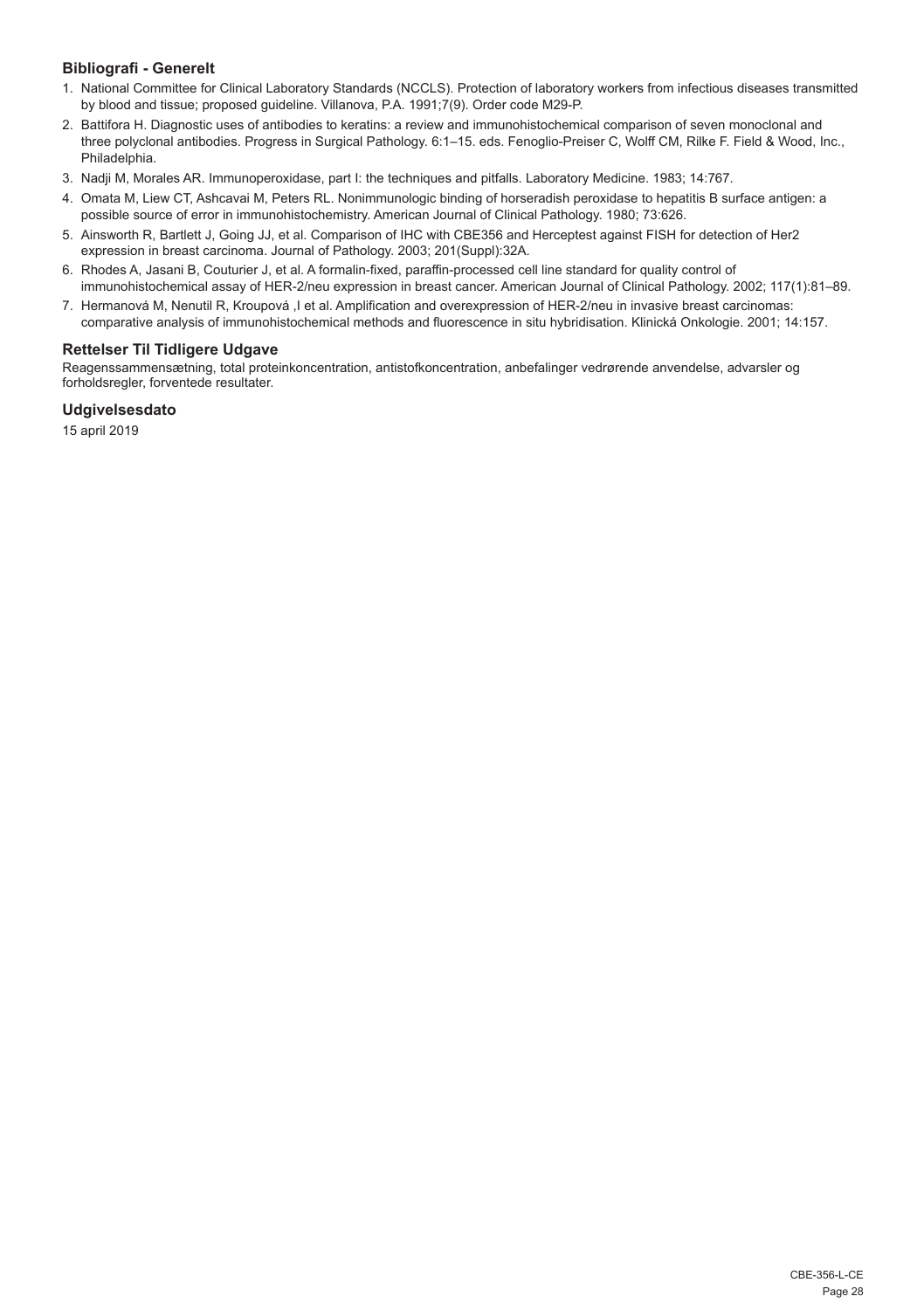## <span id="page-29-0"></span>**NovocastraTM vloeibaar monoklonaal muisantilichaam c-erbB-2 Oncoprotein Productcode: NCL-L-CBE-356**

## **Beoogd gebruik**

#### *Voor diagnostisch gebruik in vitro.*

NCL-L-CBE-356 is bedoeld voor de kwalitatieve identificatie van c-erbB-2 oncoproteïne-moleculen in paraffinecoupes door middel van lichtmicroscopie. De klinische interpretatie van elke kleuring of het ontbreken hiervan moet worden aangevuld door morfologische studies met de juiste controles en moet binnen de context van de klinische voorgeschiedenis van de patiënt en andere diagnostische tests worden geëvalueerd door een bevoegd patholoog.

#### **Principe van de procedure**

Immunohistochemische (IHC) kleuringstechnieken maken het mogelijk om antigenen te visualiseren via de sequentiële toepassing van een specifiek antilichaam op het antigeen (primair antilichaam), een secundair antilichaam op het primaire antilichaam en een enzymcomplex met een chromogeen substraat met ingevoegde wasstappen. De enzymatische activering van het chromogeen resulteert in een zichtbaar reactieproduct op de antigeenplaats. Het monster kan dan worden tegengekleurd en met een dekglaasje worden bedekt. De resultaten worden geïnterpreteerd met behulp van een lichtmicroscoop en helpen bij de differentiële diagnose van pathofysiologische processen, die al dan niet met een bepaald antigeen kunnen worden geassocieerd.

#### **Kloon**

10A7

## **Immunogeen**

Prokaryotisch recombinant-eiwit dat overeenkomt met een deel van het externe domein van het humane c-erbB-2-onoproteïne-molecuul.

#### **Specificiteit**

Humaan c-erbB-2-oncoproteïne (extern domein).

## **Reagenssamenstelling**

NCL-L-CBE-356 is een vloeibaar supernatant uit weefselkweek met natriumazide als conserveermiddel.

#### **Ig-klasse**

IgG1

| Totale eiwitconcentratie | <b>Total Protein</b> |
|--------------------------|----------------------|
|                          |                      |

Zie het etiket van de flacon voor de totale eiwitconcentratie van de partij.

#### **Antilichaamconcentratie**

Groter dan of gelijk aan 17,5 mg/l zoals bepaald door ELISA. Zie het flaconlabel voor specifieke Ig-concentratie van de partij.

#### **Aanbevelingen voor het gebruik**

### Immunohistochemie op paraffinecoupes.

**Warmte-geïnduceerd epitoopherstel (Heat Induced Epitope Retrieval, HIER):** Niet aanbevolen.

**Voorgestelde verdunning:** 1:80 gedurende 30 minuten bij 25 °C. Dit is een richtsnoer en gebruikers moeten zelf de voor hen optimale werkverdunning bepalen.

**Visualisatie:** Volg de instructies voor het gebruik in de Novolink™ Polymer Detection Systems. Voor verdere productinformatie of -ondersteuning kunt u contact opnemen met uw lokale distributeur of de regionale vestiging van Leica Biosystems of u kunt naar de Leica Biosystems Website gaan, www.LeicaBiosystems.com

De prestaties van dit antilichaam moeten worden gevalideerd bij gebruik met andere handmatige kleuringssystemen of geautomatiseerde platformen.

## **Opslag en stabiliteit**

Bewaren bij 2–8 °C. Niet invriezen. Direct na gebruik weer bij 2–8 °C opslaan. Niet gebruiken na de vervaldatum die op het etiket van de flacon staat. Andere dan de hierboven genoemde opslagcondities moeten door de gebruiker worden geverifieerd.

#### **Specimenpreparatie**

Het aanbevolen fixeermiddel is 10% neutraal gebufferde formaline voor in paraffine ingebedde weefselcoupes.

#### **Waarschuwingen en voorzorgsmaatregelen**

Dit reagens is bereid uit het supernatant van celkweek. Aangezien dit een biologisch product is, moet redelijke voorzichtigheid worden betracht bij het hanteren ervan.

Dit reagens bevat natriumazide. Een veiligheidsinformatieblad is verkrijgbaar op aanvraag of op www.LeicaBiosystems.com

Raadpleeg de nationale, regionale en plaatselijke voorschriften voor het afvoeren van potentieel giftige componenten.

Specimens, zowel voor als na de fixatie, en alle materialen die eraan worden blootgesteld, moeten worden behandeld als potentiële overdragers van infecties en met inachtneming van de juiste voorzorgsmaatregelen worden afgevoerd.1 Pipetteer reagentia nooit met de mond en vermijd dat de huid en slijmvliezen in aanraking komen met reagentia en specimens. Indien reagentia of monsters in aanraking komen met gevoelige gebieden, moet u deze wassen met een overvloedige hoeveelheid water. Raadpleeg een arts.

Minimaliseer de kans op microbiële contaminatie van reagentia omdat hierdoor de niet-specifieke kleuring kan toenemen.

Andere incubatietijden of temperaturen dan hierin vermeld, kunnen onjuiste resultaten opleveren. Dergelijke wijzigingen moeten door de gebruiker worden gevalideerd.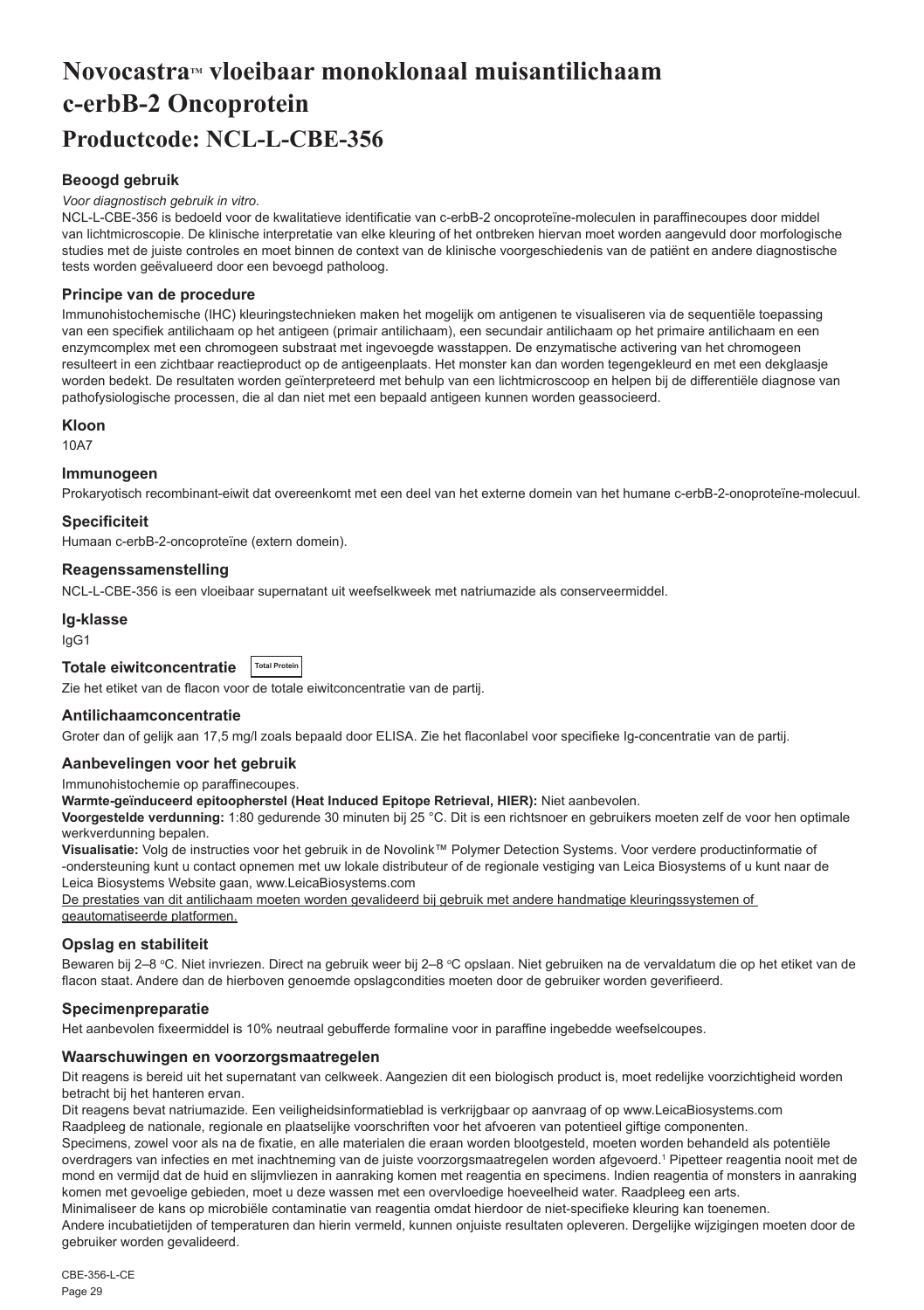## **Kwaliteitscontrole**

Verschillen in weefselbewerking en technische procedures in het laboratorium van de gebruiker kunnen tot aanzienlijke variabiliteit in de resultaten leiden, waardoor het nodig is om regelmatig interne controles uit te voeren als aanvulling op de volgende procedures. Controles zijn verse autopsie-/biopsie-/chirurgische specimens die zo snel mogelijk en op dezelfde manier als het monster of de monsters van de patiënt zijn gefixeerd in formaline, bewerkt en ingebed in paraffinewas.

#### **Positieve weefselcontrole**

Wordt gebruikt om aan te geven dat weefsels correct geprepareerd zijn en dat passende kleuringstechnieken zijn gebruikt. Voor elke set testvoorwaarden in elke kleuringsrun moet één positieve weefselcontrole worden opgenomen. Voor optimale kwaliteitscontrole en detectie van lichte degeneratie van het reagens is een weefsel met zwakke positieve kleuring meer geschikt dan een weefsel met sterke positieve kleuring.<sup>2</sup>

Aanbevolen positief controleweefsel is de SKBR3-cellijn.

Als de positieve weefselcontrole geen positieve kleuring vertoont, moeten de resultaten die met testmonsters zijn verkregen als ongeldig worden beschouwd.

#### **Negatieve weefselcontrole**

De negatieve weefselcontrole moet na de positieve weefselcontrole worden onderzocht om de specificiteit van de labeling van het doelantigeen door het primaire antilichaam te verifiëren.

Aanbevolen negatief controleweefsel is cerebellum.

Aan de andere kant levert de verscheidenheid aan diverse celtypen die in de meeste weefselcoupes aanwezig zijn, vaak negatieve controlelocaties op, maar dit moet wel worden geverifieerd door de gebruiker.

Niet-specifieke kleuring, indien aanwezig, ziet er doorgaans diffuus uit. Een sporadische kleuring van bindweefsel kan ook worden waargenomen in coupes van overmatig in formaline gefixeerde weefsels. Gebruik intacte cellen voor het interpreteren van kleuringsresultaten. Necrotische of gedegenereerde cellen kleuren vaak niet-specifiek.<sup>3</sup> Fout-positieve resultaten kunnen optreden als gevolg van niet-immunologische binding van eiwitten of substraatreactieproducten. Ze kunnen ook worden veroorzaakt door endogene enzymen zoals pseudoperoxidase (erytrocyten), endogene peroxidase

(cytochroom c) of endogeen biotine (bv. lever, borst, hersenen, nier), afhankelijk van het gebruikte type immunokleuring. Om activiteit van endogene enzymen of niet-specifieke binding van enzymen te onderscheiden van specifieke immunoreactiviteit, kunnen aanvullende patiëntweefsels worden gekleurd met respectievelijk uitsluitend substraatchromogeen of enzymcomplexen (avidine-biotine, streptavidine, gelabeld polymeer) en substraatchromogeen. Als er specifieke kleuring optreedt in de negatieve weefselcontrole, moeten resultaten met de patiëntmonsters als ongeldig worden beschouwd.

#### **Negatieve reagenscontrole**

Gebruik een niet-specifieke negatieve reagenscontrole van het primaire antilichaam met een coupe van elk patiëntspecimen om nietspecifieke kleuring te evalueren en specifieke kleuring op de antigeenlocatie beter te kunnen interpreteren.

#### **Patiëntweefsel**

Onderzoek de patiëntmonsters die met NCL-L-CBE-365 zijn gekleurd als laatste. De intensiteit van de positieve kleuring moet worden geëvalueerd binnen de context van niet-specifieke achtergrondkleuring van de negatieve reagenscontrole. Zoals bij elke immunohistochemische test betekent een negatief resultaat dat het antigeen niet is gedetecteerd. Het betekent niet dat het antigeen afwezig was in de onderzochte cellen of het onderzochte weefsel. Gebruik zo nodig een panel antilichamen om fout-negatieve reacties te identificeren.

#### **Verwachte resultaten**

#### Normale weefsels

c-erbB-2 antigeen werd niet gedetecteerd in het membraan van de geëvalueerde normale weefsels. Enige zwakke kleuring werd waargenomen in myocyten (totaal aantal normale beoordeelde gevallen = 99).

#### Abnormale weefsels

Kloon 10A7 kleurde 67/153 invasieve ductale carcinomen van de borst, 2/3 plaveiselcelcarcinomen van de slokdarm en 1/3 overgangscelcarcinomen van de blaas. Er werd geen kleuring waargenomen in 0/3 astrocytomen, 0/3 adenocarcinomen van de maag, 0/3 adenocarcinomen van de colon, 0/3 adenocarcinomen van de long, 0/3 adenocarcinomen van de pancreas, 0/3 'clear cell' niercarcinomen, 0/2 papillaire carcinomen van de schildklier, 0/3 plaveiselcelcarcinomen van de cervix, 0/2 adenocarcinomen van de prostaat en 0/5 adenocarcinomen van de galblaas (totaal aantal beoordeelde afwijkende weefsels = 189).

**NCL-L-CBE-356 wordt aanbevolen voor het detecteren van humaan c-erbB-2-eiwit in normale en neoplastische weefsels als aanvulling op conventionele histopathologie waarbij niet-immunologische histochemische kleuringen worden gebruikt.**

#### **Algemene beperkingen**

Immunohistochemie (IHC) is een diagnostisch meerstapsproces waarvoor een gespecialiseerde opleiding nodig is in het kiezen van de juiste reagentia, het selecteren, fixeren en bewerken van weefsel, het prepareren van IHC-objectglaasjes en het interpreteren van de kleuringsresultaten.

Weefselkleuring is afhankelijk van de manier waarop het weefsel vóór de kleuring wordt behandeld en bewerkt. Verkeerd fixeren, invriezen, ontdooien, wassen, drogen, verwarmen, snijden of contaminatie met andere weefsels of vloeistoffen kan tot artefacten, insluiting van antilichamen of fout-negatieve resultaten leiden. Inconsistente resultaten kunnen te wijten zijn aan variaties in de fixatie- en inbeddingsmethodes, of aan intrinsieke onregelmatigheden in het weefsel.<sup>4</sup>

Een te sterke of onvolledige tegenkleuring kan een juiste interpretatie van de resultaten bemoeilijken of onmogelijk maken. De klinische interpretatie van een kleuring of de afwezigheid hiervan moet worden aangevuld met morfologische studies en de juiste controles. Ook moeten er evaluaties worden uitgevoerd binnen de context van de klinische voorgeschiedenis van de patiënt en andere diagnostische tests uitgevoerd door een bevoegd patholoog.

Antilichamen van Leica Biosystems Newcastle Ltd zijn bedoeld voor gebruik, zoals aangegeven, op bevroren of in paraffine ingebedde coupes die een specifieke fixatie vereisen. Er kan onverwachte antigeenexpressie optreden, met name bij neoplasma's. De klinische interpretatie van gekleurde weefselcoupes moet een morfologische analyse en de evaluatie van overeenkomstige controles bevatten.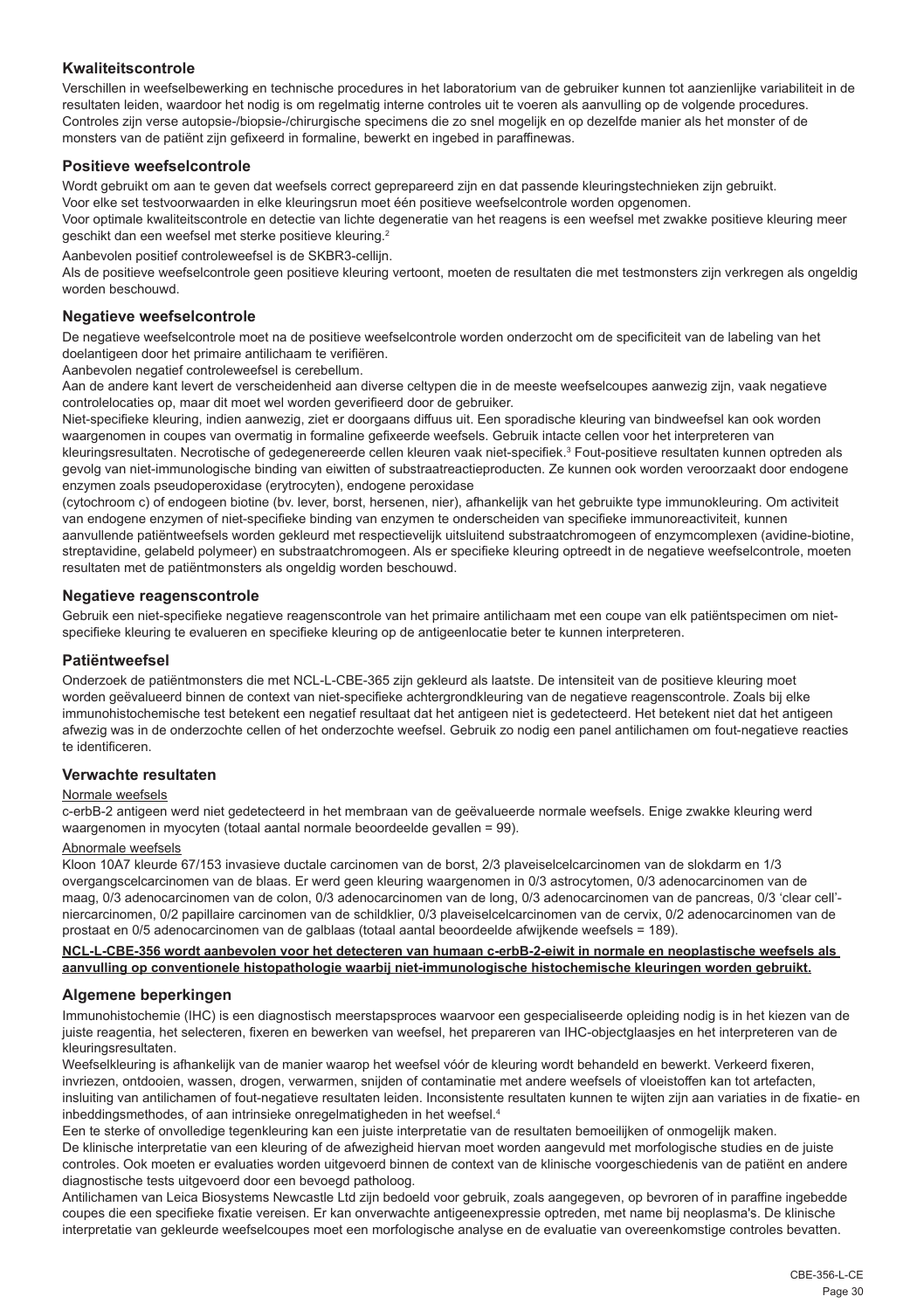## **Literatuurlijst – algemeen**

- 1. National Committee for Clinical Laboratory Standards (NCCLS). Protection of laboratory workers from infectious diseases transmitted by blood and tissue; proposed guideline. Villanova, P.A. 1991; 7(9). Order code M29-P.
- 2. Battifora H. Diagnostic uses of antibodies to keratins: a review and immunohistochemical comparison of seven monoclonal and three polyclonal antibodies. Progress in Surgical Pathology. 6:1–15. eds. Fenoglio-Preiser C, Wolff CM, Rilke F. Field & Wood, Inc., Philadelphia.
- 3. Nadji M, Morales AR. Immunoperoxidase, part I: the techniques and pitfalls. Laboratory Medicine. 1983; 14:767.
- 4. Omata M, Liew CT, Ashcavai M, Peters RL. Nonimmunologic binding of horseradish peroxidase to hepatitis B surface antigen: a possible source of error in immunohistochemistry. American Journal of Clinical Pathology. 1980; 73:626.
- 5. Ainsworth R, Bartlett J, Going JJ, et al. Comparison of IHC with CBE356 and Herceptest against FISH for detection of Her2 expression in breast carcinoma. Journal of Pathology. 2003; 201(Suppl):32A.
- 6. Rhodes A, Jasani B, Couturier J, et al. A formalin-fixed, paraffin-processed cell line standard for quality control of immunohistochemical assay of HER-2/neu expression in breast cancer. American Journal of Clinical Pathology. 2002; 117(1):81–89.
- 7. Hermanová M, Nenutil R, Kroupová ,I et al. Amplification and overexpression of HER-2/neu in invasive breast carcinomas: comparative analysis of immunohistochemical methods and fluorescence in situ hybridisation. Klinická Onkologie. 2001; 14:157.

## **Aanpassingen ten opzichte van de vorige uitgave**

Reagentiasamenstelling, Totale Proteïneconcentratie, Antilichaamconcentratie, Aanbevelingen over het Gebruik, Waarschuwingen en Voorzorgsmaatregelen, Verwachte Resultaten.

## **Datum uitgave**

15 april 2019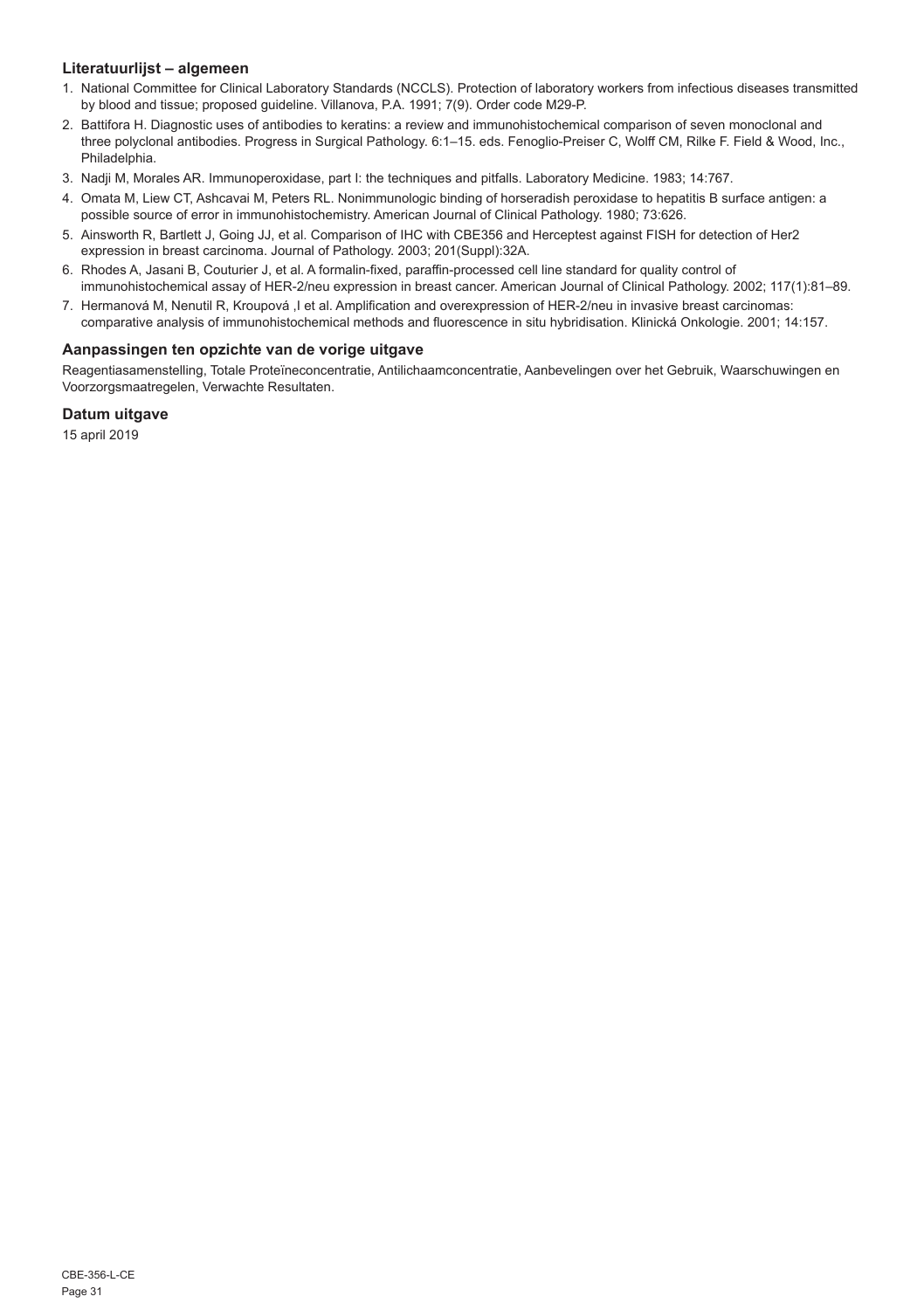## <span id="page-32-0"></span>**NovocastraTM Flytende murint monoklonalt antistoff c-erbB-2 Oncoprotein Produktkode: NCL-L-CBE-356**

## **Tiltenkt bruk**

#### *Til in vitro-diagnostisk bruk.*

NCL-L-CBE-356 skal brukes til kvalitativ identifikasjon av c-erbB-2 onkoprotein-molekyler i parafinsnitt ved lysmikroskopi. Den kliniske tolkningen av en farging eller uteblitt farging skal suppleres av morfologiske studier ved bruk av riktige kontroller og skal evalueres av en kvalifisert patolog innenfor sammenhengen av pasientens sykehistorie og andre diagnostiske tester.

### **Prinsipp for prosedyren**

Teknikker for immunhistokjemisk (IHC) farging muliggjør visualisering av antigener via sekvensiell applikasjon av et spesifikt antistoff på antigenet (primært antistoff), et sekundært antistoff på det primære antistoffet og et enzymkompleks med et kromogensubstrat med mellomliggende vasketrinn. Den enzymatiske aktiveringen av kromogenet resulterer i et synlig reaksjonsprodukt på antigenstedet. Prøven kan deretter kontrastfarges og påføres dekkglass. Resultatene tolkes ved hjelp av et lysmikroskop og bidrar til differensialdiagnosen for patofysiologiske prosesser, som kan være tilknyttet et spesielt antigen eller ikke.

#### **Klon**

10A7

## **Immunogen**

Prokaryotisk rekombinant protein tilsvarende en del av eksternt domene for humant c-erbB-2 onkoprotein-molekyl.

#### **Spesifisitet**

Human c-erbB-2 onkoprotein (eksternt domene).

#### **Reagenssammensetning**

NCL-L-CBE-356 er en flytende vevskultursupernatant som inneholder natriumazid som konserveringsmiddel.

#### **Ig-klasse**

IgG1

## **Total proteinkonsentrasjon Total Protein**

Se etiketten på hetteglasset for partispesifikk totalproteinkonsentrasjon.

#### **Antistoffkonsentrasjon**

Større enn eller lik 17,5 mg/l som fastslått av ELISA. Se etiketten på hetteglasset for batchspesifikk Ig-konsentrasjon.

#### **Anbefalinger for bruk**

Immunhistokjemi på parafinsnitt.

**Varmeindusert epitopgjenfinning (Heat Induced Epitope Retrieval, HIER):** Ikke anbefalt.

**Foreslått fortynning:** 1:80 i 30 minutter ved 25 °C. Dette er kun veiledende, og brukerne bør fastslå egne optimale fortynninger for sitt arbeid.

**Visualisering:** Følg bruksanvisningen for Novolink™ Polymer Detection Systems. Hvis du ønsker ytterligere produktinformasjon eller -støtte, kan du kontakte din lokale forhandler eller regionkontoret til Leica Biosystems, eller du kan besøke Leica Biosystems' nettsted på www.LeicaBiosystems.com

Ytelsen til dette antistoffet skal valideres når det brukes med andre systemer for manuell farging eller automatiserte plattformer.

#### **Oppbevaring og stabilitet**

Oppbevar ved 2–8 °C. Må ikke fryses. Returner til 2–8 °C umiddelbart etter bruk. Må ikke brukes etter utløpsdatoen som er angitt på etiketten på hetteglasset. Andre oppbevaringsforhold enn de som er angitt ovenfor, må verifiseres av brukeren.

#### **Prøveklargjøring**

Anbefalt fiksativ er 10 % nøytralbufret formalin for parafininnstøpte vevsnitt.

#### **Advarsler og forholdsregler**

Dette reagenset ble fremstilt fra supernatanten fra cellekultur. Ettersom det er et biologisk produkt, må det utvises rimelig forsiktighet når det håndteres.

Denne reagensen inneholder natriumazid. Et sikkerhetsdatablad er tilgjengelig på forespørsel eller tilgjengelig fra www.LeicaBiosystems.com Se lokale, regionale eller statlige forskrifter for avfallshåndtering av potensielt toksiske komponenter.

Prøver, før og etter fiksering, og alle materialer som utsettes for dem, skal håndteres som smittefarlige og avhendes etter egnede forholdsregler.<sup>1</sup> Pipetter aldri reagenser via munnen og unngå kontakt med hud og slimhinner med reagenser og prøver. Hvis reagenser eller prøver kommer i kontakt med følsomme områder, skyll med rikelige mengder vann. Kontakt lege.

Minimer mikrobiell kontaminering av reagenser, ellers kan det forekomme en økning i uspesifikk farging.

Andre inkuberingstider eller temperaturer enn de som er spesifisert, kan gi feilaktige resultater. Enhver slik endring må valideres av brukeren.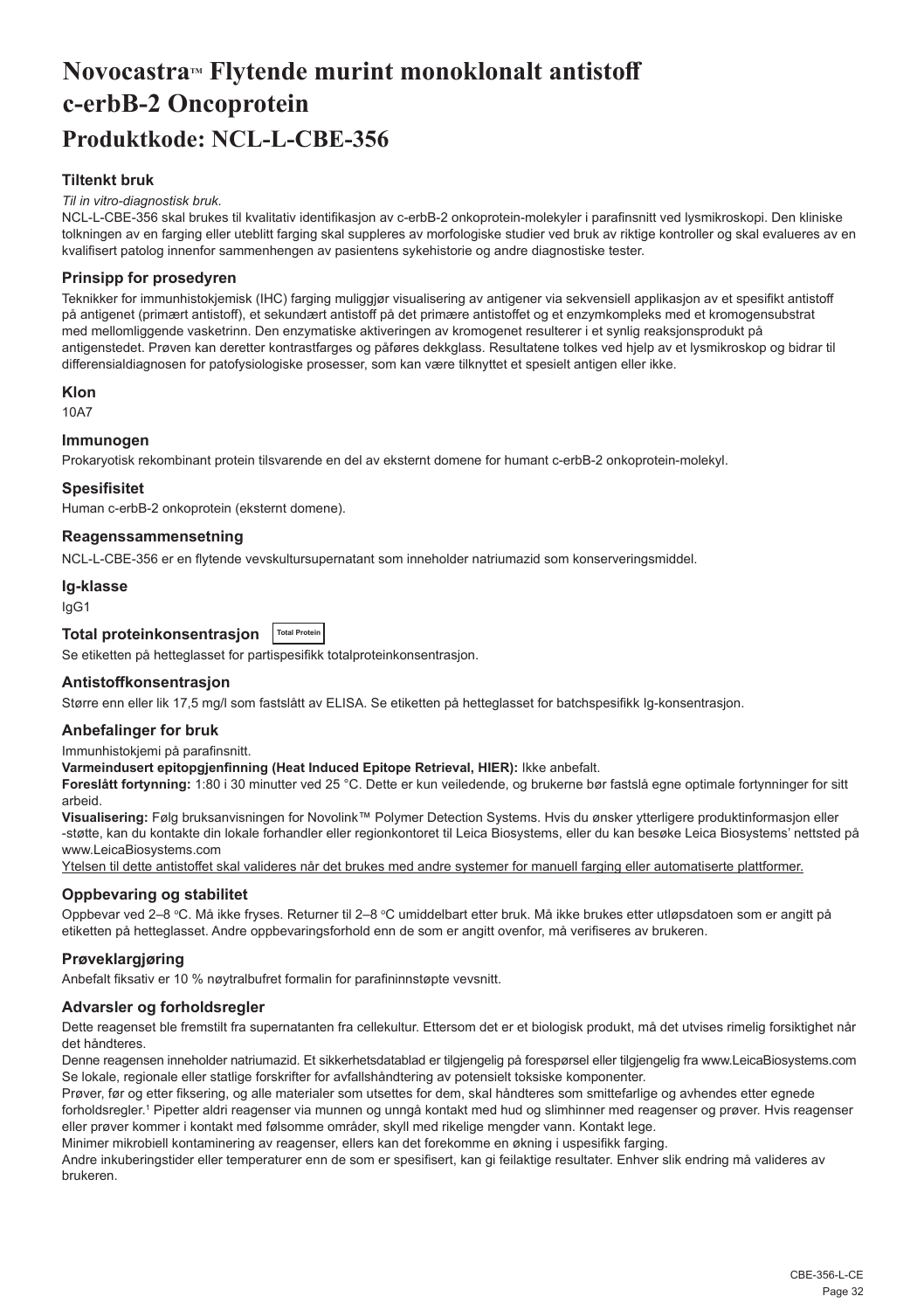## **Kvalitetskontroll**

Forskjeller i vevprosessering og tekniske prosedyrer i brukerens laboratorium kan frembringe signifikant variasjon i resultatene og gjør det påkrevd med regelmessige interne ytelseskontroller i tillegg til følgende prosedyrer.

Kontroller skal være ferske prøver fra obduksjon/biopsi/kirurgi, som er formalinfiksert, behandlet og parafinvoksinnstøpt så snart som mulig på samme måte som pasientprøven(e).

## **Positivt kontrollvev**

Brukes for å indikere riktig klargjorte vev og riktige fargingsteknikker.

Ett positivt kontrollvev bør inkluderes for hvert sett med testbetingelser i hver fargerunde.

Svakt positivt farget vev er mer egnet enn kraftig positivt farget vev til optimal kvalitetskontroll og påvisning av små nivåer reagensnedbrytning.<sup>2</sup>

Anbefalt positivt kontrollvev er SKBR3-cellelinjen.

Hvis den positive vevkontrollen ikke gir positiv farging, skal resultater med testprøvene betraktes som ugyldige.

#### **Negativt kontrollvev**

Skal undersøkes etter det positive kontrollvevet for å verifisere spesifisiteten i merkingen av målantigenet med det primære antistoffet. Anbefalt negativt kontrollvev er cerebellumvev.

Alternativt gir variasjonen av forskjellige celletyper som kan finnes i de fleste vevsnitt ofte rom for negativ kontroll, men dette må verifiseres av brukeren.

Uspesifikk farging, hvis dette forekommer, har vanligvis et diffust utseende. Sporadisk farging av bindevev vil også kunne observeres i vevsnitt som er fiksert i for mye formalin. Bruk intakte celler til tolkning av fargingsresultater. Nekrotiske eller degenererte celler farger ofte uspesifikt.<sup>3</sup> Falske positive resultater kan sees på grunn av ikke-immunologisk binding av proteiner eller substratreaksjonsprodukter. De kan også forårsakes av endogene enzymer slik som pseudoperoksidase (erytrocytter), endogen peroksidase

(cytokrom C) eller endogent biotin (f.eks. lever, bryst, hjerne, nyre) avhengig av type immunfarging som brukes. For å differensiere endogen enzymaktivitet eller ikke-spesifikk binding av enzymer fra spesifikk immunreaktivitet kan ekstra pasientvev farges eksklusivt med henholdsvis substratkromogen eller enzymkomplekser (avidin-biotin, streptavidin, merket polymer) og substratkromogen. Hvis det forekommer spesifikk farging i de negative vevkontrollene, skal resultater med pasientprøvene betraktes som ugyldige.

## **Negativ reagenskontroll**

Bruk en uspesifikk negativ reagenskontroll i stedet for det primære antistoffet med et snitt av hver pasientprøve for å evaluere uspesifikk farging og gi bedre mulighet for tolkning av den spesifikke fargingen på antigenstedet.

#### **Pasientvev**

Undersøk pasientprøver farget med NCL-L-CBE-356 sist. Positiv fargingsintensitet skal vurderes i lys av eventuell ikke-spesifikk bakgrunnsfarging i den negative reagenskontrollen. På samme måte som for alle andre immunhistokjemiske tester betyr et negativt resultat at antigenet ikke ble påvist, ikke at antigenet ikke var til stede i cellene / det analyserte vevet. Om nødvendig, skal det brukes et panel med antistoffer til å identifisere falske negative reaksjoner.

## **Forventede resultater**

#### Normale vev

c-erbB-2-antigen ble ikke detektert i membranen til evaluerte normale vev. Noe svak farging ble observert i myocytter (totalt antall evaluerte normale tilfeller = 99).

#### Unormale vev

Klon 10A7 farget 67/153 invasive duktale karsinomer i brystet, 2/3 skvamøse cellekarsinomer i øsofag og 1/3 transisjonelle cellekarsinomer i blæren. Ingen farging ble observert i 0/3 astrocytomer, 0/3 adenokarsinomer i magen, 0/3 adenokarsinomer i kolon, 0/3 adenokarsinomer i lungen, 0/3 adenokarsinomer i pankreas, 0/3 renale klarcellekarsinomer, 0/2 papillære karsinomer i tyreoidea, 0/3 skvamøse cellekarsinomer i cervix, 0/2 adenokarsinomer i prostata og 0/5 adenokarsinomer i galleblæren (totalt antall evaluerte unormale vev = 189).

#### **NCL-L-CBE-356 anbefales for deteksjon av humant c-erbB-2-protein i normalt og neoplastisk vev, som et tillegg til konvensjonell histopatologi ved bruk av ikke-immunologiske histokjemiske farger.**

#### **Generelle begrensninger**

Immunhistokjemi er en flertrinns diagnostisk prosess som krever spesialisert opplæring i valg av egnede reagenser, valg, fiksering og behandling av vev, klargjøring av IHC-objektglass og tolkning av fargingsresultater.

Vevfargingen er avhengig av håndteringen og behandlingen av vevet før det farges. Uriktig fiksering, dypfrysing, opptining, vasking, tørking, oppvarming, snitting eller kontaminering med annet vev eller væsker kan frembringe artefakter, fanging av antistoff eller falske negative resultater. Inkonsistente resultater kan skyldes variasjoner i fikserings- og innstøpingsmetoder eller uregelmessigheter i vevet.<sup>4</sup> Overdreven eller ufullstendig kontrastfarging kan hindre riktig tolkning av resultater.

Den kliniske tolkningen av en farging eller uteblitt farging skal suppleres av morfologiske studier ved bruk av riktige kontroller og skal evalueres av en kvalifisert patolog innenfor sammenhengen av pasientens sykehistorie og andre diagnostiske tester. Antistoffer fra Leica Biosystems Newcastle Ltd er til bruk, som indisert, på enten frosne eller parafininnstøpte snitt med spesifikke

fikseringskrav. Det kan forekomme uventet antigenuttrykk, spesielt i neoplasmer. Den kliniske tolkningen av ethvert farget vevsnitt må inkludere morfologisk analyse og evaluering av egnede kontroller.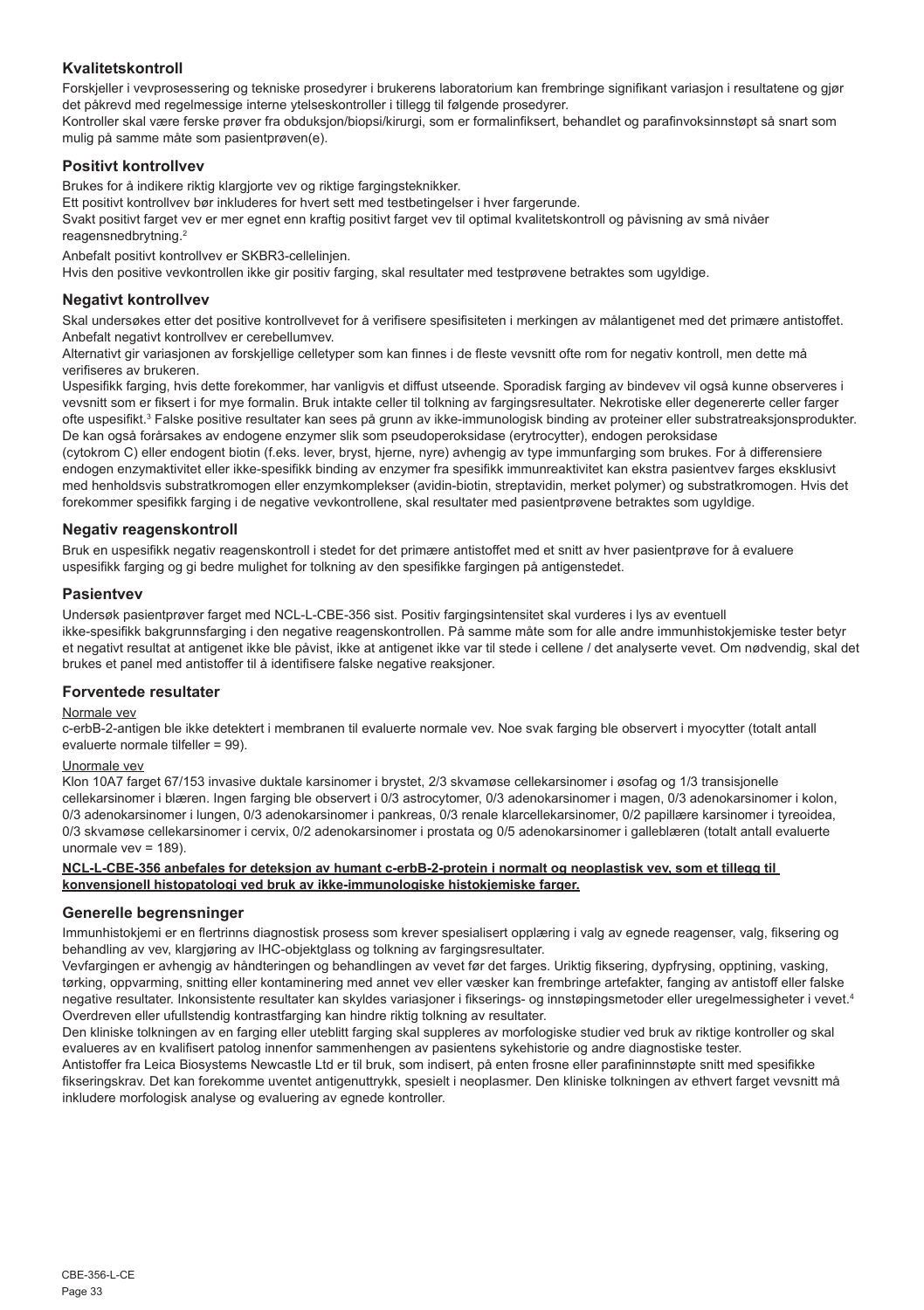## **Bibliografi – generell**

- 1. National Committee for Clinical Laboratory Standards (NCCLS). Protection of laboratory workers from infectious diseases transmitted by blood and tissue; proposed guideline. Villanova, P.A. 1991; 7(9). Order code M29-P.
- 2. Battifora H. Diagnostic uses of antibodies to keratins: a review and immunohistochemical comparison of seven monoclonal and three polyclonal antibodies. Progress in Surgical Pathology. 6:1–15. eds. Fenoglio-Preiser C, Wolff CM, Rilke F. Field & Wood, Inc., Philadelphia.
- 3. Nadji M, Morales AR. Immunoperoxidase, part I: the techniques and pitfalls. Laboratory Medicine. 1983; 14:767.
- 4. Omata M, Liew CT, Ashcavai M, Peters RL. Nonimmunologic binding of horseradish peroxidase to hepatitis B surface antigen: a possible source of error in immunohistochemistry. American Journal of Clinical Pathology. 1980; 73:626.
- 5. Ainsworth R, Bartlett J, Going JJ, et al. Comparison of IHC with CBE356 and Herceptest against FISH for detection of Her2 expression in breast carcinoma. Journal of Pathology. 2003; 201(Suppl):32A.
- 6. Rhodes A, Jasani B, Couturier J, et al. A formalin-fixed, paraffin-processed cell line standard for quality control of immunohistochemical assay of HER-2/neu expression in breast cancer. American Journal of Clinical Pathology. 2002; 117(1):81–89.
- 7. Hermanová M, Nenutil R, Kroupová ,I et al. Amplification and overexpression of HER-2/neu in invasive breast carcinomas: comparative analysis of immunohistochemical methods and fluorescence in situ hybridisation. Klinická Onkologie. 2001; 14:157.

## **Endringer på tidligere utgave**

Reagenssammensetning, Totalproteinkonsentrasjon, Antistoffkonsentrasjon, Anbefalinger for bruk, Advarsler og forholdsregler, Forventede resultater.

## **Utstedelsesdato**

15 april 2019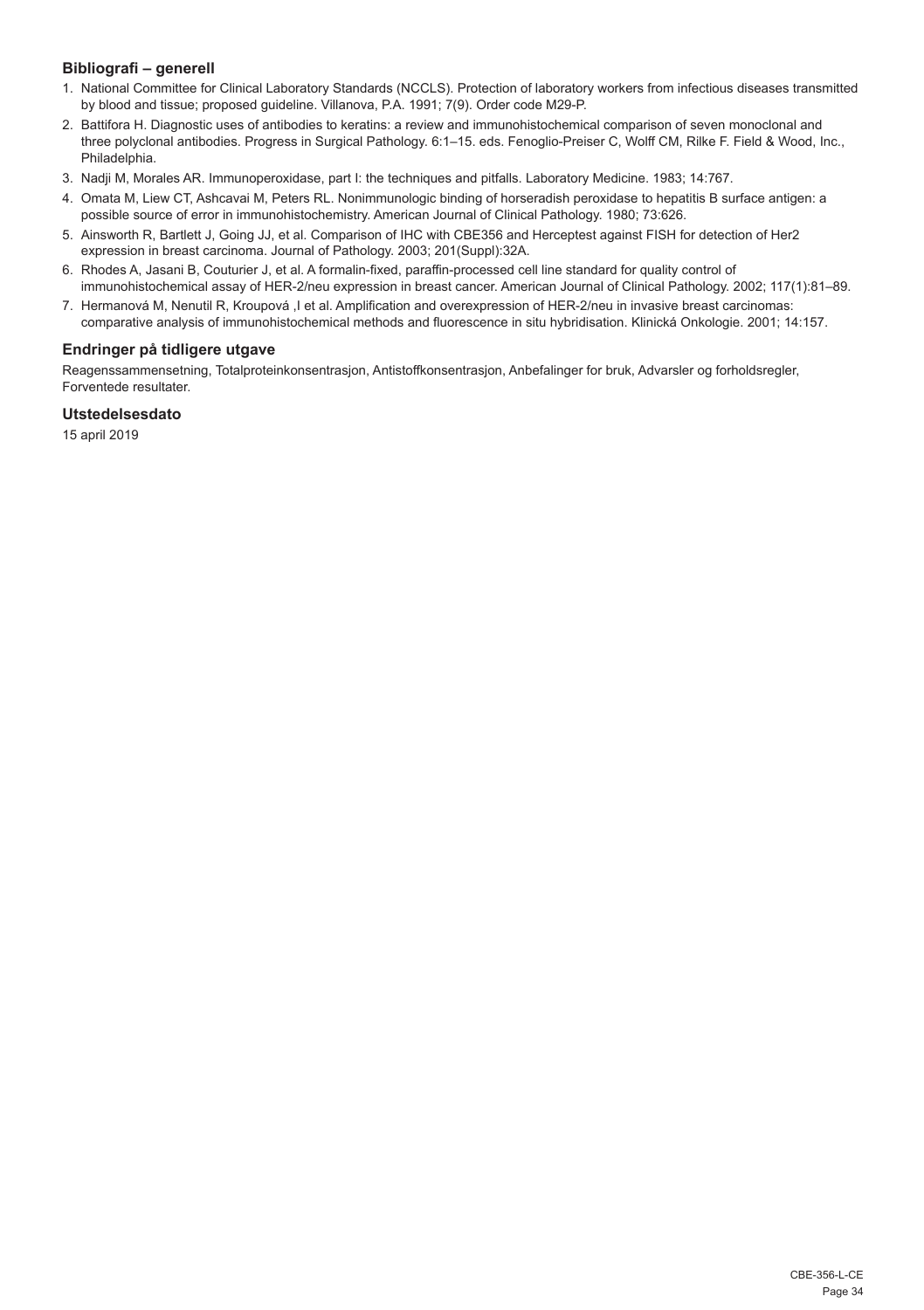## <span id="page-35-0"></span>**Novocastra™ Likit Monoklonal Fare Antikor c-erbB-2 Oncoprotein Ürün Kodu: NCL-L-CBE-356**

## **Kullanım Amacı**

#### *İn vitro diagnostik kullanım içindir.*

NCL-L-CBE-356, parafin bölümlerindeki c-erbB-2 Onkoproteini moleküllerinin ışık mikroskopisi ile kalitatif tanımlanması için tasarlanmıştır. Herhangi bir boyamanın veya boyama yokluğunun klinik yorumu, morfolojik çalışmalar ve uygun kontrollerle tamamlanmalıdır ve nitelikli bir patolog tarafından hastanın klinik öyküsü ve diğer tanı testleri bağlamında değerlendirilmelidir.

## **Prosedür İlkesi**

İmmünohistokimyasal (IHC) boyama teknikleri, antijene ardışık olarak belirli bir antikorun uygulanması (birincil antikor), birincil antikora ikincil bir antikorun uygulanması ve aralardaki yıkama adımları ile, antijenlerin kromojenik substratlı bir enzim kompleksi yoluyla görselleştirilmesine olanak tanır. Kromojenin enzimle etkinleştirilmesi, antijen alanında gözle görülür bir tepkiye yol açar. Örnek daha sonra karşıt boyanabilir ve lamelle örtülebilir. Sonuçlar bir ışık mikroskobu kullanılarak yorumlanır ve belirli bir antijen ile ilişkili olabilecek veya olmayabilecek patofizyolojik süreçlerin ayırıcı tanısına yardımcı olur.

#### **Clone**

10A7

## **İmmünojen**

İnsan c-erbB-2 onkoprotein molekülünün dış bölgesinin bir kısmına karşılık gelen prokaryotik rekombinant protein.

#### **Özgüllük**

İnsan c-erbB-2 onkoproteini (dış alan).

#### **Reaktif Bileşimi**

NCL-L-CBE-356, prezervatif olarak sodyum azit içeren supernatant bir likit doku kültürüdür.

#### **Ig Sınıfı**

IgG1

## **Toplam Protein Konsantrasyonu Total Protein**

Lota özgü toplam protein konsantrasyonu için flakon etiketine başvurun.

#### **Antikor Konsantrasyonu**

ELISA tarafından belirlendiği gibi 17,5 mg/L'ye eşit veya bu değerden yüksek. Seriye özgü Ig konsantrasyonu için flakon etiketine bakın.

## **Kullanım Önerileri**

Parafin kesitlerinde immünohistokimya.

## **Isı İndüklü Epitop Alımı (Heat Induced Epitope Retrieval, HIER):** Önerilmez.

**Önerilen dilüsyon:** 25°C'de 30 dakika süreyle 1:80. Bu, kılavuz olarak verilmiştir ve kullanıcılar kendi optimal çalışma seyreltilerini belirlemelidir.

**Görselleştirme:** Lütfen Novolink™ Polymer Detection Systems'ın kullanım talimatlarını izleyin. Ürünle ilgili daha fazla bilgi veya destek için yerel disribütörünüzle veya Leica Biosystems bölge ofisiyle iletişime geçebilir ya da bunun yerine Leica Biosystems Web sitesini ziyaret edebilirsiniz: www.LeicaBiosystems.com

Bu antikorun performansı, diğer manuel boyama sistemleriyle veya otomatik platformlarla birlikte kullanıldığında doğrulanmalıdır.

#### **Saklama ve Stabilite**

2-8°C'de saklayın. Dondurmayın. Kullanımdan hemen sonra 2-8°C'ye geri alın. Flakon etiketinde belirtilen son kullanma tarihinden sonra kullanmayın. Yukarıda belirtilenler dışında saklama koşulları kullanıcı tarafından doğrulanmalıdır.

## **Örnek Hazırlama**

Önerilen fiksatif, parafine gömülmüş doku kesitleri için %10 nötr tamponlu formalindir.

#### **Uyarılar ve Önlemler**

Bu reaktif hücre kültürü süpernatanından hazırlanmıştır. Biyolojik bir ürün olduğundan, elleçleme sırasında makul düzeyde dikkatli olunmalıdır.

Bu reaktif sodyum azid içerir. Malzeme Güvenlik Bilgileri Formu talep üzerine sağlanmaktadır ve www.LeicaBiosystems.com sitesinde mevcuttur.

Olası toksik bileşenlerin atılması ile ilgili yerel, bölgesel veya ulusal düzenlemelere başvurun.

Fiksasyondan önce ve sonra örnekler ve onlara maruz kalmış bütün materyaller, enfeksiyon yayabilecekmiş gibi işlem görmelidir ve gerekli önlemler alınarak atılmalıdır.1 Reaktifleri hiçbir zaman ağızla pipetlemeyin. Cildin ve mukoz membranların reaktifler ve örneklerle temas etmesini önleyin. Reaktifler veya numuneler hassas bölgelere temas ederse bol miktarda suyla yıkayın. Tıbbi yardım isteyin. Reaktiflerin mikrobik kontaminasyonunu minimize edin, aksi takdirde spesifik olmayan boyamada bir artış meydana gelebilir. Belirtilenler dışındaki inkübasyon süreleri veya sıcaklıklar hatalı sonuçlara yol açabilir. Bu tür değişiklikler kullanıcı tarafından doğrulanmalıdır.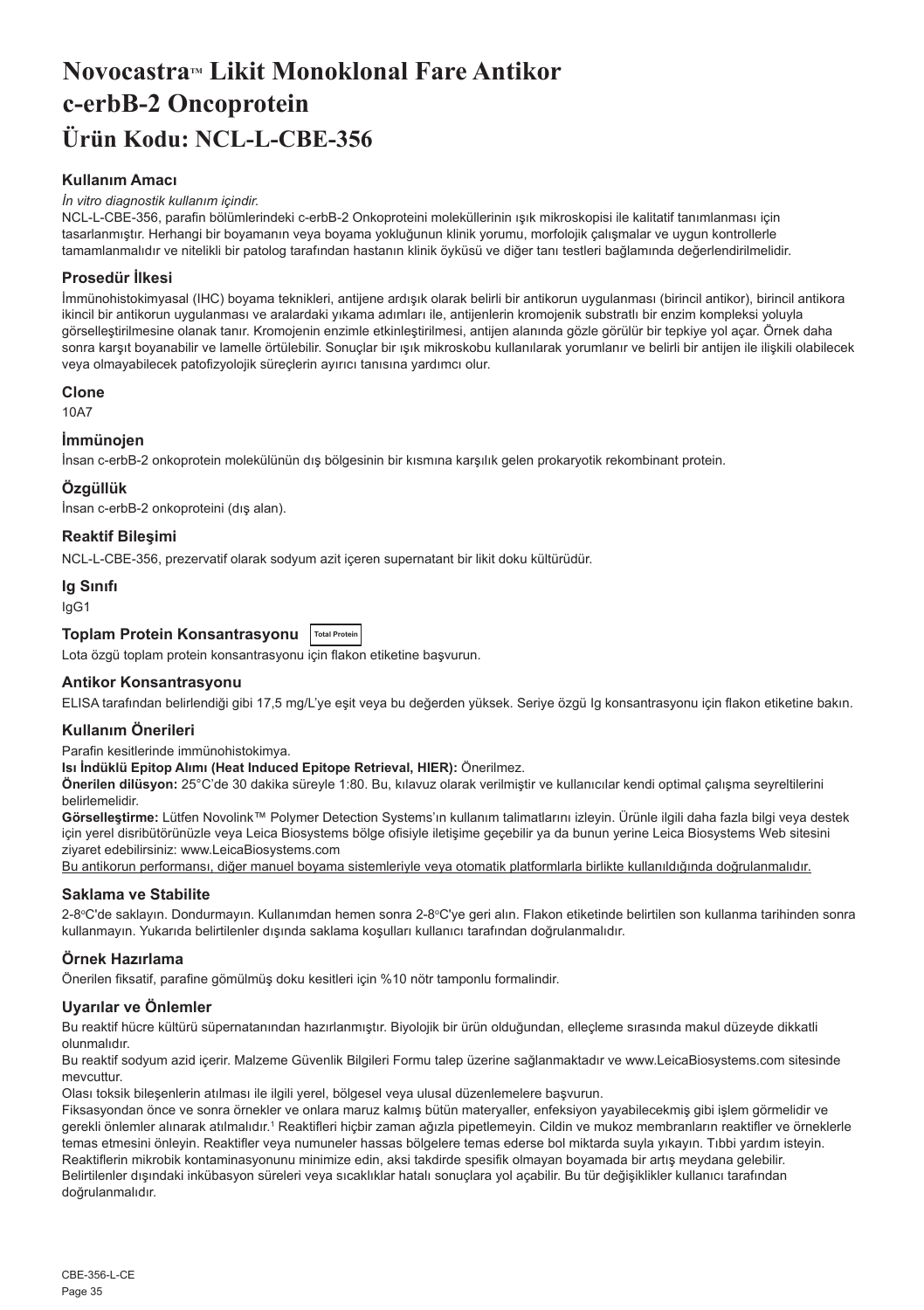## **Kalite Kontrol**

Kullanıcı laboratuvarında doku işleme ve teknik prosedürlerdeki farklılıklar sonuçlarda, aşağıdaki prosedürlere ek olarak kurum içi kontrollerin düzenli performansını gerektiren anlamlı değişkenliğe yol açabilir.

Kontroller, hasta numunesinde/numunelerinde yapıldığı gibi mümkün olan en kısa sürede dondurulan formalinle fikse edilmiş, parafin mumuna gömülmüş, taze otopsi numuneleri/biyopsi numuneleri/cerrahi örnekler olmalıdır.

## **Pozitif Doku Kontrolü**

Doğru hazırlanmış dokuları ve uygun boyama tekniklerini belirtmek için kullanılır.

Her boyama döngüsünde her test koşulu setine bir pozitif doku kontrolü dahil edilmelidir.

Zayıf pozitif boyama yapılmış doku, optimal kalite kontrolü ve minör reaktif bozunma düzeylerini saptamak için güçlü pozitif boyama yapılmış dokudan daha uygundur.<sup>2</sup>

Önerilen pozitif kontrol dokusu, SKBR3 hücre hattıdır.

Pozitif doku kontrolü pozitif boyama göstermezse test örneklerinin sonuçları geçersiz kabul edilmelidir.

### **Negatif Doku Kontrolü**

Primer antikor tarafından hedef antijenin etiketlenmesinin spesifikliğini doğrulamak için, pozitif doku kontrolünden sonra incelenmelidir. Önerilen negatif kontrol dokusu beyinciktir.

Alternatif olarak, doku kesitlerinin çoğunda bulunan farklı hücre tipi çeşitleri sıklıkla negatif kontrol bölgeleri sunar ancak bu kullanıcı tarafından doğrulanmalıdır.

Olduğu durumda, spesifik olmayan boyamanın görünümü genelde diffüzdür. Aşırı formalin fiksasyonlu dokulardan kesitlerde bağ dokusunun sporadik boyanması da görülebilir. Boyama sonuçlarının yorumlanması için intakt hücreler kullanın. Nekrotik ve dejenere hücreler genellikle spesifik olmayan şekilde boyanır.<sup>3</sup> Proteinlerin veya substrat reaksiyon ürünlerinin immünolojik olmayan bağlanması nedeniyle yanlış pozitif sonuçlar görülebilir. Bu sonuçlar ayrıca, kullanılan immün-boyaya bağlı olarak psödoperoksidaz (eritrositler), endojen peroksidaz

(sitokrom C) veya endojen biotin (örn. karaciğer, meme, beyin, böbrek) gibi endojen enzimlerden de kaynaklanabilir. Endojen enzim aktivitesini veya nonspesifik enzim bağlanmasını spesifik immünoreaktiviteden ayırmak için ek hasta dokuları sırasıyla sadece substrat kromojen veya enzim kompleksleri (avidin-biotin, streptavidin, etiketli polimer) ve substrat kromojen ile boyanabilir. Negatif doku kontrolünde spesifik boyanma oluşursa hasta örneklerinin sonuçları geçersiz kabul edilmelidir.

## **Negatif Reaktif Kontrolü**

Spesifik olmayan boyamayı değerlendirmek ve antijen bölgesinde spesifik boyanmayı daha iyi yorumlayabilmek için her hasta örneği kesitinde primer antikor yerine spesifik olmayan bir negatif reaktif kontrolü kullanın.

## **Hasta Dokusu**

NCL-L-CBE-356 ile boyanmış hasta numunelerini en son inceleyin. Pozitif boyama yoğunluğu, negatif reaktif kontrolünün spesifik olmayan herhangi bir arka plan boyaması bağlamında değerlendirilmelidir. Her immünohistokimyasal testte olduğu gibi negatif bir sonuç antijenin saptanmadığı anlamına gelir, antijenin miktar tayinine tabi tutulan hücrelerde/dokuda bulunmadığı anlamına gelmez. Gerekirse yanlış negatif reaksiyonların belirlenmesi için antikor paneli kullanın.

## **Öngörülen Sonuçlar**

#### Normal Dokular

Değerlendirilen normal dokuların membranında c-erbB-2 antijeni saptanmamıştır. Miyositlerde bazı zayıf boyamalar gözlenmiştir (Değerlendirilen toplam normal vaka sayısı = 99).

## Anormal Dokular

Klon 10A7, 67/153 meme invazif duktal karsinomlarında, 2/3 yutak skuamöz hücreli karsinomlarında ve 1/3 mesane transizyonel hücre karsinomlarında boyanmıştır. 0/3 astrositomlarında, 0/3 mide adenokarsinomlarında, 0/3 kolon adenokarsinomlarında, 0/3 akciğer adenokarsinomlarında, 0/3 pankreas adenokarsinomlarında, 0/3 renal berrak hücreli karsinomlarında, 0/2 tiroid papiller karsinomlarında, 0/3 servikal skuamöz hücreli karsinomlarında, 0/2 prostat adenokarsinomlarında ve 0/5 safra kesesi adenokarsinomlarında boyama görülmemiştir (Değerlendirilen toplam anormal doku sayısı = 189).

## **NCL-L-CBE-356, immünolojik olmayan histokimyasal boyalar kullanılan geleneksel histopatolojiye tamamlayıcı olarak normal ve neoplastik dokularda insan c-erbB-2 proteininin saptanması için önerilir.**

## **Genel Sınırlamalar**

İmmünohistokimya; uygun reaktiflerin seçimi, doku seçimi, fiksasyonu ve işlenmesi, IHC slaytının hazırlanması ve boyama sonuçlarının yorumlanması alanlarında özel eğitimden oluşan, çok adımlı bir diagnostik süreçtir.

Doku boyama, boyama öncesinde dokunun kullanımına ve işlenmesine bağlıdır. Uygun olmayan fiksasyon, dondurma, çözme, yıkama, kurutma, ısıtma, kesit alma veya diğer dokular veya sıvılarla kontaminasyon artefaktlara, antikor tutulmasına veya yanlış negatif sonuçlara yol açabilir. Tutarsız sonuçlar, fiksasyon ve gömme yöntemlerindeki değişikliklerden ya da dokunun yapısından kaynaklanan düzensizliklerden kaynaklanabilir.<sup>4</sup>

Aşırı ya da tam olmayan karşıt boyama, sonuçların düzgün yorumlanmasını olumsuz etkileyebilir.

Herhangi bir boyamanın veya boyama yokluğunun klinik yorumu, morfolojik çalışmalar ve uygun kontrollerle tamamlanmalıdır ve nitelikli bir patolog tarafından hastanın klinik öyküsü ve diğer tanı testleri bağlamında değerlendirilmelidir.

Leica Biosystems Newcastle Ltd'in antikorları, belirtilen şekilde, özel fiksasyon gereklilikleriyle parafine gömülü veya dondurulmuş kesitler üzerinde kullanılır. Özellikle neoplazmlarda beklenmeyen antijen ekspresyonu oluşabilir. Boyanmış herhangi bir doku kesitinin klinik yorumu, morfolojik analizi ve uygun kontrollerin değerlendirilmesini içermelidir.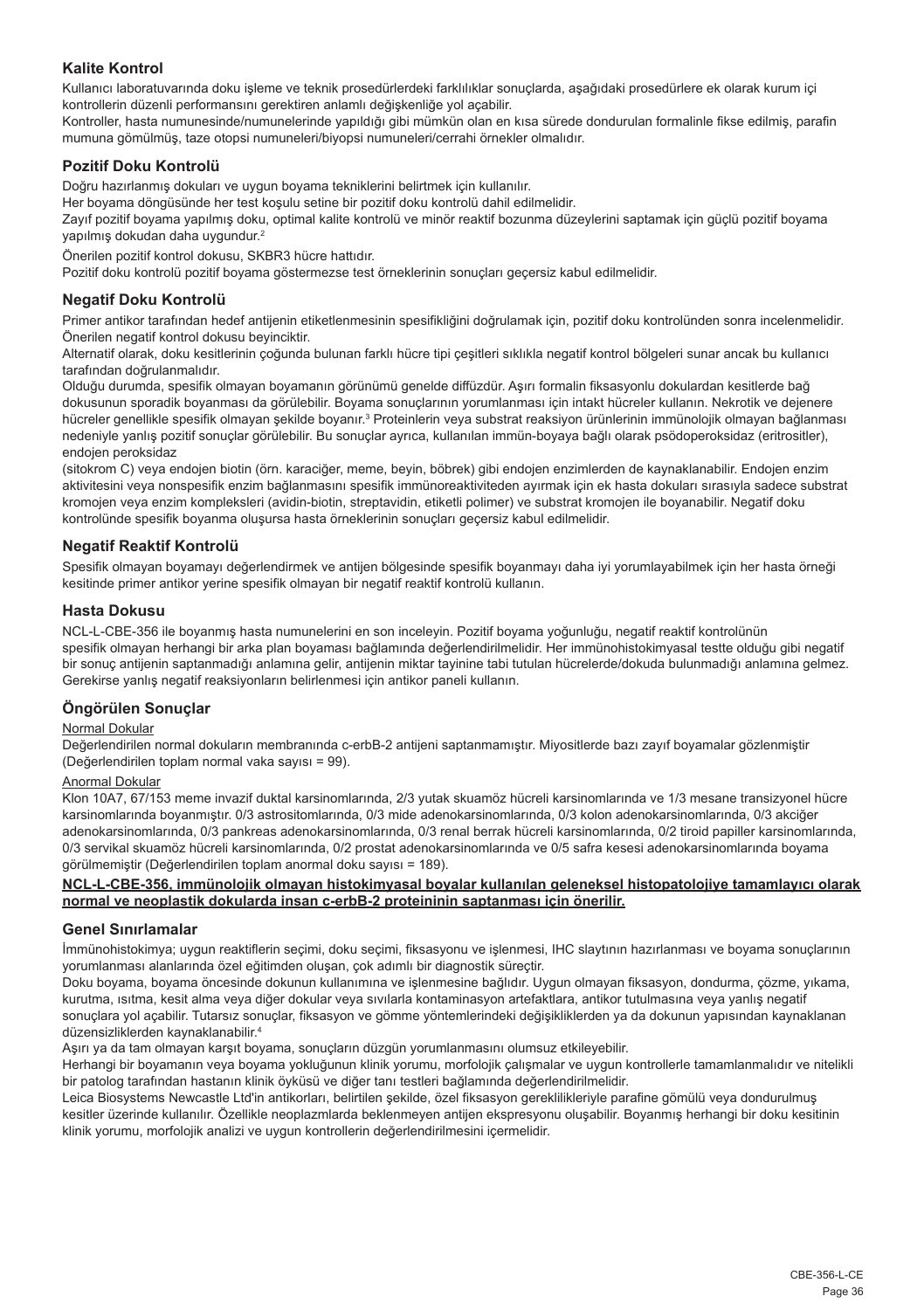## **Kaynakça - Genel**

- 1. National Committee for Clinical Laboratory Standards (NCCLS). Protection of laboratory workers from infectious diseases transmitted by blood and tissue; proposed guideline. Villanova, P.A. 1991; 7(9). Order code M29-P.
- 2. Battifora H. Diagnostic uses of antibodies to keratins: a review and immunohistochemical comparison of seven monoclonal and three polyclonal antibodies. Progress in Surgical Pathology. 6:1–15. eds. Fenoglio-Preiser C, Wolff CM, Rilke F. Field & Wood, Inc., Philadelphia.
- 3. Nadji M, Morales AR. Immunoperoxidase, part I: the techniques and pitfalls. Laboratory Medicine. 1983; 14:767.
- 4. Omata M, Liew CT, Ashcavai M, Peters RL. Nonimmunologic binding of horseradish peroxidase to hepatitis B surface antigen: a possible source of error in immunohistochemistry. American Journal of Clinical Pathology. 1980; 73:626.
- 5. Ainsworth R, Bartlett J, Going JJ, et al. Comparison of IHC with CBE356 and Herceptest against FISH for detection of Her2 expression in breast carcinoma. Journal of Pathology. 2003; 201(Suppl):32A.
- 6. Rhodes A, Jasani B, Couturier J, et al. A formalin-fixed, paraffin-processed cell line standard for quality control of immunohistochemical assay of HER-2/neu expression in breast cancer. American Journal of Clinical Pathology. 2002; 117(1):81–89.
- 7. Hermanová M, Nenutil R, Kroupová ,I et al. Amplification and overexpression of HER-2/neu in invasive breast carcinomas: comparative analysis of immunohistochemical methods and fluorescence in situ hybridisation. Klinická Onkologie. 2001; 14:157.

## **Önceki Sayıya Göre Değişiklikler**

Reaktif Bileşimi, Toplam Protein Konsantrasyonu, Antikor Konsantrasyonu, Kullanım Hakkında Öneriler, Uyarılar ve Önlemler, Beklenen Sonuclar.

## **Yayın Tarihi**

15 Nisan 2019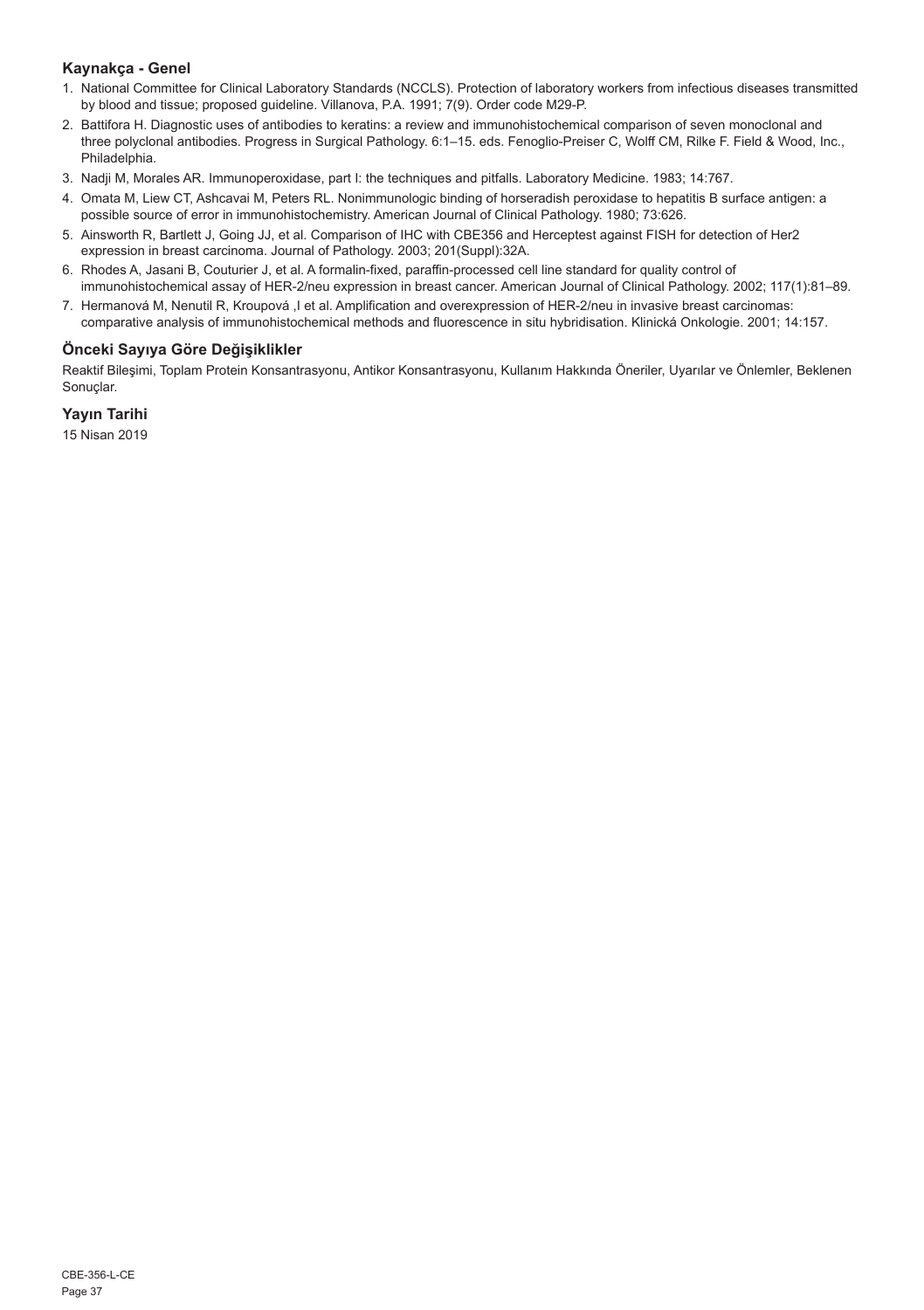## <span id="page-38-0"></span>**Течно мише моноклонално антитяло Novocastra™ c-erbB-2 Oncoprotein Код на продукта: NCL-L-CBE-356**

### **Предназначение**

#### *За употреба при in vitro диагностика.*

NCL-L-CBE-356 е предназначен за качествено идентифициране посредством оптична микроскопия на c-erbB-2 онкопротеинови молекули в парафинови срези. Клиничната интерпретация на всяко оцветяване или неговата липса следва да бъде допълнена от морфологични проучвания с помощта на подходящи контроли и трябва да се оценява в контекста на клиничната история на пациента и други диагностични изследвания от квалифициран патолог.

#### **Принцип на процедурата**

Техниките на имунохистохимично (IHC) оцветяване позволяват визуализация на антигени чрез последователно приложение на специфично антитяло на антигена (първично антитяло), вторично антитяло на първичното антитяло и ензимен комплекс с хромогенен субстрат, с междинни стъпки на промиване. Ензимното активиране на хромогена води до видим реакционен продукт на мястото на антигена. След това може да се направи контраоцветяване на спесимена и да се постави покривно стъкло. Резултатите се интерпретират с използване на оптичен микроскоп и са в помощ при диференциалната диагностика на патофизиологични процеси, които може да са или да не са свързани с определен антиген.

#### **Клонинг**

10A7

#### **Имуноген**

Прокариотен рекомбинантен протеин, съответстващ на дял от външния домен на молекулата човешки онкопротеин c-erbB-2.

#### **Специфичност**

Човешки онкопротеин c-erbB-2 (външен домен).

### **Състав на реагента**

NCL-L-CBE-356 е течен супернатант от тъканна култура, съдържащ натриев азид като консервант.

#### **Имуноглобулинов клас**

IgG1

## **Обща концентрация на протеин Total Protein**

Вижте етикета на флакона относно специфичната за партидата концентрация на общ протеин.

#### **Концентрация на антитела**

По-висока или равна на 17,5 mg/L, както е определено от ELISA. Вижте етикета на флакона относно специфичната за партидата концентрация на имуноглобулин.

## **Препоръки за употреба**

Имунохистохимия върху парафинови срези.

**Термично индуцирано извличане на епитоп (Heat Induced Epitope Retrieval, HIER):** Не се препоръчва.

**Предложение за разреждане:** 1:80 за 30 минути при 25°C. Това е дадено като указание, като потребителите трябва сами да определят техни собствени оптимални работни разреждания.

**Визуализация:** Спазвайте инструкциите за употреба, приложени към Novolink™ Polymer Detection Systems. За допълнителна информация за продукта или помощ се свържете с вашия местен дистрибутор или с регионалния офис на Leica Biosystems, а също така може да посетите уеб сайта на Leica Biosystems www.LeicaBiosystems.com

Работните характеристики на това антитяло трябва да бъдат валидирани при употреба с други мануални системи за оцветяване или автоматизирани платформи.

#### **Съхранение и стабилност**

Съхранявайте при температура 2 – 8°C. Не замразявайте. Да се върне на температура 2 – 8°C веднага след употреба. Да не се използва след срока на годност, отбелязан върху етикета на флакона. Други условия на съхранение, освен посочените по-горе, трябва да бъдат проверени от потребителя.

#### **Подготовка на спесимени**

Препоръчителният фиксиращ разтвор е неутрален буфериран формалин 10% за тъканни срези, вградени в парафин.

#### **Предупреждения и предпазни мерки**

Този реагент е приготвен от супернатант от клетъчна култура. Тъй като е биологичен продукт, необходимо е повишено внимание при работа с него.

Този реагент съдържа натриев азид. Информационен лист за безопасност на материалите е наличен при запитване или на адрес www.LeicaBiosystems.com

Консултирайте се с федералните, държавните или местните регламенти относно изхвърлянето на потенциално токсични компоненти.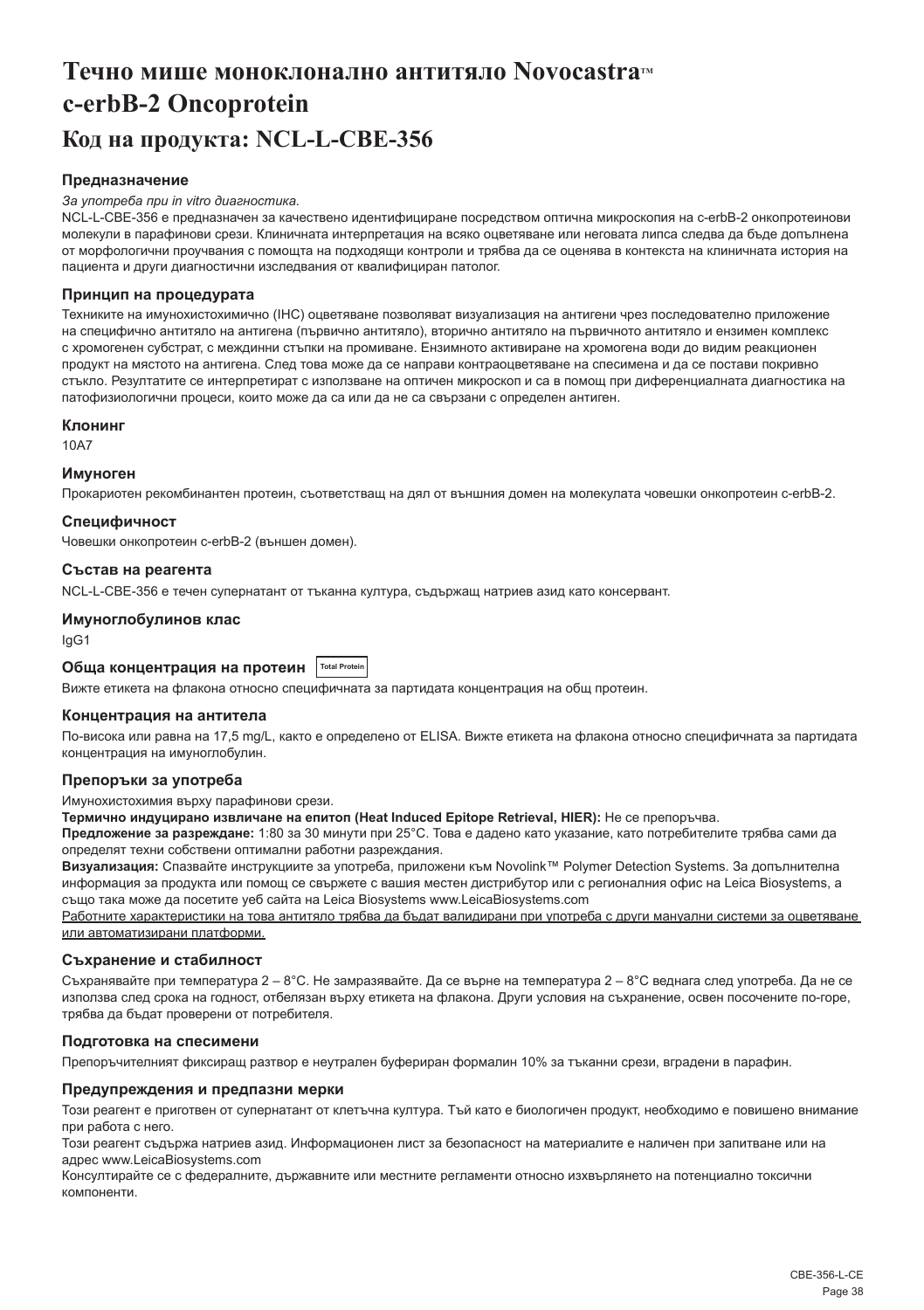Всички спесимени преди и след фиксация, както и всички материали, изложени на тях, трябва да се третират като възможни преносители на инфекция и да се изхвърлят, като се вземат правилни предпазни мерки.' Никога не пипетирайте реагенти с уста и избягвайте контакт на кожата и лигавиците с реагенти и спесимени. При контакт на реагенти или спесимени с чувствителни зони измийте зоните с обилно количество вода. Потърсете медицинска помощ.

Свеждайте до минимум микробната контаминация на реагентите, в противен случай може да се появи увеличаване на неспецифичното оцветяване.

Инкубационни времена или температури, различни от посочените, могат да доведат до грешни резултати. Всички подобни промени трябва да бъдат валидирани от потребителя.

#### **Качествен контрол**

Различията в обработката на тъканите и техническите процедури в лабораторията на потребителя могат да доведат до значително вариране на резултатите, налагащо редовно извършване на вътрешен контрол в допълнение към следните процедури.

Контролите трябва да са свежи спесимени, взети по време на аутопсия/биопсия/операция, фиксирани във формалин, обработени и вградени в парафинов восък, възможно най-бързо, по същия начин като проба(та) на пациента(ите).

#### **Позитивна тъканна контрола**

Използва се, за да се покажат правилно приготвени тъкани и правилни техники на оцветяване.

Една позитивна тъканна контрола трябва да бъде включена за всеки сет с тестови условия при всяка серия проби за оцветяване.

Тъкан със слабо позитивно оцветяване е по-подходяща от тъкан със силно позитивно оцветяване за оптимален качествен контрол и за откриване на по-малки нива на деградация на реагента.<sup>2</sup>

Препоръчителната позитивна тъканна контрола е клетъчна линия SKBR3.

Ако позитивната тъканна контрола не показва позитивно оцветяване, резултатите от спесимените, включени в теста, трябва да се считат за невалидни.

#### **Негативна тъканна контрола**

Трябва да се изследва след позитивната тъканна контрола, за да се провери специфичността на белязването на таргетния антиген от първичното антитяло.

Препоръчителната тъкан за негативна контрола е малкият мозък.

Алтернативно, разнообразието от различни видове клетки, присъстващи в повечето тъканни срези, често предлага места за негативна контрола, но това трябва да се провери от потребителя.

Неспецифичното оцветяване, ако присъства, обикновено е дифузно на вид. Спорадично оцветяване на съединителна тъкан може да се наблюдава и в части от прекомерно фиксирани във формалин тъкани. Използвайте интактни клетки за интерпретация на резултатите от оцветяването. Некротичните или дегенериралите клетки често се оцветяват неспецифично.<sup>3</sup> Може да се видят неверни позитивни резултати поради неимунологично свързване на протеини или реакционни продукти на субстрата. Те може да са причинени и от ендогенни ензими, като например псевдопероксидаза (еритроцити), ендогенна пероксидаза (цитохром C) или ендогенен биотин (напр. черен дроб, гърда, мозък, бъбрек) в зависимост от типа на използваното имунно оцветяване. За диференциране на ендогенна ензимна активност или неспецифично ензимно свързване от специфична имунна реактивност ексклузивно може да се оцветят допълнителни тъкани от пациента, съответно със субстрат-хромоген или с ензимни комплекси (авидин-биотин, стрептавидин, маркиран полимер) и субстрат-хромоген. Ако се появи специфично оцветяване в негативната тъканна контрола, резултатите от спесимените на пациентите трябва да се считат за невалидни.

#### **Негативна контрола на реагента**

Използвайте неспецифична негативна контрола на реагента, вместо първичното антитяло, със срез от всеки спесимен на пациента, за да се направи оценка на неспецифичното оцветяване и да се даде по-добра интерпретация на специфичното оцветяване на мястото на антигена.

#### **Тъкан от пациента**

Изследвайте спесимените на пациенти, оцветени последно с NCL-L-CBE-356. Наситеността на позитивното оцветяване трябва да бъде оценена в контекста на всяко неспецифично фоново оцветяване на негативната контрола на реагента. Както при всеки имунохистохимичен тест, един отрицателен резултат означава, че антигенът не е открит, а не че антигенът отсъства в анализираните клетки/тъкан. Ако се налага, използвайте панел от антитела за идентифициране на фалшиво отрицателни реакции.

#### **Очаквани резултати**

#### Нормални тъкани

Антигенът c-erbB-2 не е открит в мембраната на оценени нормални тъкани. Наблюдава се слабо оцветяване в миоцити (Общ брой на оценените нормални случаи = 99).

## Абнормни тъкани

Клонинг 10A7 оцветява 67/153 инвазивни дуктални карцинома на гърдата, 2/3 плоскоклетъчни карцинома на хранопровода и 1/3 преходноклетъчни карцинома на пикочния мехур. Не се наблюдава оцветяване при 0/3 астроцитома, 0/3 аденокарцинома на стомаха, 0/3 аденокарцинома на ободното черво, 0/3 аденокарцинома на белия дроб, 0/3 аденокарцинома на панкреаса, 0/3 светлоклетъчни карцинома на бъбреците, 0/2 папиларни карцинома на щитовидната жлеза, 0/3 плоскоклетъчни карцинома на цервикса, 0/2 аденокарцинома на простата и 0/5 аденокарцинома на жлъчния мехур (Общ брой на оценените абнормни тъкани = 189).

**Продуктът NCL-L-CBE-356 се препоръчва за откриване на човешки протеин c-erbB-2 в нормални и неопластични тъкани като допълнение към конвенционалната хистопатология с използване на неимунологични хистохимични оцветявания.**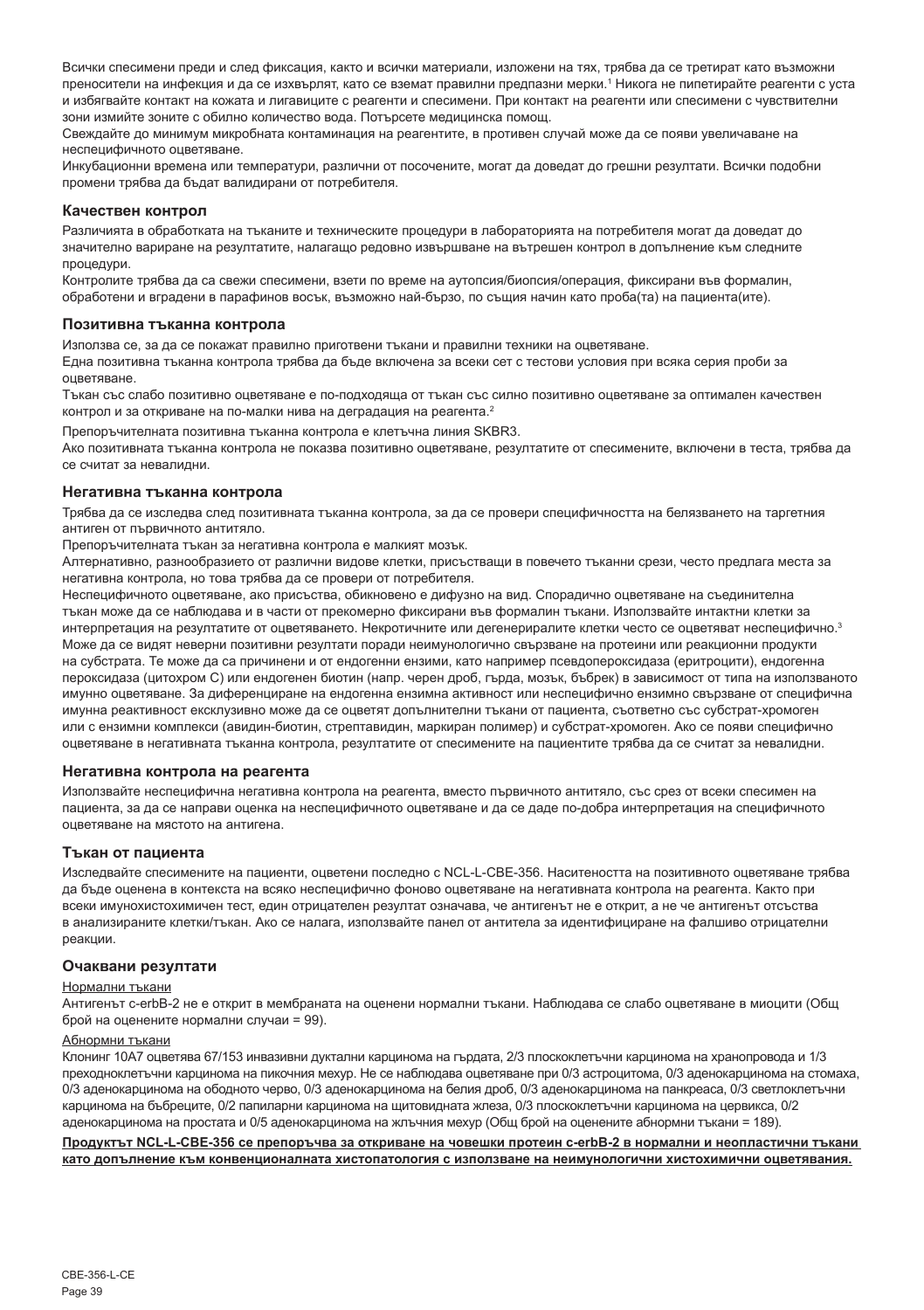## **Общи ограничения**

Имунохистохимията е многостъпков диагностичен процес, който се състои от специализирано обучение за избор на подходящи реагенти, избор на тъкани, фиксация и обработка, подготовка на предметното стъкло за имунохистохимия и интерпретация на резултатите от оцветяването.

Тъканното оцветяване зависи от боравенето с тъканта и нейната обработка преди оцветяването. Неправилната фиксация, замразяване, размразяване, промиване, изсушаване, затопляне, срязване или контаминацията с други тъкани или течности може да причини поява на артефакти, блокиране на антителата или фалшиво отрицателни резултати. Несъответстващите резултати може да се дължат на вариации в методите на фиксация и вграждане или на присъща нерегулярност в тъканта.<sup>4</sup> Прекомерното или непълно контраоцветяване може да попречи на правилната интерпретация на резултатите.

Клиничната интерпретация на всяко оцветяване или неговата липса следва да бъде допълнена от морфологични проучвания с помощта на подходящи контроли и трябва да се оценява в контекста на клиничната история на пациента и други диагностични изследвания от квалифициран патолог.

Антителата от Leica Biosystems Newcastle Ltd са предназначени за употреба, както е указано, върху замразени или вградени в парафин срези със специфични изисквания за фиксация. Възможно е да настъпи неочаквана антигенна експресия, особено при неоплазми. Клиничната интерпретация на всеки оцветен тъканен срез трябва да включва морфологичен анализ и оценката на подходящи контроли.

## **Библиография – основна**

- 1. National Committee for Clinical Laboratory Standards (NCCLS). Protection of laboratory workers from infectious diseases transmitted by blood and tissue; proposed guideline. Villanova, P.A. 1991; 7(9). Order code M29-P.
- 2. Battifora H. Diagnostic uses of antibodies to keratins: a review and immunohistochemical comparison of seven monoclonal and three polyclonal antibodies. Progress in Surgical Pathology. 6:1–15. eds. Fenoglio-Preiser C, Wolff CM, Rilke F. Field & Wood, Inc., Philadelphia.
- 3. Nadji M, Morales AR. Immunoperoxidase, part I: the techniques and pitfalls. Laboratory Medicine. 1983; 14:767.
- 4. Omata M, Liew CT, Ashcavai M, Peters RL. Nonimmunologic binding of horseradish peroxidase to hepatitis B surface antigen: a possible source of error in immunohistochemistry. American Journal of Clinical Pathology. 1980; 73:626.
- 5. Ainsworth R, Bartlett J, Going JJ, et al. Comparison of IHC with CBE356 and Herceptest against FISH for detection of Her2 expression in breast carcinoma. Journal of Pathology. 2003; 201(Suppl):32A.
- 6. Rhodes A, Jasani B, Couturier J, et al. A formalin-fixed, paraffin-processed cell line standard for quality control of immunohistochemical assay of HER-2/neu expression in breast cancer. American Journal of Clinical Pathology. 2002; 117(1):81–89.
- 7. Hermanová M, Nenutil R, Kroupová ,I et al. Amplification and overexpression of HER-2/neu in invasive breast carcinomas: comparative analysis of immunohistochemical methods and fluorescence in situ hybridisation. Klinická Onkologie. 2001; 14:157.

#### **Изменения на предишно издание**

Състав на реагента, Концентрация на общ протеин, Концентрация на антитялото, Препоръки за употреба, Предупреждения и предпазни мерки, Очаквани резултати.

#### **Дата на издаване**

15 Април 2019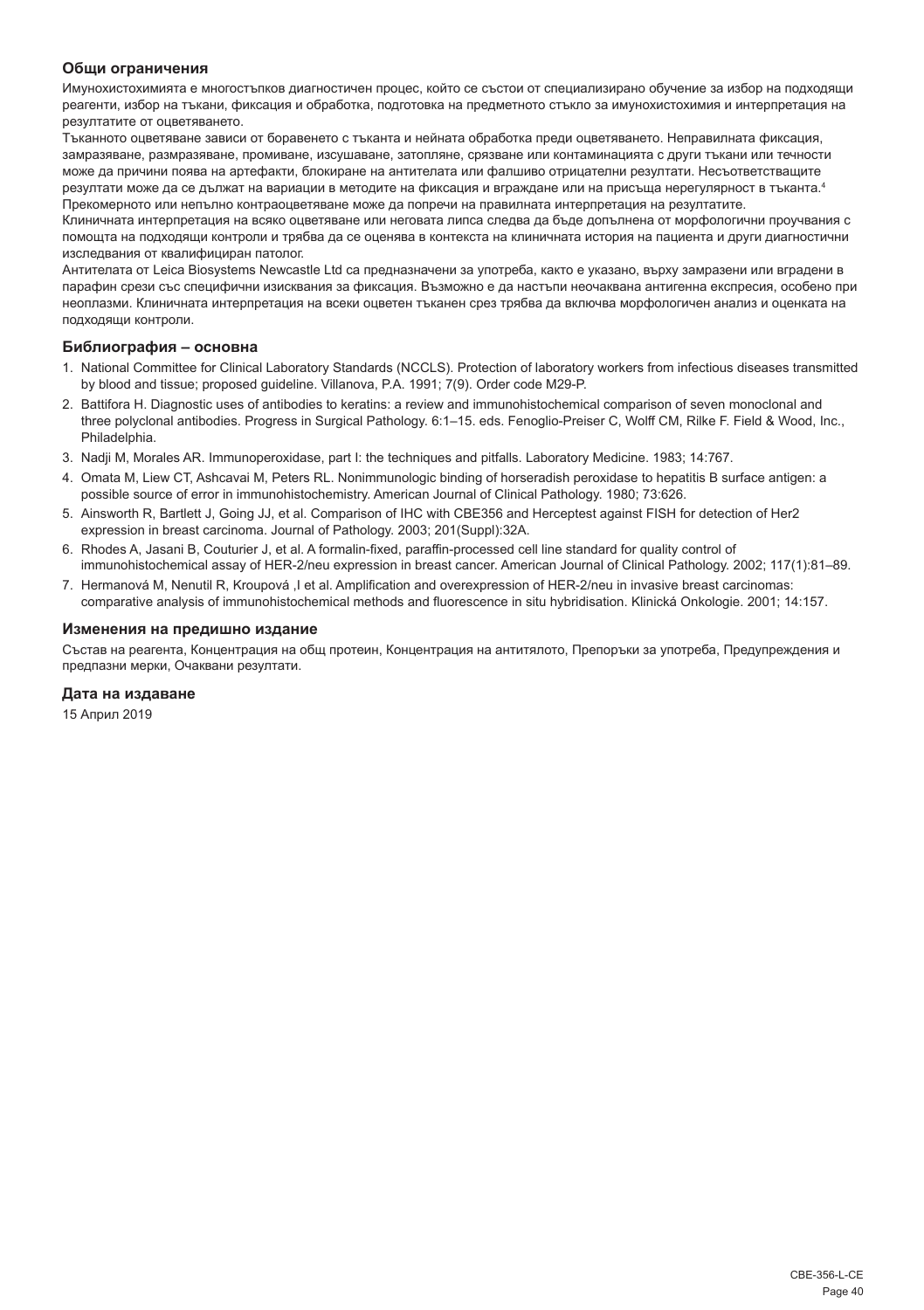## <span id="page-41-0"></span>Novocastra™ folyékony egér monoklonális antitest **c-erbB-2 Oncoprotein Termékkód: NCL-L-CBE-356**

## **Alkalmazási terület**

#### *In vitro diagnosztikai használatra.*

Az NCL-L-CBE-356 a c-erbB-2 onkoprotein molekulák fénymikroszkóppal végzett kvalitatív azonosítására szolgál paraffinos metszetekben. Minden festődés meglétének vagy hiányának klinikai értelmezését morfológiai vizsgálatokkal és megfelelő kontrollokkal kell kiegészíteni, valamint az értékelést a beteg klinikai kórtörténete és egyéb diagnosztikai vizsgálatok figyelembevételével, képzett patológusnak kell elvégeznie.

## **Az eljárás elve**

Az immunhisztokémiai (immunohistochemical, IHC) megfestési technikák az antigén elleni specifikus antitest (elsődleges antitest), az elsődleges antitest elleni másodlagos antitest és egy enzim kromogén szubsztráttal alkotott komplexének egymás után következő alkalmazásán keresztül, közbeiktatott mosási lépések mellett lehetővé teszik az antigének megjelenítését. A kromogén enzimaktiválása látható reakcióterméket eredményez az antigén helyén. Ezután a minta kontrasztfesthető és lefedhető. Az eredmények fénymikroszkóp használatával értelmezhetők, majd segítségül használhatók a patofiziológiás folyamatok differenciáldiagnózisa során, amely folyamatok az esetek egy részében konkrét antigénhez kapcsolódnak.

#### **Klón**

10A7

### **Immunogén**

A humán c-erbB-2 onkoprotein molekula külső domén egy szakaszának megfelelő prokarióta eredetű rekombináns fehérje.

#### **Specificitás**

Humán c-erbB-2 onkoprotein (külső domén).

## **A reagens összetétele**

Az NCL-L-CBE-356 tartósítószerként nátrium-azidot tartalmazó folyékony szövetkultúra felülúszó.

#### **Ig-osztály**

IgG1

| Összfehérje-koncentráció   Total Protein |  |
|------------------------------------------|--|
|------------------------------------------|--|

A sarzsspecifikus összfehérje-koncentrációt lásd az üveg címkéjén.

## **Antitest-koncentráció**

Legalább 17,5 mg/l, ELISA módszerrel meghatározva. A sarzsspecifikus Ig-koncentrációt lásd az üveg címkéjén.

#### **Felhasználási javaslatok**

Immunhisztokémia paraffinos metszeteken.

**Hőindukált epitópfeltárás (heat induced epitope retrieval, HIER):** Nem javasolt.

**Javasolt hígítás:** 1:80, 30 percen át, 25 °C-on. Az adatok csak útmutatásul szolgálnak, a felhasználóknak kell meghatározniuk saját optimális munkaoldataikat.

**Megjelenítés:** Kövesse a Novolink™ Polymer Detection Systems rendszerek használati útmutatóját. Ha további termékinformációkra vagy támogatásra van szüksége, forduljon a Leica Biosystems helyi forgalmazójához vagy regionális irodájához, vagy keresse fel a Leica Biosystems weboldalát a www.LeicaBiosystems.com címen.

Más manuális festési rendszerekkel vagy automata platformokkal való használat esetén validálni kell az antitest teljesítményét.

## **Tárolás és stabilitás**

2–8 °C-on tárolandó. Tilos fagyasztani. Felhasználás után azonnal tegye vissza 2–8 °C közötti hőmérsékletre. Ne használja az üveg címkéjén feltüntetett lejárati dátum után. A fentiekben előírtaktól eltérő tárolási feltételeket a felhasználónak ellenőriznie kell.

## **A minták előkészítése**

A javasolt fixálószer a paraffinba ágyazott szövetmetszeteknél 10%-os, semleges pufferolású formalin.

## **Figyelmeztetések és óvintézkedések**

Ez a reagens a sejtkultúra felülúszójából készült. Mivel biológiai termék, kezelésekor észszerű körültekintéssel kell eljárni. Ez a reagens nátrium-azidot tartalmaz. Az anyagbiztonsági adatlapot igény esetén rendelkezésre bocsátjuk, illetve elérhető a www.LeicaBiosystems.com címen

Minden potenciálisan toxikus összetevő ártalmatlanításával kapcsolatban kövesse a szövetségi, állami és helyi előírásokat. A mintákat fixálás előtt és után, valamint a velük érintkező összes anyagot fertőzések terjesztésére képes anyagként kell kezelni, és megfelelő körültekintéssel kell ártalmatlanítani.1 Soha ne pipettázza szájjal a reagenseket, továbbá kerülje a bőr és a nyálkahártyák érintkezését a reagensekkel és a mintákkal. Ha a reagensek vagy minták érzékeny területtel érintkeznek, bő vízzel mossa le az érintett területet. Forduljon orvoshoz.

Minimálisra kell csökkenteni a reagensek mikrobiális szennyeződését, különben megnövekedhet a nem specifikus festődés. A megadottaktól eltérő inkubációs idők és hőmérsékletek hibás eredményekhez vezethetnek. A felhasználónak minden ilyen jellegű változtatást validálnia kell.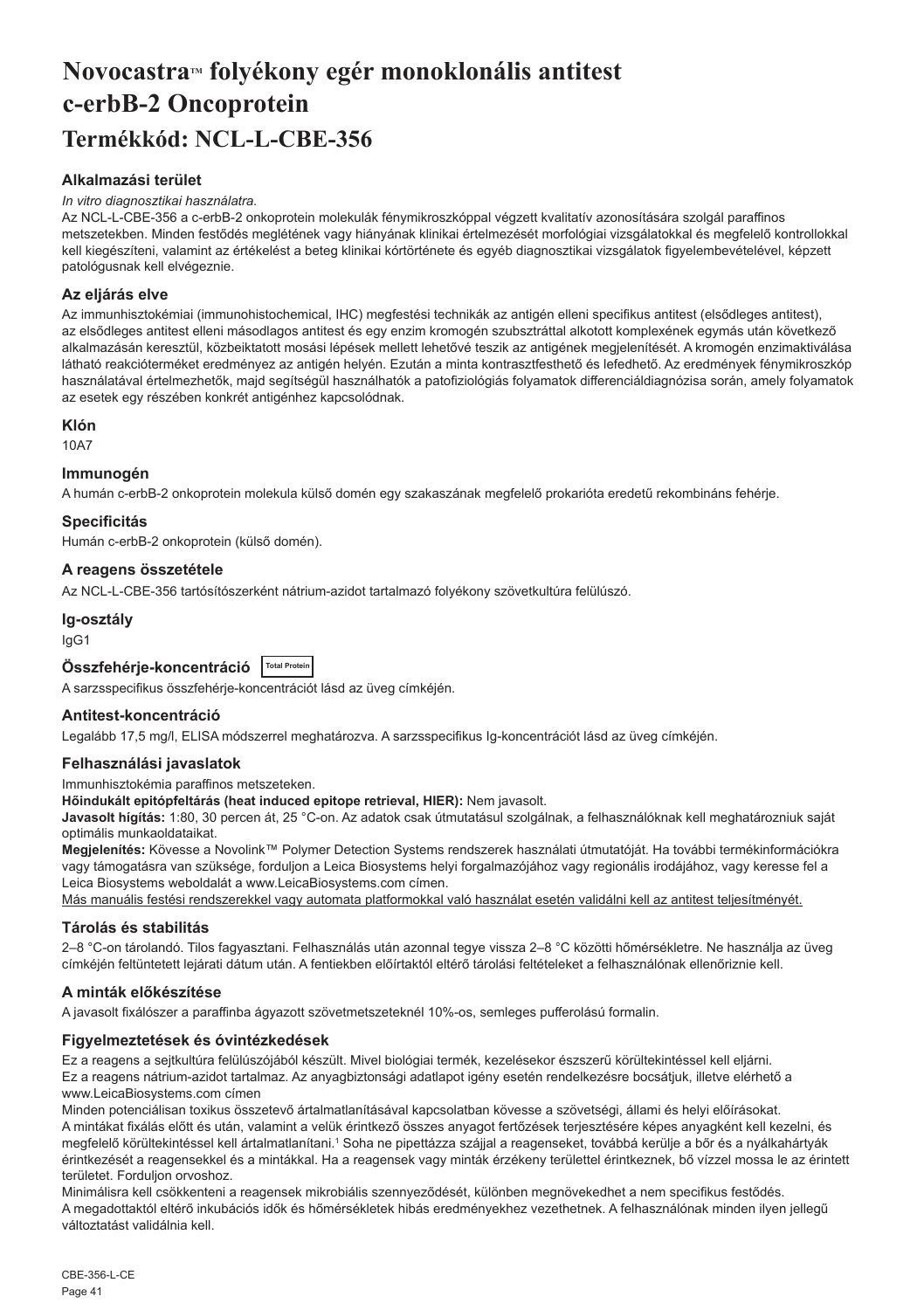## **Minőség-ellenőrzés**

A felhasználó laboratóriumában alkalmazott szövetfeldolgozási és technikai eljárások eltérései jelentős különbséget okozhatnak az eredményekben, ami az alábbi eljárásokon túl belső kontrollok rendszeres futtatását teszi szükségessé. Kontrollként friss boncolási/biopsziás/sebészeti mintákat kell használni, amelyeket a lehető leghamarabb a betegmintákkal megegyező módon kell formalinban fixálni, feldolgozni és paraffinviaszba ágyazni.

## **Pozitív szövetkontroll**

A megfelelő szövet-előkészítés és festési technikák ellenőrzésére használatos.

Minden tesztelési körülményegyüttes esetében és minden megfestési sorozatban kell alkalmazni egy pozitív szövetkontrollt. A gyengén pozitív festődésű szövet alkalmasabb az erősebben pozitív festődésű szövetnél az optimális minőség-ellenőrzéshez, valamint a kismértékű reagensbomlás észleléséhez.<sup>2</sup>

A javasolt pozitív kontrollszövet az SKBR3 sejtvonal.

Ha a pozitív szövetkontroll nem mutat pozitív festődést, a vizsgált minták eredményeit érvénytelennek kell tekinteni.

## **Negatív szövetkontroll**

A pozitív szövetkontroll után azért kell megvizsgálni, hogy a vizsgált antigén elsődleges antitest segítségével történő jelölésének specificitását ellenőrizni lehessen.

A javasolt negatív kontrollszövet a kisagy.

Ezenkívül a legtöbb szövetmetszetben jelen lévő különböző sejttípusok gyakran használhatók negatív kontrollként, de ezeket a felhasználónak kell ellenőriznie.

Ha van nem specifikus festődés, az rendszerint diffúz megjelenésű. A formalinban túlfixált szövetekből származó metszeteknél a kötőszövet szórványos festődése is megfigyelhető. A festési eredmények értelmezésére ép sejteket használjon. A nekrotizált vagy degenerálódott sejtek gyakran nem specifikusan festődnek meg.<sup>3</sup> A fehérjék vagy a szubsztrát reakciótermékeinek nem immunológiai kötődése miatt álpozitív eredmények jelentkezhetnek. Az alkalmazott immunfestés típusától függően álpozitív eredményeket okozhatnak olyan endogén enzimek is, mint a pszeudoperoxidáz (vörösvérsejtek), endogén peroxidáz (citokróm C), illetve endogén biotin (pl. máj, emlő, agy, vese). Az endogén enzim aktivitásának vagy az enzimek nem specifikus kötődésének a specifikus immunreakciótól való megkülönböztetésére további betegszövetek festhetők kizárólag szubsztrát–kromogén oldattal vagy enzimkomplexekkel (avidinbiotin, sztreptavidin, jelölt polimer) és szubsztrát–kromogénnel. Ha a negatív szövetkontroll specifikus festődést mutat, a betegminták eredményeit érvénytelennek kell tekinteni.

## **Negatív reagenskontroll**

A nem specifikus festődés kiértékeléséhez és az antigén helyén létrejövő specifikus festődés jobb értelmezéséhez minden betegminta esetén egy metszeten alkalmazzon az elsődleges antitest helyett nem specifikus negatív reagenskontrollt.

## **Betegszövet**

Az NCL-L-CBE-356 reagenssel festett betegmintákat vizsgálja meg utolsóként. A pozitív festődés intenzitását a negatív reagenskontroll esetleges nem specifikus háttérfestődésének viszonylatában értékelje. Mint minden immunhisztokémiai vizsgálatnál, a negatív eredmény azt jelenti, hogy az antigén nem volt kimutatható, nem pedig azt, hogy az antigén nem volt jelen a vizsgált sejtekben/ szövetben. Szükség esetén az álnegatív reakciók azonosítására használjon antitestpanelt.

## **Várható eredmények**

## Normál szövetek

A c-erbB-2 antigén nem volt kimutatható a kiértékelt normál szövetek membránján. Bizonyos mértékű gyenge festődés volt megfigyelhető a miocitákban (vizsgált normál esetek összesített száma = 99).

## Kóros szövetek

A 10A7 klón megfestett 67/153 invazív duktális emlőkarcinómát, 2/3 laphámsejtes nyelőcső-karcinómát és 1/3 átmeneti sejtes húgyhólyag-karcinómát. Nem volt festődés megfigyelhető asztrocitómák (0/3), gyomor-adenokarcinómák (0/3), vastagbéladenokarcinómák (0/3), tüdő-adenokarcinómák (0/3), hasnyálmirigy-adenokarcinómák (0/3), világossejtes vesekarcinómák (0/3), papilláris pajzsmirigy-karcinómák (0/2), laphámsejtes méhnyak-karcinómák (0/3), prosztata-adenokarcinómák (0/2) és epehólyagadenokarcinómák (0/5) esetében (vizsgált kóros esetek összesített száma = 189).

**Az NCL-L-CBE-356 a humán c-erbB-2 fehérje kimutatására ajánlott egészséges és tumoros szövetekben, a nem immunológiai hisztokémiai festést használó hagyományos kórszövettani eljárások kiegészítéseként.**

## **Általános korlátozások**

Az immunhisztokémia több lépésből álló diagnosztikai folyamat, amely a következőket foglalja magában: speciális képzés alapján a megfelelő reagensek kiválasztása; a szövetek kiválasztása, fixálása és feldolgozása; az IHC tárgylemez előkészítése; és a festési eredmények értelmezése.

A szövet festődése függ a szövet festés előtti kezelésétől és feldolgozásától. A nem megfelelő fixálás, a fagyasztás, olvasztás, mosás, szárítás, melegítés, metszetkészítés, illetve a más szövetekkel vagy folyadékokkal történő szennyezés műtermékeket, az antitestek befogását, illetve álnegatív eredményeket okozhat. Ellentmondó eredményekhez vezethetnek a fixálási vagy beágyazási módszerek eltérései, illetve a szövet eredendő rendellenességei.<sup>4</sup>

A túlzott vagy hiányos kontrasztfestés ronthatja az eredmények megfelelő értelmezését.

Minden festődés meglétének vagy hiányának klinikai értelmezését morfológiai vizsgálatokkal és megfelelő kontrollokkal kell kiegészíteni, valamint az értékelést a beteg klinikai kórtörténete és egyéb diagnosztikai vizsgálatok figyelembevételével, képzett patológusnak kell elvégeznie.

A Leica Biosystems Newcastle Ltd által biztosított antitestek specifikus fixálási követelmények mellett, az utasításoknak megfelelően fagyasztott vagy paraffinba ágyazott metszeteken történő felhasználásra szolgálnak. Időnként váratlan antigén-expresszió fordulhat elő, különösen daganatok esetében. Bármely festett szövetmetszet klinikai értelmezéséhez morfológiai elemzést is kell végezni, és ki kell értékelni a megfelelő kontrollokat.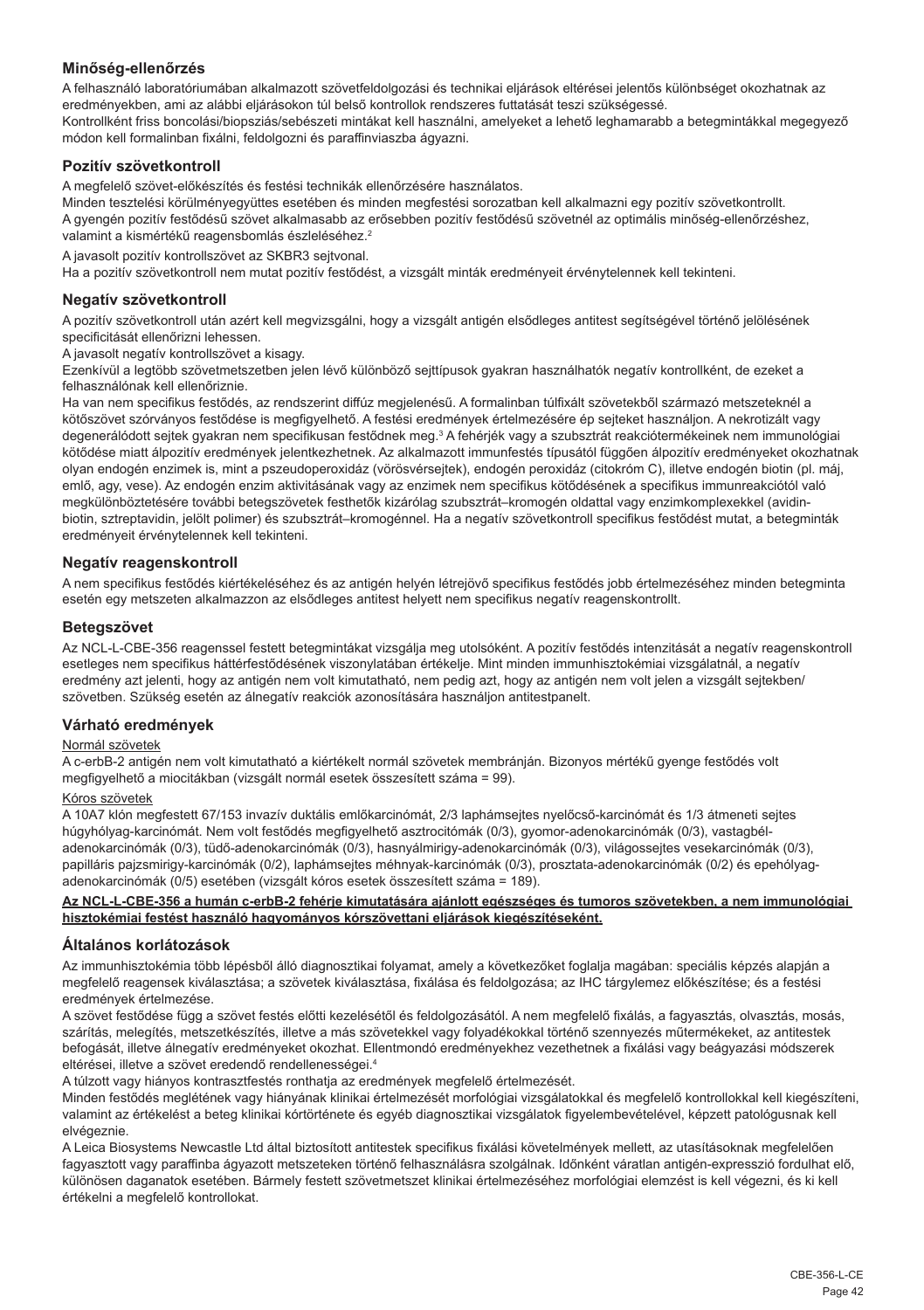## **Bibliográfia – általános**

- 1. National Committee for Clinical Laboratory Standards (NCCLS). Protection of laboratory workers from infectious diseases transmitted by blood and tissue; proposed guideline. Villanova, P.A. 1991; 7(9). Order code M29-P.
- 2. Battifora H. Diagnostic uses of antibodies to keratins: a review and immunohistochemical comparison of seven monoclonal and three polyclonal antibodies. Progress in Surgical Pathology. 6:1–15. eds. Fenoglio-Preiser C, Wolff CM, Rilke F. Field & Wood, Inc., Philadelphia.
- 3. Nadji M, Morales AR. Immunoperoxidase, part I: the techniques and pitfalls. Laboratory Medicine. 1983; 14:767.
- 4. Omata M, Liew CT, Ashcavai M, Peters RL. Nonimmunologic binding of horseradish peroxidase to hepatitis B surface antigen: a possible source of error in immunohistochemistry. American Journal of Clinical Pathology. 1980; 73:626.
- 5. Ainsworth R, Bartlett J, Going JJ, et al. Comparison of IHC with CBE356 and Herceptest against FISH for detection of Her2 expression in breast carcinoma. Journal of Pathology. 2003; 201(Suppl):32A.
- 6. Rhodes A, Jasani B, Couturier J, et al. A formalin-fixed, paraffin-processed cell line standard for quality control of immunohistochemical assay of HER-2/neu expression in breast cancer. American Journal of Clinical Pathology. 2002; 117(1):81–89.
- 7. Hermanová M, Nenutil R, Kroupová ,I et al. Amplification and overexpression of HER-2/neu in invasive breast carcinomas: comparative analysis of immunohistochemical methods and fluorescence in situ hybridisation. Klinická Onkologie. 2001; 14:157.

## **Módosítások az előző változathoz képest**

A reagens összetétele, Összfehérje-koncentráció, Antitest-koncentráció, Felhasználási javaslatok, Figyelmeztetések és óvintézkedések, Várható eredmények.

## **Kiadás dátuma**

15 április 2019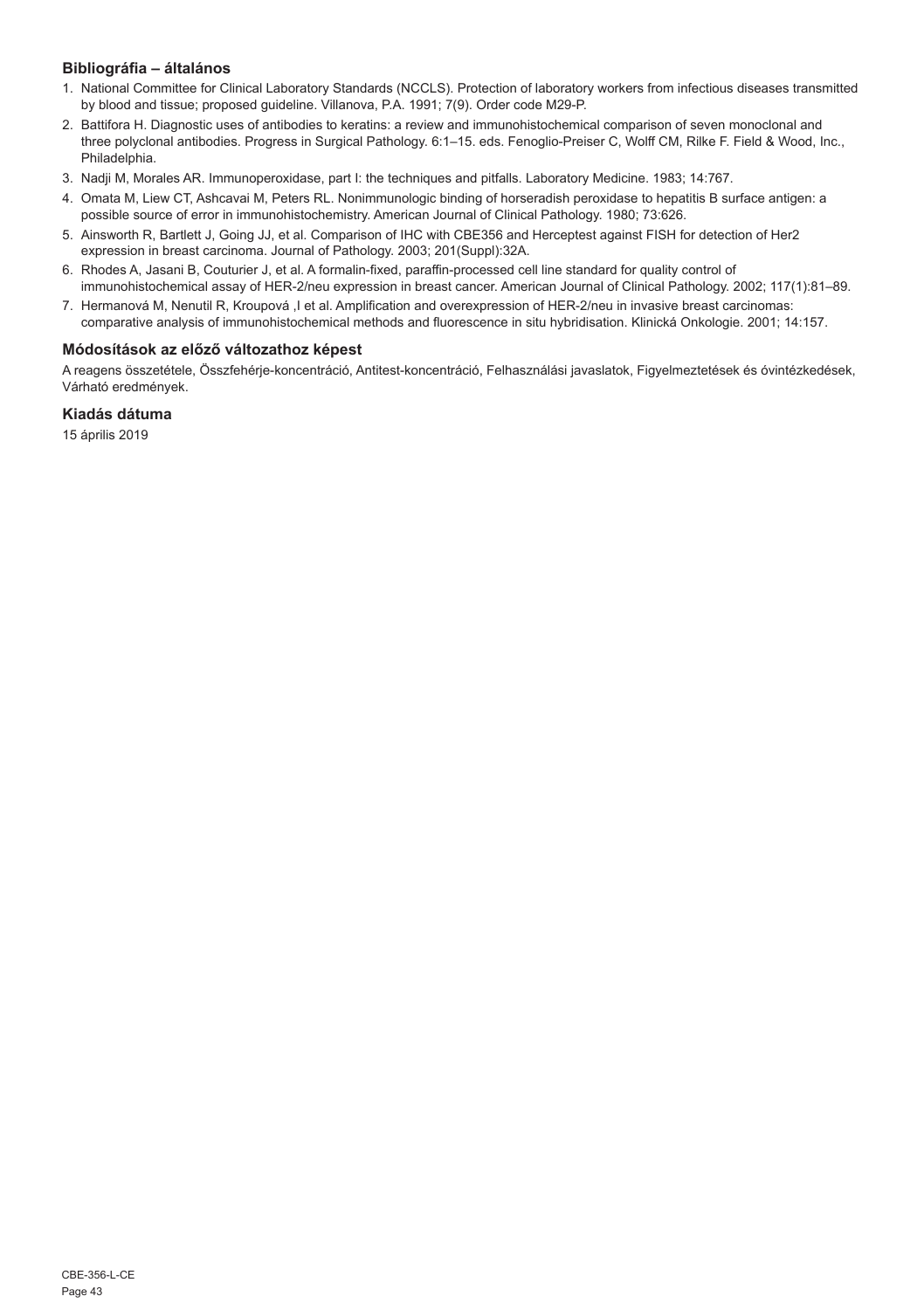## <span id="page-44-0"></span>**NovocastraTM Anticorp monoclonal lichid de șoarece c-erbB-2 Oncoprotein Cod produs: NCL-L-CBE-356**

## **Utilizare prevăzută**

#### *Pentru diagnosticare in vitro.*

NCL-L-CBE-356 este destinat identificării calitative, prin intermediul microscopiei optice, a moleculelor de oncoproteină c-erbB-2 în secțiunile de parafină. Interpretarea clinică a oricărei colorări sau a absenței acesteia trebuie completată cu studii morfologice utilizând controale adecvate și trebuie evaluată în contextul antecedentelor clinice ale pacientului, precum și al altor teste de diagnosticare efectuate de către un patolog calificat.

#### **Principiul de procedură**

Tehnicile de colorare imunohistochimică (IHC) permit vizualizarea antigenilor prin aplicarea secvențială a unui anumit anticorp pe antigen (anticorp primar), a unui anticorp secundar pe anticorpul primar și a unui complex enzimatic cu un substrat cromogen, cu etape de spălare intercalate. Activarea enzimatică a cromogenului duce la un produs de reacție vizibil la locul aplicării antigenului. Specimenul poate fi apoi contracolorat și acoperit cu lamelă. Rezultatele sunt interpretate folosind un microscop optic și ajută la diagnosticul diferențial al proceselor patofiziologice, care pot sau nu să fie asociate cu un anumit antigen.

## **Clonă**

10A7

#### **Imunogen**

Proteină recombinantă procariotică corespunzând unei porțiuni din domeniul extern al oncoproteinei c-erbB-2 umane.

#### **Specificitate**

Oncoproteina c-erbB-2 umană (domeniu extern).

#### **Compoziția reactivului**

NCL-L-CBE-356 este un supernatant de cultură tisulară lichid care conține azidă de sodiu drept conservant.

## **Clasa Ig**

IgG1

## **Concentrație proteină totală Total Protein**

Consultați eticheta flaconului pentru concentrația proteinelor totale specifică lotului.

#### **Concentrație anticorpi**

Mai mare sau egală cu 17,5 mg/L, asa cum este determinată prin ELISA. Consultati eticheta flaconului pentru concentratia Ig specifică lotului.

#### **Recomandări privind utilizarea**

#### Imunohistochimie pe secțiuni de parafină.

**Recuperarea indusă de căldură a epitopilor (HIER):** Nu se recomandă.

**Diluție sugerată:** 1:80 timp de 30 de minute la 25 °C. Aceste informații sunt furnizate cu rol de îndrumare, iar utilizatorii trebuie să-și stabilească singuri propriile diluții de lucru optime.

**Vizualizare:** Respectați instrucțiunile de utilizare din Novolink™ Polymer Detection Systems. Pentru informații sau asistență suplimentare cu privire la produs, luați legătura cu distribuitorul dvs. local sau cu biroul regional al Leica Biosystems sau, ca alternativă, vizitați site-ul web al Leica Biosystems, www.LeicaBiosystems.com.

Performanța acestui anticorp trebuie validată atunci când este utilizat cu alte sisteme de colorare manuală sau alte platforme automatizate.

## **Depozitare și stabilitate**

A se depozita la 2–8 °C. A nu se congela. A se returna la 2–8 °C imediat după utilizare. A nu se utiliza după data expirării indicată pe eticheta flaconului. Alte condiții de depozitare decât cele specificate mai sus trebuie verificate de către utilizator.

#### **Pregătirea specimenului**

Mediul de fixare recomandat este formalină tamponată neutru 10% pentru secțiunile de țesut încorporate în parafină.

## **Avertismente și precauții**

Acest reactiv a fost pregătit din supernatantul culturii celulare. Întrucât este un produs biologic, trebuie să se acționeze cu prudență rezonabilă la manipularea sa.

Acest reactiv conține azidă de sodiu. O Fişă tehnică de securitate a materialului este disponibilă la cerere sau poate fi obținută de la www.LeicaBiosystems.com

Consultați reglementările naționale, județene sau locale pentru informații privind eliminarea la deșeuri a oricăror componente cu potențial toxic.

Probele, înainte și după fixare, precum și toate materialele expuse la acestea, trebuie manipulate ca și când ar avea potențialul de a transmite infecții și trebuie eliminate la deșeuri luând măsurile de precauție adecvate.<sup>1</sup>Nu pipetați niciodată reactivii cu gura și evitați contactul reactivilor și probelor cu pielea și membranele mucoase. Dacă reactivii sau probele vin în contact cu suprafețele sensibile, spălați cu apă din abundență. Solicitați asistență medicală.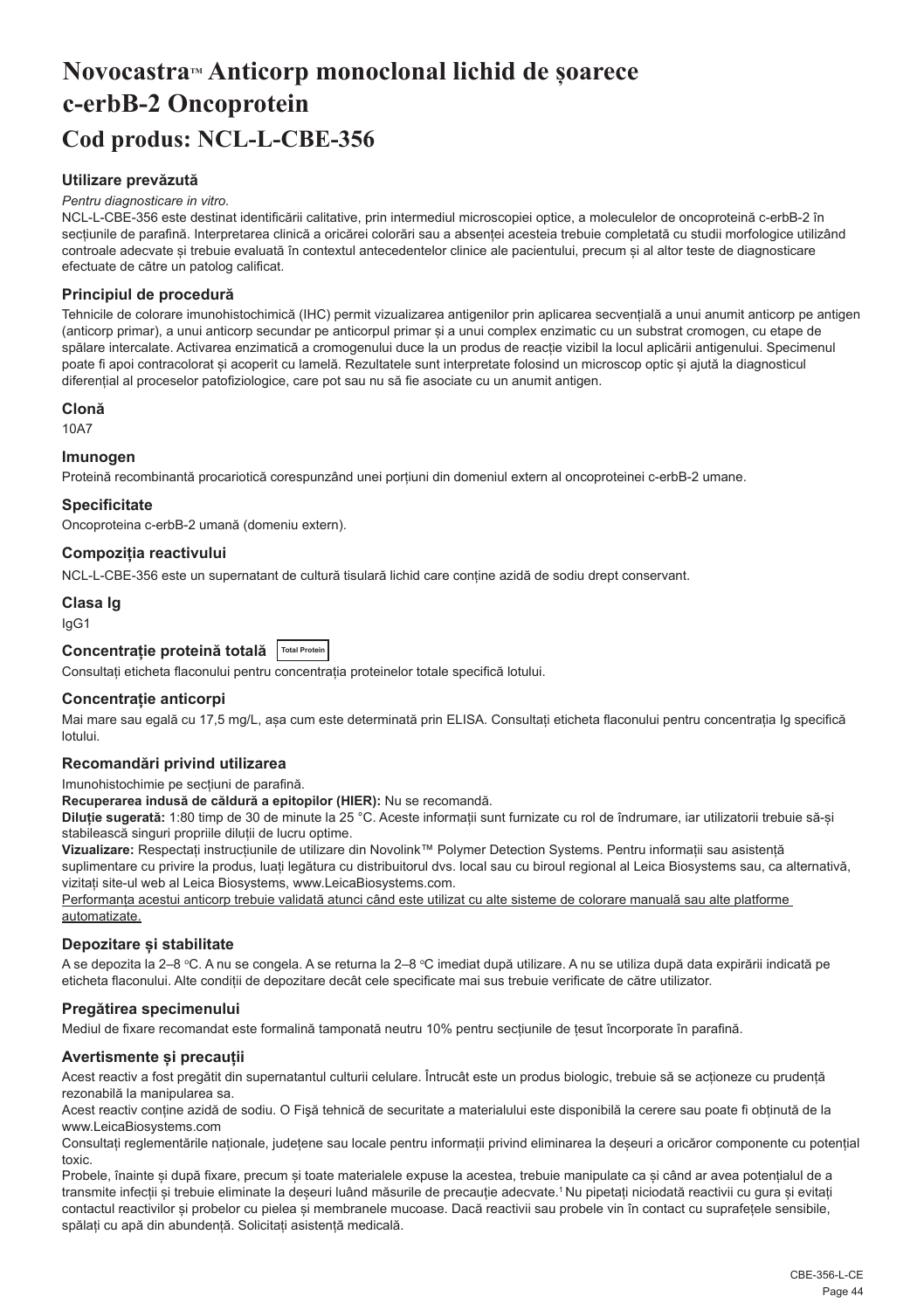Reduceți la minimum contaminarea microbiană a reactivilor, în caz contrar poate apărea o creștere a colorării nespecifice. Timpii sau temperaturile de incubație care diferă de valorile specificate pot genera rezultate eronate. Orice astfel de modificări trebuie validate de către utilizator.

## **Controlul calității**

Diferențele în ceea ce privește procesarea țesutului și procedurile tehnice în laboratorul utilizatorului pot cauza o variabilitate semnificativă a rezultatelor, necesitând efectuarea cu regularitate de controale interne, în plus față de următoarele proceduri. Probele de control trebuie să fie probe proaspete de autopsie/biopsie/chirurgicale, fixate în formalină, procesate și încorporate în ceară de parafină cât mai curând posibil și în aceeași manieră ca și probele pacientului.

## **Țesutul de control pozitiv**

Folosit pentru a indica țesuturile pregătite corect și tehnicile de colorare adecvate.

O probă de țesut de control pozitiv trebuie să fie inclusă pentru fiecare set de condiții de testare în fiecare etapă de colorare. Un țesut cu colorare pozitivă slabă este mai adecvat decât un țesut cu colorare pozitivă puternică în vederea unui control optim al calității și pentru a detecta nivelurile minore de degradare a reactivului.<sup>2</sup>

Țesutul de control pozitiv recomandat este linia de celule SKBR3.

Dacă țesutul de control pozitiv nu demonstrează colorația pozitivă, rezultatele obținute cu acele probe de testare trebuie considerate nevalide.

## **Țesutul de control negativ**

Trebuie examinat după țesutul de control pozitiv pentru a verifica specificitatea informațiilor de etichetare ale antigenului țintă în funcție de anticorpul primar.

Țesutul de control negativ recomandat este cerebelul.

Ca alternativă, varietatea de tipuri diferite de celule prezente în majoritatea secțiunilor tisulare oferă frecvent locuri de control negativ, dar acest lucru trebuie verificat de către utilizator.

Colorația nespecifică, dacă este prezentă, are, de obicei, un aspect difuz. Colorația sporadică a țesutului conjunctiv poate fi observată, de asemenea, în secțiuni de țesuturi fixate în mod excesiv în formalină. Folosiți celule intacte pentru interpretarea rezultatelor de colorare. Celulele necrotice sau degenerate se colorează deseori într-un mod nespecific.<sup>3</sup>Se pot observa rezultate fals pozitive ca urmare a legării non-imunologice a proteinelor sau produșilor de reacție ai substratului. Acestea pot fi cauzate, de asemenea, de enzimele endogene precum pseudoperoxidaza (eritrocite), peroxidaza endogenă (citocromul C) sau biotina endogenă (de exemplu, ficat, sân, encefal, rinichi), în funcție de tipul de imunocolorație folosit. Pentru a diferenția activitatea enzimelor endogene sau legarea nespecifică a enzimelor de imunoreactivitatea specifică, pot fi colorate tesuturi suplimentare de la pacient numai cu substrat-cromogen sau, respectiv, complexe enzimatice (avidină-biotină, streptavidină, polimer etichetat) și substrat-cromogen. În cazul în care colorația specifică are loc în țesutul de control negativ, rezultatele obținute pe probele pacientului trebuie să fie considerate nevalide.

## **Reactivul de control negativ**

Folosiți un reactiv de control negativ non-specific în locul anticorpului primar cu o secțiune din fiecare specimen al pacientului pentru a evalua colorația nespecifică și a permite o mai bună interpretare a colorării specifice la situl antigenului.

## **Țesutul pacientului**

Examinați specimenele pacientului colorate cu NCL-L-CBE-356 ultimele. Intensitatea colorației pozitive trebuie evaluată în contextul oricărei colorații de fond nespecifice a reactivului de control negativ. La fel ca în cazul oricărui test imunohistochimic, un rezultat negativ înseamnă că antigenul nu a fost detectat, și nu că antigenul a fost absent în celulele/țesuturile analizate. Dacă este necesar, folosiți un panel pentru anticorpi pentru identificarea reacțiilor fals negative.

## **Rezultate așteptate**

#### Țesuturi normale

Antigenul c-erbB-2 nu a fost exprimat în membrana țesuturilor normale evaluate. S-a observat o oarecare colorație slabă slabă în miocite (Număr total de cazuri normale evaluate=99).

#### Țesuturi anormale

Clona 10A7 a colorat 67/153 carcinoame mamare ductale invazive, 2/3 carcinoame cu celule scuamoase ale esofagului și 1/3 carcinoame cu celule tranziționale ale vezicii urinare. Nu s-a observat vreo colorare în 0/3 astrocitoame, 0/3 adenocarcinoame ale stomacului, 0/3 adenocarcinoame ale colonului, 0/3 adenocarcinoame ale plămânului, 0/3 adenocarcinoame ale pancreasului, 0/3 carcinoame cu celule renale clare, 0/2 carcinoame papilare ale tiroidei, 0/3 carcinoame cu celule scuamoase ale colului uterin, 0/2 adenocarcinoame ale prostatei și 0/5 adenocarcinoame ale vezicii biliare (Număr total de țesuturi anormale evaluate= 189).

**NCL-L-CBE-356 este recomandat pentru identificarea proteinei c-erbB-2 umane în țesuturi normale și neoplazice, ca adjuvant la histopatologia convențională utilizând colorații histochimice neimunologice.**

## **Limitări generale**

Imunohistochimia este un proces de diagnostic cu mai multe etape, care constă din instruirea specializată în ceea ce privește alegerea reactivilor adecvați; alegerea, fixarea și procesarea țesutului; prepararea lamei IHC; și interpretarea rezultatelor de colorare. Colorarea tisulară depinde de manipularea și procesarea țesutului înainte de colorare. Fixarea, congelarea, dezghețarea, spălarea, uscarea, încălzirea, secționarea necorespunzătoare sau contaminarea cu alte țesuturi ori fluide pot cauza artefacte, captura anticorpilor sau rezultate fals negative. Rezultatele inconsecvente pot fi atribuite diferențelor în ceea ce privește metodele de fixare și încorporare, ori neregularităților inerente ale țesutului.<sup>4</sup>

Contracolorația excesivă sau incompletă poate compromite interpretarea adecvată a rezultatelor.

Interpretarea clinică a oricărei colorări sau a absenței acesteia trebuie completată cu studii morfologice utilizând controale adecvate și trebuie evaluată în contextul antecedentelor clinice ale pacientului, precum și al altor teste de diagnosticare efectuate de către un patolog calificat.

Anticorpii de la Leica Biosystems Newcastle Ltd sunt destinați utilizării, conform indicațiilor, fie pe secțiuni congelate, fie pe secțiuni încorporate în parafină cu cerințe de fixare specifice. Poate apărea exprimarea neașteptată a antigenului, în special în neoplasme. Interpretarea clinică a oricărei secțiuni tisulare colorate trebuie să includă analiza morfologică și evaluarea probelor de control adecvate.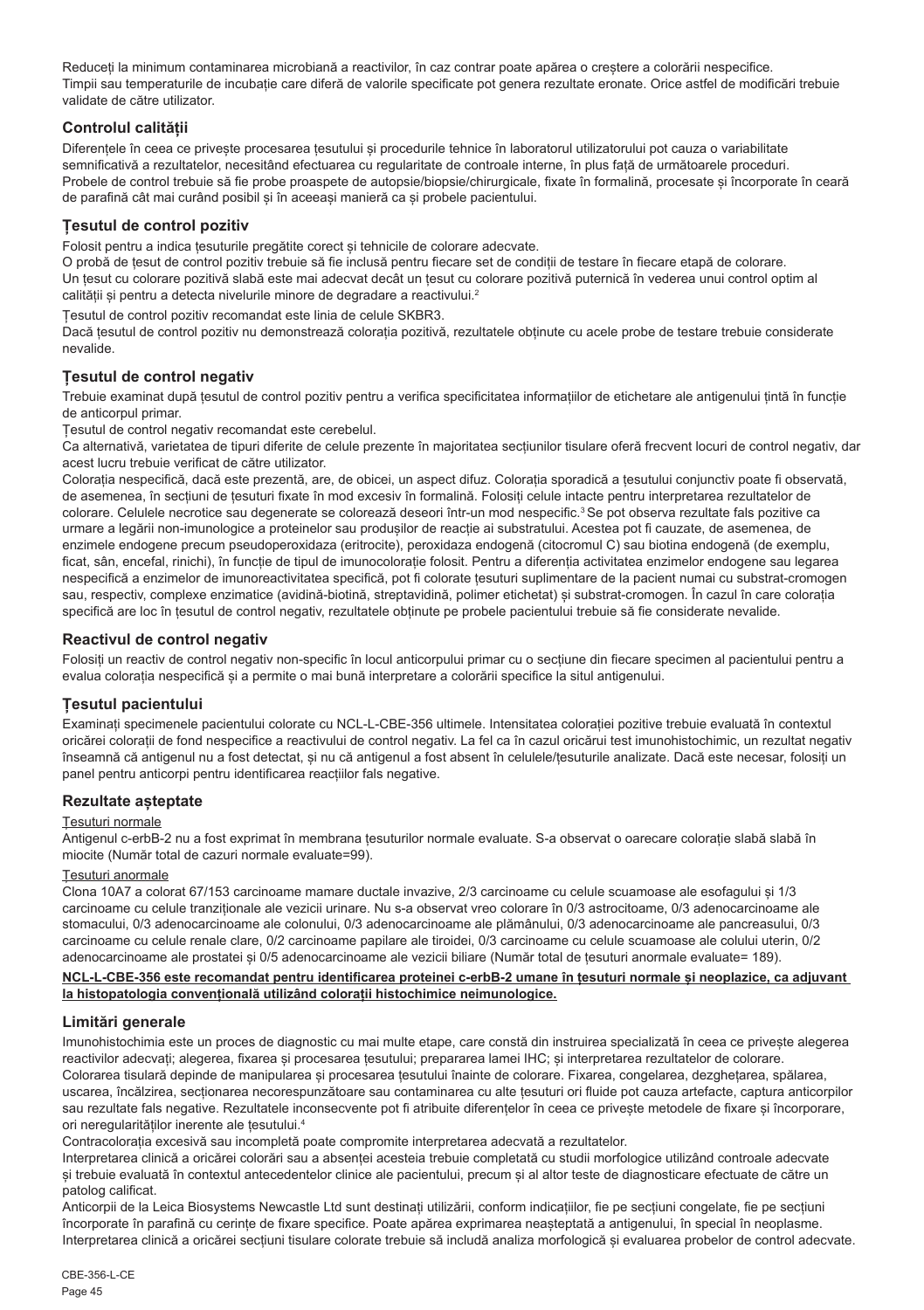## **Bibliografie - General**

- 1. National Committee for Clinical Laboratory Standards (NCCLS). Protection of laboratory workers from infectious diseases transmitted by blood and tissue; proposed guideline. Villanova, P.A. 1991; 7(9). Order code M29-P.
- 2. Battifora H. Diagnostic uses of antibodies to keratins: a review and immunohistochemical comparison of seven monoclonal and three polyclonal antibodies. Progress in Surgical Pathology. 6:1–15. eds. Fenoglio-Preiser C, Wolff CM, Rilke F. Field & Wood, Inc., Philadelphia.
- 3. Nadji M, Morales AR. Immunoperoxidase, part I: the techniques and pitfalls. Laboratory Medicine. 1983; 14:767.
- 4. Omata M, Liew CT, Ashcavai M, Peters RL. Nonimmunologic binding of horseradish peroxidase to hepatitis B surface antigen: a possible source of error in immunohistochemistry. American Journal of Clinical Pathology. 1980; 73:626.
- 5. Ainsworth R, Bartlett J, Going JJ, et al. Comparison of IHC with CBE356 and Herceptest against FISH for detection of Her2 expression in breast carcinoma. Journal of Pathology. 2003; 201(Suppl):32A.
- 6. Rhodes A, Jasani B, Couturier J, et al. A formalin-fixed, paraffin-processed cell line standard for quality control of immunohistochemical assay of HER-2/neu expression in breast cancer. American Journal of Clinical Pathology. 2002; 117(1):81–89.
- 7. Hermanová M, Nenutil R, Kroupová ,I et al. Amplification and overexpression of HER-2/neu in invasive breast carcinomas: comparative analysis of immunohistochemical methods and fluorescence in situ hybridisation. Klinická Onkologie. 2001; 14:157.

## **Amendamente la ediția anterioară**

Compoziția reactivilor, Concentrația totală a proteinelor, Concentrația anticorpului, Recomandări de utilizare, Avertizări și măsuri de precauție, Rezultate preconizate.

## **Data publicării**

15 aprilie 2019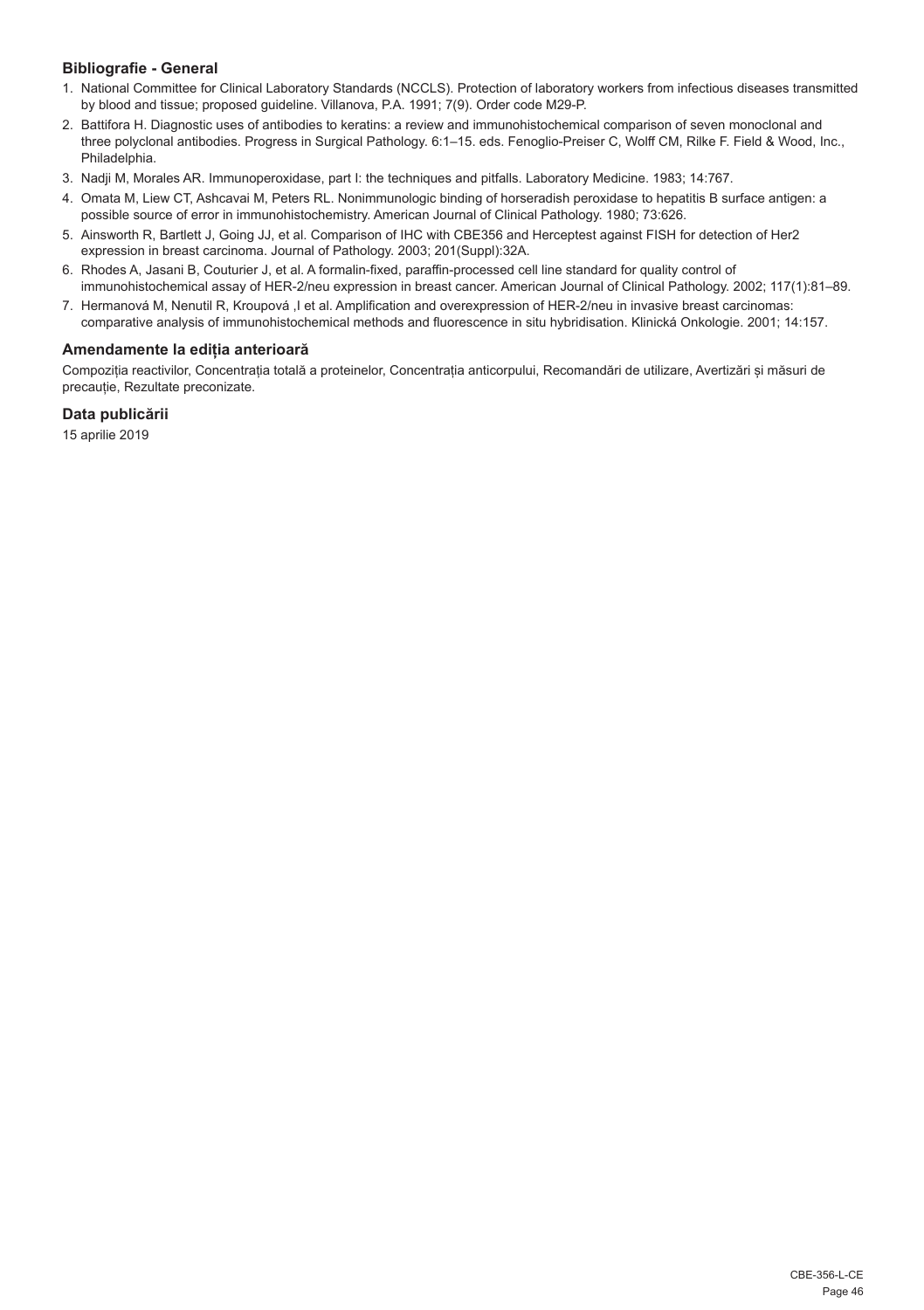## <span id="page-47-0"></span>**Жидкая форма моноклональных антител мыши Novocastra c-erbB-2 Oncoprotein Код продукта: NCL-L-CBE-356**

## **Назначение**

#### *Для диагностики in vitro*

Препарат NCL-L-CBE-356 предназначен для качественного определения молекул онкопротеина c-erbB-2 в парафиновых срезах методом световой микроскопии. Клиническая интерпретация любого окрашивания или его отсутствия должна быть дополнена морфологическими исследованиями с надлежащими контролями и должна быть оценена квалифицированным патологом с учетом анамнеза пациента и других диагностических тестов.

#### **Принцип метода**

Иммуногистохимические (ИГХ) методы окрашивания позволяют визуализировать антигены путем последовательного связывания специфического антитела с антигеном (первичное антитело), вторичного антитела с первичным антителом и ферментного комплекса с хромогенным субстратом. Между этими этапами выполняется промежуточная промывка. Ферментная активация хромогена приводит к образованию видимого продукта реакции в месте расположения антигена. После этого образцы можно подвергать контрастному окрашиванию и заключить под покровную пленку. Интерпретацию результатов выполняют под световым микроскопом и используют для дифференциальной диагностики патофизиологических процессов, которые могут быть связаны или не связаны с конкретным антигеном.

#### **Клон**

10A7

#### **Иммуноген**

Рекомбинантный белок из прокариотических клеток, соответствующий внешнему домену молекулы онкопротеина c-erbB-2 человека.

#### **Специфичность**

Онкопротеин c-erbB-2 человека (внешний домен).

#### **Состав реактива**

NCL-L-CBE-356 является супернатантом жидкой культуры тканей, содержащим азид натрия в качестве консерванта.

#### **Класс иммуноглобулинов**

IgG1

## **Общая концентрация белка Total Protein**

Общая концентрация белка в каждой партии указана на этикетке флакона.

#### **Концентрация антитела**

Не менее 17,5 мг/л при измерении методом ИФА. Концентрация иммуноглобулина, соответствующая данной серии, указана на этикетке флакона.

#### **Рекомендации по применению**

Иммуногистохимическое окрашивание парафиновых срезов.

**Тепловая демаскировка эпитопа (Heat Induced Epitope Retrieval, HIER):** Не рекомендуется.

**Рекомендуемое разведение:** 1:80 в течение 30 минут при температуре 25 °C. Данная информация носит рекомендательный характер, и пользователям следует самостоятельно определять оптимальные рабочие разведения.

**Визуализация:** Пожалуйста, следуйте инструкциям по применению, которые прилагаются к системам визуализации Novolink™ Polymer Detection Systems. Для получения дополнительной информации о продукции и технической поддержки обратитесь к местному дистрибьютору или в региональный офис компании Leica Biosystems либо, в качестве альтернативы, посетите вебсайт компании Leica Biosystems: www.LeicaBiosystems.com

Если данные антитела используются с другими автоматизированными платформами или системами для окрашивания образцов, которое выполняется вручную, их характеристики следует валидировать.

#### **Хранение и стабильность**

Хранить при температуре 2–8 °C. Не замораживать. После использования незамедлительно вернуть на хранение при температуре 2–8 ° C. Не использовать после указанной на этикетке флакона даты истечения срока годности. Условия хранения, отличающиеся от указанных выше, должны быть проверены пользователем.

## **Подготовка образцов**

Для приготовления залитых в парафин срезов тканей рекомендуется фиксация в 10 % нейтральном забуференном формалине.

### **Предупреждения и меры предосторожности**

Этот реактив был изготовлен из супернатанта культуры клеток. При обращении с этим продуктом, как и с другими биологическими продуктами, следует соблюдать разумную осторожность.

Этот реактив содержит азид натрия. Паспорт безопасности химической продукции предоставляется по запросу или доступен на сайте: www.LeicaBiosystems.com

По вопросам утилизации любых возможно токсических компонентов выполняйте требования федеральных, региональных или местных нормативных документов.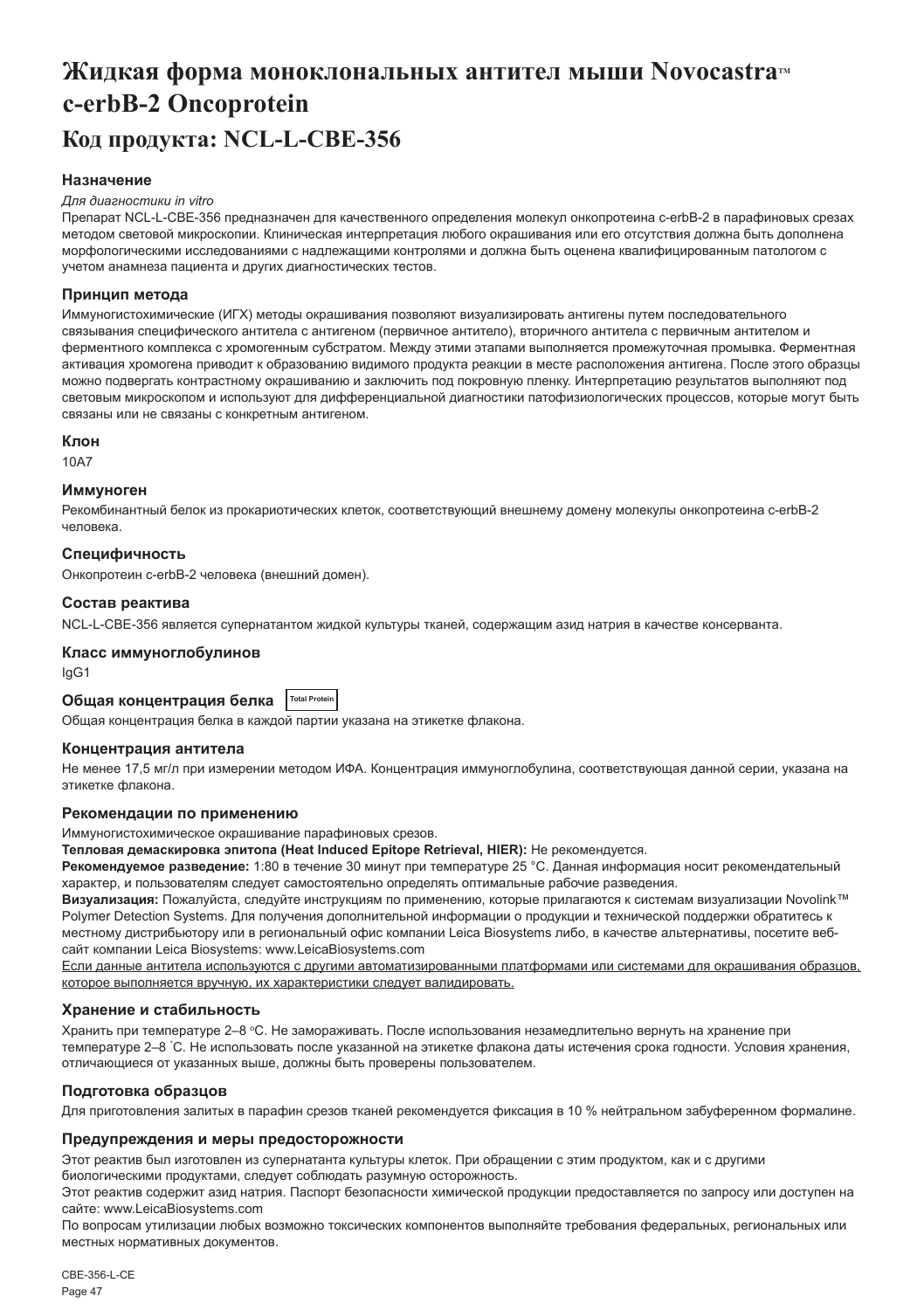С образцами (до и после фиксации) и всеми материалами, которые находятся под их воздействием, следует обращаться как со способными к передаче инфекции и утилизировать, соблюдая соответствующие меры предосторожности.<sup>1</sup>Никогда не набирайте реактивы в пипетку ртом и не допускайте контакта реактивов и образцов с кожей и слизистыми оболочками. В случае контакта реактивов или образцов с чувствительными зонами промойте их большим количеством воды. Обратитесь за медицинской помощью.

Сводите к минимуму микробное загрязнение реактивов во избежание усиления неспецифического окрашивания. Инкубация при сроках и температурах, отличных от указанных в инструкции, может дать ошибочные результаты. Любые подобные изменения должны быть валидированы пользователем.

#### **Контроль качества**

Различия в методах обработки тканей и технических процедурах, выполняемых в лаборатории пользователя, могут привести к существенной вариабельности результатов, в связи с чем требуется регулярное выполнение внутрилабораторных контролей в дополнение к указанным ниже процедурам.

В качестве контролей следует использовать свежие образцы, полученные при аутопсии, биопсии или хирургических процедурах, фиксированные в формалине, обработанные и как можно скорее залитые в парафин так же, как были обработаны полученные у пациентов образцы.

#### **Положительный контроль ткани**

Применяется для проверки правильности подготовки тканей и методов окрашивания.

В каждый набор условий теста при каждом цикле окрашивания следует включать один срез ткани для положительного контроля. Для оптимального контроля качества и обнаружения незначительных уровней деградации реактива более подходит ткань со слабым положительным окрашиванием, чем ткань с сильным положительным окрашиванием.<sup>2</sup>

Клеточная линия SKBR3 — ткань, которую рекомендуется использовать в качестве положительного контроля. При отсутствии положительного окрашивания ткани, использующейся в качестве положительного контроля, результаты, полученные с исследуемыми образцами, считаются недействительными.

#### **Отрицательный контроль ткани**

Этот тест необходимо выполнять после положительного контроля ткани для проверки специфичности мечения целевого антигена первичным антителом.

В качестве отрицательного контроля рекомендуется ткань мозжечка.

Кроме того, разнообразные типы клеток для отрицательного контроля можно часто найти в большинстве срезов тканей, однако такие препараты должны быть проверены пользователем.

Неспецифическое окрашивание, если оно присутствует, обычно выглядит диффузным. В срезах тканей, избыточно фиксированных формалином, можно также иногда увидеть окрашивание соединительной ткани. Для интерпретации результатов окрашивания используйте интактные клетки. Некротизированные или разрушенные клетки часто окрашиваются неспецифически.<sup>з</sup> Неиммунное связывание белков или продуктов реакции с субстратом может привести к ложноположительным результатам. Такие же результаты могут быть связаны с эндогенными ферментами, например псевдопероксидазой (в эритроцитах), эндогенной пероксидазой (цитохром C) или эндогенным биотином (например, в печени, молочной железе, головном мозге или почке) в зависимости от типа использованного иммунного окрашивания. Чтобы отличить активность эндогенных ферментов или неспецифическое связывание ферментов от специфической иммунореактивности, можно выполнить окрашивание дополнительных тканей пациента исключительно хромогенным субстратом или ферментными комплексами (авидин-биотин, стрептавидин, меченый полимер) и хромогенным субстратом соответственно. При наличии специфического окрашивания в отрицательном контроле ткани результаты исследования полученных у пациентов образцов считаются недействительными.

#### **Отрицательный контроль реактива**

Для оценки неспецифического окрашивания и лучшей интерпретации специфического окрашивания в области связывания антигена, исследуя срезы каждого образца, взятого у пациента, вместо первичных антител используйте реактив, служащий в качестве неспецифического отрицательного контроля.

#### **Ткань, полученная у пациента**

Исследуйте образцы взятой у пациента ткани, которые окрашены с помощью NCL-L-CBE-356, в последнюю очередь. Интенсивность положительного результата окрашивания следует оценивать с учетом любого неспецифического фонового окрашивания реактива, представляющего собой отрицательный контроль. Как и при любом иммуногистохимическом исследовании, отрицательный результат означает необнаружение антигена, но не его отсутствие в исследованных клетках или ткани. При необходимости следует использовать панель антител для выявления ложноотрицательных реакций.

#### **Ожидаемые результаты**

#### Нормальные ткани

Антиген c-erbB-2 не был обнаружен в мембране оцененных нормальных тканей. Некоторое слабое окрашивание наблюдалось в миоцитах (общее число исследованных нормальных образцов = 99).

#### Патологически измененные ткани

Клон 10A7 окрасил 67/153 случаев инвазивной карциномы протоков молочной железы, 2/3 случаев плоскоклеточной карциномы пищевода и 1/3 случаев карциномы переходных клеток мочевого пузыря. При следующих случаях окрашивания не наблюдалось: 0/3 случаев астроцитомы, 0/3 случаев аденокарциномы желудка, 0/3 случаев аденокарциномы толстой кишки, 0/3 случаев аденокарциномы легкого, 0/3 случаев аденокарциномы поджелудочной железы, 0/3 случаев светлоклеточной почечной карциномы, 0/2 случаев папиллярной карциномы щитовидной железы, 0/3 случаев плоскоклеточной карциномы шейки матки, 0/2 случаев аденокарциномы простаты и 0/5 случаев аденокарциномы желчного пузыря (общее число образцов патологически измененных тканей, которые были исследованы = 189).

**NCL-L-CBE-356 рекомендуется использовать для идентификации белка c-erbB-2 человека в здоровых, а также пораженных опухолью тканях в качестве дополнения к стандартным гистопатологическим исследованиям с применением неиммунного гистохимического окрашивания.**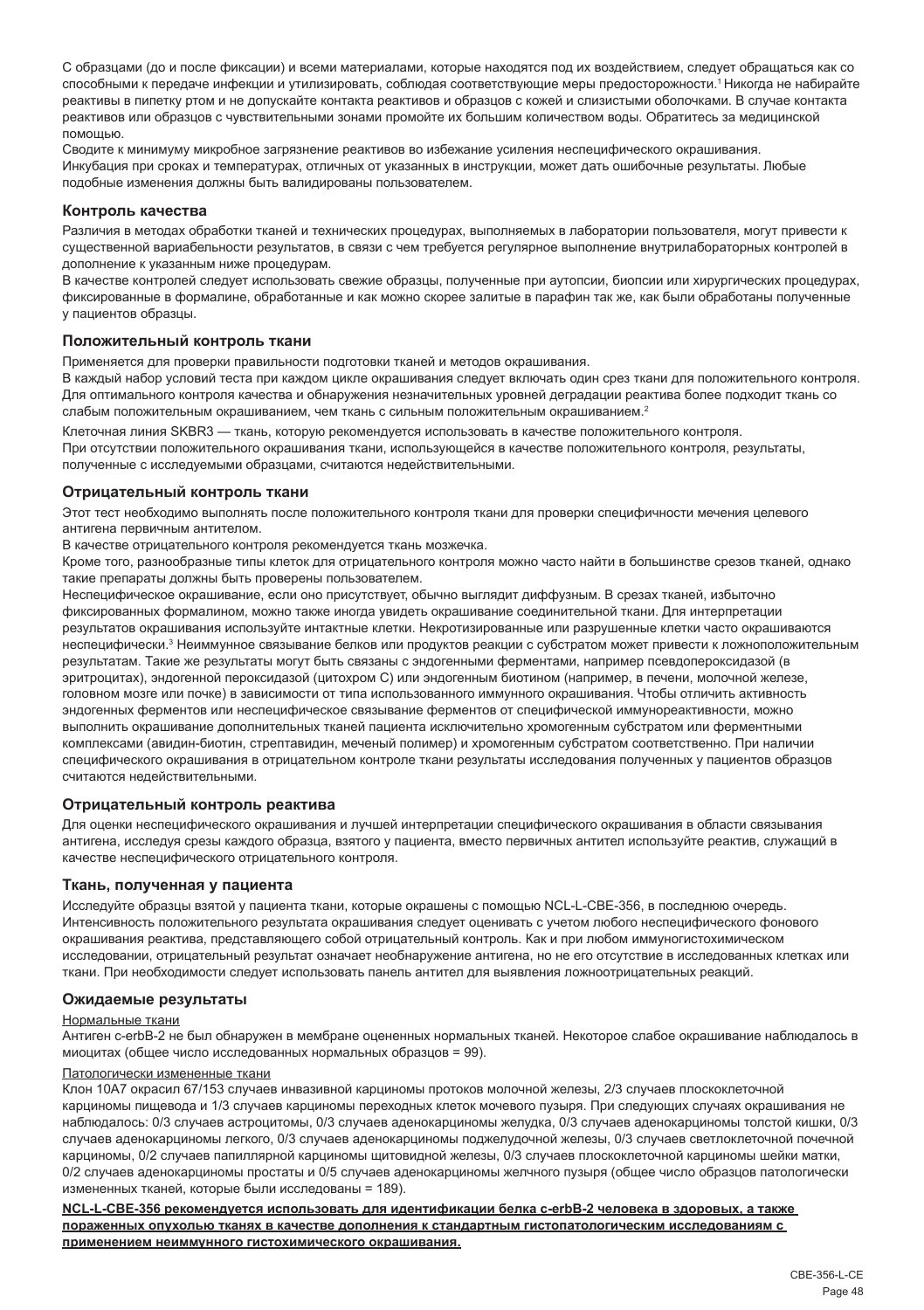## **Общие ограничения**

Иммуногистохимическое исследование является многостадийным диагностическим процессом, требующим специальных навыков в выборе надлежащих реактивов; выборе, фиксации и обработке тканей; приготовлении среза с ИГХ препаратом; интерпретации результатов окрашивания.

Окрашивание тканей зависит от обращения с тканями и их обработкой перед окрашиванием. Неправильные процедуры фиксации, замораживания, оттаивания, промывки, сушки, нагрева, приготовления срезов, а также загрязнение другими тканями или жидкостями могут приводить к артефактам, захвату антител или ложноотрицательным результатам. Противоречивые результаты могут быть обусловлены различиями методов фиксации и заливки препарата или присущей тканям внутренней неравномерностью структуры.<sup>4</sup>

Чрезмерное или неполное контрастирование может негативно отразиться на точности интерпретации результатов. Клиническая интерпретация любого окрашивания или его отсутствия должна быть дополнена морфологическими исследованиями с надлежащими контролями и должна быть оценена квалифицированным патологом с учетом анамнеза пациента и других диагностических тестов.

Изготовленные компанией Leica Biosystems Newcastle Ltd антитела предназначены, как указано выше, для применения на замороженных или залитых в парафин срезах и требуют выполнения конкретных требований по фиксации. Возможна непредвиденная экспрессия антигена, особенно в опухолях. Клиническая интерпретация любого окрашенного среза ткани должна включать морфологический анализ и оценку соответствующих контролей.

## **Литература — общая**

- 1. National Committee for Clinical Laboratory Standards (NCCLS). Protection of laboratory workers from infectious diseases transmitted by blood and tissue; proposed guideline. Villanova, P.A. 1991; 7(9). Order code M29-P.
- 2. Battifora H. Diagnostic uses of antibodies to keratins: a review and immunohistochemical comparison of seven monoclonal and three polyclonal antibodies. Progress in Surgical Pathology. 6:1–15. eds. Fenoglio-Preiser C, Wolff CM, Rilke F. Field & Wood, Inc., Philadelphia
- 3. Nadji M, Morales AR. Immunoperoxidase, part I: the techniques and pitfalls. Laboratory Medicine. 1983; 14:767.
- 4. Omata M, Liew CT, Ashcavai M, Peters RL. Nonimmunologic binding of horseradish peroxidase to hepatitis B surface antigen: a possible source of error in immunohistochemistry. American Journal of Clinical Pathology. 1980; 73:626.
- 5. Ainsworth R, Bartlett J, Going JJ, et al. Comparison of IHC with CBE356 and Herceptest against FISH for detection of Her2 expression in breast carcinoma. Journal of Pathology. 2003; 201(Suppl):32A.
- 6. Rhodes A, Jasani B, Couturier J, et al. A formalin-fixed, paraffin-processed cell line standard for quality control of immunohistochemical assay of HER-2/neu expression in breast cancer. American Journal of Clinical Pathology. 2002; 117(1):81–89.
- 7. Hermanová M, Nenutil R, Kroupová ,I et al. Amplification and overexpression of HER-2/neu in invasive breast carcinomas: comparative analysis of immunohistochemical methods and fluorescence in situ hybridisation. Klinická Onkologie. 2001; 14:157.

## **Дополнения к предыдущему выпуску**

Состав реактивов, суммарная концентрация белка, концентрация антител, рекомендации по использованию, предупреждения и меры предосторожности, предполагаемые результаты.

## **Дата выпуска**

15 Апрель 2019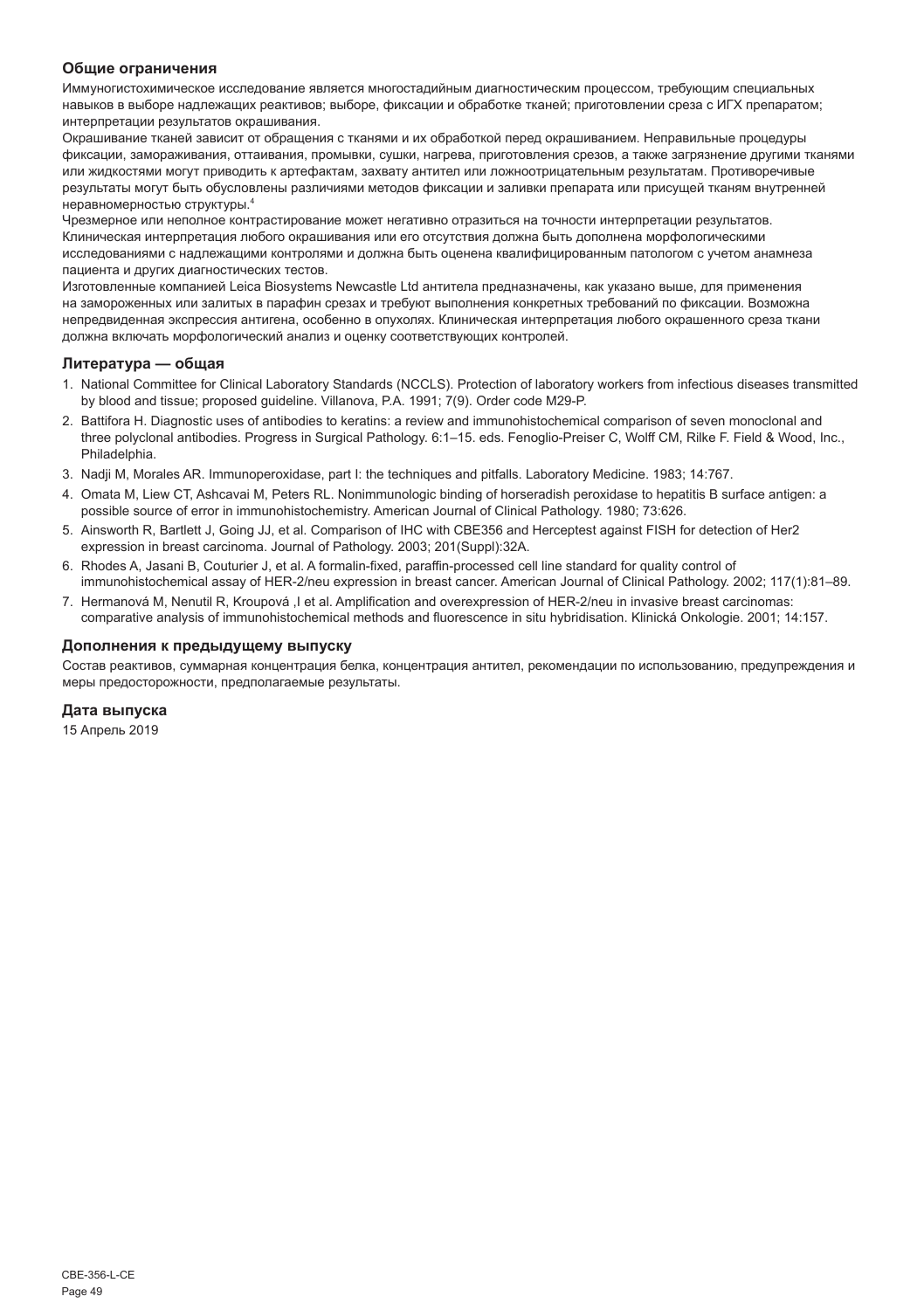## <span id="page-50-0"></span>**Płynne mysie przeciwciało monoklonalne Novocastra<sup>***M***</sup> c-erbB-2 Oncoprotein Kod produktu: NCL-L-CBE-356**

## **Przeznaczenie**

#### *Do diagnostyki in vitro.*

Preparat NCL-L-CBE-356 jest przeznaczony do jakościowej identyfikacji za pomocą mikroskopii świetlnej cząsteczek c-erbB-2 onkoproteina w skrawkach zatopionych w parafinie. Kliniczną interpretację barwienia lub jego braku należy uzupełnić badaniami morfologicznymi oraz odpowiednimi kontrolami. Ocenę powinien przeprowadzić wykwalifikowany patolog w kontekście historii choroby pacjenta oraz innych badań diagnostycznych.

#### **Zasady postepowania**

Metody barwienia immunohistochemicznego (IHC) umożliwiają wizualizację antygenów dzięki zastosowaniu – po kolei – swoistego przeciwciała przeciwko antygenowi (przeciwciała pierwszorzędowego), przeciwciała drugorzędowego przeciwko przeciwciału pierwszorzędowemu i kompleksu enzymu z substratem chromogennym z etapami przemywania. Aktywacja enzymatyczna chromogenu prowadzi do wytworzenia widocznego produktu reakcji w miejscu antygenu. Następnie można wykonać barwienie kontrastowe próbki i zakryć ją szkiełkiem nakrywkowym. Wyniki są interpretowane przy użyciu mikroskopu świetlnego i pomagają w diagnostyce różnicowej procesów patofizjologicznych, które mogą mieć związek z określonym antygenem.

#### **Klon**

10A7

### **Immunogen**

Prokariotyczne białko rekombinowane odpowiadające regionowi domeny zewnętrznej ludzkiej cząsteczki onkoproteiny c-erbB-2.

#### **Swoistość**

Ludzka onkoproteina c-erbB-2 (domena zewnętrzna).

## **Skład odczynnika**

NCL-L-CBE-356 jest płynnym supernatantem hodowli tkankowej zakonserwowanym azydkiem sodu.

#### **Klasa Ig**

IgG1

| Całkowite stężenia białka Total Protein |  |
|-----------------------------------------|--|
|-----------------------------------------|--|

Całkowite stężenie białka w danej serii podano na etykiecie fiolki.

## **Stężenie przeciwciał**

Większe lub równe 17,5 mg/L oznaczone za pomocą testu ELISA. Stężenie Ig w danej serii podano na etykiecie fiolki.

#### **Zalecenia dotyczące stosowania**

Badanie immunohistochemiczne skrawków zatopionych w parafinie.

**Cieplne odmaskowywanie epitopu (HIER):** Niezalecane.

**Sugerowane rozcieńczenie:** 1:80 przez 30 minut w temperaturze 25°C. Te informacje stanowią jedynie wskazówkę – użytkownicy powinni sami określić swoje optymalne rozcieńczenie robocze.

**Wizualizacja:** Należy postępować zgodnie z instrukcją stosowania dołączoną do Novolink™ Polymer Detection Systems. W celu uzyskania dodatkowych informacji o produkcie lub pomocy należy kontaktować się z lokalnym dystrybutorem lub z regionalnym biurem firmy Leica Biosystems lub odwiedzić stronę firmy Leica Biosystems www.LeicaBiosystems.com

Jeżeli przeciwciało jest używane jednocześnie z innymi ręcznymi metodami barwienia lub platformami automatycznymi, należy zweryfikować jego działanie.

#### **Przechowywanie i trwałość**

Przechowywać w temperaturze 2–8 °C. Nie zamrażać. Niezwłocznie po użyciu ponownie umieścić w temperaturze 2–8°C. Nie używać po upływie daty ważności podanej na etykiecie fiolki. Przechowywanie w warunkach innych od wskazanych powyżej wymaga weryfikacji użytkownika.

## **Przygotowanie próbek**

Zalecanym utrwalaczem jest 10-procentowa obojętna buforowana formalina do zatopionych w parafinie skrawków tkankowych.

## **Ostrzeżenia i środki ostrożności**

Odczynnik został przygotowany z supernatantu hodowli tkankowej. Ponieważ jest to produkt biologiczny, podczas jego używania należy zachować odpowiednie środki ostrożności.

Ten odczynnik zawiera azydek sodu. Karta charakterystyki jest udostępniana na żądanie lub można ją pobrać ze strony www. LeicaBiosystems.com

Wszelkie potencjalnie toksyczne składniki należy utylizować zgodnie z krajowymi lub lokalnymi przepisami.

Próbki przed i po utrwaleniu oraz wszelkie materiały narażone na kontakt z nimi należy traktować jak materiały potencjalnie zakaźne i należy je utylizować z zachowaniem odpowiednich środków ostrożności.1 Podczas pobierania pipetą nie wolno zasysać odczynników ustami i należy unikać kontaktu odczynników i preparatów ze skórą oraz błonami śluzowymi. W razie kontaktu odczynników lub próbek ze szczególnie narażonymi miejscami przemyć miejsce kontaktu dużą ilością wody. Należy zasięgnąć porady lekarza.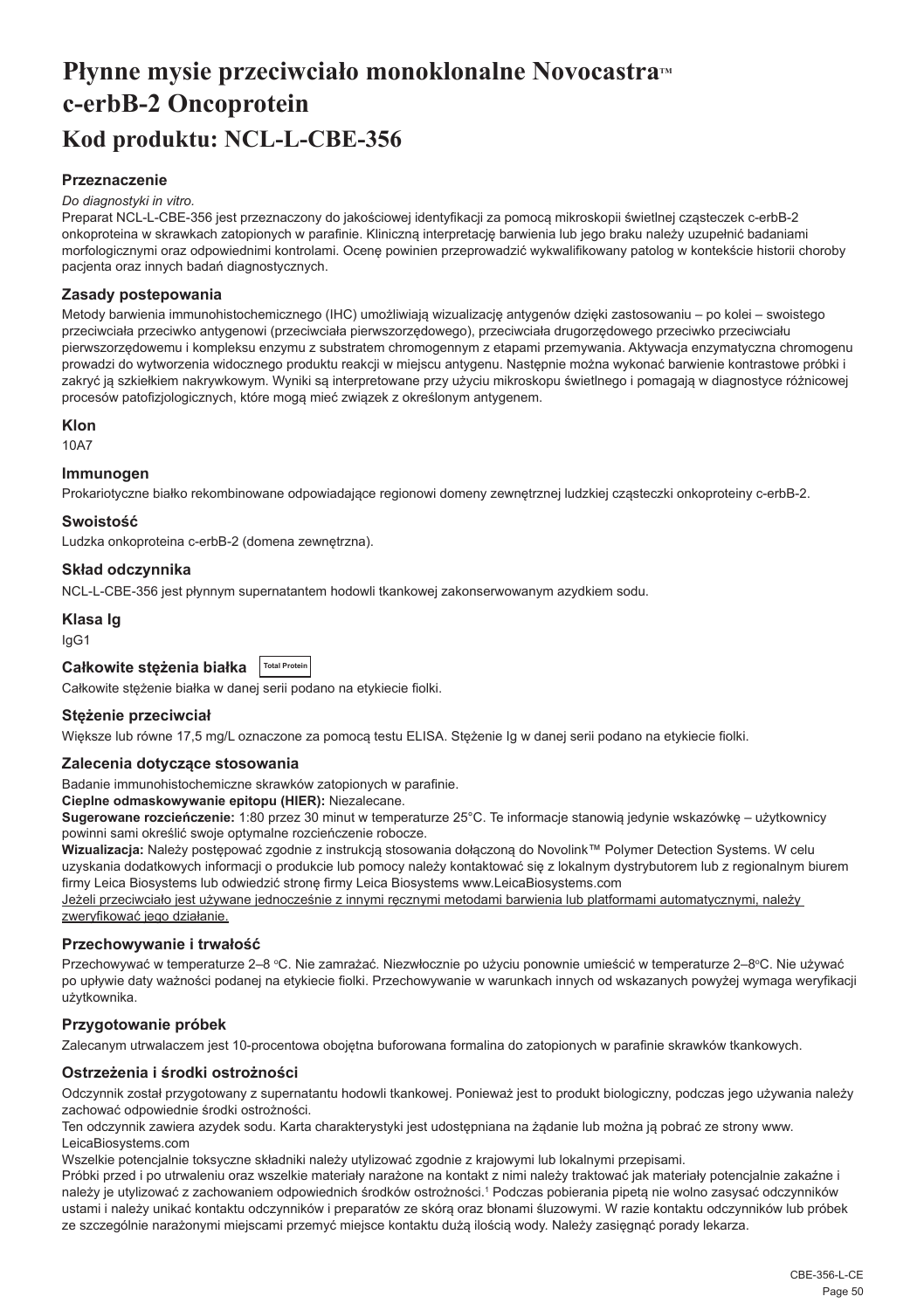Chronić odczynniki przed skażeniem drobnoustrojami, ponieważ może ono doprowadzić do zwiększonego barwienia niespecyficznego. Zastosowanie okresów inkubacji i temperatur innych niż podano w instrukcji może spowodować błędne wyniki. Wszelkie zmiany tego typu muszą zostać zweryfikowane przez użytkownika.

## **Kontrola jakości**

Różnice w przetwarzaniu tkanek i procedurach technicznych w laboratorium użytkownika mogą doprowadzić do znacznej zmienności wyników, co oznacza konieczność dodatkowego przeprowadzania regularnych kontroli wewnętrznych. Kontrole należy przeprowadzać jak najszybciej na świeżych próbkach z autopsji/biopsji/operacji chirurgicznej utrwalonych, przetworzonych i zatopionych w parafinie, taką samą metodą, jaką badane są pobrane tkanki.

## **Tkankowa kontrola pozytywna**

Stosowana w celu wskazania prawidłowo przygotowanych tkanek i prawidłowych technik barwienia.

W każdej serii barwienia każdy zestaw warunków testowych powinien uwzględniać jedną tkankową kontrolę pozytywną. Do optymalnej kontroli jakości i do wykrywania niewielkich poziomów degradacji odczynników bardziej nadaje się tkanka o słabym barwieniu pozytywnym niż tkanka o silnym barwieniu pozytywnym.<sup>2</sup>

Tkankowa kontrola pozytywna powinna obejmować linię komórkową SKBR3.

Jeśli tkankowa kontrola pozytywna nie wykaże odpowiedniego barwienia pozytywnego, wyniki testu przeprowadzonego na próbkach pobranych od pacjenta należy uznać za nieważne.

## **Tkankowa kontrola negatywna**

Należy ja wykonać po tkankowej kontroli pozytywnej, aby sprawdzić swoistość znakowania docelowego antygenu przez przeciwciało pierwszorzędowe.

Tkankowa kontrola negatywna powinna obejmować móżdżek.

Ewentualnie tkankowa kontrola negatywna może obejmować różne typy komórek obecne w większości skrawków tkankowych, jednak powinno to zostać zweryfikowane przez użytkownika.

Barwienie niespecyficzne, jeżeli jest obecne, zwykle ma charakter rozproszony. Na skrawkach wykonanych z materiału tkankowego nadmiernie utrwalonego w formalinie można również zaobserwować sporadyczne barwienie tkanki łącznej. Do interpretacji wyników barwienia należy używać nieuszkodzonych komórek. Komórki martwicze lub zdegenerowane często powodują barwienie niespecyficzne.<sup>3</sup>Wyniki fałszywie pozytywne mogą pojawić się w następstwie nieimmunologicznego wiązania białek lub występowania produktów reakcji substratów. Mogą być również spowodowane przez endogenne enzymy, takie jak pseudoperoksydaza (erytrocyty), endogenna peroksydaza (cytochrom C) lub endogenna biotyna (np. wątroba, piersi, mózg, nerki), w zależności od zastosowanego barwnika immunohistochemicznego. Aby odróżnić endogenną aktywność enzymatyczną lub niespecyficzne wiązanie enzymów od swoistej immunoreaktywności, dodatkowe tkanki pacjenta mogą być barwione wyłącznie substratem chromogenem lub kompleksem enzymatycznym (awidyna-biotyna, streptawidyna, znakowany polimer) i substratem-chromogenem. Jeśli w trakcie tkankowej kontroli negatywnej nastąpi barwienie specyficzne, wyniki testu przeprowadzonego na próbkach pobranych od pacjenta należy uznać za nieważne.

## **Negatywna kontrola odczynnika**

Aby przeprowadzić ocenę barwienia niespecyficznego oraz umożliwić lepszą interpretację barwienia specyficznego na każdym skrawku z próbki pobranej od pacjenta należy przeprowadzić nieswoistą kontrolę negatywną odczynnika w miejscu wiązania przeciwciała pierwszorzędowego.

## **Tkanka pacjenta**

Próbki pobrane od pacjenta barwione NCL-L-CBE-356 należy badać jako ostatnie. Intensywność barwienia pozytywnego należy oceniać w kontekście ewentualnego barwienia niespecyficznego tła w negatywnej kontroli odczynnika. Tak jak we wszystkich innych badaniach immunohistochemicznych wynik ujemny oznacza, że antygen nie został wykryty, co jednak nie oznacza, że jest on nieobecny w badanych komórkach/tkankach. W razie konieczności do identyfikacji reakcji fałszywie negatywnych należy wykorzystać panel przeciwciał.

## **Oczekiwane wyniki**

## Tkanki prawidłowe

Antygen c-erbB-2 nie został wykryty w błonie prawidłowych ocenianych tkanek. Słabe barwienie zaobserwowano w miocytach (Łączna liczba ocenionych prawidłowych przypadków = 99).

#### Tkanki nieprawidłowe

Klon 10A7 wybarwił 67/153 inwazyjnych raków przewodowych sutka, 2/3 raki płaskonabłonkowe przełyku i 1/3 raka przejściowokomórkowego pęcherza moczowego. Nie zaobserwowano barwienia w 0/3 gwiaździakach, 0/3 gruczolakorakach żołądka, 0/3 gruczolakorakach okrężnicy, 0/3 gruczolakoraków płuc, 0/3 gruczolakoraków trzustki, 0/3 rakach jasnokomórkowych nerki, 0/2 rakach brodawkowatych tarczycy, 0/3 rakach płaskonabłonkowych szyjki macicy, 0/2 gruczolakorakach gruczołu krokowego i 0/5 gruczolakorakach pęcherzyka żółciowego (całkowita liczba ocenionych nieprawidłowych tkanek = 189).

#### **Zaleca się stosowanie NCL-L-CBE-356 do identyfikacji ludzkiego białka c-erbB-2 w tkankach prawidłowych i nowotworowych, jako uzupełnienie konwencjonalnej histopatologii z zastosowaniem nieimmunologicznych wybarwień histologicznych.**

## **Ograniczenia ogólne**

Badanie immunohistochemiczne to wieloetapowy proces diagnostyczny, który wymaga specjalistycznego szkolenia w zakresie doboru odpowiednich odczynników i tkanek, utrwalania i przetwarzania tkanek, przygotowywania preparatów immunohistochemicznych oraz interpretacji wyników barwienia.

Barwienie tkanek zależy od postępowania z tkanką i jej przetwarzania przed barwieniem. Nieprawidłowe utrwalanie, zamrażanie, rozmrażanie, przemywanie, suszenie, podgrzewanie, ścinanie skrawków lub skażenie innymi tkankami lub płynami może powodować artefakty, zatrzymywanie przeciwciał lub wyniki fałszywie negatywne. Niespójne wyniki mogą wynikać z różnic w metodach utrwalania i zatapiania lub nieprawidłowości związanej z tkanką.4

Nadmierne lub niepełne barwienie kontrastowe może negatywnie wpływać na właściwą interpretację wyników.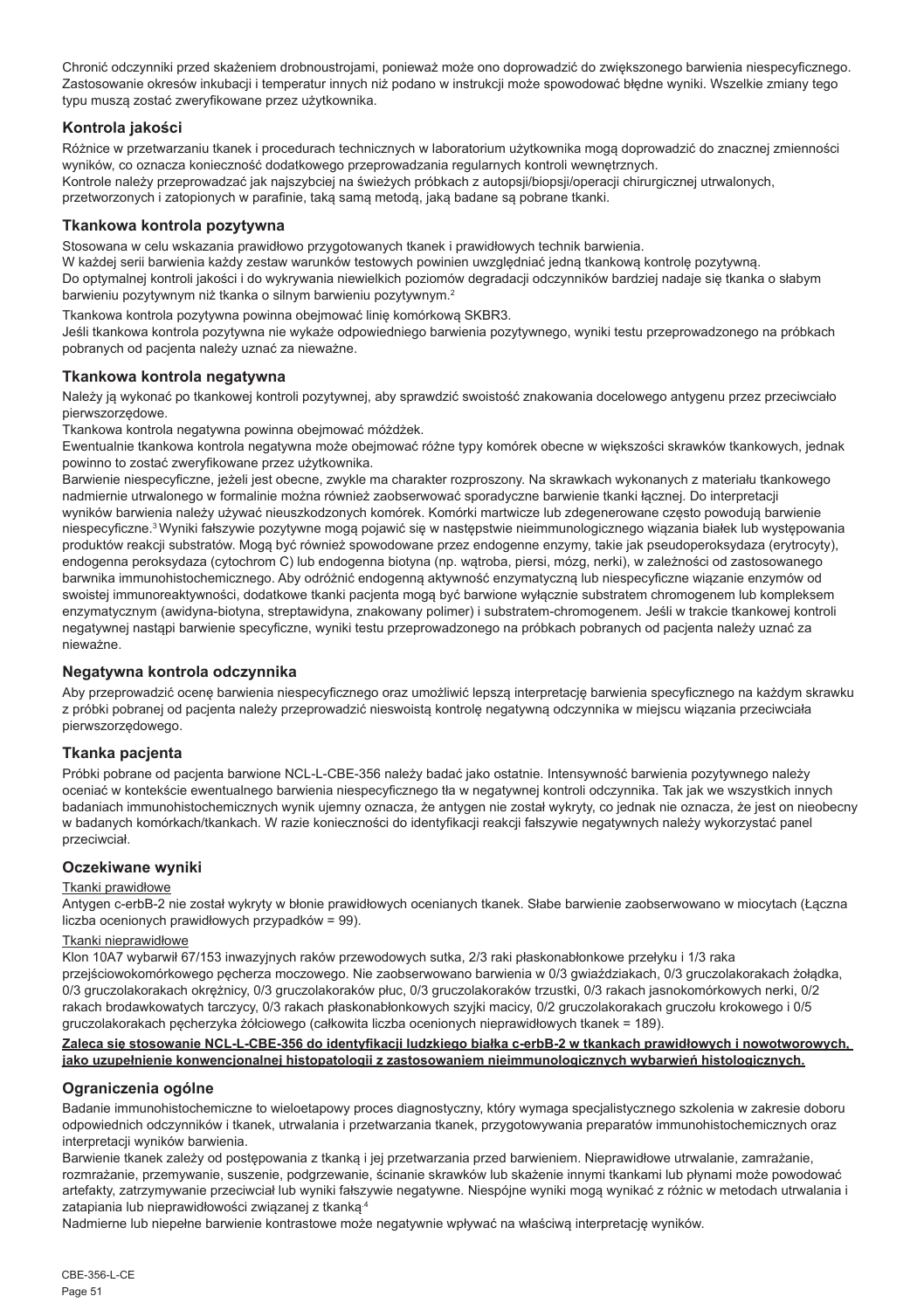Kliniczną interpretację barwienia lub jego braku należy uzupełnić badaniami morfologicznymi oraz odpowiednimi kontrolami. Ocenę powinien przeprowadzić wykwalifikowany patolog w kontekście historii choroby pacjenta oraz innych badań diagnostycznych. Przeciwciała firmy Leica Biosystems Newcastle Ltd są przeznaczone do badania skrawków zamrożonych lub zatopionych w parafinie, które utrwalono zgodnie z określonymi wymogami. Może wystąpić nieoczekiwana ekspresja antygenu, szczególnie w przypadku nowotworów. Interpretacja kliniczna wybarwionych skrawków musi obejmować analizę morfologiczną oraz ocenę przeprowadzoną w ramach odpowiednich kontroli.

## **Piśmiennictwo - ogólne.**

- 1. National Committee for Clinical Laboratory Standards (NCCLS). Protection of laboratory workers from infectious diseases transmitted by blood and tissue; proposed guideline. Villanova, P.A. 1991; 7(9). Order code M29-P.
- 2. Battifora H. Diagnostic uses of antibodies to keratins: a review and immunohistochemical comparison of seven monoclonal and three polyclonal antibodies. Progress in Surgical Pathology. 6:1–15. eds. Fenoglio-Preiser C, Wolff CM, Rilke F. Field & Wood, Inc., Philadelphia.
- 3. Nadji M, Morales AR. Immunoperoxidase, part I: the techniques and pitfalls. Laboratory Medicine. 1983; 14:767.
- 4. Omata M, Liew CT, Ashcavai M, Peters RL. Nonimmunologic binding of horseradish peroxidase to hepatitis B surface antigen: a possible source of error in immunohistochemistry. American Journal of Clinical Pathology. 1980; 73:626.
- 5. Ainsworth R, Bartlett J, Going JJ, et al. Comparison of IHC with CBE356 and Herceptest against FISH for detection of Her2 expression in breast carcinoma. Journal of Pathology. 2003; 201(Suppl):32A.
- 6. Rhodes A, Jasani B, Couturier J, et al. A formalin-fixed, paraffin-processed cell line standard for quality control of immunohistochemical assay of HER-2/neu expression in breast cancer. American Journal of Clinical Pathology. 2002; 117(1):81–89.
- 7. Hermanová M, Nenutil R, Kroupová ,I et al. Amplification and overexpression of HER-2/neu in invasive breast carcinomas: comparative analysis of immunohistochemical methods and fluorescence in situ hybridisation. Klinická Onkologie. 2001; 14:157.

## **Zmiany wprowadzone do poprzedniego wydania**

Skład odczynnika, Całkowite stężenie białka, Stężenie przeciwciała, Zalecenia dotyczące stosowania, Ostrzeżenia i środki ostrożności, Spodziewane wyniki.

## **Data publikacji**

15 kwietnia 2019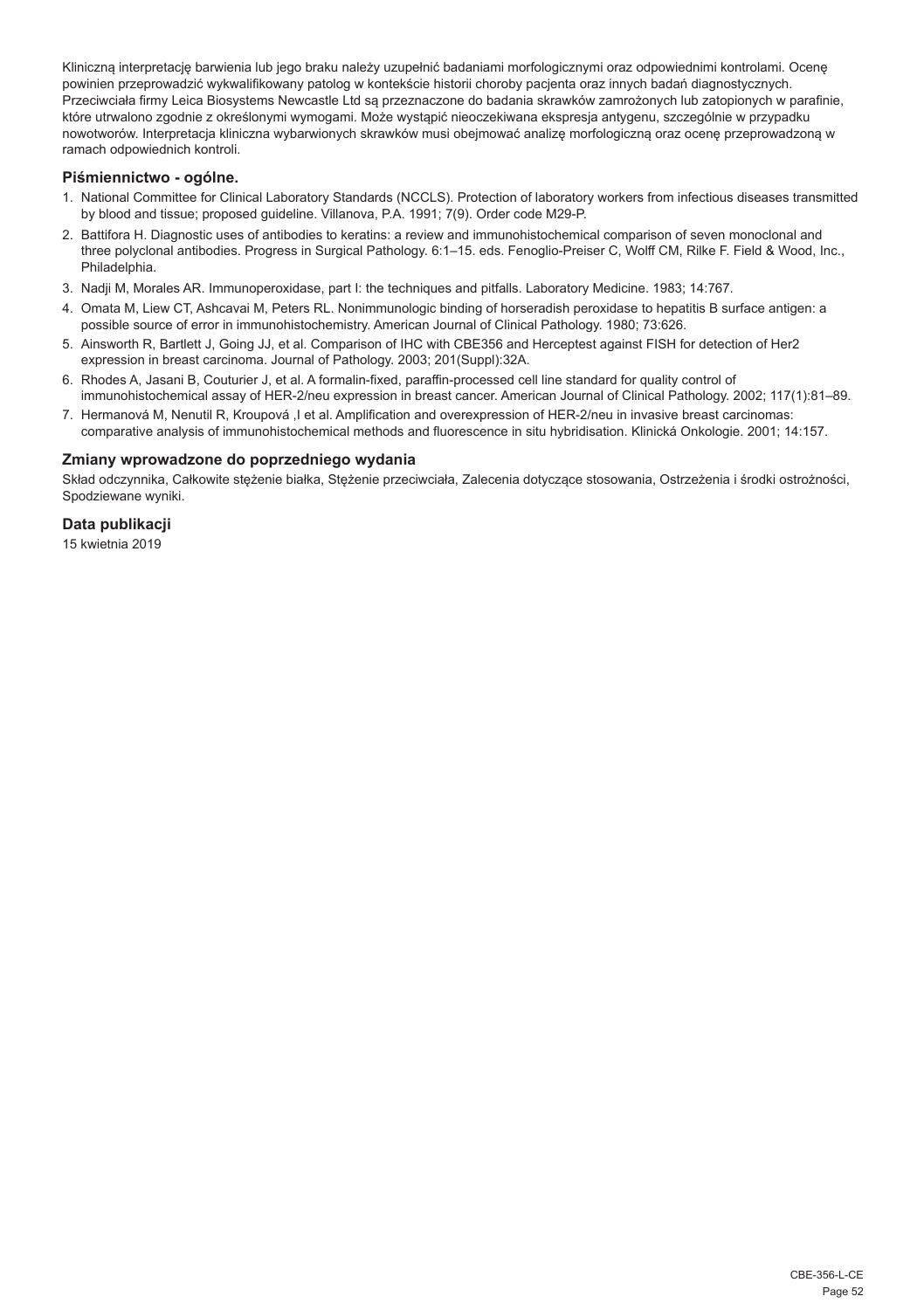## <span id="page-53-0"></span>Tekoče mišje monoklonsko protitelo Novocastra™ **c-erbB-2 Oncoprotein Koda izdelka: NCL-L-CBE-356**

## **Predvidena uporaba**

#### *Za diagnostično uporabo in vitro.*

Izdelek NCL-L-CBE-356 je namenjen kvalitativni identifikaciji molekul onkoproteina c-erbB-2 v parafinskih rezinah s svetlobno mikroskopijo. Klinično razlago obarvanja ali odsotnosti le-tega morajo dopolnjevati morfološke študije ustreznih kontrolnih vzorcev, ki jih v okviru klinične anamneze bolnika in drugih diagnostičnih testov oceni usposobljen patolog.

#### **Načelo postopka**

Imunohistokemijske (IHC) tehnike barvanja omogočajo vizualizacijo antigenov z izvajanjem zaporednega nanosa - z vmesnimi koraki izpiranja - specifičnega protitelesa na antigen (primarno protitelo), sekundarnega protitelesa na primarno protitelo in encimskega kompleksa s kromogenim substratom. Encimska aktivacija kromogena povzroči vidno reakcijo izdelka na mestu antigena. Tak vzorec lahko nato nasprotno barvamo in pokrijemo s krovnim stekelcem. Rezultate nato obdelamo s pomočjo svetlobnega mikroskopa in jih uporabimo pri diferencialni diagnozi patološko-fizioloških procesov, ki so morda povezani z določenim antigenom ali pa tudi ne.

#### **Klon**

10A7

## **Imunogen**

Prokariontski rekombinantni protein, ki ustreza delu zunanje domene molekule človeškega onkoproteina c-erbB-2.

#### **Specifičnost**

Človeški onkoprotein c-erbB-2 (zunanja domena).

#### **Sestava reagenta**

NCL-L-CBE-356 je tekočinski supernatant kulture tkiva in vsebuje natrijev azid kot konzervans.

#### **Razred Ig**

IgG1

## **Skupna koncentracija beljakovin Total Protein**

Skupna koncentracija beljakovin v določeni seriji je navedena na oznaki na viali.

## **Koncentracija protiteles**

Višja ali enaka 17,5 mg/l, določena s testom ELISA. Za specifično koncentracijo Ig v seriji glejte oznako na viali.

#### **Priporočila za uporabo**

Imunohistokemija parafinskih rezin.

**Toplotno pridobivanje epitopa (HIER):** Ni priporočeno.

**Predlagano redčenje:** 1:80, 30 minut pri 25 °C. To so samo smernice; uporabniki naj poiščejo svoje lastne najbolj učinkovite delovne razredčine.

**Vizualizacija:** Upoštevajte navodila za uporabo sistemov za zaznavanje polimerov Novolink™ Polymer Detection Systems. Za več podatkov o izdelku ali podporo se obrnite na svojega lokalnega distributerja ali regionalno pisarno podjetja Leica Biosystems, lahko pa tudi obiščete spletno mesto podjetja Leica Biosystems na www.LeicaBiosystems.com

Učinkovitost tega protitelesa je treba validirati, kadar ga uporabljate z drugimi sistemi za ročno barvanje ali avtomatiziranimi okolji.

#### **Shranjevanje in stabilnost**

Hraniti pri temperaturi 2–8 °C. Ne zamrzujte. Takoj po uporabi ohladite na temperaturo 2–8 °C. Ne uporabljajte po datumu izteka roka uporabnosti, ki je naveden na oznaki na viali. Uporabnik naj preveri pogoje shranjevanja, ki se razlikujejo od zgoraj navedenih.

#### **Priprava vzorcev**

Priporočena fiksirna raztopina ie 10-% formalin v nevtralnem pufru za tkivne rezine, vstavljene v parafin.

#### **Opozorila in previdnostni ukrepi**

Vir priprave tega reagenta je supernatant celične kulture. Ker je to biološki izdelek, je treba z njim ravnati z ustrezno skrbnostjo.

Ta reagent vsebuje natrijev azid. Varnostni list je na voljo na zahtevo ali na spletnem mestu www.LeicaBiosystems.com

Sledite zveznim, državnim ali lokalnim predpisom za odstranjevanje katerih koli morebitno strupenih sestavin.

Z vzorci, pred fiksiranjem in po njem, in vsemi materiali, s katerimi so prišli v stik, morate rokovati, kot da bi lahko prenašali okužbe, in pri njihovem odstranjevanju slediti ustreznim previdnostnim ukrepom.<sup>1</sup> Nikoli ne pipetirajte reagentov skozi usta; pazite, da reagenti in vzorci ne pridejo v stik s kožo in sluznicami. Če reagenti ali vzorci pridejo v stik z občutljivimi deli, jih izperite z obilo vode. Poiščite zdravniško pomoč.

Pazite, da ne pride do mikrobne okužbe reagentov, saj lahko povzroči nespecifično barvanje.

Če uporabite čas ali temperature inkubacije, ki se razlikujejo od navedenih, lahko pridobite napačne rezultate. Uporabnik mora validirati morebitne spremembe.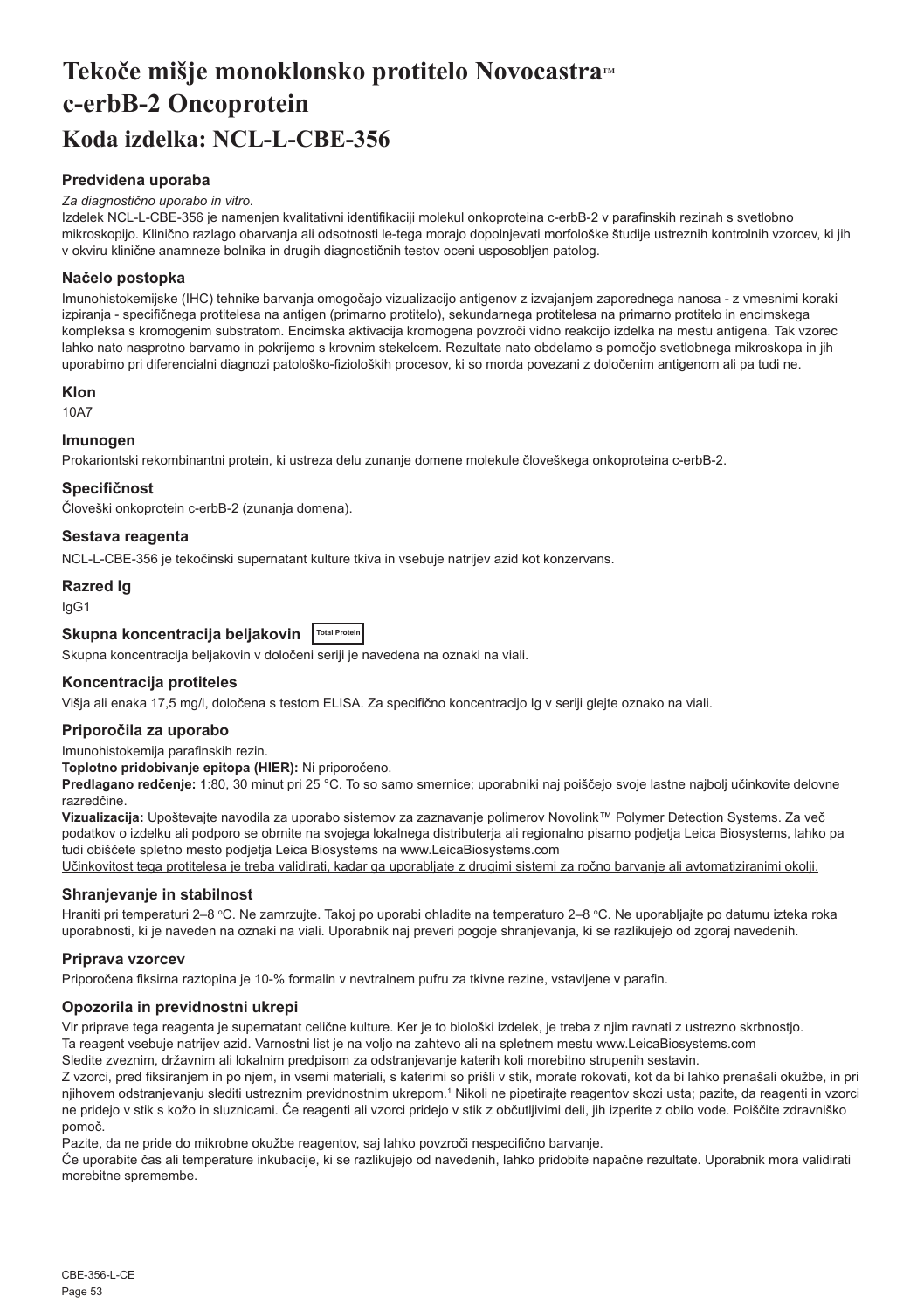## **Kontrola kakovosti**

Razlike pri obdelavi tkiva in tehničnih postopkih v laboratoriju uporabnika lahko vodijo do precejšnje variabilnosti rezultatov, kar zahteva redne interne kontrole učinkovitosti poleg spodaj navedenih postopkov.

Kontrolni vzorci morajo biti sveži vzorci, pridobljeni z obdukcijo/biopsijo/kirurškim posegom, fiksirani s formalinom, obdelani in shranjeni v parafinskem vosku kakor hitro je mogoče ter na isti način, kot vzorci bolnikov.

## **Pozitivni kontrolni vzorci tkiva**

Uporabite jih za opredelitev pravilno pripravljenih tkiv in ustreznih tehnik barvanja.

Pri vsakem postopku barvanja morate vsakemu sklopu preizkusnih pogojev dodati en pozitiven kontrolni vzorec tkiva. Za kar najboljšo kontrolo kakovosti in boljše zaznavanje manjših stopenj razkroja reagenta je bolj primerno uporabiti tkivo s šibkim pozitivnim obarvanjem kot tkivo z močnim pozitivnim obarvanjem.<sup>2</sup>

Priporočeno tkivo za pozitivno kontrolo je celična linija SKBR3.

Če pozitivni kontrolni vzorci tkiva ne pokažejo pozitivnega obarvanja, morate rezultate preizkusnih vzorcev zavreči kot neveljavne.

#### **Negativni kontrolni vzorci tkiva**

Pregledati jih morate po pregledu pozitivnih kontrolnih vzorcev tkiva, da preverite specifičnost oznake ciljnega antigena glede na primarno protitelo.

Za negativni kontrolni vzorec tkiva priporočamo tkivo malih možganov.

Drugače pa se kot negativni kontrolni vzorci pogosto uporablja vrsta različnih celic, ki so prisotne v večini rezin tkiv, vendar pa mora tako uporabo preveriti uporabnik.

Nespecifično barvanje, če je prisotno, je običajno razpršeno. Opazite lahko tudi posamično obarvanje vezivnega tkiva v rezinah tkiv, kot posledica premočnega fiksiranja s formalinom. Za razlago rezultatov obarvanja uporabite nespremenjene celice. Obarvanje nekrotičnih ali degeneriranih celic je pogosto nespecifično.<sup>3</sup> Lažno pozitivni rezultati se lahko pojavijo zaradi ne-imunološke vezave proteinov ali produktov reakcije substrata. Povzročijo jih lahko tudi endogeni encimi, kot so psevdoperoksidaza (eritrociti), endogena peroksidaza (citokromni C) ali endogeni biotin (npr. jetra, dojke, možgani, ledvice), odvisno od vrste uporabljenega imunskega barvila. Za razlikovanje med endogensko aktivnostjo encimov ali nespecifično vezavo encimov zaradi specifične imunske reaktivnosti, lahko barvate dodatna tkiva bolnika izključno ali s kromogenskim substratom ali encimskimi kompleksi (avidin-biotin, streptavidin, označeni polimer) in kromogenskim substratom. Če pride do specifičnega obarvanja negativnih kontrolnih vzorcev tkiva, morate rezultate vzorcev bolnika zavreči kot neveljavne.

#### **Negativni kontrolni reagent**

Za oceno nespecifičnega barvanja in boljšo razlago specifičnega obarvanja na antigenskem mestu uporabite nespecifični negativni kontrolni reagent namesto primarnega protitelesa z eno rezino vsakega vzorca bolnika.

#### **Bolnikovo tkivo**

Nazadnje preglejte bolnikove vzorce, obarvane z izdelkom NCL-L-CBE-356. Intenzivnost pozitivnega obarvanja ocenite v okviru morebitnega nespecifičnega obarvanja ozadja z negativnim kontrolnim reagentom. Tako kot pri vseh imunohistokemijskih preizkusih negativen rezultat pomeni, da antigen ni bil zaznan, ne pa odsotnosti antigena v testiranih celicah/tkivih. Po potrebi uporabite nabor protiteles za opredelitev napačnih negativnih reakcij.

## **Pričakovani rezultati**

#### Normalna tkiva

Antigen c-erbB-2 antigen ni bil zaznan na membrani ocenjenih normalnih tkiv. Šibko obarvanje je bilo opaženo pri miocitih (Skupno število ocenjenih normalnih primerov = 99).

#### Nenormalna tkiva

Klon 10A7 je obarval 67/153 invazivnih duktalnih karcinomov dojk, 2/3 skvamoznih celičnih karcinomov požiralnika in 1/3 tranziciocelularne karcinome mehurja. Obarvanja ni bilo pri 0/3 astrocitomih, 0/3 adenokarcinomih trebuha, 0/3 adenokarcinomih debelega črevesa, 0/3 adenokarcinomih pljuč, 0/3 adenokarcinomih trebušne slinavke, 0/3 ledvičnih karcinomih svetlih celic, 0/2 papilarnih karcinomih ščitnice, 0/3 skvamoznih celičnih karcinomov materničnega vratu, 0/2 adenokarcinomih prostate in 0/5 adenokarcinomih žolčnika (Skupno število ocenjenih anormalnih primerov = 189).

#### **Protitelo NCL-L-CBE-356 se priporoča za zaznavanje človeške beljakovine c-erbB-2 v normalnih in neoplazemskih tkivih kot dodatek h konvencionalni histopatologiji z uporabo neimunološkega histokemičnega barvanja.**

#### **Splošne omejitve**

Imunohistokemija je diagnostični postopek z več koraki, ki zahteva specializirano usposabljanje za izbiro ustreznih reagentov, izbiro, fiksiranje in obdelavo tkiv, pripravo IHC preparata in razlago rezultatov obarvanja.

Obarvanje tkiva je odvisno od rokovanja s tkivom in njegovo obdelavo pred barvanjem. Nepravilno fiksiranje, zamrzovanje, odtajanje, izpiranje, sušenje, segrevanje, rezanje ali okužba z drugimi tkivi ali tekočinami lahko povzroči nastanek artefaktov, lovljenje protitelesa ali lažne negativne rezultate. Nedosledni rezultati so lahko posledica razlik pri metodah fiksiranja in priprave ali pa so del nepravilnosti tkiva samega.<sup>4</sup> Prekomerno ali nepopolno nasprotno barvanje lahko neugodno vpliva na pravilno tolmačenje rezultatov.

Klinično razlago obarvanja ali odsotnosti le-tega morajo dopolnjevati morfološke študije ustreznih kontrolnih vzorcev, ki jih v okviru klinične anamneze bolnika in drugih diagnostičnih testov oceni usposobljen patolog.

Protitelesa družbe Leica Biosystems Newcastle Ltd so namenjena uporabi, kot je navedeno, na zamrznjenih ali v parafin vstavljenih rezinah z določenimi zahtevami za fiksiranje. Lahko pride do nepričakovanega izražanja antigena, zlasti pri neoplazmah. Pri klinični razlagi obarvane rezine tkiva morate upoštevati morfološko analizo in oceno ustreznih kontrol.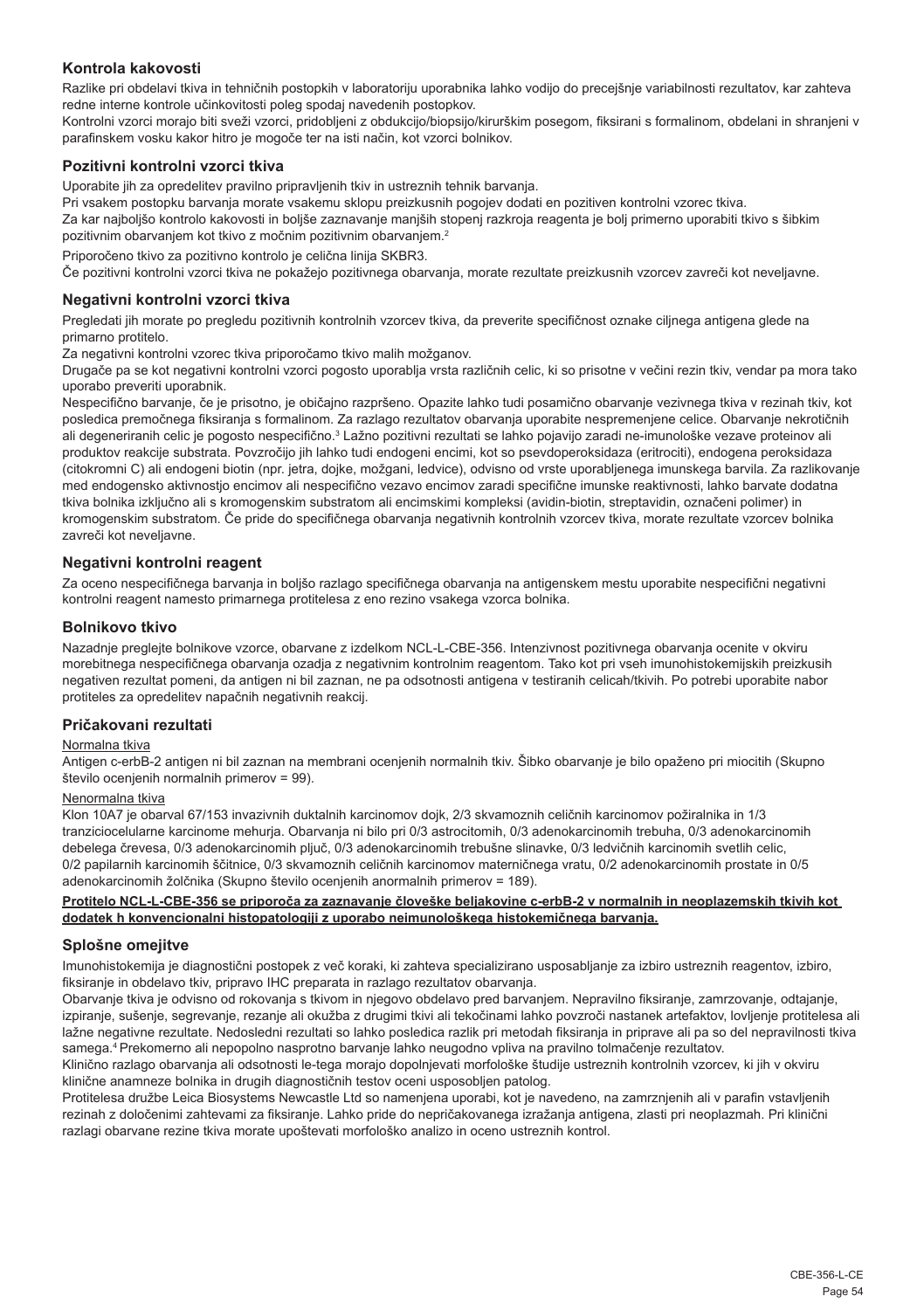## **Splošna literatura**

- 1. National Committee for Clinical Laboratory Standards (NCCLS). Protection of laboratory workers from infectious diseases transmitted by blood and tissue; proposed guideline. Villanova, P.A. 1991; 7(9). Order code M29-P.
- 2. Battifora H. Diagnostic uses of antibodies to keratins: a review and immunohistochemical comparison of seven monoclonal and three polyclonal antibodies. Progress in Surgical Pathology. 6:1–15. eds. Fenoglio-Preiser C, Wolff CM, Rilke F. Field & Wood, Inc., Philadelphia.
- 3. Nadji M, Morales AR. Immunoperoxidase, part I: the techniques and pitfalls. Laboratory Medicine. 1983; 14:767.
- 4. Omata M, Liew CT, Ashcavai M, Peters RL. Nonimmunologic binding of horseradish peroxidase to hepatitis B surface antigen: a possible source of error in immunohistochemistry. American Journal of Clinical Pathology. 1980; 73:626.
- 5. Ainsworth R, Bartlett J, Going JJ, et al. Comparison of IHC with CBE356 and Herceptest against FISH for detection of Her2 expression in breast carcinoma. Journal of Pathology. 2003; 201(Suppl):32A.
- 6. Rhodes A, Jasani B, Couturier J, et al. A formalin-fixed, paraffin-processed cell line standard for quality control of immunohistochemical assay of HER-2/neu expression in breast cancer. American Journal of Clinical Pathology. 2002; 117(1):81–89.
- 7. Hermanová M, Nenutil R, Kroupová ,I et al. Amplification and overexpression of HER-2/neu in invasive breast carcinomas: comparative analysis of immunohistochemical methods and fluorescence in situ hybridisation. Klinická Onkologie. 2001; 14:157.

## **Dodatki in spremembe k prejšnji izdaji**

Sestava reagentov, Skupna koncentracija beljakovin, Koncentracija protiteles, Priporočila za uporabo, Opozorila in previdnostni ukrepi, Pričakovani rezultati.

## **Datum izdaje**

15 april 2019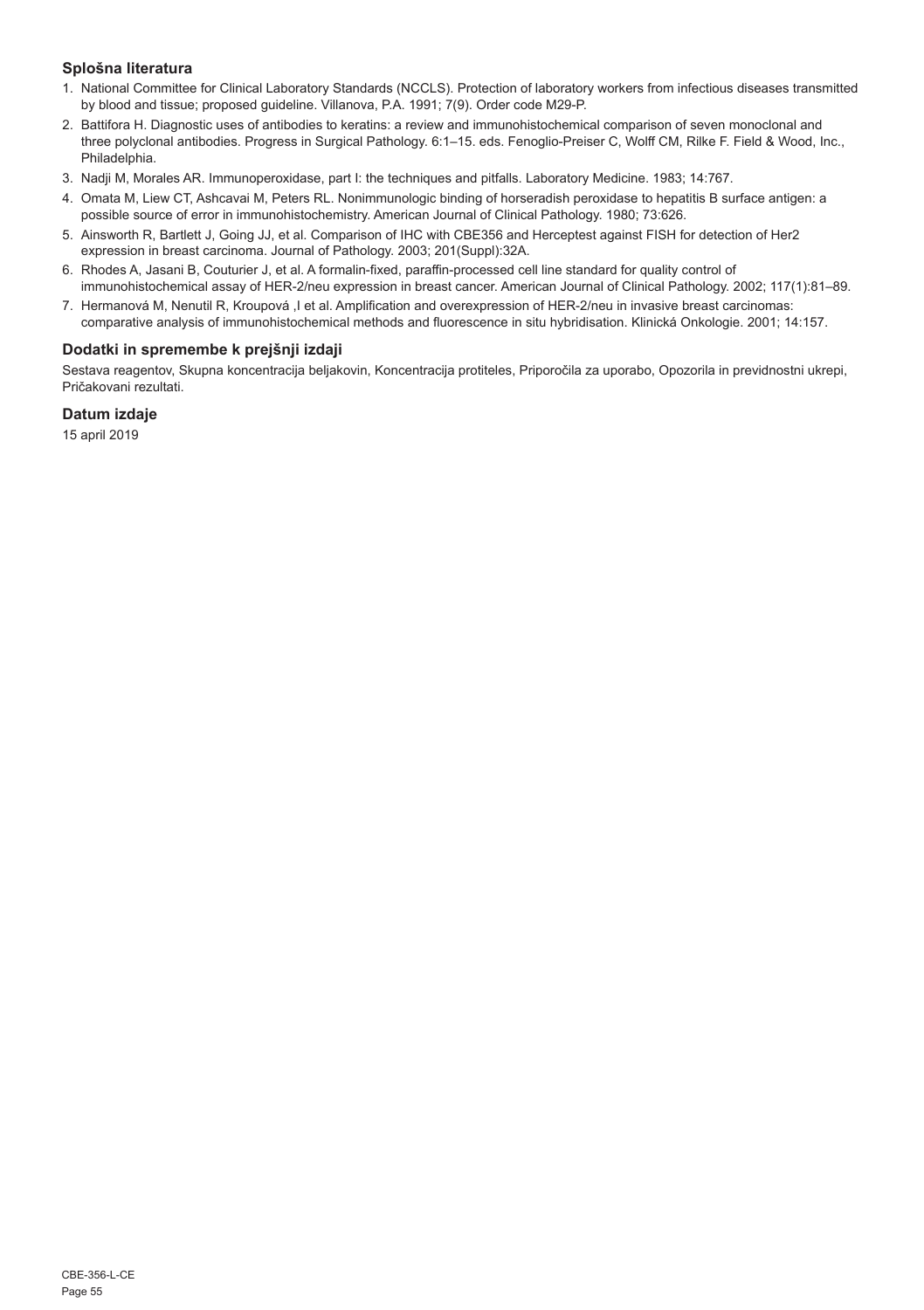## <span id="page-56-0"></span>**NovocastraTM Tekutá myší monoklonální protilátka c-erbB-2 Oncoprotein Kód výrobku: NCL-L-CBE-356**

## **Zamýšlené použití**

#### *Pro diagnostické použití in vitro.*

Produkt NCL-L-CBE-356 je určen ke kvalitativnímu stanovení molekul onkoproteinu c-erbB-2 světelnou mikroskopií na parafínových řezech. Klinickou interpretaci jakéhokoliv barvení nebo jeho nepřítomnosti je nutné doplnit morfologickým vyšetřením s použitím správných kontrol a zhodnotit je musí kvalifikovaný patolog v kontextu s klinickou anamnézou pacienta a jinými diagnostickými testy.

## **Princip metody**

Imunohistochemické (IHC) barvicí techniky umožňují vizualizaci antigenů pomocí sekvenční aplikace specifické protilátky proti antigenu (primární protilátka), sekundární protilátky proti primární protilátce a enzymového komplexu s chromogenním substrátem s interponovanými omývacími kroky. Enzymatická aktivace chromogenu má za následek viditelnou reakci produktu v místě antigenu. Vzorek pak může být kontrastně nabarven a překryt krycím sklíčkem. Výsledky se interpretují ve světelném mikroskopu; jsou pomůckou v diferenciální diagnostice patofyziologických procesů, které mohou, ale nemusí, souviset s příslušným antigenem.

#### **Klon**

10A7

## **Imunogen**

Prokaryotický rekombinantní protein odpovídající části externí domény lidské molekuly onkoproteinu c-erbB-2.

#### **Specificita**

Lidský onkoprotein c-erbB-2 (externí doména).

## **Složení reagencie**

NCL-L-CBE-356 je tekutý supernatant z tkáňové kultury obsahující jako konzervační prostředek azid sodný.

## **Třída Ig**

IgG1

| Koncentrace celkového proteinu  Total Protein |  |
|-----------------------------------------------|--|
|-----------------------------------------------|--|

Koncentrace celkového proteinu specifická pro šarži je uvedena na štítku na lahvičce.

## **Koncentrace protilátek**

17,5 mg/l nebo vyšší, stanovená metodou ELISA. Koncentrace imunoglobulinu (Ig) specifická pro šarži je uvedena na štítku na lahvičce.

#### **Doporučení k použití**

Imunohistochemické vyšetření na parafínových řezech.

**Teplem indukované odmaskování epitopu (Heat Induced Epitope Retrieval, HIER):** Nedoporučuje se.

**Doporučené ředění:** 1:80 po dobu 30 minut při 25 °C. Toto doporučení je uvedeno jako vodítko; uživatelé musí stanovit vlastní optimální pracovní ředění.

**Vizualizace:** Postupujte podle pokynů k použití k systémům Novolink™ Polymer Detection Systems. Další informace o produktu nebo podporu si vyžádejte od místního distributora nebo regionální kanceláře společnosti Leica Biosystems, nebo navštivte web Leica Biosystems www.LeicaBiosystems.com.

Výkon této protilátky je třeba validovat, pokud se používá s jinými systémy pro ruční barvení nebo na automatických platformách.

## **Skladování a stabilita**

Uchovávejte při teplotě 2–8 ˚C. Nezmrazujte. Okamžitě po použití vraťte do teploty 2–8 ˚C. Nepoužívejte po uplynutí data exspirace uvedeného na štítku na lahvičce. Podmínky skladování jiné než výše uvedené musí uživatel validovat.

## **Příprava vzorku**

Fixační roztok doporučený pro řezy tkáně zalité v parafinu je 10% formalín pufrovaný na neutrální pH.

## **Varování a bezpečnostní opatření**

Tato reagencie byla připravena ze supernatantu z buněčné kultury. Protože jde o biologický produkt, je nutno manipulaci s ní věnovat náležitou pozornost.

Tato reagencie obsahuje azid sodný. Bezpečnostní list materiálu je k dispozici na vyžádání nebo na webu www.LeicaBiosystems.com Údaje o likvidaci jakýchkoli potenciálně toxických komponent prostudujte ve federálních, státních nebo místních nařízeních.

Se vzorky, před fixací i po fixaci, a se všemi materiály jim vystavenými, je nutno zacházet, jako by mohly způsobit přenos infekce, a likvidovat je s náležitými bezpečnostními opatřeními.1 Reagencie nikdy nepipetujte ústy a zabraňte styku reagencií a vzorků s kůží a sliznicemi. Pokud se reagencie nebo vzorky dostanou do kontaktu s citlivými oblastmi, omyjte je velkým množstvím vody. Vyhledejte lékařskou pomoc.

Minimalizujte mikrobiální kontaminaci reagencií, mohlo by dojít ke zvýšení výskytu nespecifického barvení. Inkubační doby nebo teploty jiné než předepsané mohou vést k chybným výsledkům. Všechny takové změny musí být uživatelem validovány.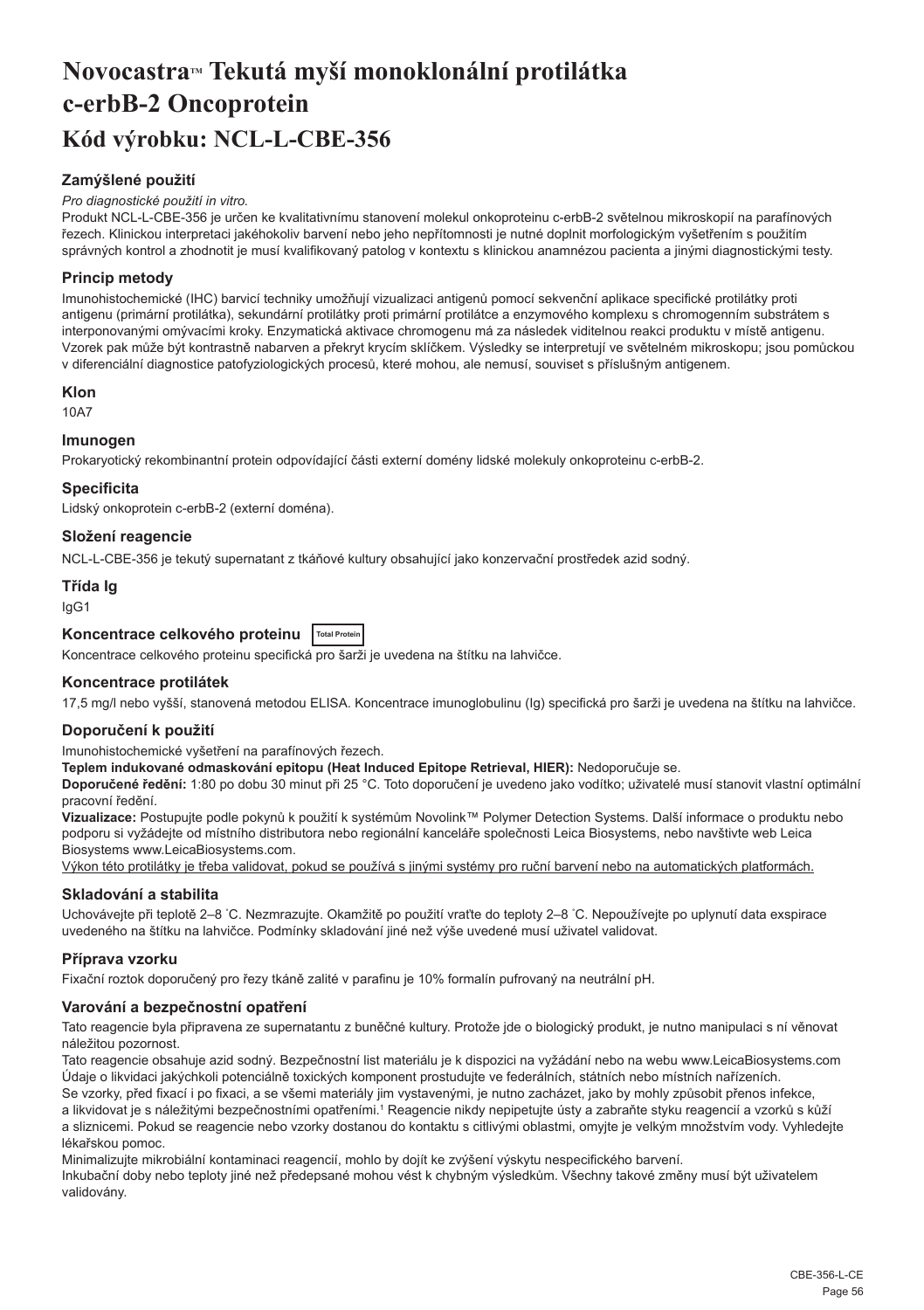## **Kontrola jakosti**

Rozdíly ve zpracování tkání a v technických postupech v laboratoři uživatele mohou způsobit významnou variabilitu výsledků, což vyžaduje kromě níže uvedených postupů i pravidelné provádění kontrol v laboratoři.

Kontroly musí být čerstvé pitevní/bioptické/operační vzorky co nejdříve fixované formalínem, zpracované a zalité do parafínového vosku, stejným způsobem jako vzorek/vzorky pacienta.

## **Pozitivní tkáňová kontrola**

Používá se k průkazu správně připravených tkání a správných barvicích technik.

V každém barvicím cyklu musí být použita jedna pozitivní tkáňová kontrola pro každý soubor testovacích podmínek.

Pro optimální kontrolu jakosti a k detekci menšího stupně degradace reagencie je vhodnější tkáň se slabým pozitivním barvením než tkáň se silným pozitivním barvením.<sup>2</sup>

Doporučená pozitivní tkáňová kontrola je buněčná linie SKBR3.

Pokud pozitivní tkáňová kontrola nevykazuje pozitivní barvení, musí být výsledky testovaných vzorků považovány za neplatné.

### **Negativní tkáňová kontrola**

Musí být vyšetřena po pozitivní tkáňové kontrole k ověření specificity označení cílového antigenu primární protilátkou. Doporučená negativní tkáňová kontrola je mozeček.

Alternativně často představuje místa negativní kontroly řada různých typů buněk přítomných ve většině tkáňových řezů, to ale musí uživatel validovat.

Nespecifické barvení, je-li přítomno, má obvykle difúzní vzhled. V řezech ze tkání nadměrně fixovaných formalínem může být také zjištěno sporadické barvení pojivové tkáně. K interpretaci výsledků barvení použijte neporušené buňky. Nekrotické nebo degenerované buňky se často barví nespecificky.<sup>3</sup>Falešně pozitivní výsledky mohou být důsledkem neimunologické vazby proteinů nebo produktů reakčního substrátu. Mohou být také způsobeny endogenními enzymy, jako je např. pseudoperoxidáza (erytrocyty), endogenní peroxidáza (cytochrom C) nebo endogenní biotin (např. játra, prs, mozek, ledviny), podle typu použitého imunobarviva. K odlišení aktivity endogenních enzymů či nespecifické vazby enzymů od specifické imunoreaktivity mohou být barveny další tkáně pacienta výlučně chromogenním substrátem, případně enzymovými komplexy (avidin-biotin, streptavidin, značený polymer) a chromogenním substrátem. Pokud dojde v negativní tkáňové kontrole ke specifickému barvení, musí být výsledky vzorků pacienta považovány za neplatné.

## **Negativní reagenční kontrola**

K vyhodnocení nespecifického barvení a umožnění lepší interpretace specifického barvení v místě antigenu použijte na řezu z každého vzorku pacienta nespecifickou negativní reagenční kontrolu místo primární protilátky.

## **Tkáň pacienta**

Nakonec vyšetřete vzorky pacienta barvené pomocí NCL-L-CBE-356. Intenzita pozitivního barvení musí být zhodnocena v kontextu se vším nespecifickým barvením pozadí u negativní reagenční kontroly. Jako u každého imunohistochemického vyšetření, negativní výsledek znamená, že antigen nebyl zjištěn, nikoli, že antigen není ve vyšetřovaných buňkách/tkáních přítomen. V případě potřeby použijte k identifikaci falešně negativních reakcí panel protilátek.

## **Očekávané výsledky**

## Normální tkáně

Antigen c-erbB-2 nebyl detekován na membráně hodnocených normálních tkání. Slabé barvení bylo pozorováno u myocytů (celkový počet hodnocených normálních případů = 99).

#### Abnormální tkáně

Klon 10A7 barvil 67/153 invazivních duktálních karcinomů prsu, 2/3 dlaždicobuněčných karcinomů jícnu a 1/3 karcinomů z transitních buněk močového měchýře. Barvení nebylo pozorováno u 0/3 astrocytomů, 0/3 adenokarcinomů žaludku, 0/3 adenokarcinomů tlustého střeva, 0/3 adenokarcinomů plic, 0/3 adenokarcinomů slinivky, 0/3 renálních světlobuněčných karcinomů, 0/2 papilárních karcinomů štítné žlázy, 0/3 dlaždicobuněčných karcinomů děložního hrdla, 0/2 adenokarcinomů prostaty a 0/5 adenokarcinomů žlučníku (celkový počet hodnocených abnormálních tkání = 189).

#### **Produkt NCL-L-CBE-356 se doporučuje použít k detekci lidského proteinu c-erbB-2 v normálních a neoplastických tkáních jako doplněk ke konvenční histopatologii s použitím neimunologických histochemických nátěrů.**

## **Obecná omezení**

Imunohistochemické vyšetření je vícekrokový diagnostický proces, který spočívá ve specializovaném školení ve výběru vhodných reagencií; výběru, fixaci a zpracování tkání; přípravě imunohistochemickího sklíčka; a v interpretaci výsledků barvení. Barvení tkáně závisí na manipulaci s tkání a jejím zpracování před barvením. Nesprávným postupem při fixaci, zmrazení, rozmrazení, omývání, sušení, zahřívání, krájení řezů nebo kontaminací jinými tkáněmi či tekutinami mohou vzniknout artefakty, může dojít k vychytávání protilátek nebo k falešně negativním výsledkům. Nekonzistentní výsledky mohou být důsledkem odchylek ve fixačních metodách a metodách zalití v konzervačním médiu, nebo přirozených odchylek ve tkáni.<sup>4</sup>

Nadměrné nebo nedostatečné kontrastní barvení může narušit správnou interpretaci výsledků.

Klinickou interpretaci jakéhokoliv barvení nebo jeho nepřítomnosti je nutné doplnit morfologickým vyšetřením s použitím správných kontrol a zhodnotit je musí kvalifikovaný patolog v kontextu s klinickou anamnézou pacienta a jinými diagnostickými testy. Protilátky společnosti Leica Biosystems Newcastle Ltd se používají, jak bylo uvedeno, u zmrazených nebo u parafínových řezů se specifickými požadavky na fixaci. Může dojít k expresi neočekávaných antigenů, zejména u nádorů. Klinická interpretace jakéhokoli barveného tkáňového řezu musí zahrnovat morfologickou analýzu a zhodnocení příslušných kontrol.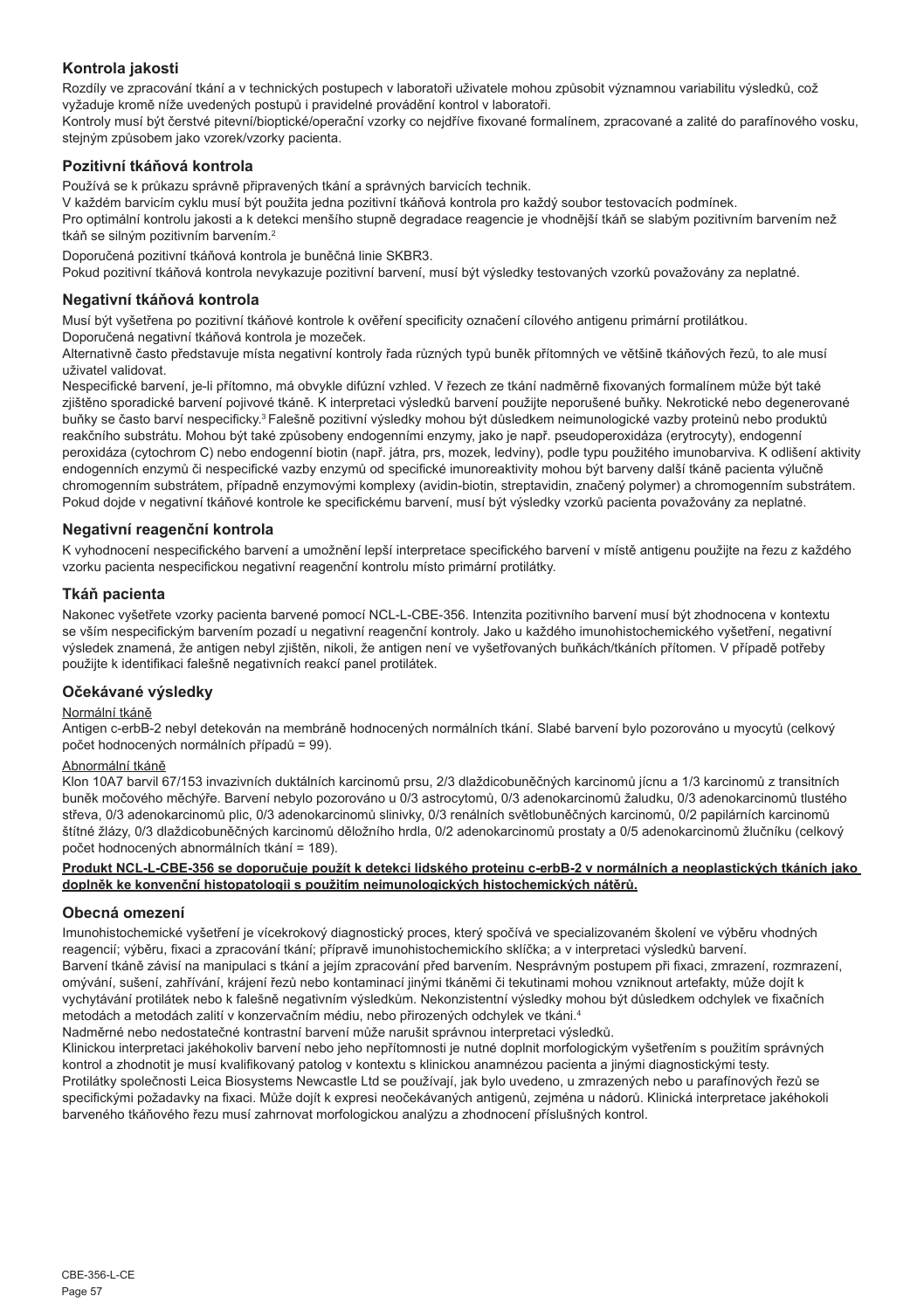## **Literatura - všeobecná**

- 1. National Committee for Clinical Laboratory Standards (NCCLS). Protection of laboratory workers from infectious diseases transmitted by blood and tissue; proposed guideline. Villanova, P.A. 1991; 7(9). Order code M29-P.
- 2. Battifora H. Diagnostic uses of antibodies to keratins: a review and immunohistochemical comparison of seven monoclonal and three polyclonal antibodies. Progress in Surgical Pathology. 6:1–15. eds. Fenoglio-Preiser C, Wolff CM, Rilke F. Field & Wood, Inc., Philadelphia.
- 3. Nadji M, Morales AR. Immunoperoxidase, part I: the techniques and pitfalls. Laboratory Medicine. 1983; 14:767.
- 4. Omata M, Liew CT, Ashcavai M, Peters RL. Nonimmunologic binding of horseradish peroxidase to hepatitis B surface antigen: a possible source of error in immunohistochemistry. American Journal of Clinical Pathology. 1980; 73:626.
- 5. Ainsworth R, Bartlett J, Going JJ, et al. Comparison of IHC with CBE356 and Herceptest against FISH for detection of Her2 expression in breast carcinoma. Journal of Pathology. 2003; 201(Suppl):32A.
- 6. Rhodes A, Jasani B, Couturier J, et al. A formalin-fixed, paraffin-processed cell line standard for quality control of immunohistochemical assay of HER-2/neu expression in breast cancer. American Journal of Clinical Pathology. 2002; 117(1):81–89.
- 7. Hermanová M, Nenutil R, Kroupová ,I et al. Amplification and overexpression of HER-2/neu in invasive breast carcinomas: comparative analysis of immunohistochemical methods and fluorescence in situ hybridisation. Klinická Onkologie. 2001; 14:157.

## **Opravy předchozího vydání**

Složení reagencie, Koncentrace celkového proteinu, Koncentrace protilátek, Doporučení k použití, Varování a bezpečnostní opatření, Očekávané výsledky.

## **Datum vydání**

15 duben 2019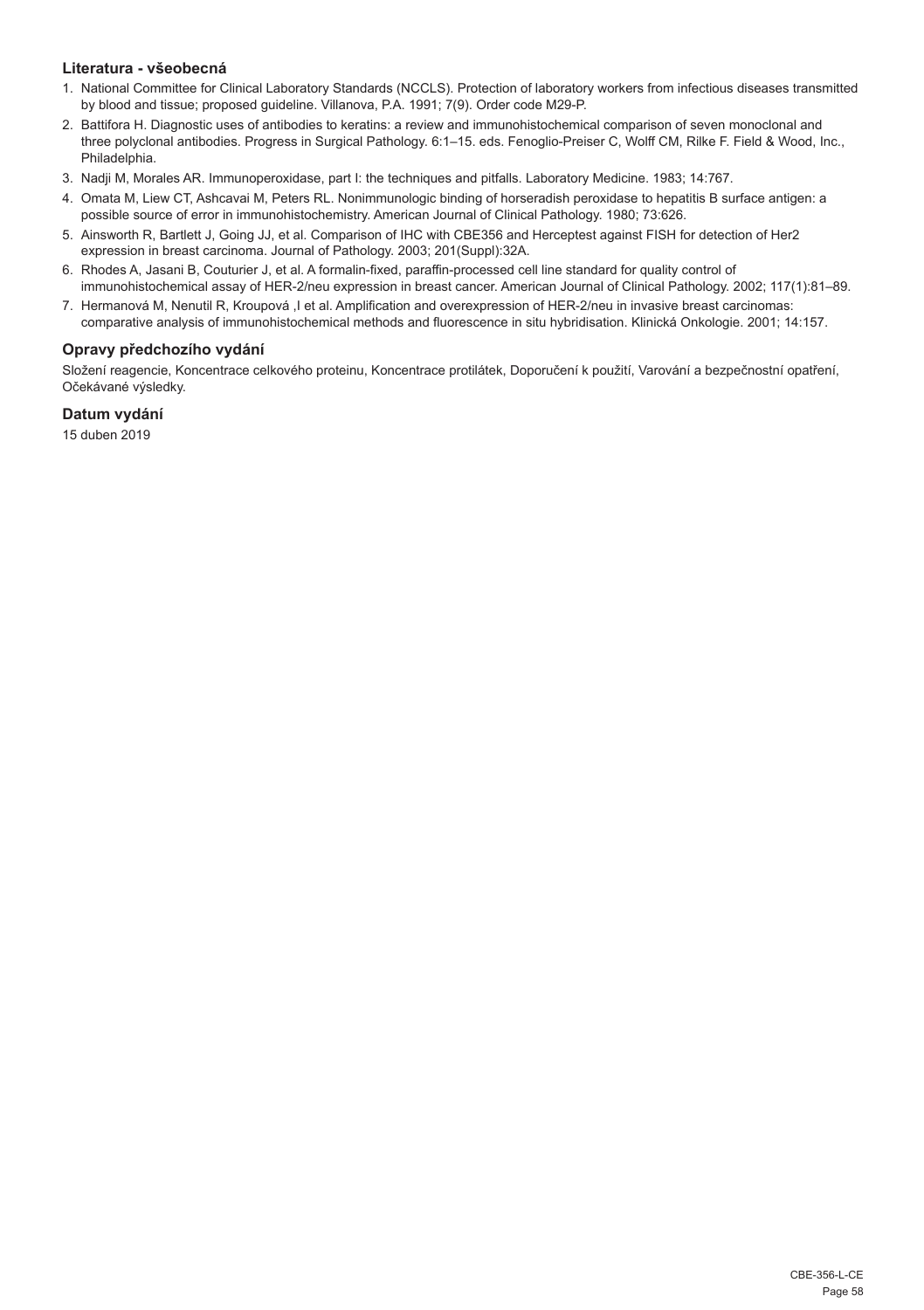## <span id="page-59-0"></span>Tekutá myšia monoklonálna protilátka Novocastra<sup>*M*</sup> **c-erbB-2 Oncoprotein Kód produktu: NCL-L-CBE-356**

## **Zamýšľané použitie**

#### *Na diagnostické použitie in vitro.*

NCL-L-CBE-356 slúži na kvalitatívnu identifikáciu molekúl onkoproteínu c-erbB-2 v parafínových rezoch pomocou svetelnej mikroskopie. Klinická interpretácia akéhokoľvek farbenia alebo jeho absencie musí byť kombinovaná s morfologickými vyšetreniami za použitia zodpovedajúcich kontrol. Výsledky je nutné vyhodnotiť v kontexte klinickej anamnézy pacienta a iných diagnostických testov vedených kvalifikovaným patológom.

## **Princíp postupu**

Techniky imunohistochemického (IHC) zafarbenia umožňujú vizualizáciu antigénov sekvenčnou aplikáciou špecifickej protilátky proti antigénu (primárna protilátka), sekundárnej protilátky proti primárnej protilátke a enzymatického komplexu s chromogénnym substrátom. Medzi jednotlivými krokmi prebieha premývanie. Enzymatická aktivácia chromogénu vytvára v mieste antigénu viditeľné produkty reakcie. Môžete doplniť kontrastné zafarbenie vzorky a zakryť ju krycím sklíčkom. Výsledky sa interpretujú pomocou svetelného mikroskopu a napomáhajú pri diferenciálnej diagnostike patofyziologických procesov, ktoré môžu, ale nemusia byť spojené s určitým antigénom.

## **Klon**

10A7

## **Imunogén**

Prokaryotický rekombinantný proteín zodpovedajúci časti externej domény molekuly ľudského onkoproteínu c-erbB-2.

## **Špecificita**

Ľudský onkoproteín c-erbB-2 (externá doména).

## **Zloženie činidla**

NCL-L-CBE-356 je tekutý supernatant na tkanivovú kultiváciu obsahujúci azid sodný ako konzervačnú látku.

#### **Trieda Ig**

IgG1

## **Celková koncentrácia proteínov Total Protein**

Celkovú koncentráciu proteínov špecifickú pre šaržu nájdete na štítku fľaštičky.

## **Koncentrácia protilátok**

Vyššia alebo rovná 17,5 mg/l podľa ELISA. Koncentráciu Ig špecifickú pre šaržu nájdete na štítku fľaštičky.

#### **Odporúčania na použitie**

Imunohistochémia parafínových rezov.

**Záchyt epitopov s tepelnou indukciou (HIER):** neodporúča sa.

**Odporúčané riedenie:** 1:80 po dobu 30 minút pri teplote 25 °C. Táto hodnota je orientačná, používatelia si musia stanoviť svoje vlastné optimálne pracovné riedenia.

**Vizualizácia:** Postupujte podľa návodu na použitie systémov Novolink™ Polymer Detection Systems (Polymérové detekčné systémy). Ďalšie informácie o produkte alebo podporu vám poskytne váš miestny distribútor alebo lokálne zastúpenie spoločnosti Leica Biosystems. Takisto môžete navštíviť internetovú stránku spoločnosti Leica Biosystems, www.LeicaBiosystems.com Pri použití s inými manuálnymi systémami farbenia alebo automatizovanými platformami je nutné potvrdiť funkčnosť tejto protilátky.

#### **Uskladnenie a stabilita**

Skladujte pri teplote 2 – 8 °°C. Nezmrazujte. Okamžite po použití vráťte do teploty 2 – 8 °C. Nepoužívajte po uplynutí dátumu exspirácie uvedeného na štítku fľaštičky. Iné než vyššie uvedené podmienky skladovania si vyžadujú validáciu používateľom.

## **Príprava vzorky**

Odporúčaný fixačný prípravok je 10 % neutrálny pufrovaný formalín pre bločky tkaniva zaliate do parafínu.

## **Varovania a bezpečnostné opatrenia**

Toto činidlo bolo pripravené zo supernatantu bunkovej kultúry. Keďže ide o biologický produkt, pri manipulácii je nutné vynaložiť zodpovedajúcu starostlivosť.

Toto činidlo obsahuje azid sodný. Materiálový bezpečnostný list je k dispozícii na požiadanie alebo na stránkach www.LeicaBiosystems.com Likvidáciu prípadných potenciálne toxických súčastí definujú federálne, štátne alebo miestne predpisy.

So vzorkami pred fixáciou a po nej a všetkými materiálmi, ktoré s nimi prišli do kontaktu, je nutné manipulovať ako s potenciálne infekčnými a zlikvidovať ich pri dodržaní zodpovedajúcich bezpečnostných opatrní.<sup>1</sup> Činidlá nikdy nepipetujte ústami a zabráňte kontaktu činidiel a vzoriek s kožou a sliznicami. Ak sa činidlá alebo vzorky dostanú do kontaktu s citlivými oblasťami, umyte ich veľkým množstvom vody. Vyhľadajte lekársku pomoc.

Minimalizujte mikrobiálnu kontamináciu činidiel. V opačnom prípade môže dôjsť k zvýšeniu nešpecifického zafarbenia. Nedodržanie predpísaných inkubačných dôb alebo teplôt môže viesť k nesprávnym výsledkom. Všetky takéto zmeny si vyžadujú validáciu používateľom.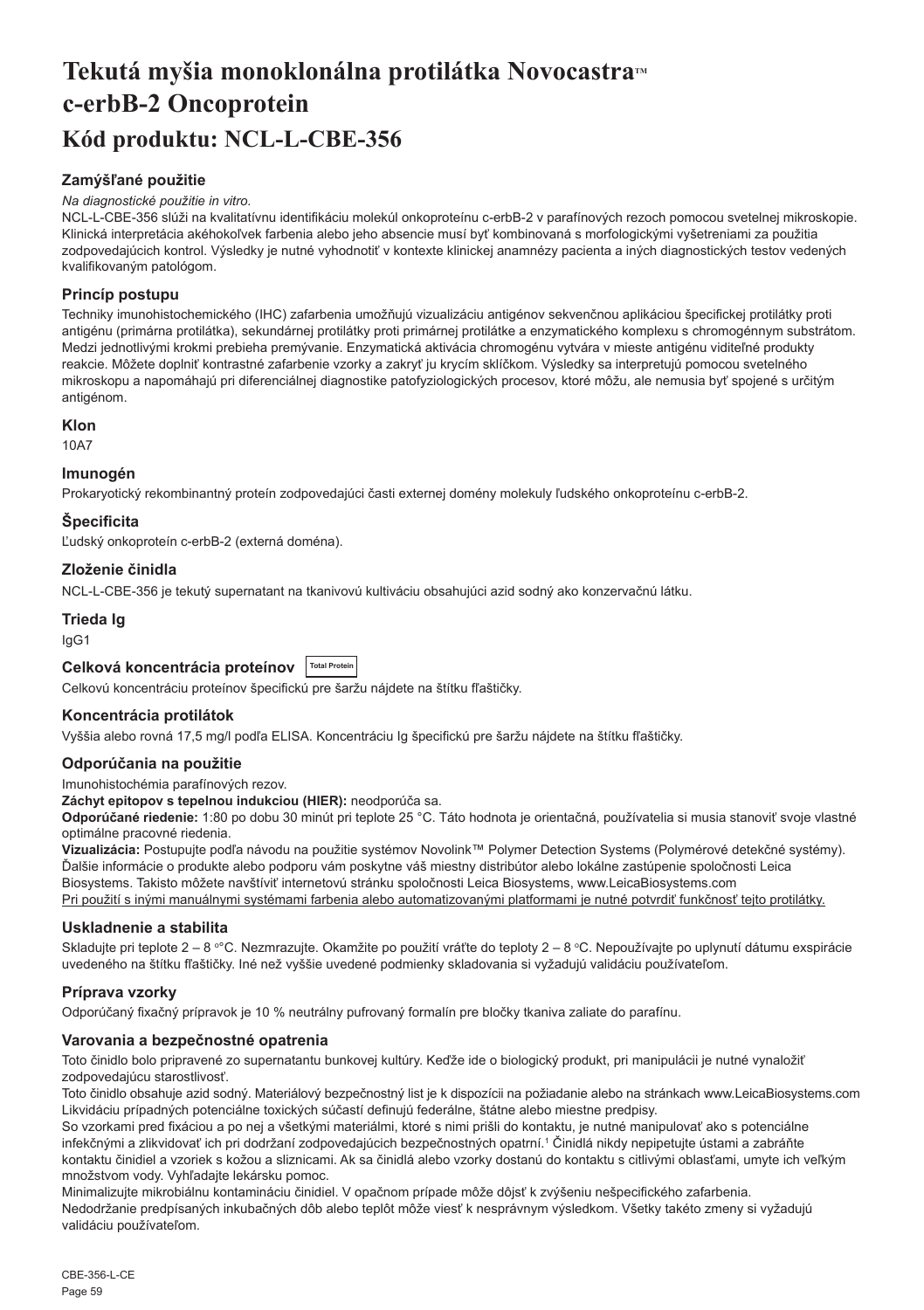## **Kontrola kvality**

Rozdiely v spracovaní tkaniva a technických postupoch v laboratóriu používateľa môžu viesť k významnému kolísaniu výsledkov, čo si vyžaduje, okrem nasledujúcich postupov, aj pravidelné interné kontroly.

Kontroly by mali byť čerstvé pitevné/bioptické/chirurgické vzorky fixované čo najskôr formalínom a spracované zaliatím do parafínu rovnakým spôsobom ako vzorky pacienta.

## **Pozitívna kontrola tkanivom**

Identifikuje správne pripravené tkanivá a správne techniky zafarbenia.

Každá súprava testových podmienok v každom cykle zafarbenia musí obsahovať jednu pozitívnu kontrolu tkanivom.

Tkanivo so slabým pozitívnym farbením je pre optimálnu kontrolu kvality a na detekciu slabšej degradácie činidla vhodnejšie než tkanivo so silným pozitívnym farbením.<sup>2</sup>

Odporúčané tkanivo na pozitívnu kontrolu je bunková línia SKBR3.

Ak pozitívna kontrola tkanivom nebude vykazovať pozitívne zafarbenie, výsledky testovaných vzoriek je nutné považovať za neplatné.

#### **Negatívna kontrola tkanivom**

Nutné vyšetriť po pozitívnej kontrole tkanivom s cieľom overiť špecificitu značenia cieľového antigénu primárnou protilátkou. Odporúčané tkanivo na negatívnu kontrolu je mozoček.

Ako negatívnu kontrolu je možné použiť aj rôzne typy buniek prítomné vo väčšine tkanivových rezov, takýto postup si však vyžaduje validáciu používateľom.

Prípadné nešpecifické farbenie má obvykle difúzny vzhľad. V rezoch tkanív silne fixovaných formalínom môže byť pozorované sporadické farbenie spojiva. Na interpretáciu výsledkov farbenia používajte intaktné bunky. Nekrotické alebo degenerované bunky sa často farbia nešpecificky.<sup>3</sup> Falošne pozitívne výsledky môžu byť pozorované v dôsledku neimunologickej väzby proteínov alebo produktov reakcie substrátu. Môžu byť spôsobené aj endogénnymi enzýmami, ako napr. pseudoperoxidázou (erytrocyty), endogénnou peroxidázou (cytochróm C) alebo endogénnym biotínom (napr. pečeň, prsník, mozog, oblička) v závislosti od typu imunologického farbenia. S cieľom diferencovať endogénnu enzymatickú aktivitu alebo nešpecifickú väzbu enzýmov od špecifickej imunoreaktivity môžete nafarbiť ďalšie vzorky tkanív pacienta výhradne substrátovým chromogénom alebo enzymatickými komplexmi (avidín-biotín, streptavidín, značený polymér), resp. substrátovým chromogénom. V prípade špecifického farbenia v negatívnej kontrole tkanivom je nutné výsledky vzoriek pacienta považovať za neplatné.

## **Negatívna kontrola činidlom**

Na vyhodnotenie nešpecifického zafarbenia použite nešpecifickú negatívnu kontrolu činidlom miesto primárnej protilátky s rezom jednotlivých vzoriek pacienta, čo umožní lepšiu interpretáciu špecifického farbenia na mieste antigénu.

## **Tkanivo pacienta**

Pacientske vzorky zafarbené prípravkom NCL-L-CBE-356 preskúmajte ako posledné. Intenzitu pozitívneho farbenia je nutné vyhodnotiť v kontexte prípadného nešpecifického zafarbenia negatívnej kontroly činidlom na pozadí. Podobne ako pri všetkých imunohistochemických testov znamená negatívny výsledok, že antigén nebol detegovaný. Nepotvrdzuje jeho absenciu v testovaných bunkách/tkanivách. V prípade potreby identifikujte falošne negatívne reakcie pomocou panelu protilátok.

#### **Očakávané výsledky**

#### Normálne tkanivá

Antigén c-erbB-2 nebol detegovaný v membráne normálnych hodnotených tkanív. Isté slabé zafarbenie bolo pozorované v myocytoch (celkový počet normálnych vyšetrených prípadov = 99).

## Abnormálne tkanivá

Klon 10A7 zafarbil 67/153 invazívnych duktálnych karcinómov prsníka, 2/3 dlaždicovobunkových karcinómov pažeráka a 1/3 karcinómov močového mechúra z prechodných buniek. Nebolo zaznamenané žiadne zafarbenie 0/3 astrocytómov, 0/3 adenokarcinómov žalúdka, 0/3 adenokarcinómov hrubého čreva, 0/3 adenokarcinómov pľúc, 0/3 adenokarcinómov pankreasu, 0/3 renálnych svetlobunkových karcinómov, 0/2 papilárnych karcinómov štítnej žľazy, 0/3 dlaždicovobunkových karcinómov krčka maternice, 0/2 adenokarcinómov prostaty a 0/5 adenokarcinómov žlčníka (celkový počet abnormálnych vyšetrených tkanív = 189).

#### **Prípravok NCL-L-CBE-356 sa odporúča na detekciu ľudského proteínu c-erbB-2 v normálnych a neoplastických tkanivách ako doplnok konvenčnej histopatológie použitím neimunologických histochemických farbení.**

#### **Všeobecné limitácie**

Imunohistochémia je diagnostický postup pozostávajúci z viacerých krokov, ktorý si vyžaduje špecializované zaškolenie vo výbere zodpovedajúcich činidiel, výbere tkanív, fixácie a spracovania, príprave IHC sklíčka a interpretácii výsledkov farbenia. Farbenie tkaniva závisí od manipulácie s tkanivom a od jeho spracovania pred farbením. Nesprávna fixácia,

zmrazovanie,rozmrazovanie, premývanie, sušenie, ohrievanie, rezanie alebo kontaminácia inými tkanivami či tekutinami môžu viesť k vzniku artefaktov, záchytu protilátok alebo falošne negatívnym výsledkom. Inkonzistentné výsledky môžu byť spôsobené zmenami metód fixácie a montáže preparátov alebo inherentnými nepravidelnosťami v tkanive.<sup>4</sup>

Nadmerné alebo neúplné kontrastné farbenie môže narušiť správnosť interpretácie výsledkov.

Klinická interpretácia akéhokoľvek farbenia alebo jeho absencie musí byť kombinovaná s morfologickými vyšetreniami za použitia zodpovedajúcich kontrol. Výsledky je nutné vyhodnotiť v kontexte klinickej anamnézy pacienta a iných diagnostických testov vedených kvalifikovaným patológom.

Protilátky spoločnosti Leica Biosystems Newcastle Ltd sú určené na použitie na zmrazených rezoch alebo rezoch zaliatych parafínom so špecifickými požiadavkami na fixáciu, ako uvádza tento dokument. Najmä pri neopláziách môže dôjsť k nečakanej expresii antigénov. Klinická interpretácia akýchkoľvek farbených tkanivových rezov musí zahŕňať morfologickú analýzu a vyhodnotenie zodpovedajúcich kontrol.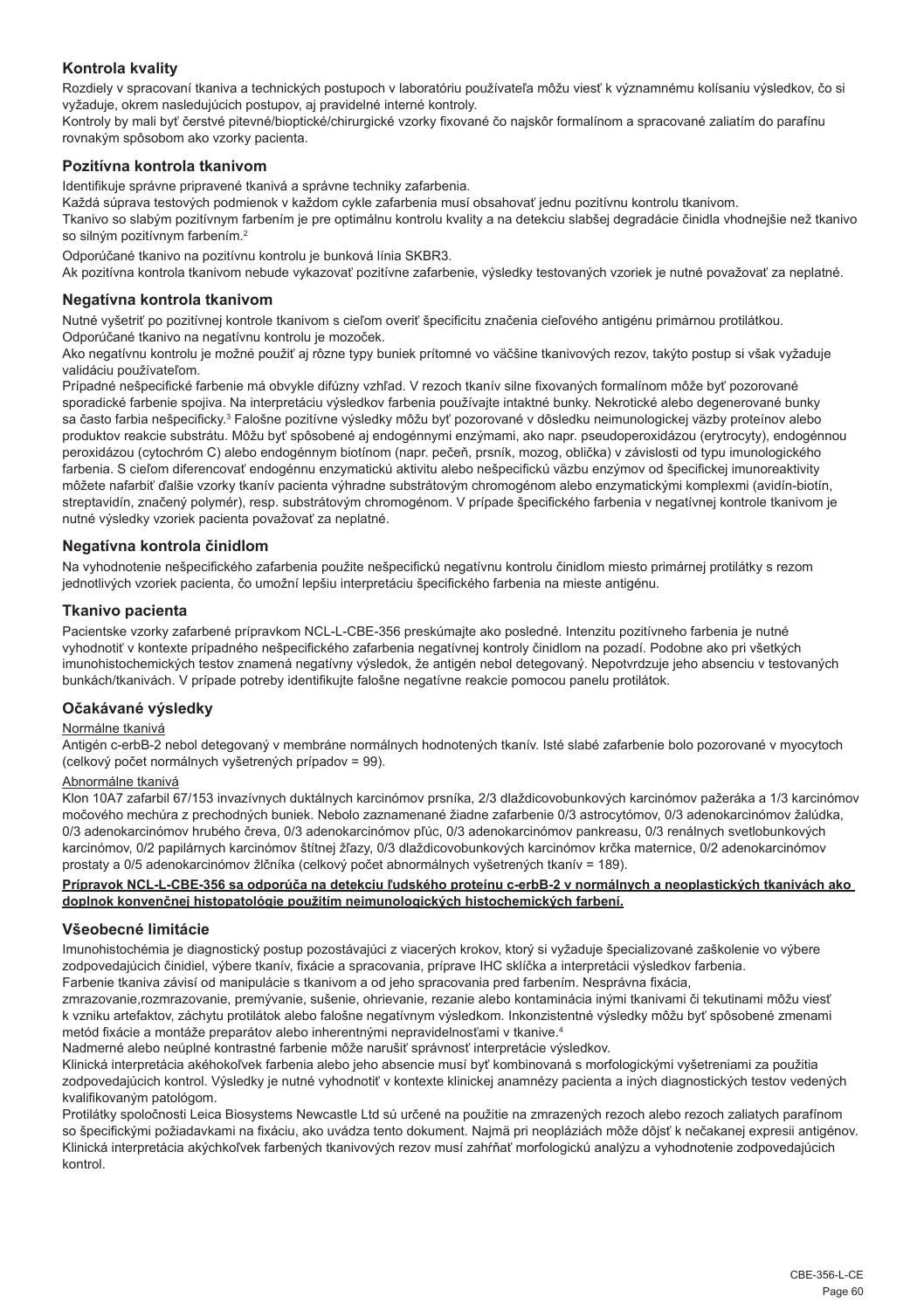## **Bibliografia – všeobecne**

- 1. National Committee for Clinical Laboratory Standards (NCCLS). Protection of laboratory workers from infectious diseases transmitted by blood and tissue; proposed guideline. Villanova, P.A. 1991; 7(9). Order code M29-P.
- 2. Battifora H. Diagnostic uses of antibodies to keratins: a review and immunohistochemical comparison of seven monoclonal and three polyclonal antibodies. Progress in Surgical Pathology. 6:1–15. eds. Fenoglio-Preiser C, Wolff CM, Rilke F. Field & Wood, Inc., Philadelphia.
- 3. Nadji M, Morales AR. Immunoperoxidase, part I: the techniques and pitfalls. Laboratory Medicine. 1983; 14:767.
- 4. Omata M, Liew CT, Ashcavai M, Peters RL. Nonimmunologic binding of horseradish peroxidase to hepatitis B surface antigen: a possible source of error in immunohistochemistry. American Journal of Clinical Pathology. 1980; 73:626.
- 5. Ainsworth R, Bartlett J, Going JJ, et al. Comparison of IHC with CBE356 and Herceptest against FISH for detection of Her2 expression in breast carcinoma. Journal of Pathology. 2003; 201(Suppl):32A.
- 6. Rhodes A, Jasani B, Couturier J, et al. A formalin-fixed, paraffin-processed cell line standard for quality control of immunohistochemical assay of HER-2/neu expression in breast cancer. American Journal of Clinical Pathology. 2002; 117(1):81–89.
- 7. Hermanová M, Nenutil R, Kroupová ,I et al. Amplification and overexpression of HER-2/neu in invasive breast carcinomas: comparative analysis of immunohistochemical methods and fluorescence in situ hybridisation. Klinická Onkologie. 2001; 14:157.

## **Úpravy predchádzajúceho vydania**

Zloženie činidla, Celková koncentrácia proteínov, Koncentrácia protilátok, Odporúčania na použitie, Varovania a bezpečnostné opatrenia, Očakávané výsledky.

## **Dátum vydania**

15 apríl 2019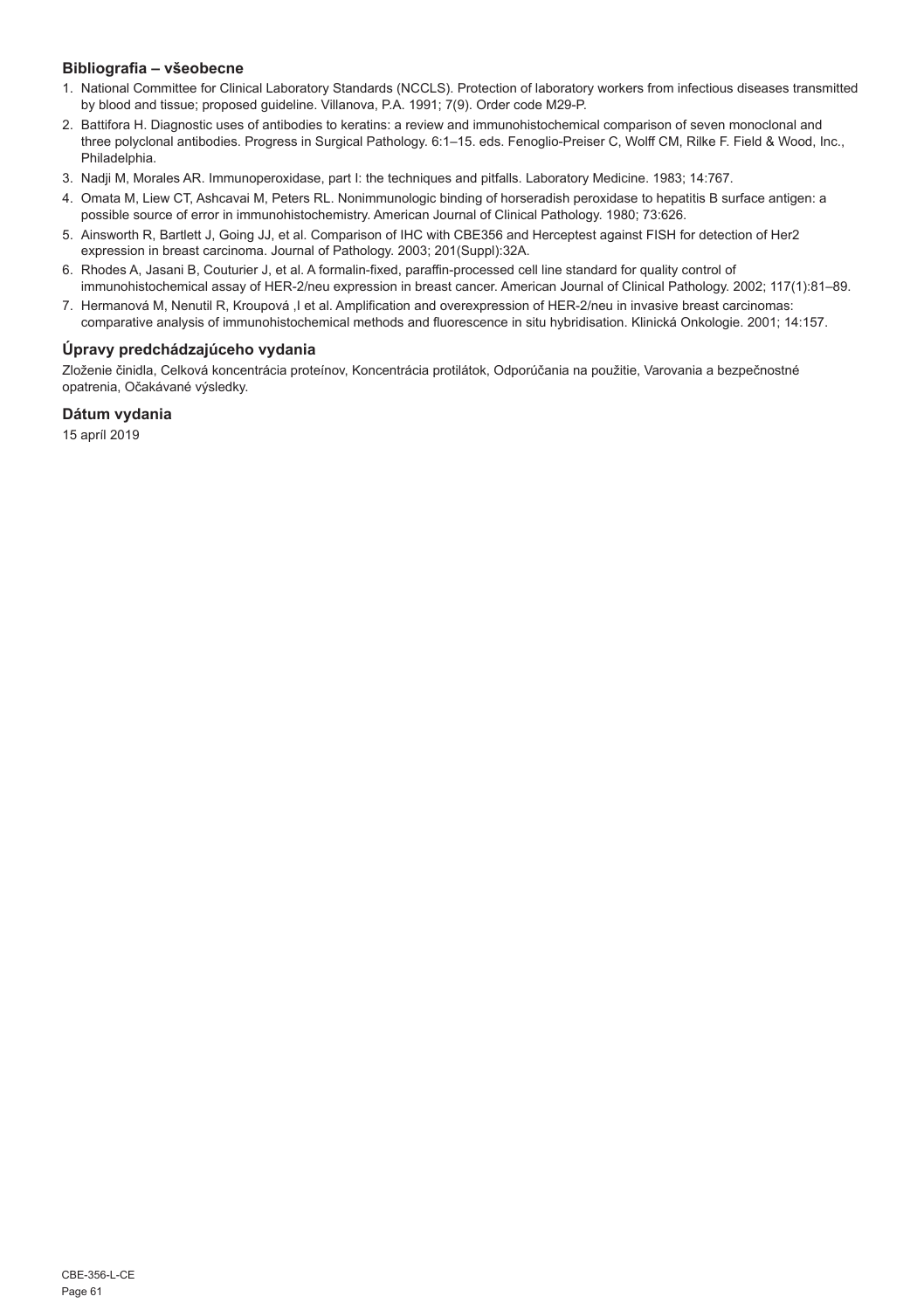## **NovocastraTM جسم مضاد أحادي النسيلة سائل لدى الفئران c-erbB-2 Oncoprotein NCL-L-CBE-356 :المنتج رمز**

#### **االستعمال المستهدف**

مخصص لالستعمال في أغراض التشخيص في المختبرات.

<span id="page-62-0"></span>NCL-L-CBE-356 مصمم من اجل التحديد النوعي بواسطة المجهر الضوئي لجزيئات البروتين الورمي c-erbB-2 في مقاطع البارافين. ينبغي ان يُستكمل التفسير السريري لوجود اي لطيخ أو غيابه من خلال الدراسات المورفولوجية والضوابط الصحيحة، وينبغي تقييم ذلك في سياق التاريخ المريض وغيره من الأختبارات التشخيصية التي يُجريها اخصائي مؤهل في علم الأمراض.

#### **مبدأ اإلجراء**

سَمح تقيك التلوين الكيميائي المناعي (HC) بتسور المستضدات عبر التطبيق المشمس المستخدم الجسم المصدد الأولي)، وهو جسم مصاد ثانوي الجسم المصاد<br>الأولي ومجموع إنزيم مع ركازة مَوَلِّذَة الْون مع خطوات غسل منظمة الإنتشار المنتجات ļ َّ֧֦֧֖֖֖֖֖֧֚֚֚֚֚֚֚֚֡֝֬<u>֓</u> نافية مُبلِنة للعينة وتغطيتها برقاقة زجاجية على شريحة مجهر. يتم تفسير النتئج باستخدام المراعة والتشخيص التفريقي للعمليات الفيزيولوجية المرصية، والتي قد ترتبط أو ال ترتبط بمستضد معين.

## **مستنسخ**

10A7

#### **مستضد**

بروتين مأشوب بدائي النواة متوافق مع جزء من نطاق الطرف األميني لجزيء البروتين الورمي -2erbB-c البشري.

#### **خصوصية**

بروتين 2-c-erbB ورمي بشري (النطاق الخارجي).

#### **تكوين الكاشف**

-356CBE-L-NCL هو مادة سائلة طافية للمزرعة النسيجية تحتوي على أزيد الصوديوم كمادة حافظة.

**فئة الغلوبولين المناعي**

IgG1

**تركيز البروتين الكلي Total Protein**

راجع ملصق تسمية القارورة لتشغيلة محددة من تركيز البروتين الكلي.

## **تركيز الجسم المضاد**

أكبر من أو يساوي 17.5 مجم/لتر حسبما تحدد مقايسة الممتز المناعي المرتبط باإلنزيم )ELISA). راجع ملصق تسمية القارورة لدفعة محددة من تركيز الغلوبولين المناعي.

### **توصيات حول االستخدام**

تقنية الكيمياء النسيجية المناعية على مقاطع البارافين. **استرجاع الحاتمة المثار بالحرارة )HIER):** ال ينصح به. **التخفيف المقترح:** :1 80 لمدة 30 دقيقة في 25 °مئوية. يتم توفير هذا كدليل ويجب على المستخدمين تحديد التخفيفات المثالية للعمل الخاصة بهم.

ا**لتصور**: يُرجى اتباع التعليمات لاستخدامها في انظمة الكشف عن البوليمر Novolink™ . لمزيد من المعلومات أو المحلي أو المحلي أو المكتب الإقليمي لشركة Leica Biosystems، أو بدلاً من ذلك، قم بزيارة موقع ويب Leica Biosystems ‹www.LeicaBiosystems.com يجب التحقق من صحة أداء هذا الجسم المضاد عند استخدامه مع أنظمة التلطيخ اليدوية أو المنصات اآللية األخرى.

#### **التخزين واالستقرار**

بُخزن في درجة حرارة 2–8 درجة مئوية. يجب عدم تجميده أعد درجة الحرارة إلى 2–8 درجة مئوية بعد الاستعمال ملتب الشعاء الصلاحية المدون على ملصق الزجاجة. يجب التحقق من ظروف التخزين بمعرفة المستخدم بخالف الظروف المحددة أعاله.

#### **إعداد العينة**

المثَّبِّت الموصى به هو الفور مالين المحمي المحايد 10% لمقاطع الانسجة المدمجة في البار افين.

### **تحذيرات واحتياطات**

تم إعداد هذا الكاشف من المادة السائلة الطافية من مزرعة الخلية. بما أنه منتج بيولوجي، يجب توخي الحذر عند التعامل معه. يحتوي هذا الكاشف على أزيد الصوديوم. تتوفر ورقة بيانات سالمة المواد عند الطلب أو متوفرة من com.LeicaBiosystems.www راجع الأنظمة الفيدرالية أو الخاصة بالولاية أو المحلية بشأن التخلص من أي مكونات قد تكون سامة. بنبغي التعامل مع العينات، قبل التثبيت وبعده، وكذلك مع جميع المواد التي تتنم كان كانت قادرة على نقل العنوى وينبغي التخلص منها مع اتخاذ الاحتياطات السليمة.' لا تقم باستخدام الكواشف أبدًا في الأنبوب الماصة عن طريق الفم وتجنب ملامسة الكواشف الجارا والأعقية المخاطية. إذا كانت الكواشف أو العينات تحتك بمناطق حساسة، فعليك بغسل هذه المناطق بكميات وفيرة من الماء. اطلب المشورة الطبية. ِل التلوث الميكروبي للكواشف وإال قد تحدث زيادة في التلطيخ غير المحدد. قل j

قد تؤدي أوقات الحضانة أو درجات الحرارة بخالف تلك الظروف المحددة إلى الحصول على نتائج خاطئة. يجب التحقق من أي تغيير كهذا من جانب المستخدم.

#### **ضبط الجودة**

قد تزدي الاختلافات في معالجة الأنسجة والإجراءات التقنية في مختبر المستخدم إلى حدوث تباين كبير في النتائج، مما يتطلب الناشر الماستان المنافة بالإضافة إلى الإجراءات التالية. يجب أن تكون ضوابط عينات تشريح / خز عة / جراحية جديدة، ومثبتة بالفورمالين، ومعالجة، ومضمنة في شمع البرافين في أسرع وقت ممكن بنفس الطريقة مثل عينة (عينات) المريض.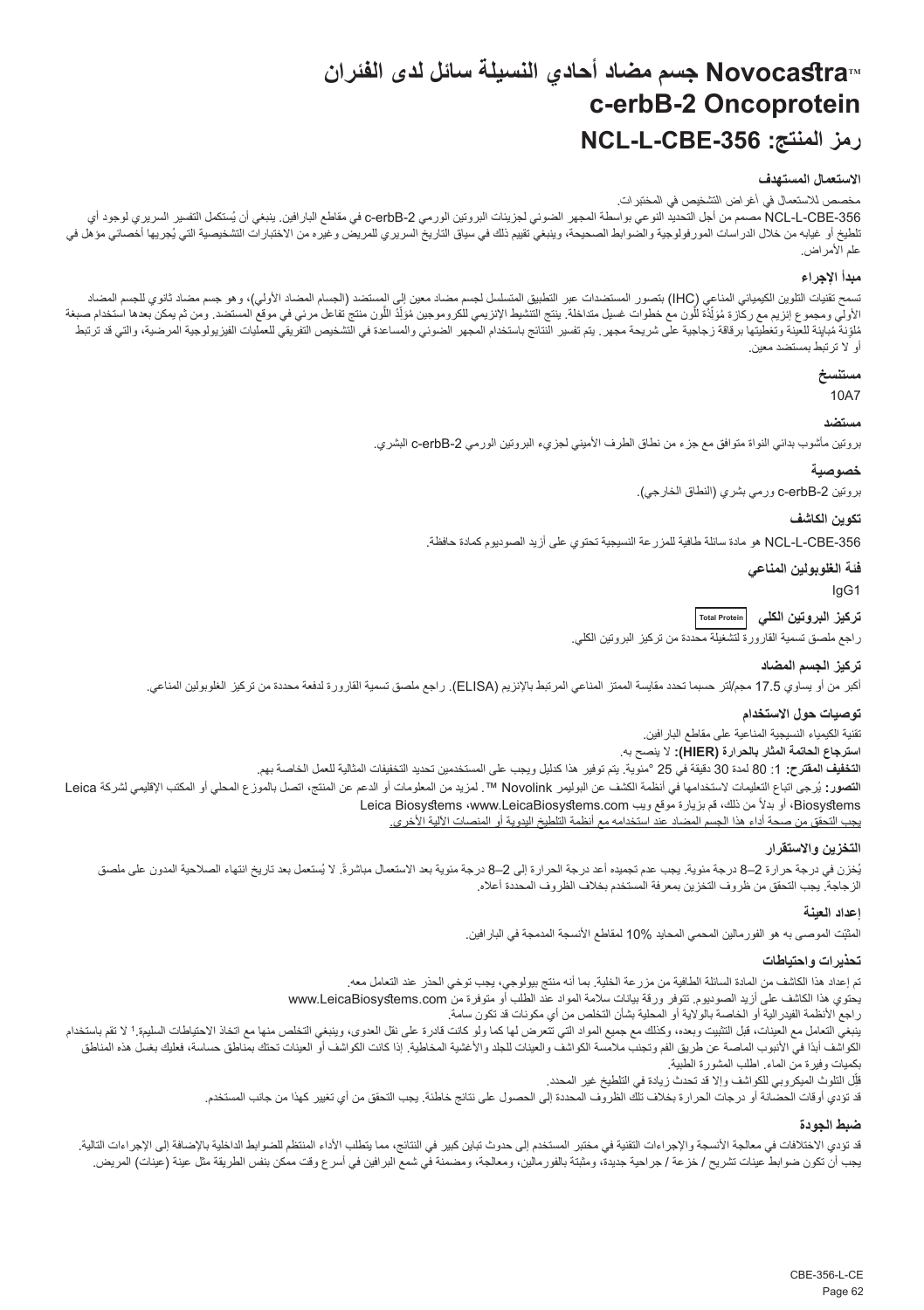## **ضابط النسيج اإليجابي**

بُستخدم للإشارة إلى الانسجة التي تم إعدادها بصنورة صحيحة واساليب التلطيخ السليمة.

بجب تضمين نسيج إيجابي واحد لكل مجموعة من ظروف الاختبار في كل عملية تلطيخ.<br>يكون النسيج ذو التلطيخ الإيجابي الضعيف ملائمًا بصورة أكبر من النسيج ذي التلفية والتلف التحاري المعالي والكشف عن مستويات طفيفة من تدهور الكاشف.2 ضابط النسيج اإليجابي الموصى بها هو خط الخلية 3SKBR.

إذا فشل ضابط النسيج اإليجابي في إظهار التلطيخ اإليجابي، فينبغي اعتبار نتائج عينات االختبار غير صحيحة.

## **ضابط النسيج السلبي**

ينبغي فحصه بعد ضابط النسيج اإليجابي للتحقق من خصوصية وضع تسميات وعالمات للمستضد المستهدف عن طريق األجسام المضادة األولية.

ضابط النسيج اإليجابي الموصى به هو المخيخ.

ربديلاً عن ذلك، هناك مجموعة متنوعة من مختلف أنواع الخلايا الموجودة في معظم قطاعات النسيج توفر في كالها على المعاه عامل التحكم السلبي، ولكن يجب التحقق من هذا من جانب

لمستخدم.<br>إن التلطيخ غير المحده، إن وجد، عادةً ما يكون له مظهر منتشر . كما يمكن متكلم المصابح الشام الفتح الفتر المثل المثل المال السليمة لتفسير المسلمة لتفسير نتائج التلطيخ. غالبا مالم المنحا المنحلة المنحلة بشكل غير محدد.3 يمكن المناع المناع المرتباط المنسب الارتباط غير المناعي للبروتينات أو منتجات تفاعل الركيزة. قد تحدث أيضا بسبب إنزيمات داخلية مثل البيروكسيديز الزائف (كريات الدم الحمراء) ، أو البيروكسيديز ذاتي المنشأ

(السيتوكروم سي)، أو البيوتين ذاتي المنشأ (مثل الكبد، الثدي، الكلي) المنظم المنشخص الته المن المنسج المن المنشأ و المنشأ أو ارتباط غير محدد من الإنزيمات من نوع معين من التفاعلية المناعية، قد يتم تلطخ أنسجة المريض الإضافية المركبات الركيزة أو كروموجين الركيزة (أفيدين-البيوتين، ستريبتافيدين، البوليمر الموسوم) و كروموجين الركيزة، على التوالي. إذا حدث تلوث محدد في ضابط النسيج السلبي، يجب اعتبار نتائج عينات المرضى غير صالحة.

## **ضابط الكاشف السلبي**

استخدم ضابط كاشف سلبي بدلأ من الأجسام المضادة الأولية مع قطاع من كل المحل التحاريخ غير المحدد والسماح بتفسير التلطيخ المحدد في موقع الجسم المضاد بشكلٍ أفضل.

## **نسيج المريض**

فحص عينات المرضى الملطخة بـ -356CBE-L-NCL في النهاية. ينبغي تقييم كثافة التلطيخ اإليجابي في سياق أي تلطيخ غير محدد بتلطيخ الخلفية لضابط الكاشف السلبي. كما هو الحال مع أي اختبار كيميائي هيستولوجي مناعي، فإن النتيجة السلبية تعني أن المستضد ليستخدم التي تستم المستضد عبر المستخدم التي تمت معايرتها. إذا لزم الأمر، استخدم لوحة من الأجسام المضادة لتحديد التفاعلات السلبية الكاذبة.

#### **النتائج المتوقعة**

## **األنسجة الطبيعية**

لم يتم كشف مستضد 2-c-erbB في غشاء أي من الانسجة الطبيعية التي تم تقييمها. لوحظ بعض الفياس بعن الخلالية التلاليا الطبيعية التي تم تقييمها=99).

#### األنسجة الورمية

المستنسخ19677 لطح 153/67 سرطانات الأقنية الغازية للثدي، 3/2 سرطان الخلايا الحرشفية في المريء، و3/1 سرطان الخلايا الانتقالية في المثانة. لم يُشاهد اي تلطيخ في 3/0 سرطان الخلايا النجمية، 3/0 ورم سرطاني غدي بالمعدة، 3/0 ورم سرطاني غدي بالرئة، 3/0 ورم سرطاني غدي بالبنكرياس، 3/0 سرطان الخلايا الكلوية الواضحة، 2/0 سرطانات الحليمية في الغدة الدرقية، 3/0 سرطان الخلايا الحرشفية في عنق الرحم، 2/0 ورم الغاني و5/0 ورم سرطاني غدي بالمرارة (إجمالي عدد األنسجة الورمية التي تم تقييمها= 189(.

#### **يوصى باستخدام -356CBE-L-NCL في الكشف عن بروتين -2erbB-c البشري في األنسجة العادية والورمية، كعامل مساعد لعلم أمراض األنسجة التقليدي باستخدام تلطيخ نسيجي كيميائي غير مناعي.**

#### **القيود العامة**

الكيمياء الهيستولوجية المناعية هي عطية تشخيصية متعددة الخطوات تتكون متخصص في اختيار الكوائف المناسبة؛ واختيار الأنسجة، والتعليت، والمعالجة؛ وإعداد شريحة IHC؛ وتفسير نتائج التلطيخ.

يعتمد تلطيخ الأنسجة على معالجة وتجهيز الأنسجة قبل التلطيخ. قد يؤدي التثبيت، أو التجارية، أو التشوين، أو التقسيم غير السليم أو التلوث مع الأنسجة أو السوائل الأخرى إلى نتاج صنعي، أو احتجاز المستضدات، أو نتائج ملائبة قد تكون النتاسقة قد النسبب الأختلافات في اساليب التثبيت والدمج، أو إلى عيوب كامنة داخل الانسجة.

قد يؤثر التلطيخ المُباين المفرط او غير المكتمل على التفسير الصحيح للنتائج.

بنغي ان يُستكمل التفسير السريري لوجود اي تلطيخ او غيابه من خلال الدراسات المورفولوجية والضوابط الصحيحة، وينبغي تقييم ذلك في سياق التاريخ السريري للمريض وغيره من الأختبار ات التشخيصية التي يُجريها اخصـائي مؤهل في علم الأمر اض.

األجسام المضادة من Ltd Newcastle Biosystems Leica مصممة لالستخدام، كما هو محدد، على القطاعات المجمدة أو المثبتة بالبارافين مع متطلبات تثبيت محددة. قد يحدث تعبير مستضد غير متوقع، وخاصة في األورام. يجب أن يشمل التفسير السريري ألي مقطع نسيج ملطخ التحليل المورفولوجي وتقييم الضوابط المناسبة.

#### **قائمة المراجع - عام**

- 1. National Committee for Clinical Laboratory Standards (NCCLS). Protection of laboratory workers from infectious diseases transmitted by blood and tissue; proposed guideline. Villanova, P.A. 1991; 7(9). Order code M29-P.
- 2. Battifora H. Diagnostic uses of antibodies to keratins: a review and immunohistochemical comparison of seven monoclonal and three polyclonal antibodies. Progress in Surgical Pathology. 6:1–15. eds. Fenoglio-Preiser C, Wolff CM, Rilke F. Field & Wood, Inc., Philadelphia.
- 3. Nadji M, Morales AR. Immunoperoxidase, part I: the techniques and pitfalls. Laboratory Medicine. 1983; 14:767.
- 4. Omata M, Liew CT, Ashcavai M, Peters RL. Nonimmunologic binding of horseradish peroxidase to hepatitis B surface antigen: a possible source of error in immunohistochemistry. American Journal of Clinical Pathology. 1980; 73:626.
- 5. Ainsworth R, Bartlett J, Going JJ, et al. Comparison of IHC with CBE356 and Herceptest against FISH for detection of Her2 expression in breast carcinoma. Journal of Pathology. 2003; 201(Suppl):32A.
- 6. Rhodes A, Jasani B, Couturier J, et al. A formalin-fixed, paraffin-processed cell line standard for quality control of immunohistochemical assay of HER-2/neu expression in breast cancer. American Journal of Clinical Pathology. 2002; 117(1):81–89.
- 7. Hermanová M, Nenutil R, Kroupová ,I et al. Amplification and overexpression of HER-2/neu in invasive breast carcinomas: comparative analysis of immunohistochemical methods and fluorescence in situ hybridisation. Klinická Onkologie. 2001; 14:157.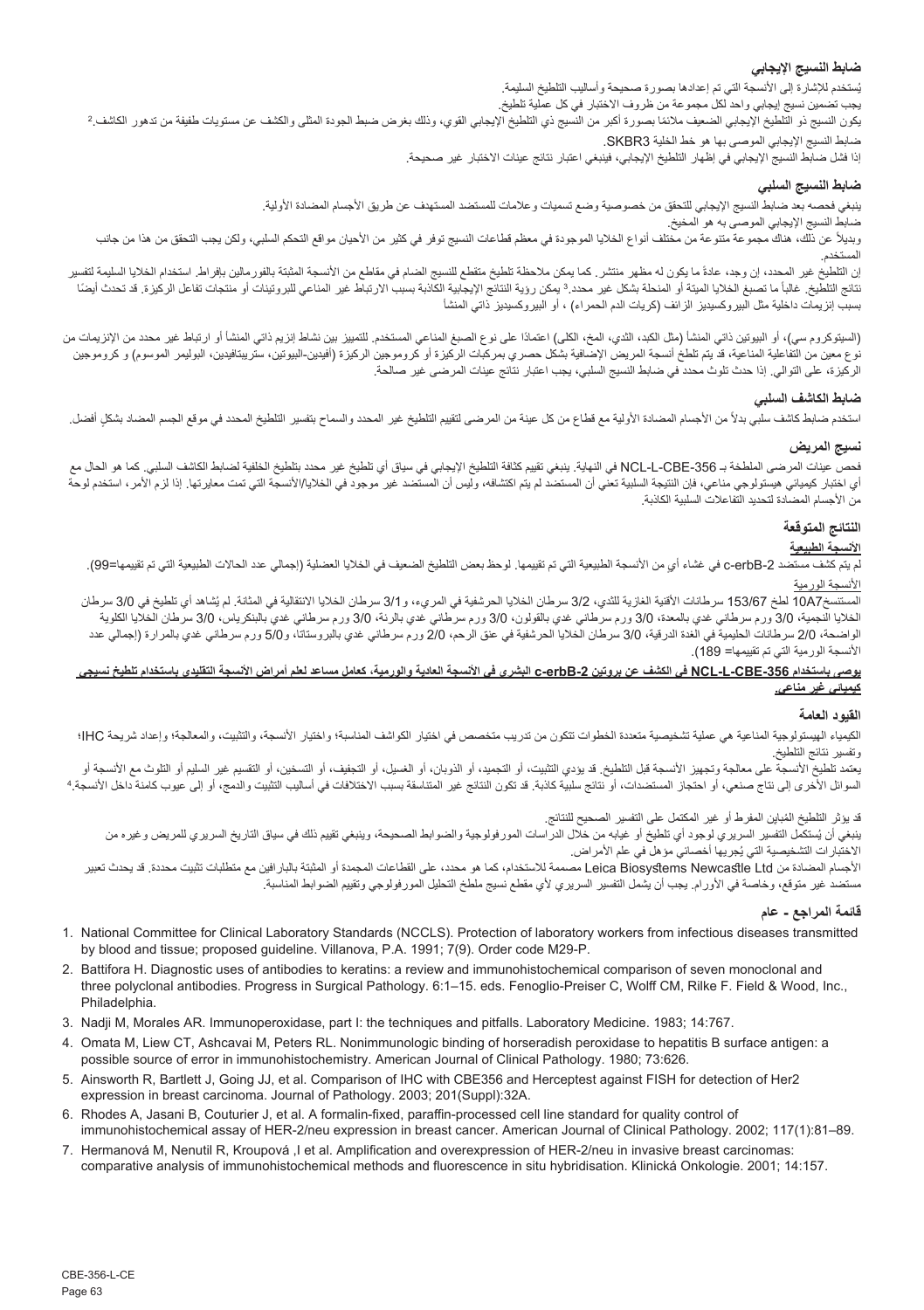## **تعديالت على اإلصدار السابق** تركيب الكاشف، تركيز البروتين الكلي، تركيز األجسام المضادة، توصيات حول االستخدام، التحذيرات واالحتياطات، النتائج المتوقعة.

**تاريخ اإلصدار** 15أبريل 2019